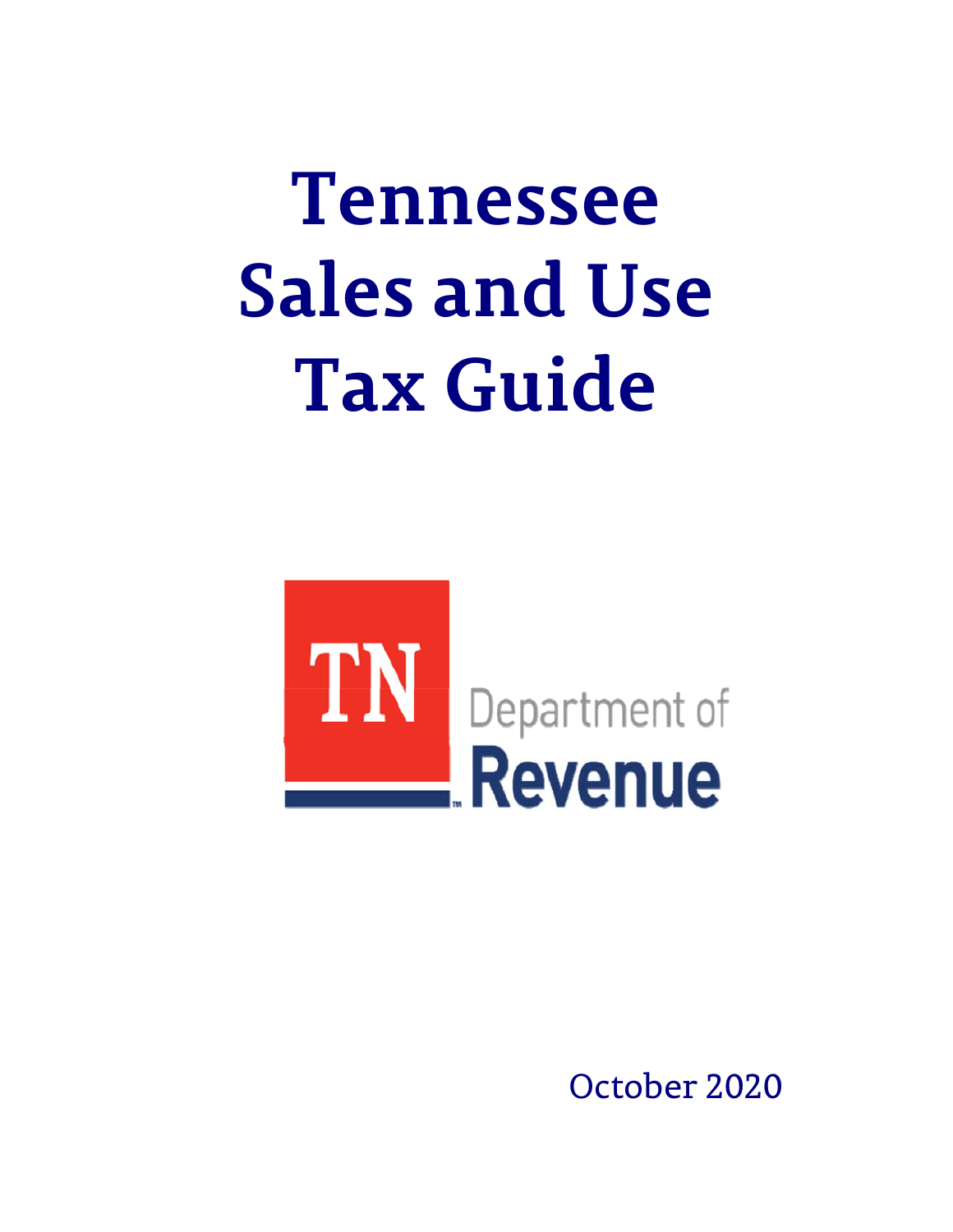Dear Tennessee Taxpayer,

This sales and use tax guide is intended as an informal reference for taxpayers who wish to gain a better understanding of Tennessee sales and use tax requirements. It is not an all-inclusive document or a substitute for Tennessee sales or use tax statutes or rules and regulations. The information in this guide is current as of the date of publication. Tax laws, their interpretation, and their application can change due to legislative action, reviews, and court decisions.

Periodically, the Department of Revenue mails informational letters with updates on tax laws and policies to registered taxpayers. Be sure to read any letter you receive carefully; this information may save you time and money. Informational publications are also available for specific industries. Contact the Taxpayer Services Division to obtain these publications.

The Department of Revenue offers a toll-free tax information line for Tennessee residents. The number is (800) 342-1003. If calling from Nashville or outside Tennessee, you may call (615) 253- 0600. The Department of Revenue also offers a telecommunications device for the deaf (TDD) line at (615) 741-7398.

If you have questions, please do not hesitate to contact any of the offices listed below.

Sincerely,

Taxpayer Services Division

Tennessee Department of Revenue Toll-Free: (800) 342-1003 Taxpayer Services Division Current Cout-of-State: (615) 253-0600 Andrew Jackson Building TDD: (615) 741-7398 500 Deaderick Street Nashville, TN 37242

#### Regional Offices

Memphis: Chattanooga: Jackson: (901) 213-1400 Chattanooga, TN 37402 Suite 340 (423) 634-6266 Jackson, TN 38301

3150 Appling Road 1301 Riverfront Parkway Lowell Thomas State Office Bldg Bartlett, TN 38133 Suite 203 225 Dr. Martin L. King Jr. Drive (731) 423-5747

Johnson City: Knoxville Johnson City, TN 37601 Knoxville, TN 37914 (423) 854-5321 (865) 594-6100

204 High Point Drive 7175 Strawberry Plains Pike Suite 209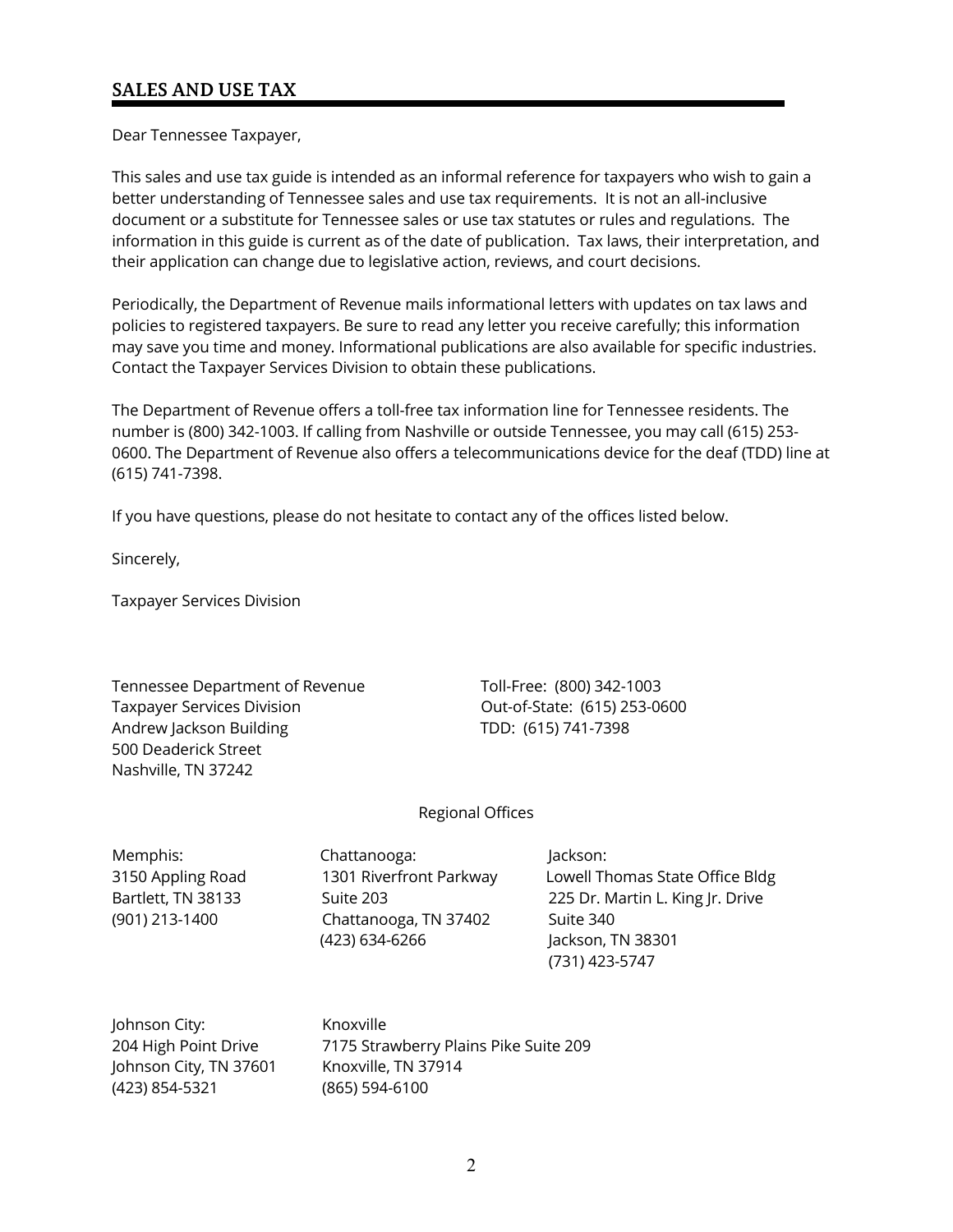# **Table of Contents**

| <b>Sales or Use Tax</b>                                           | 9  |
|-------------------------------------------------------------------|----|
| Sales or Use Tax                                                  | 9  |
| <b>Sales Price</b>                                                | 9  |
| Local Option Sales or Use Tax                                     | 10 |
| Sales Tax Application to the Lease or Rental of Tangible Personal | 12 |
| Property                                                          |    |
| Who Must Register for Sales or Use Tax?                           | 13 |
| Who is Liable for Sales Tax?                                      | 14 |
| Who is Liable for Use Tax?                                        | 14 |
| How to Register                                                   | 15 |
| <b>Tennessee Retailers</b>                                        | 15 |
| Revocation of Certificate of Registration                         | 17 |
| Changes in Ownership, Address, or Business                        | 17 |
| <b>Additional References</b>                                      | 17 |
| <b>Definitions</b>                                                | 18 |
| Business and Occasional and Isolated Sales                        | 18 |
| Computer Software                                                 | 18 |
| Customized and Prewritten Computer Software                       | 18 |
| Computer Software Maintenance Contract                            | 19 |
| Utility Water, Electricity, Natural Gas, and Propane Sales        | 19 |
| Single Article                                                    | 19 |
| <b>Motor Vehicles</b>                                             | 20 |
| <b>Boats</b>                                                      | 20 |
| <b>Manufactured Homes</b>                                         | 20 |
| State Tax on Purchases of Single Articles                         | 20 |
| Computing Sales Tax Due on Single Articles                        | 20 |
| <b>Specified Digital Products</b>                                 | 21 |
| Digital Audio-Visual Works                                        | 21 |
| Digital Audio Works                                               | 21 |
| <b>Digital Books</b>                                              | 21 |
| Tangible Personal Property                                        | 21 |
| Third Party Drop Shipment                                         | 22 |
| Video Game Digital Products                                       | 22 |
| Marketplace Facilitators and Sellers                              | 23 |
| Drop shipments by Marketplace Sellers                             | 23 |
| Purchases for Resale made by Marketplace Sellers                  | 23 |
| Peer-to-Peer Car Sharing                                          | 24 |
| <b>Food and Food Ingredients</b>                                  | 25 |
| What are "Food and Food Ingredients?"                             | 25 |
| Examples of "Food and Food Ingredients"                           | 25 |
| <b>Meal Substitutes</b>                                           | 25 |
| Items Not Taxable at the 4.00% Food Rate                          | 25 |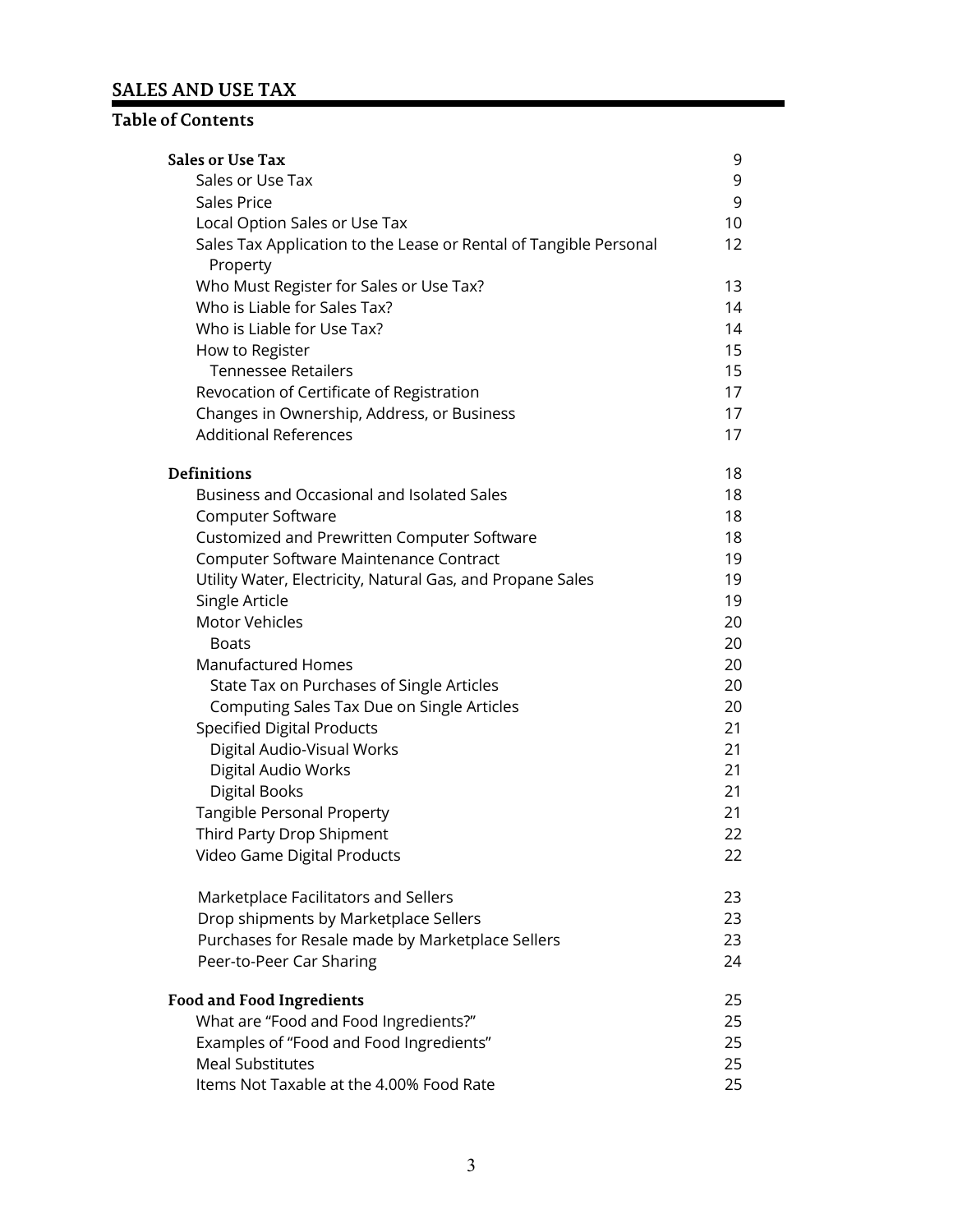| Candy                                                  | 26 |
|--------------------------------------------------------|----|
| Dietary Supplements                                    | 26 |
| Prepared Food                                          | 26 |
|                                                        |    |
| <b>Tax Credits</b>                                     | 29 |
| <b>Returned Merchandise</b>                            | 29 |
| Repossession                                           | 29 |
| <b>Pollution Control</b>                               | 29 |
| Certified Green Energy Production Facility             | 29 |
| <b>Bad Debt</b>                                        | 30 |
| <b>Fire Protection Sprinkler Contractors</b>           | 30 |
| Sales or Use Tax Paid in Another State                 | 30 |
| Fuel or Petroleum Products Sold to Air Common Carriers | 30 |
| <b>Headquarters Facility Tax Credit</b>                | 31 |
| Taxable and Non-Taxable Property and Services          | 32 |
| Taxable Tangible Personal Property                     | 32 |
|                                                        | 32 |
| Computer Software                                      |    |
| Modifications to Computer Software                     | 33 |
| Services to Computer Software                          | 33 |
| Remotely Accessed Computer Software                    | 34 |
| Video Game Digital Products                            | 35 |
| Application of Single Article Taxation to Software     | 36 |
| <b>Websites and Computer Software</b>                  | 36 |
| In-House Computer Software                             | 37 |
| Affiliate Computer Software                            | 37 |
| Computer Software Maintenance Contract                 | 37 |
| <b>Support Services to Software</b>                    | 38 |
| <b>Specified Digital Products</b>                      | 38 |
| Services                                               | 38 |
| <b>Taxable Services</b>                                | 39 |
| <b>Taxable Amusements</b>                              | 40 |
| <b>Warranty or Service Contracts</b>                   | 40 |
| Nontaxable Services                                    | 41 |
| <b>Exemptions Requiring Certificates</b>               | 42 |
| Documenting Exemptions                                 | 42 |
| <b>Blanket Certificate of Resale</b>                   | 43 |
| <b>Direct Pay Permits</b>                              | 44 |
| Government Certificate of Exemption                    | 45 |
| Nonprofit Organizations and Institutions               | 46 |
| Qualified Call Center Exemptions                       | 46 |
|                                                        |    |
| Dyed Diesel Tax Payments for Commercial Carriers       | 47 |
| Common Carrier Permit to Pay Reduced Sales Tax Rates   | 47 |
| Agricultural Exemption Certificate                     | 47 |
| <b>Exemptions Requiring Documentation</b>              | 48 |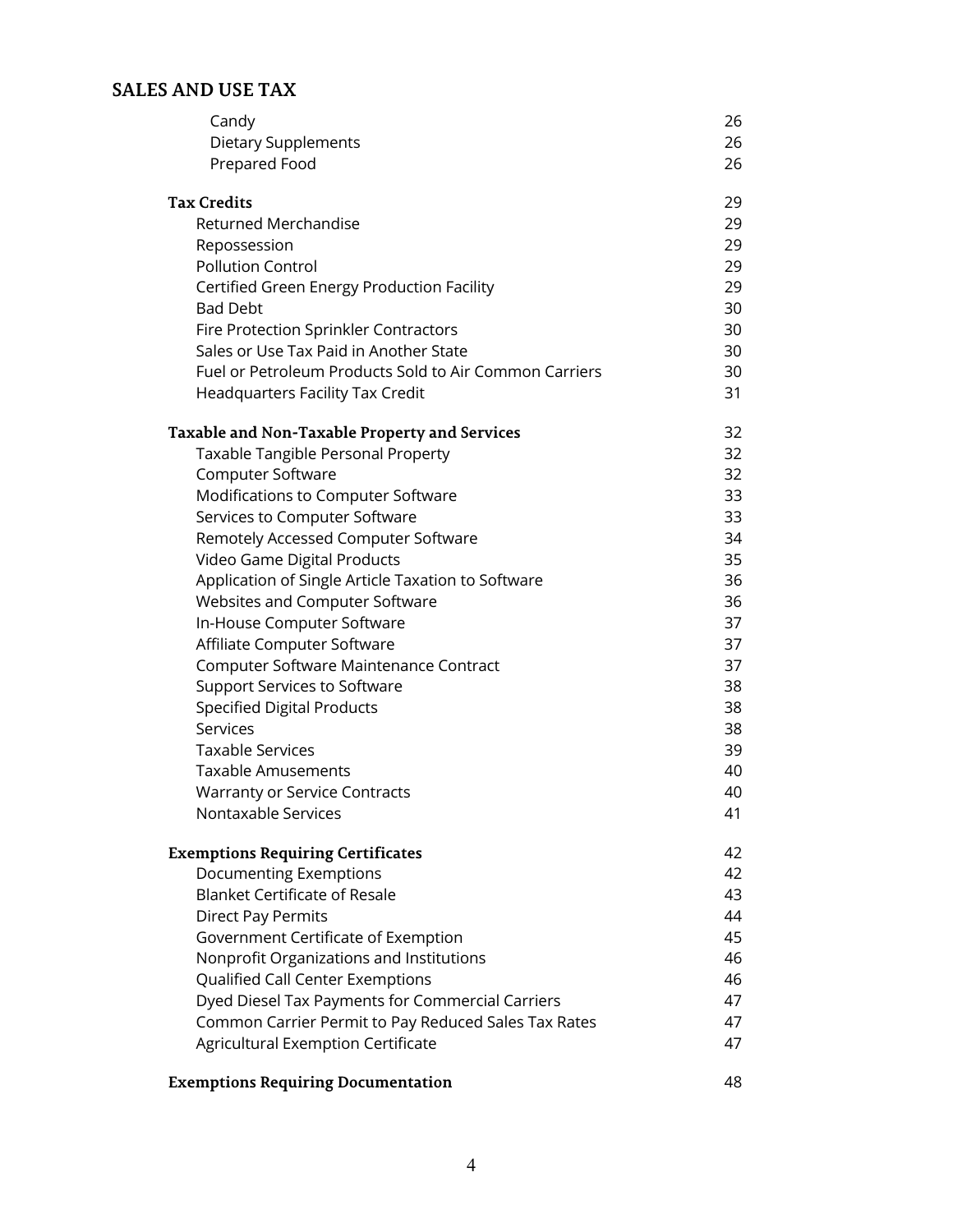| Removal from Tennessee by Buyer                                                                                                                                                                                               | 48                         |
|-------------------------------------------------------------------------------------------------------------------------------------------------------------------------------------------------------------------------------|----------------------------|
| Exemption for Railroad Track Materials and Locomotive Radiators                                                                                                                                                               | 48                         |
| Exemption for Rural Electric Cooperatives, Community Service                                                                                                                                                                  |                            |
| Cooperatives, and Governmental Utility Districts<br>Exemption for Electric Generating and Distribution Systems,<br>Resource Recovery Facilities, or Coal Gasification Plants                                                  | 48<br>48                   |
| <b>Agricultural Exemptions</b><br>Agricultural Exemption Certificate<br><b>Agricultural Exemptions</b><br>Sales by Farmers and Nursery Operators<br>Purchases of Livestock Drugs by Veterinarians<br><b>Community Gardens</b> | 49<br>49<br>51<br>52<br>52 |
| <b>Industrial Machinery Exemptions and Reduced Rates</b>                                                                                                                                                                      | 53                         |
| <b>Industrial Machinery</b>                                                                                                                                                                                                   | 53                         |
| <b>Pollution Control Facilities</b>                                                                                                                                                                                           | 53                         |
| Industrial Machinery Authorization                                                                                                                                                                                            | 54                         |
| Industrial Energy Fuel and Water                                                                                                                                                                                              | 54                         |
| <b>Industrial Materials</b>                                                                                                                                                                                                   | 54                         |
| Qualified Data Center                                                                                                                                                                                                         | 55                         |
| Warehouse and Distribution Facility                                                                                                                                                                                           | 55                         |
| County or Municipality Water Pollution Control and Sewage Systems                                                                                                                                                             | 56                         |
| Research and Development Machinery                                                                                                                                                                                            | 56                         |
| <b>Spallation Neutron Source Facilities</b>                                                                                                                                                                                   | 56                         |
| <b>Exempt Products and Services</b>                                                                                                                                                                                           | 57                         |
| Authorized Large Aircraft Service Facility                                                                                                                                                                                    | 57                         |
| Aircraft Parts and Supplies                                                                                                                                                                                                   | 57                         |
| Amusements                                                                                                                                                                                                                    | 57                         |
| Automobiles                                                                                                                                                                                                                   | 58                         |
| Design Professionals                                                                                                                                                                                                          | 59                         |
| Display Property                                                                                                                                                                                                              | 59                         |
| Energy                                                                                                                                                                                                                        | 59                         |
| Exemptions for Tennessee Sales for Out-of-State Consumer Use                                                                                                                                                                  | 60                         |
| Films                                                                                                                                                                                                                         | 61                         |
| Food                                                                                                                                                                                                                          | 61                         |
| Fuel                                                                                                                                                                                                                          | 61                         |
| <b>Leased Vehicles</b>                                                                                                                                                                                                        | 62                         |
| Medical Equipment and Supplies                                                                                                                                                                                                | 62                         |
| Miscellaneous Nonprofit Sales                                                                                                                                                                                                 | 63                         |
| Motor Vehicles Used by Common Carriers                                                                                                                                                                                        | 64                         |
| <b>Natural Disasters</b>                                                                                                                                                                                                      | 64                         |
| Packaging                                                                                                                                                                                                                     | 65                         |
| <b>Pollution Control</b>                                                                                                                                                                                                      | 65                         |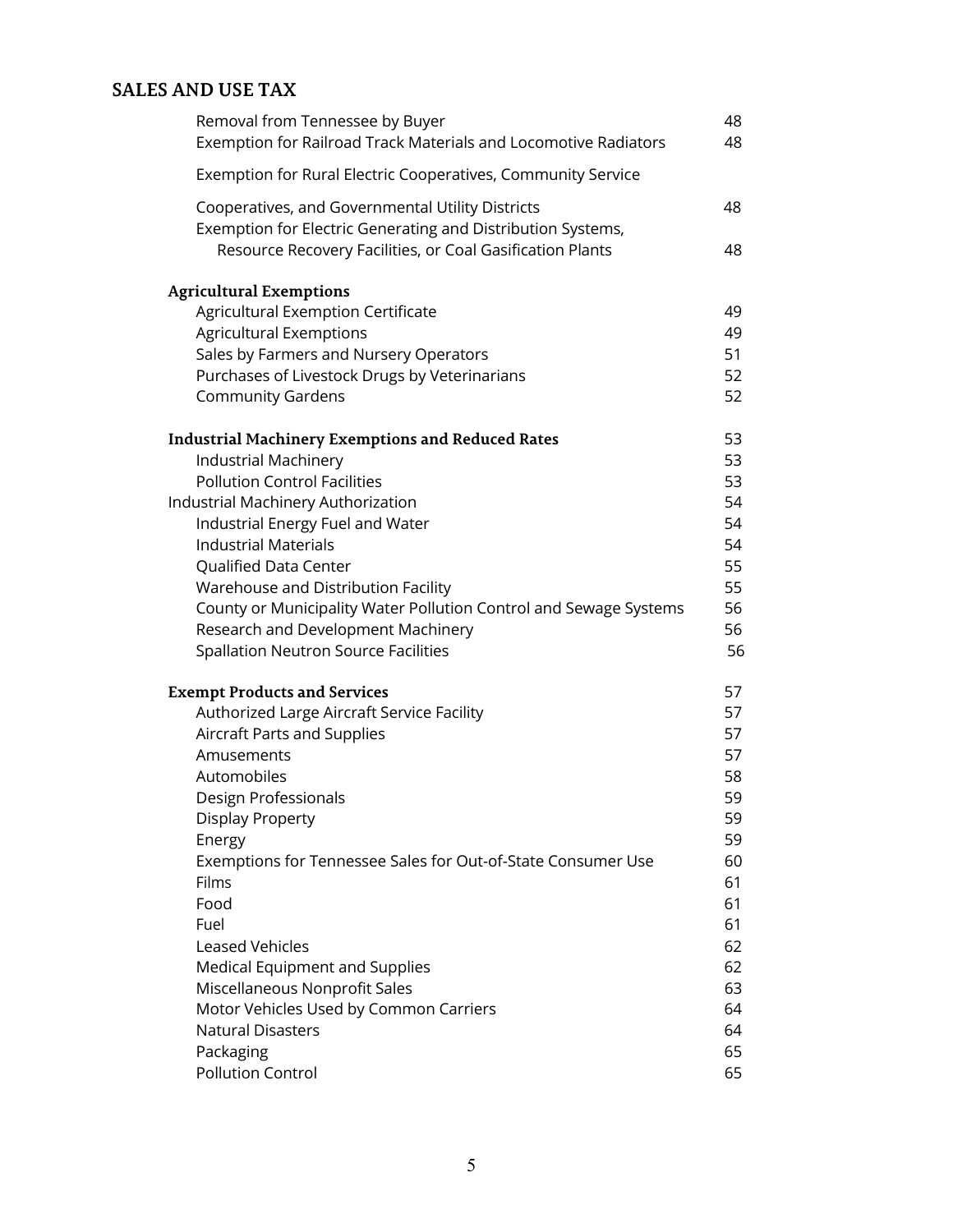| Preservation of Historic Property                                 | 65 |
|-------------------------------------------------------------------|----|
| Publications                                                      | 65 |
| Public Safety & Public Works-Related Goods                        | 66 |
| <b>Railroad Tank Cars</b>                                         | 66 |
| Sales in Interstate Commerce                                      | 66 |
| Sales Tax Holiday                                                 | 66 |
| <b>Specified Digital Products</b>                                 | 66 |
| <b>Telephone Cooperatives</b>                                     | 67 |
| Telecommunications                                                | 67 |
| Transactions between Parent Companies and Wholly Owned            |    |
| Subsidiaries                                                      | 67 |
| Time-Share Accommodations                                         | 67 |
| <b>Used Property</b>                                              | 67 |
| <b>Utility Poles</b>                                              | 67 |
| Vending Items                                                     | 67 |
| <b>Warranty Parts and Services</b>                                | 67 |
| <b>Waste Removal</b>                                              | 68 |
| <b>Watershed Districts</b>                                        | 68 |
| Flea Markets                                                      | 68 |
| Flea Market Registration                                          | 68 |
| Sales on Less than Permanent Basis                                | 68 |
| Submission of Flea Market Returns                                 | 68 |
| Dealers Registering Annually                                      | 68 |
| Dealers Registering Quarterly or Monthly                          | 69 |
| Penalty for Late Filing                                           | 69 |
| Contractors                                                       | 70 |
| <b>Contractors as Consumers</b>                                   | 70 |
| Liability for the Sales or Use Tax                                | 70 |
| Exemptions                                                        | 70 |
| <b>Tax on Fabricated Materials</b>                                | 71 |
| <b>Asphalt Fabricators</b>                                        | 71 |
| Installation of Industrial Machinery                              | 72 |
| Lump Sum or Unit Price Construction Contracts on Realty in Effect |    |
| on July 15, 2002                                                  | 72 |
| Property Owned by the United States Government                    | 73 |
| Qualified Disaster Restoration                                    | 73 |
| <b>Returns and Payments</b>                                       | 75 |
| Returns and Payments                                              | 75 |
| <b>Electronic Filing</b>                                          | 76 |
| Online Filing through TNTAP                                       | 77 |
| Online Filing through a Software Vendor                           | 77 |
| Electronic Funds Transfer (EFT)                                   | 77 |
| <b>Filing Date</b>                                                | 77 |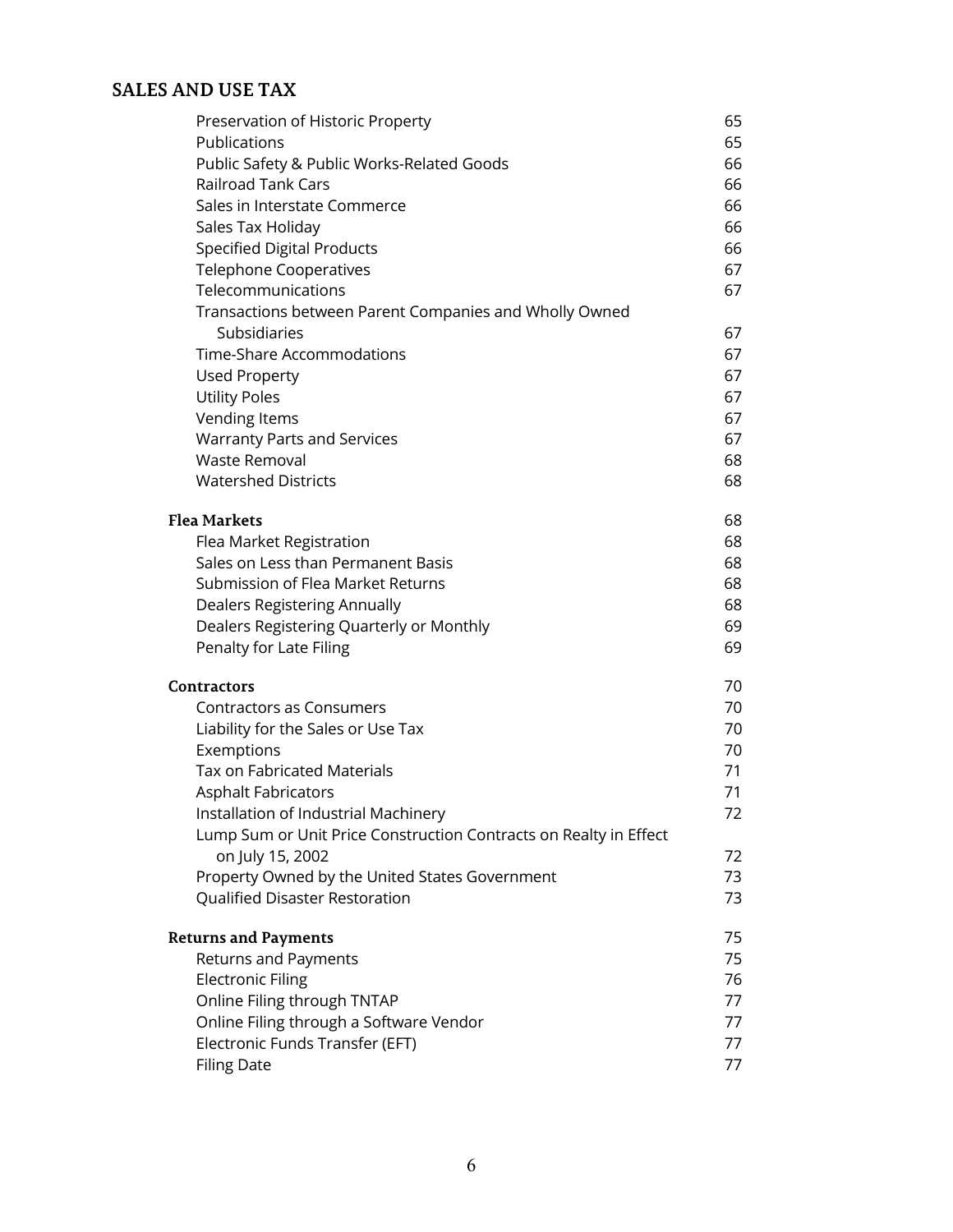# **Table of Contents**

| Penalty and Interest                       |    |  |
|--------------------------------------------|----|--|
| <b>Audits and Assessments</b>              | 78 |  |
| Taxpayer's Right to an Informal Conference | 78 |  |
| Keeping Records                            | 78 |  |
|                                            |    |  |
| Tennessee Taxpayer Bill of Rights          |    |  |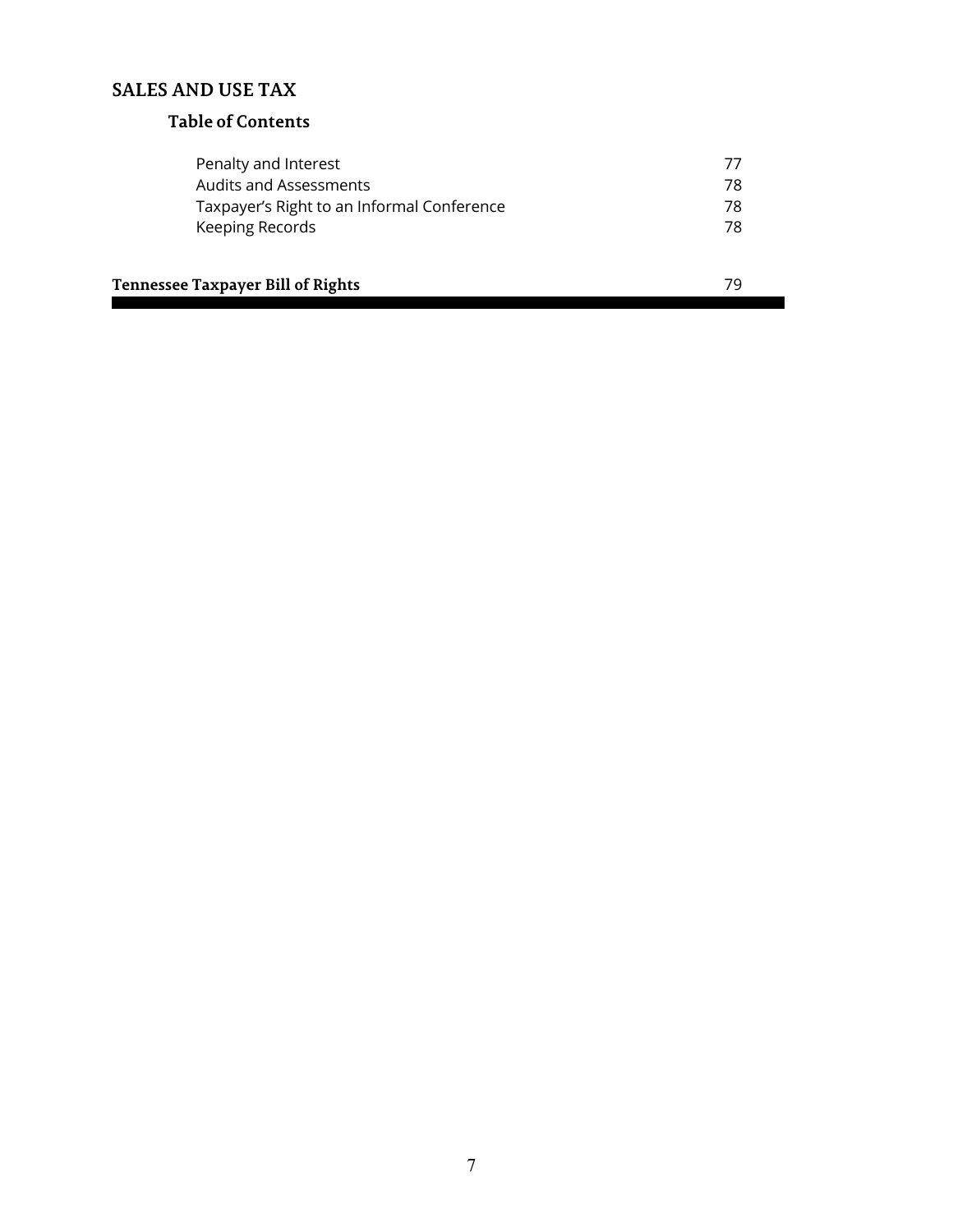# **Changes to the Sales and Use Tax Guide for 2020**

(1) Marketplace facilitators that make or facilitate more than \$100,000 in sales to Tennessee customers in the previous 12-month period are required to collect and remit Tennessee sales tax. Effective October 1, 2020 (Page 23)

(2) Remote sellers with more than \$100,000 in sales to Tennessee customers during the previous 12-month period must register and collect Tennessee sales and use tax. Effective October 1, 2020 (Page 16)

(3) Peer-to-peer car sharing programs are marketplace facilitators for sales tax purposes and should begin collecting sales tax on behalf of their marketplace sellers beginning October 1, 2020. (Page 23)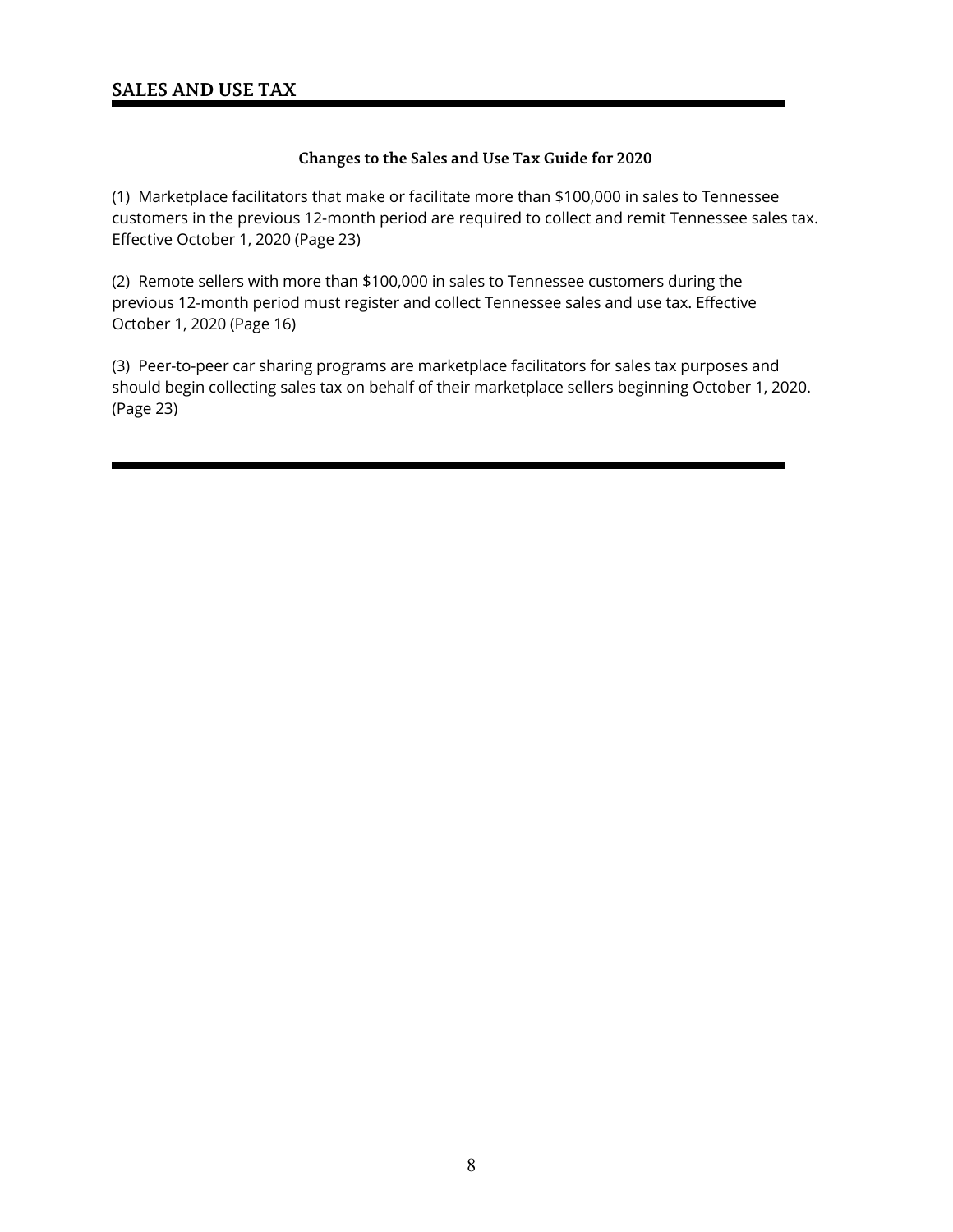**Sales or Use Tax** [Tenn. Code Ann. §§ 67-6-102, 67-6-202]

#### **Sales or Use Tax**

The sales or use tax is a combination of a state tax (7%) and a local option tax (which varies from 1.50% to 2.75%) imposed by city and/or county governments. This tax is generally applied to the retail sales of any business, organization, or person engaged in making retail sales, including the selling, leasing, or renting of tangible personal property and the selling of certain taxable services, amusements, and digital products specified in the law. In addition, there is a state single article tax rate of 2.75%, which is discussed later in this text.

Tangible personal property, taxable services, amusements, and digital products specifically intended for resale are not subject to tax. Retail sales to the federal government or its agencies and the State of Tennessee or a county or municipality within Tennessee are not subject to tax. In addition, there are exemptions for retail sales to certain entities that have qualified for tax exemption.

#### **Sales Price**

The "sales price" of an item of tangible personal property is the total amount of consideration (including cash, credit, property, and services) for which property or services are sold, including:

- + Cost of the property sold;
- + Cost of materials, labor, or service cost;
- + Costs of transportation or delivery to the seller;
- + All taxes imposed on the seller;
- Expenses, interest, losses, and overhead;
- + Charges by the seller for services necessary to complete the sale;
- + Delivery charges made by the seller;
- + Installation charges, and
- + Exempt property given to the purchaser where taxable and nontaxable products are bundled and sold as a single product for one price.

The tax is imposed on the sales price of sales, leases, and rentals of tangible personal property and the sales price for taxable services, amusements, and certain digital products*.* It is the total amount of consideration for which products that are subject to tax are sold. For example: A consumer buying four automobile tires subject to the sales or use tax is charged a fee for mounting the tires. The fee for mounting the tires is also subject to the sales or use tax.

The term "sales price" does not include:

- + Dealer cash discounts allowed on property or services purchased. Manufacturer rebates are included in the tax base.
- + Interest charges on purchases bought on an installment plan.
- + Any tax legally imposed on the consumer and separately stated on the invoice, bill of sale, or similar document given to the consumer.
- + The value of items taken as "tradeins" on purchases of similar, new, or used items. The trade-in item must be listed by model and serial number, when applicable, on the customer's invoice. [Tenn. Code Ann. § 67-6-510]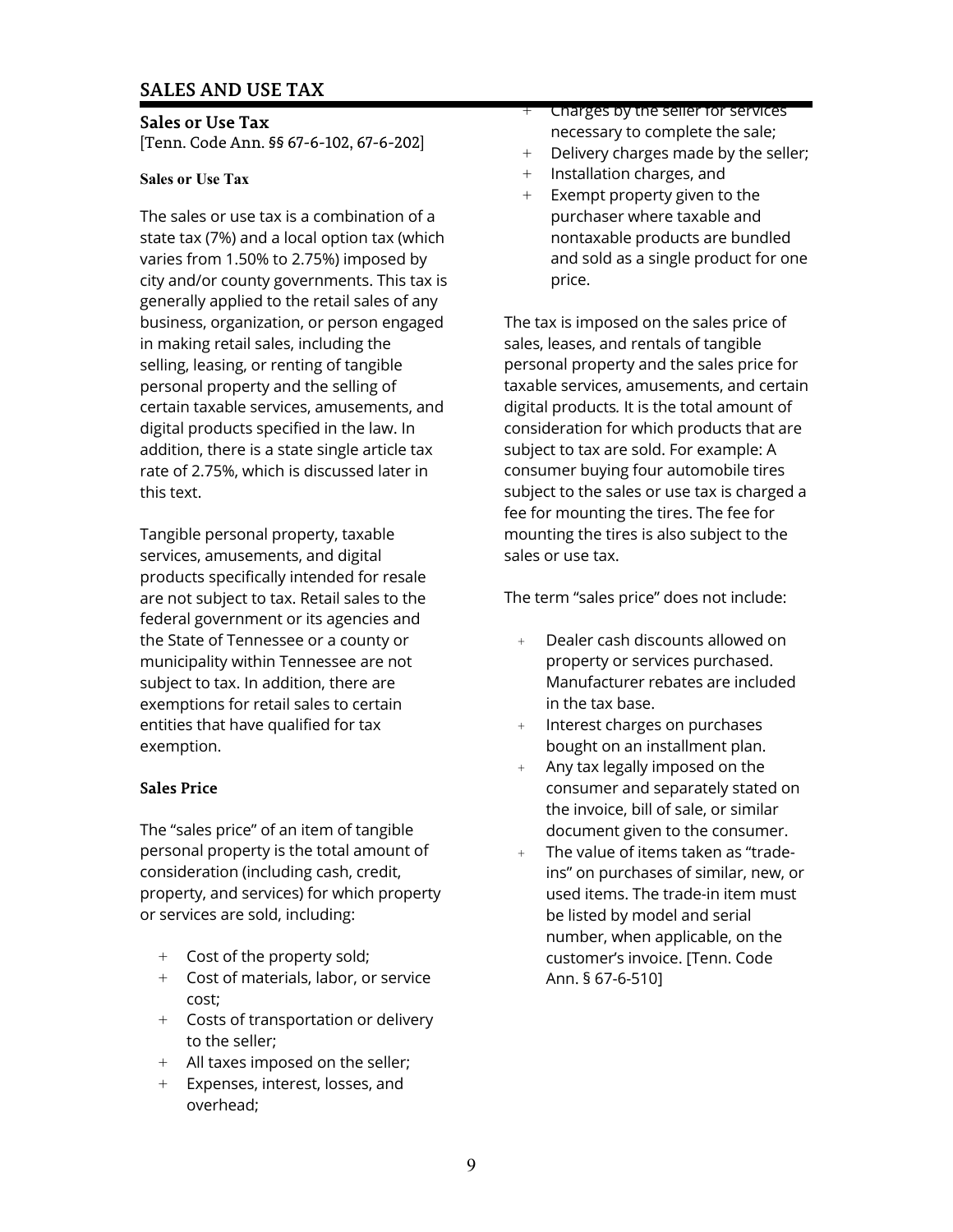There are some exceptions to the 7% general state sales or use tax rate:

- Sales of food and food ingredients **provided through wireline facilities** as defined in the law. These items that are offered for public are taxed at a state rate of 4.00% consumption are taxed at a state effective July 1, 2017. What rate of 8.25% on all charges of constitutes food and food \$15.01 - \$27.50. Charges of \$27.51 ingredients is addressed later in this and higher are taxed at the regular text. [Tenn. Code Ann. § 67-6-228] state and local sales tax rates.
- + Aviation fuel actually used in the Charges of \$15 or less are exempt at 4.5%. The 4.5% sales and use tax 103(f), 67-6-226] imposed and remitted on any one  $\overline{a}$   $\overline{b}$  Sales of direct-to-home satellite any year occurring on or after July 227] 2018. [Tenn. Code Ann. § 67-6-217]  $+$  Electricity sold to or used by a
- + Sales of property to common qualified data center is taxed at a are taxed at the rate of  $3.75\%$ .  $\S 67-6-206(c)$ [Tenn. Code Ann. § 67-6-219]
- + When sold to or used by Tennessee vendors must indicate in 6-206] sign posted in the business, or in a
- + Interstate or international manner that is assured to make the businesses are taxed at a rate of Ann. § 67-6-503] 7.5%. [Tenn. Code Ann. § 67-6-221]
- + Gross receipts from the sale of **Local Option Sales or Use Tax** manufactured homes, including delivery or installation fees, are taxed at half the current rate of state tax. [Tenn. Code Ann. § 67-6- 216]
- + Property of a sole proprietorship that becomes property of a corporation as a result of incorporation of the sole

proprietorship is not subject to tax. [Tenn. Code Ann. § 67-6-223]

Video programming services including cable television, wireless cable television, and video services

operation of aircraft motors is taxed from tax. [Tenn. Code Ann. §§ 67-6-

- person's purchase, use, the same of television programming or television programming or television consumption, or storage of aviation services are taxed at a state rate of fuel is limited to - \$10,500,000 for 8.25% only. [Tenn. Code Ann. § 67-6-
- carriers for use outside Tennessee state rate of 1.5%. [Tenn. Code Ann.

manufacturers, water is taxed at 1%, specific ways whether customers are and gas, electricity, fuel oil, and paying sales or use tax. If the purchase other energy fuels are taxed at a price of a product includes the tax, it must rate of 1.5%. [Tenn. Code Ann. § 67- be indicated in writing on the invoice, on a telecommunications services sold to customer aware of that fact. [Tenn. Code

accessories, furnishings, and Any county or incorporated city may levy a tax on the same privileges that are subject to the state's sales or use tax; all counties and some incorporated cities have adopted a local option tax of up to 2.75%.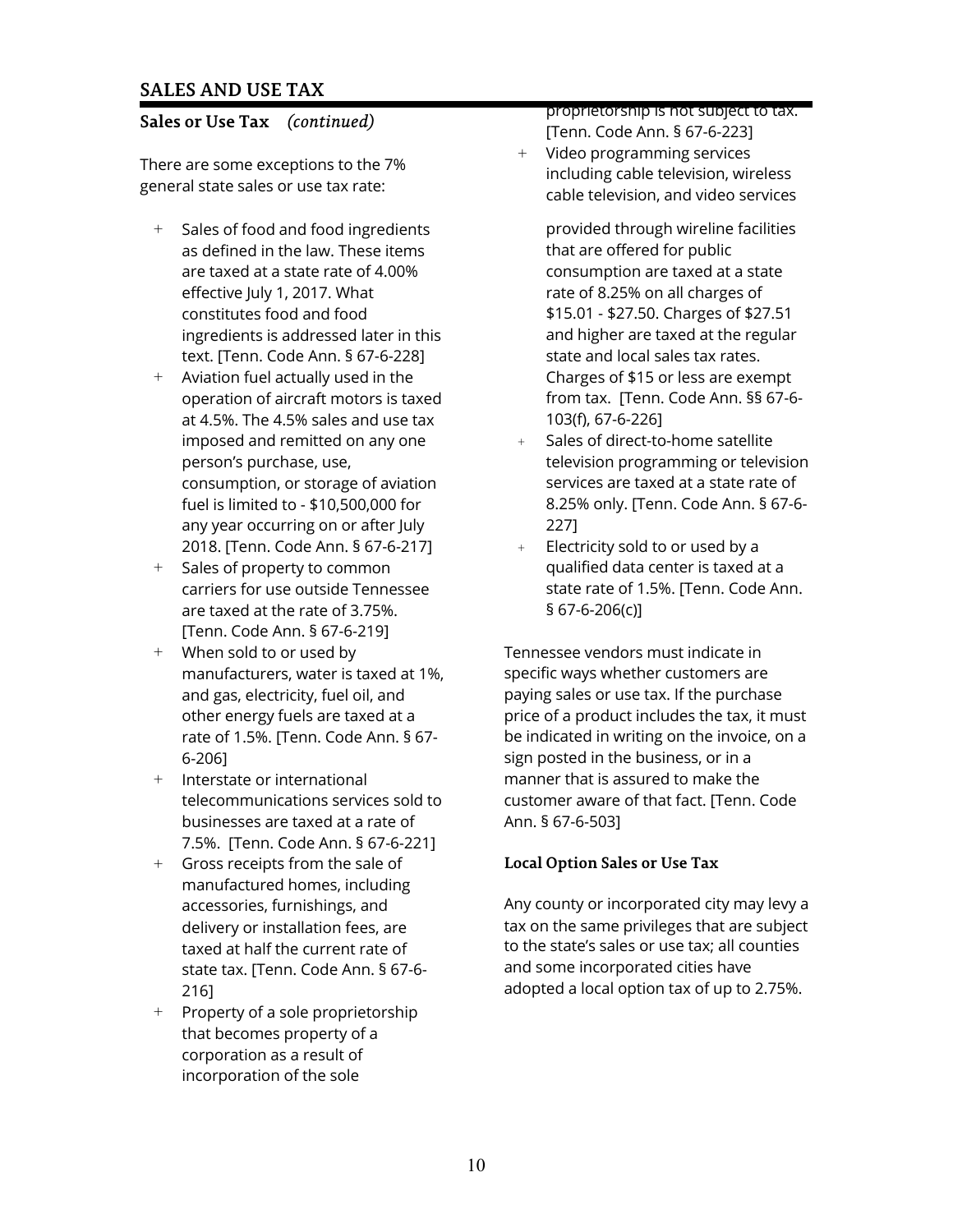The tax is imposed in the locality of the seller's location in Tennessee from which the sale is made. If a sale is made from an out-of-state location by a seller with locations in Tennessee, the local tax is imposed based on the purchaser's location of receipt. Effective October 1, 2019, out-of-state dealers who collect and remit Tennessee sales and use tax must report their sales based on the shipped to or delivered to address of the customer. Out-of-state dealers will no longer be able to use the uniform local rate option of 2.25%. Instead, out-of-state dealers must apply the specific local sales tax rate in effect for the city or county jurisdiction into which the sale was shipped or delivered.

The sale of water services is subject to the local tax rate for the locality where water services are delivered to the consumer. [Tenn. Code Ann. §§ 67-6-702(a-f)]

The law limits some local option tax rates:

There is no local option tax on electric power or energy, natural or artificial gas, coal, or fuel oil. [Tenn. Code Ann. § 67-6- 704]

The local tax rate for water sold to manufacturers is 0.5%. [Tenn. Code Ann. § 67-6-702(b)]

The local tax rate for sales of tangible property to common carriers for use outside Tennessee is 1.5%. [Tenn. Code Ann. § 67-6-702(e)]

Intrastate telecommunications services are taxed at the state rate of 7% and a flat 2.5% local tax rate regardless of the local tax rate levied by the local

# jurisdiction. [Tenn. Code Ann. § 67-6- 702(g)(2)]

Interstate or international telecommunications services sold to businesses are subject to the state tax rate of 7.5% and exempt from local tax. [Tenn. Code Ann. § 67-6-702(g)(1)]

Interstate and international telecommunications services sold to persons other than businesses are subject to a state tax rate of 7% and a flat 1.5% local tax rate regardless of the local tax rate levied by the local jurisdiction. [Tenn. Code Ann. § 67-6-702(g)(1)]

Video programming services including cable television, wireless cable television, and video services provided through wireline facilities that are offered for public consumption are exempt from local tax up to an amount of \$27.50. [Tenn. Code Ann. § 67-6-714]

Vending machine sales of both food and non-food items are taxed at a flat rate of 2.25% local tax on all sales regardless of the local tax rate levied by the local jurisdiction. [Tenn. Code Ann. § 67-6- 702(h)]

Specified digital products (digital audiovisual works, digital audio works, and digital books) are subject to a standard local tax rate of 2.50% regardless of the local tax rate levied by the local jurisdiction. [Tenn. Code Ann. § 67-6- 702(g)(4)]

# **Sales Tax Application to the Lease or Rental of Tangible Personal Property**

For leases under which the lessee will make periodic (e.g., weekly or monthly) payments, sales tax is to be collected on each lease payment at the time the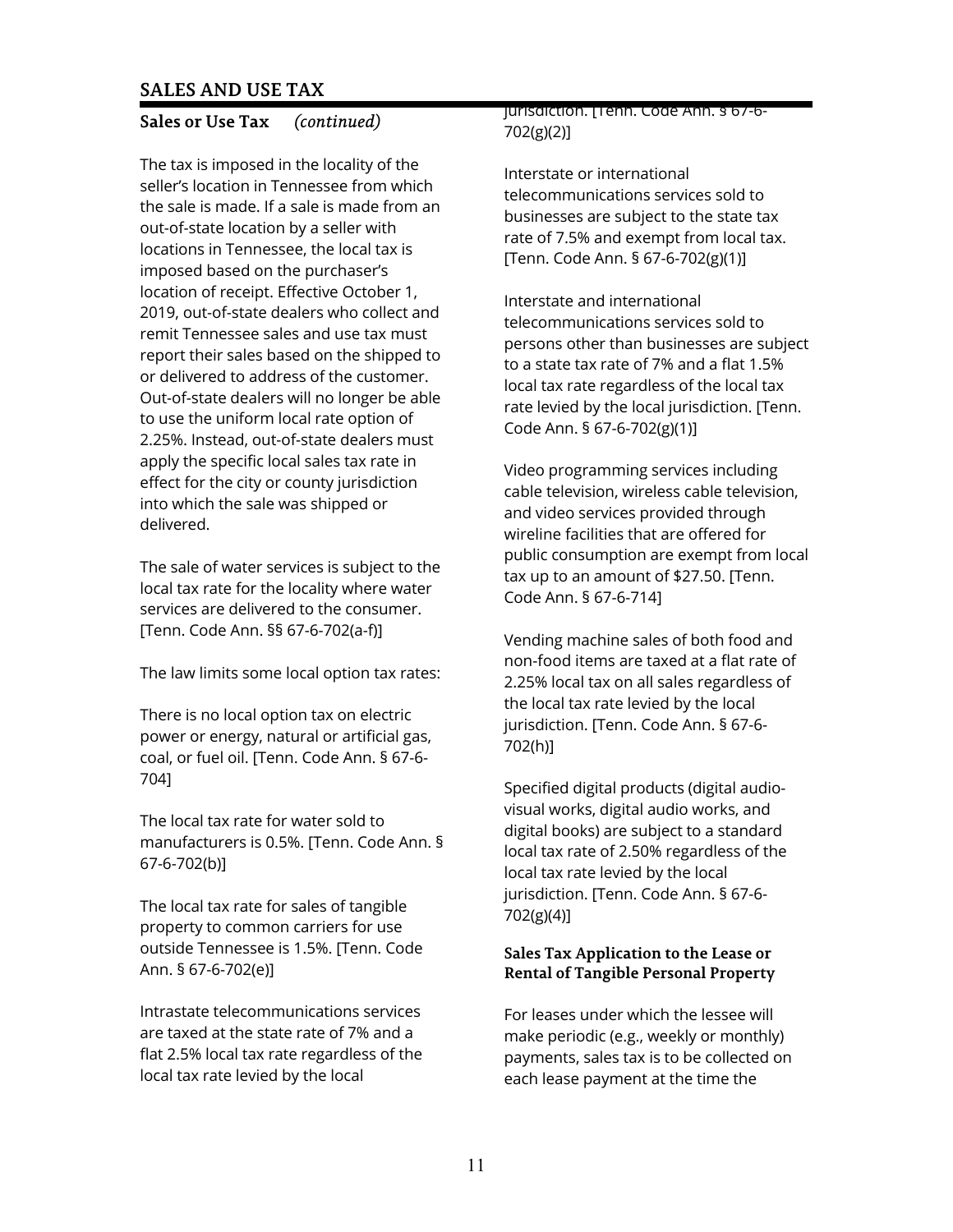payment is due. For leases under which the lessee will make a lump sum payment up front, tax is due with that payment.

A lease does not include finance agreements for the transfer of possession or control of property. A contract that requires the transfer of title upon completion of all payments and payment of an option price that does not exceed the greater of \$100 or 1% of the total payments under the contract is a financing contract and not a lease. Sales tax is due at the time of sale, and the periodic payments, including interest and financing charges made under the agreement, are not subject to tax.

Sales tax applies to the "sales price" of the lease or rental. Generally, the total amount received from the customer becomes the base for state sales tax. However, charges that are optional to the purchaser and separately stated are not part of the sales price that is subject to tax for the lease of the property. Interest charges associated with the lease or rental are included in the sales price upon which sales tax is to be collected.

For sales and use tax purposes, insurance policies such as accident, collision, and gap on motor vehicles and charges for fuel used in motor vehicles are not included in the sales price of a lease or rental when the charges are separately stated on the invoice and the purchaser has the option of leasing the property without purchasing the insurance policy or fuel from the lessor.

Extended warranties or repair and maintenance agreements covering tangible personal property in this state are subject to sales and use tax.

The state general sales tax rate of 7% is collected for the entire length of the lease contract. Tenn. Code Ann. § 67-6-702 defines a "single article" for purpose of the local option tax. Generally, the local option tax is required only on the first \$1,600 of the cost of statutorily defined single articles of tangible personal property.

The state single article tax rate of 2.75% is levied on the sales price of single articles of tangible personal property beginning at \$1,600.01 and continuing up to, and including, \$3,200. On a lease or rental, this means the local tax applies to the first \$1,600 of lease or rental income on each single article, then the state tax rate of 2.75% begins and continues up to, and including, \$3,200 on the single article lease price. Tenn. Code Ann. § 67-6- 204(b)(3) allows for a lump sum payment of the local option tax due on the cost price to the lessee; this can be remitted to the Department on the sales tax return for the tax period in which the tax for the first periodic lease payment is due. [Tenn. Code Ann. § 67-6-204 and Sales and Use Tax Rule 1320-05-01-.32]

When leased property is relocated to Tennessee from another state during the lease period, Tennessee use tax applies to each lease payment for periods during which the property is located in Tennessee. The lessor is required to register with the Department to collect and remit the use tax. If the lessor does not collect the tax, the lessee must remit the tax directly to the Department. If the lessor properly collects and remits sales tax to another state with respect to the lease payments, such sales tax will be a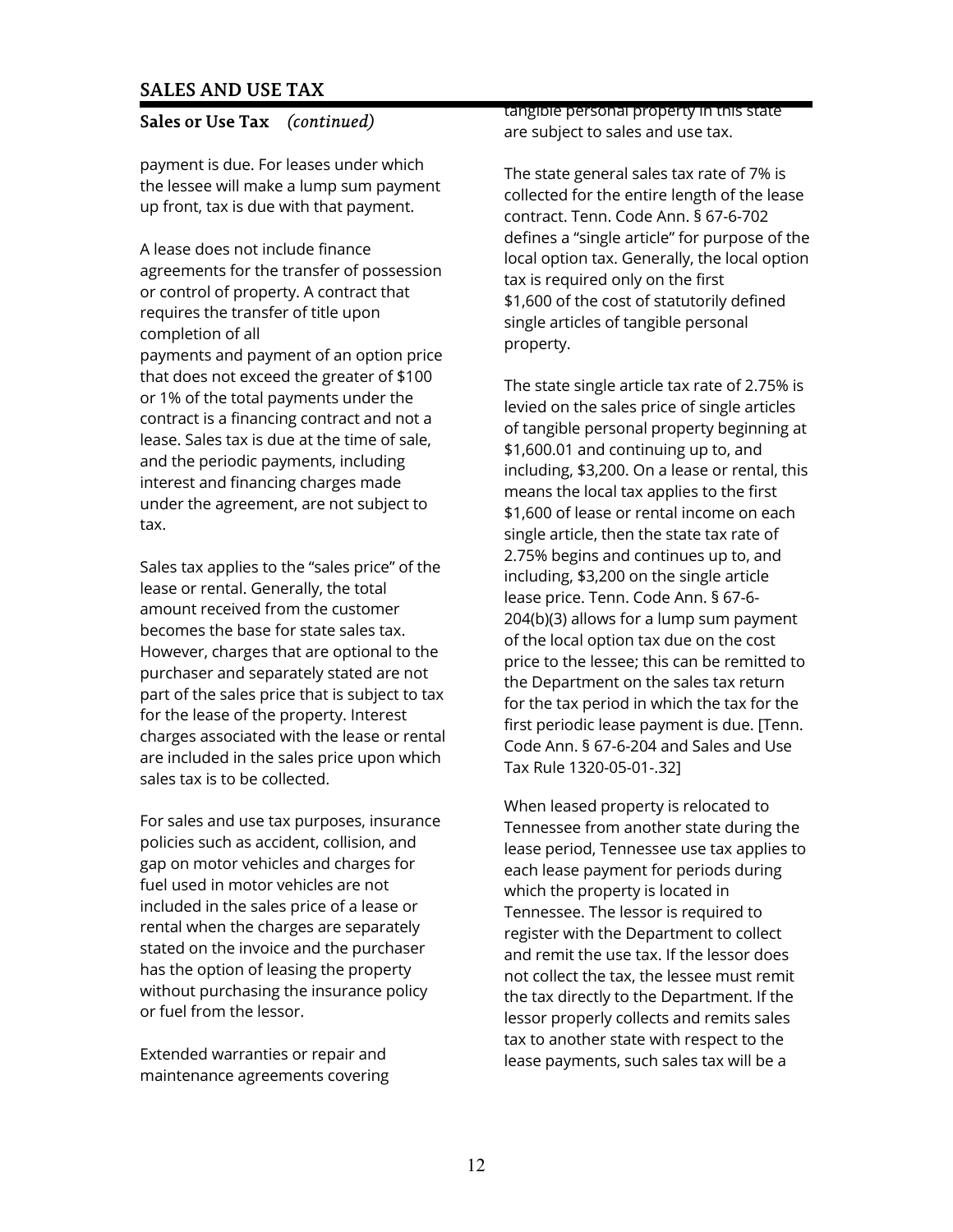#### **Sales or Use Tax** *(continued)*

credit against the Tennessee use tax liability.

**Who Must Register for Sales or Use Tax** [Tenn. Code Ann. §§ 67-6-102, 67-6-201, 67-6-210, and 67-6-602]

Any entity wishing to manufacture, distribute, sell, rent, or lease tangible personal property, or provide taxable services, in this state must hold a Certificate of Registration to conduct business in Tennessee. Business may be conducted by:

- + Selling, renting, or leasing, even by a transient vendor, any type of tangible personal property
- + Selling any type of taxable service in the state
- + Furnishing property or services that are subject to the sales tax
- + Charging admission, dues, or fees that are subject to the sales tax
- + Using tangible personal property, computer software, specified digital products, or warranty or maintenance contracts not previously taxed.
- + Selling any item from a vending machine or device in which merchandise is provided upon deposit of money, other than certain vending machines operated for the benefit of tax-exempt organizations, is taxable under the sales or use tax law.

This requirement applies whether your business is a sole proprietorship, partnership, LLC, corporation, or any other type of organization including those that are not for profit. Retailers from other states that maintain a physical location in Tennessee, whether temporary or permanent, must also hold a Certificate of Registration. A business having more than one location must hold a certificate for each business location. For example: A clothing business with locations in two malls must hold a certificate for each location.

Dealers having average monthly gross sales of \$400 of tangible personal property or less and taxable services of \$100 or less, may, at the discretion of the Commissioner, be required to pay tax to their suppliers on purchases in lieu of registering for sales or use tax purposes.

#### **Who is Liable for Sales Tax?**

[Tenn. Code Ann. §§ 67-6-501, 67-6-502]

In Tennessee, the responsibility for sales tax rests on the dealer that provides the taxable product or service. The law requires that the dealer pass the tax to the customer; failure to do so does not relieve the dealer of the responsibility to timely remit the tax to the state. In the case of a property management company hired to manage vacation lodging for an individual property owner, the sales tax will be imposed on the gross charge for rental and will be remitted by the property management company.

Tax will be reported and paid each month based on the gross sales, or purchases, from all taxable sales and purchases during the preceding month. The tax will be paid on the return for the month in which the taxable event occurs, even if the tax is not collected from the customer during that month. For example: A charge sale is made during the month of June. The dealer must pay the tax on the June return even though the customer may not pay the account until July.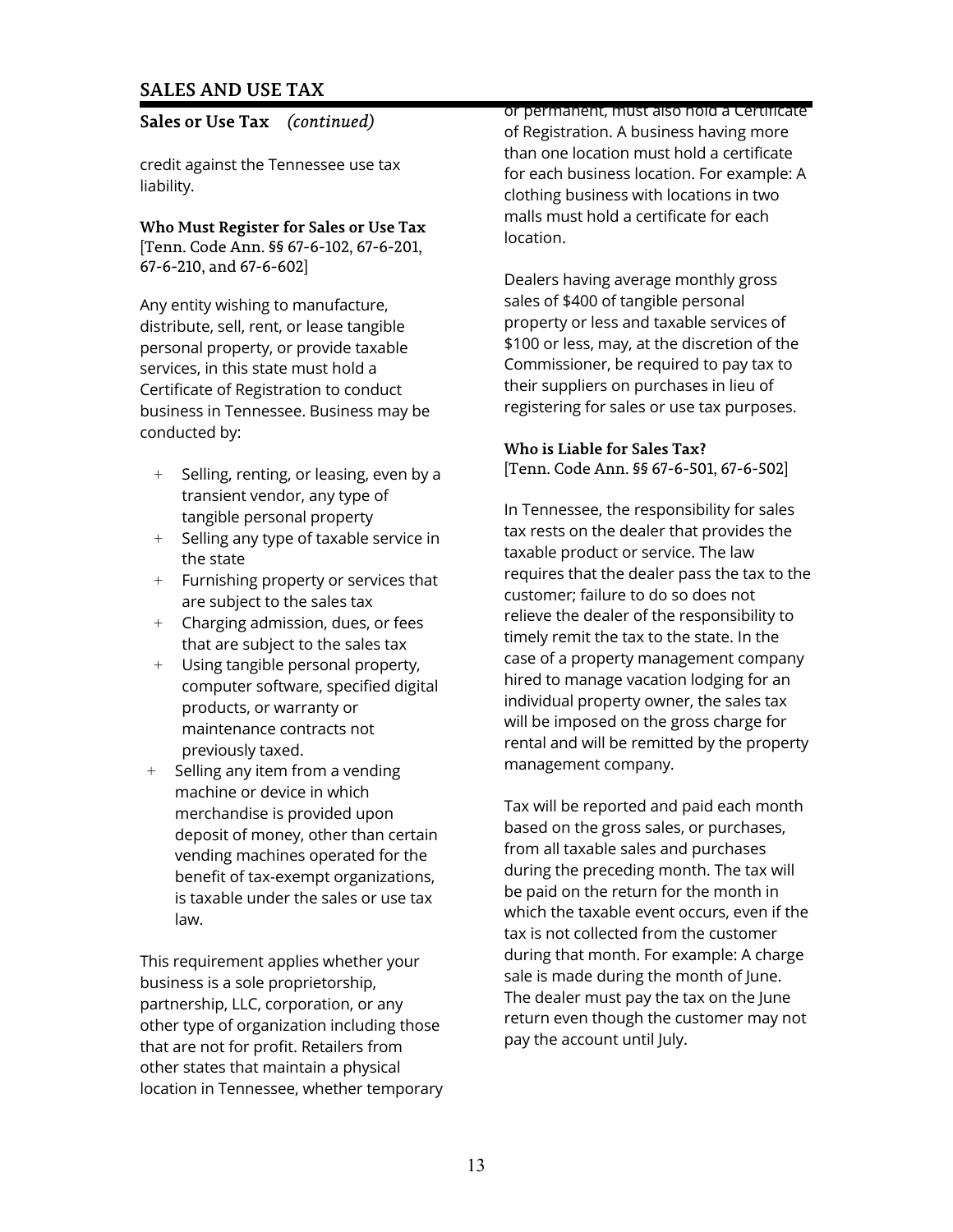**Sales or Use Tax** *(continued)*

**Who is Liable for Use Tax?**

[Tenn. Code Ann. §§ 67-6-203, 67-6-210, 67-6-208, 67-6-231]

When a user of tangible personal property, computer software, computer software maintenance contracts, warranty or maintenance contracts covering tangible personal property located in this state, and specified digital property does not pay sales tax to a dealer, the user becomes personally liable for the tax. This generally occurs when a user purchases articles from an out-of-state dealer not registered in Tennessee. It also occurs when a dealer withdraws inventory items purchased on a resale certificate for business or personal use. For example: A clothing store owner purchases clothing on a resale certificate and then takes items from inventory for personal use. Use tax is then due on that clothing.

The use tax rate is equal to the sales tax rate on both the state and local level. Use tax is due even when a resident imports tangible personal property into Tennessee for use.

For example: A business relocating to Tennessee brings property purchased in a state with no sales or use tax. The dealer would be liable for use tax on this property. [Tenn. Code Ann. § 67-6-210]

Use tax is normally incurred when:

- + Purchasing a product in another state without paying sales or use tax and bringing it into Tennessee for use in the state [Tenn. Code Ann. § 67-6-210]
- + Purchasing a product from a mailorder catalog or on the internet and

paying no sales or use tax [Tenn. Code Ann. § 67-6-210]

- + Purchasing a product from a transient business that does not collect sales or use tax [Tenn. Code Ann. § 67-6-210]
- + Consuming or using a product that was purchased without paying sales or use tax [Tenn. Code Ann. § 67-6- 203]
- + Consuming, as a service provider, tangible products in the performance of a service [Tenn. Code Ann. § 67-6-102(75)]

# **How to Register**

[Tenn. Code Ann. §§ 67-6-601, 67-6-602]

# **Tennessee Retailers**

You may apply for the Certificate of Registration online. Select the link to "Register a New Business" in the Additional Services section of our TNTAP website https://tntap.tn.gov/eservices//.

You may also visit one of the Department of Revenue offices listed on the inside front cover of this publication. Trained personnel are available to explain Tennessee's tax system and answer any of your questions.

When registering, you will need the following information to complete your application:

- + The name, address, and phone number of the business, all owners, officers, or partners, and the person making the application
- + The Social Security Number(s) of the owner(s), partners, or officers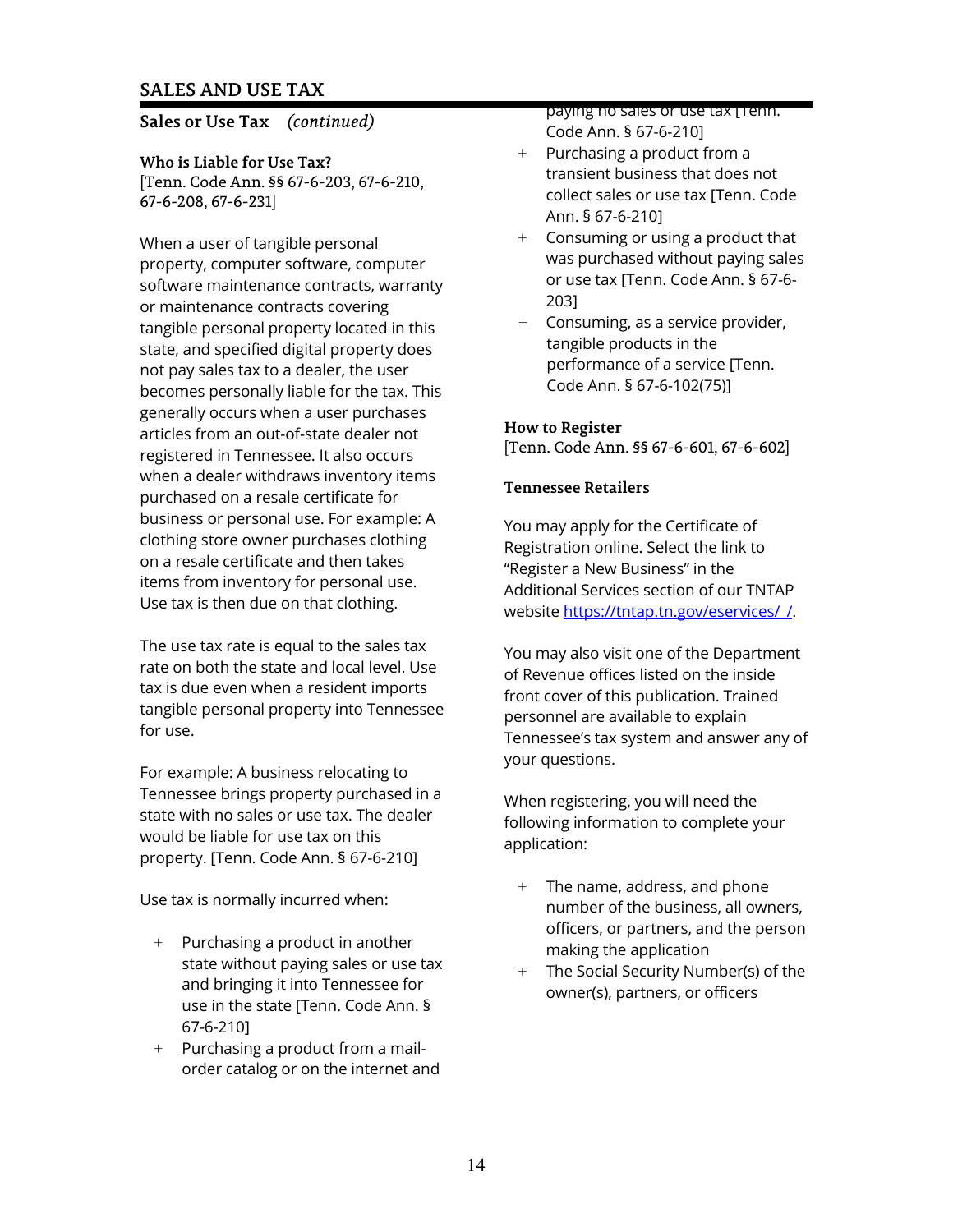- + The Federal Employer Identification Number (FEIN) issued by the U.S. Internal Revenue Service if you have one.
- + A description of the business, the type of ownership, a brief explanation of the nature of the business, and, if the business is a corporation, the date of incorporation
- + If you have purchased your business, the name and address of the previous owner
- + The signature, on the paper application, of the sole proprietor, a partner, or an officer of a corporation

# **Out-of-State Retailers**

Out-of-state retailers must register with the Department of Revenue and obtain a certificate of registration for payment of the sales or use tax if they have "nexus" with Tennessee. Nexus is essentially having enough contact with Tennessee so that the state can place tax requirements on the business. Retailers are considered to have nexus if they:

- + Have an office, distribution point, sales room, warehouse, or any other temporary or permanent place of business in Tennessee.
- + Have an employee, agent, or independent contractor to solicit sales in Tennessee.
- + Furnish any taxable services in Tennessee or use an agent or independent contractor to perform those services in Tennessee.
- + Are the lessors of tangible personal property located in Tennessee.
- + Are construction contractors performing jobs in Tennessee.
- + Have company personnel participate in promotional activity in Tennessee, including trade shows.
- + Use company-owned trucks or use carriers acting as an agent to deliver sales in Tennessee.
- + Provide telecommunications to subscribers located in Tennessee.
- $+$  Have a subsidiary with physical presence in Tennessee act as an agent to conduct in-state activities on behalf of the out-of-state retailer.
- + Have any other physical presence in Tennessee.

This requirement applies even though the sale of the product or its delivery is in interstate commerce. For example: An out-of-state computer company sells computer systems to Tennessee businesses through a salesperson that travels in this state. This business is required to obtain a Certificate of Registration and collect sales or use tax on the price of the system.

A business having a physical presence in Tennessee must collect and remit sales or use tax on all sales whether orders are taken in person, by phone, or by mail.

Effective July 1, 2015, sales or use tax law creates a rebuttable presumption that out-of-state dealers have nexus and must collect Tennessee sales and use tax from Tennessee customers if the dealer pays an in-state party a fee or commission to route customers to the dealer, and such dealer derives more than \$10,000 over the past 12 months from the referred customers. [Tenn. Code Ann. § 67-6-520]

Out-of-state retailers can voluntarily register to collect the tax for their customers. Out-of-state sellers who are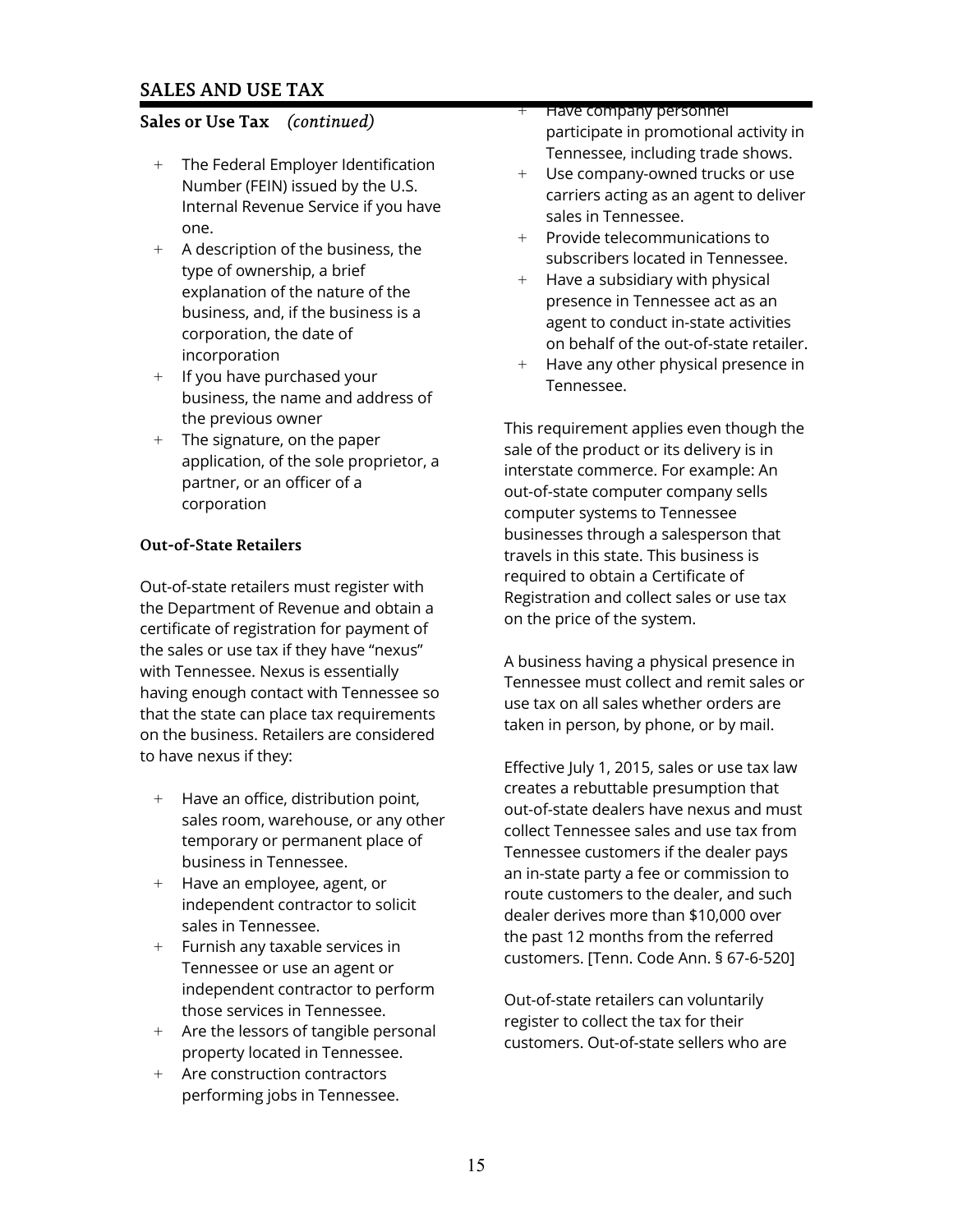not registered to collect and remit tax in Tennessee and wish to volunteer to collect tax for Streamlined states may register through the Streamlined Sales and Use Tax Central Registration System to collect tax on sales in this state. However, if sellers do not collect and remit the sales or use tax to the state, then the consumer is responsible for reporting and paying the tax. Use tax is due on use or consumption of tangible personal property, computer software, computer software maintenance contracts, warranty or maintenance contracts covering tangible personal property in this state, and certain digital products purchased from companies not registered to collect the Tennessee tax.

Public Chapter 157 delays the effective date of certain streamlined sales tax provisions until July 1, 2021.

Public Chapter 429 allows the Department of Revenue to begin enforcing Sales and Use Tax Rule 1320-05-01- .129, effective July 1, 2019, which requires out-of-state dealers who engage in the regular or systematic solicitation of consumers in this state through any means and who make sales that exceed \$500,000 to consumers in this state during the previous twelve-month period, to register for a sales and use tax account by the first day of the third calendar month following the month in which the dealer met the threshold.

*Effective October 1, 2020, the sales threshold is decreased from \$500,000 to \$100,000. [Tenn. Code Ann. §§ 67-6-543]* 

#### **Revocation of Certificate of Registration** [Tenn. Code Ann. §§ 67-6-603, 67-6-604]

Any taxpayer violating the provisions of the sales or use tax law may have the Certificate of Registration revoked by the Commissioner after an opportunity for a

due process hearing has been afforded the taxpayer. If the certificate is revoked, that person will not be eligible to apply for another certificate for 12 months. The taxpayer is entitled to a hearing with the Department to determine if revocation was justified. The taxpayer will receive a 10-day notice

of the hearing and be allowed to present evidence as to why the certificate should not be revoked.

Any person engaging in business as a dealer in Tennessee without a Certificate of Registration from the Department is guilty of a Class C misdemeanor. [Tenn. Code Ann. § 67-6-606]

# **Changes in Ownership, Address, or Business** [Tenn. Code Ann. § 67-6-602]

You must notify the Department of Revenue if the business ownership changes in any manner. This change could be selling or closing the business, transferring or changing the ownership of the business, adding or changing partners, or changing corporate structure requiring a new charter or certificate of authority. You must also notify the Department of Revenue if the business location changes.

If any of the changes mentioned above should occur, answer the questions on the back of the business' Certificate of Registration and mail it to the Department of Revenue. The new owners or officers, if applicable, must then apply for a new Certificate of Registration.

Taxpayers may make changes to their mailing address through the Department's website.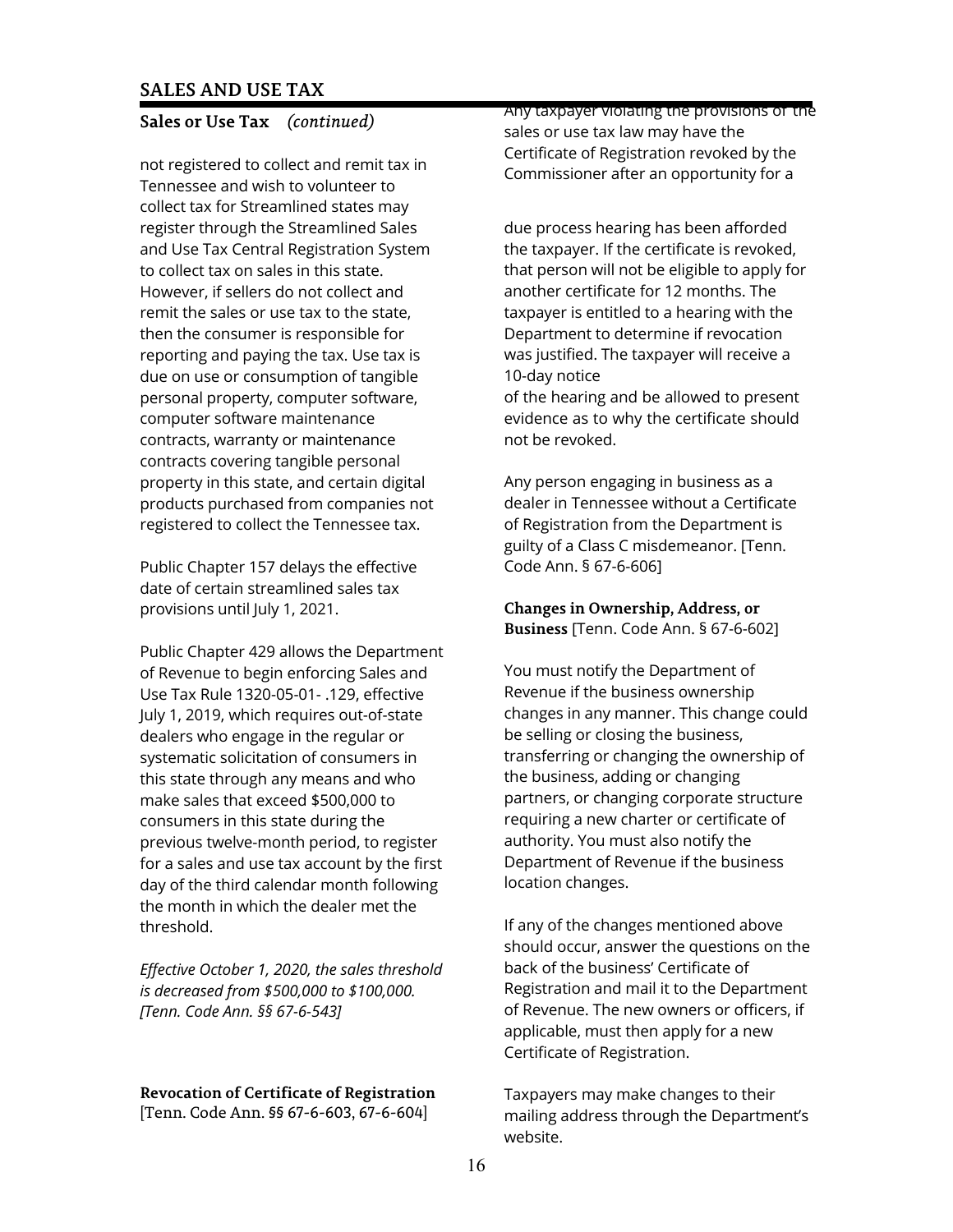# **Sales or Use Tax** *(continued)*

If you sell your business or go out of business, you must file a final sales and use tax return and pay all sales or use tax due within 15 days after the date you sold or quit the business. If you sold the business, the purchaser must apply for a Certificate of Registration in his or her own name. [Tenn. Code Ann. § 67-6-513]

# **Additional References**

For additional information, or to view actual documents pertaining to Tennessee's tax laws, we invite you to visit these internet web sites:

For the *Tennessee Code Annotated*, as well as information or changes to the sales or use tax law, revenue rulings, important notices, answers to frequently asked questions, and tax forms, visit the Department of Revenue's web site: http://tn.gov/revenue.

Sales and use tax rules and regulations are available on the Secretary of State's web site at https://publications.tnsosfiles.com/rules/1 320/1320-05/1320-05.html.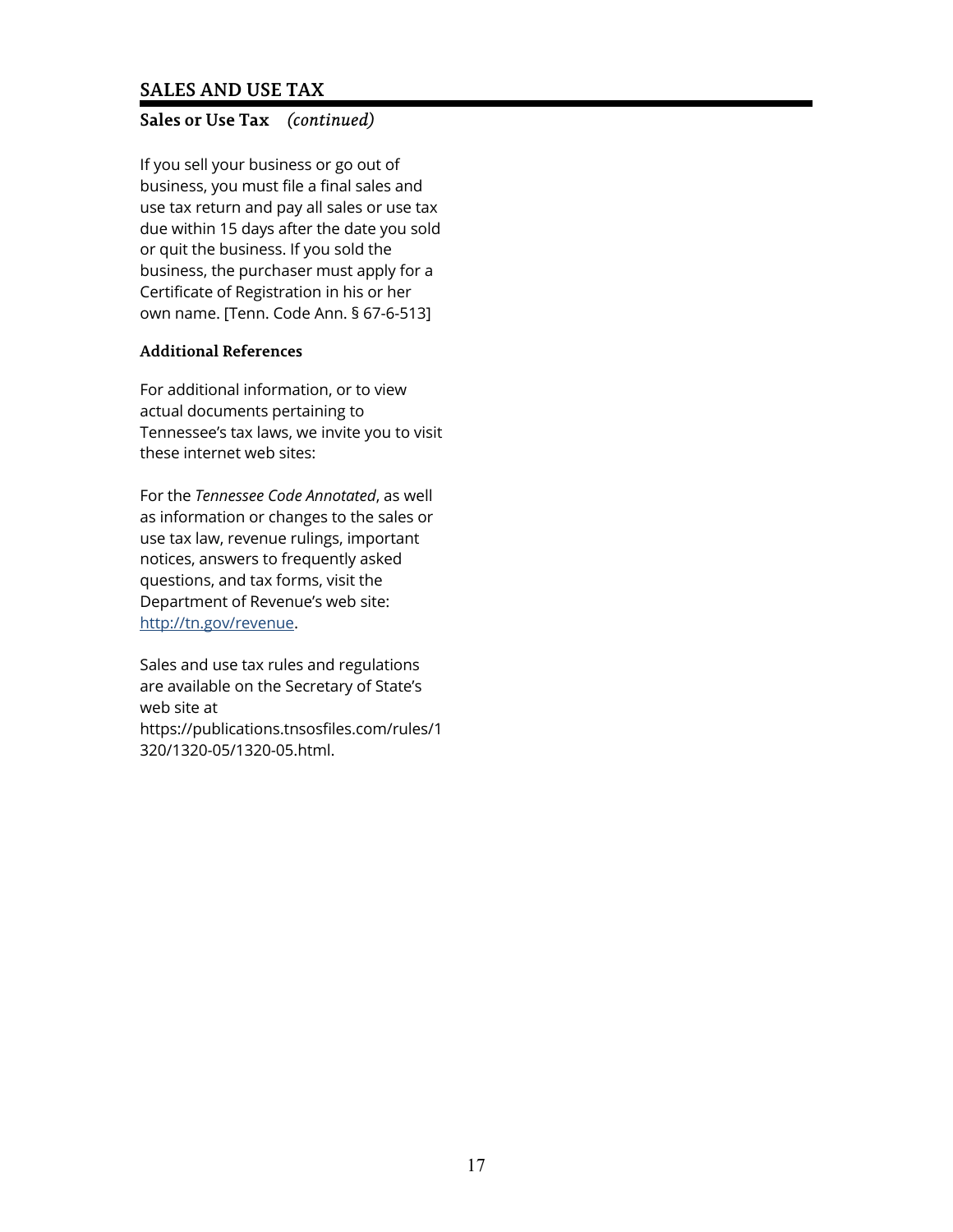# **Definitions**

#### **Business and Occasional and Isolated Sales**

Business is defined as "any activity engaged in by any person, or caused to be engaged in by such person, with the object of gain, benefit, or advantage, either direct or indirect."

Business is defined in the law to exclude occasional and isolated sales, also known as casual and isolated sales. Occasional and isolated sales are sales made by persons not engaged in business or that do not regularly sell the type of property being sold. These sales are not subject to sales tax.

Occasional and isolated sales are also sales of tangible personal property taking place only during temporary sales periods of 30 days or less and occurring no more than twice per year. Volunteer fire departments are allowed to have such temporary sales periods which occur no more than four times per calendar year.

For example: The sale of a piece of furniture in a yard sale and the sale of Girl Scout cookies are both considered occasional and isolated sales. If more than two temporary selling periods take place during a year, or if a sales period extends beyond 30 consecutive days, then all sales for the year are subject to sales tax.

Charitable organizations whose primary purpose is fundraising in support of a county, municipal, or metropolitan library system may elect to make sales on a continuing basis in lieu of the two semiannual sales periods. These sales will be exempt from tax as long as they do not exceed \$300,000 per calendar year. The election, once made, must remain in

effect for at least four years. An election form is available on the Department of Revenue's website. [Tenn. Code Ann. § 67- 6-102]

Effective July 1, 2015, community foundations, as defined in 26 US Code § 170(c)(2), may elect to make sales during biannual auctions in lieu of the two semiannual sales periods. Such sales must take place in no more than two auctions, lasting up to 24 hours, in any calendar year in each county designated to receive charitable support from a fund or trust that comprises a component part of the community foundation. [Tenn. Code Ann. § 67-6-102(8)(B)]

Churches or similar organizations that regularly sell goods or taxable services are considered dealers and generally will be liable for tax on those sales. Sales of motor vehicles, boats, and airplanes are not considered occasional and isolated sales in sales tax law.

#### **Computer Software**

Computer software is defined in sales tax law to mean a set of coded instructions designed to cause a computer or automatic data processing equipment to perform a task. Tennessee imposes state and local sales and use tax on the retail sale, lease, licensing, or use of computer software in this state.

# **Customized and Prewritten Computer Software**

Computer software developed by the author to the specifications of a specific purchaser is considered to be customized computer software.

Prewritten computer software is computer software, including prewritten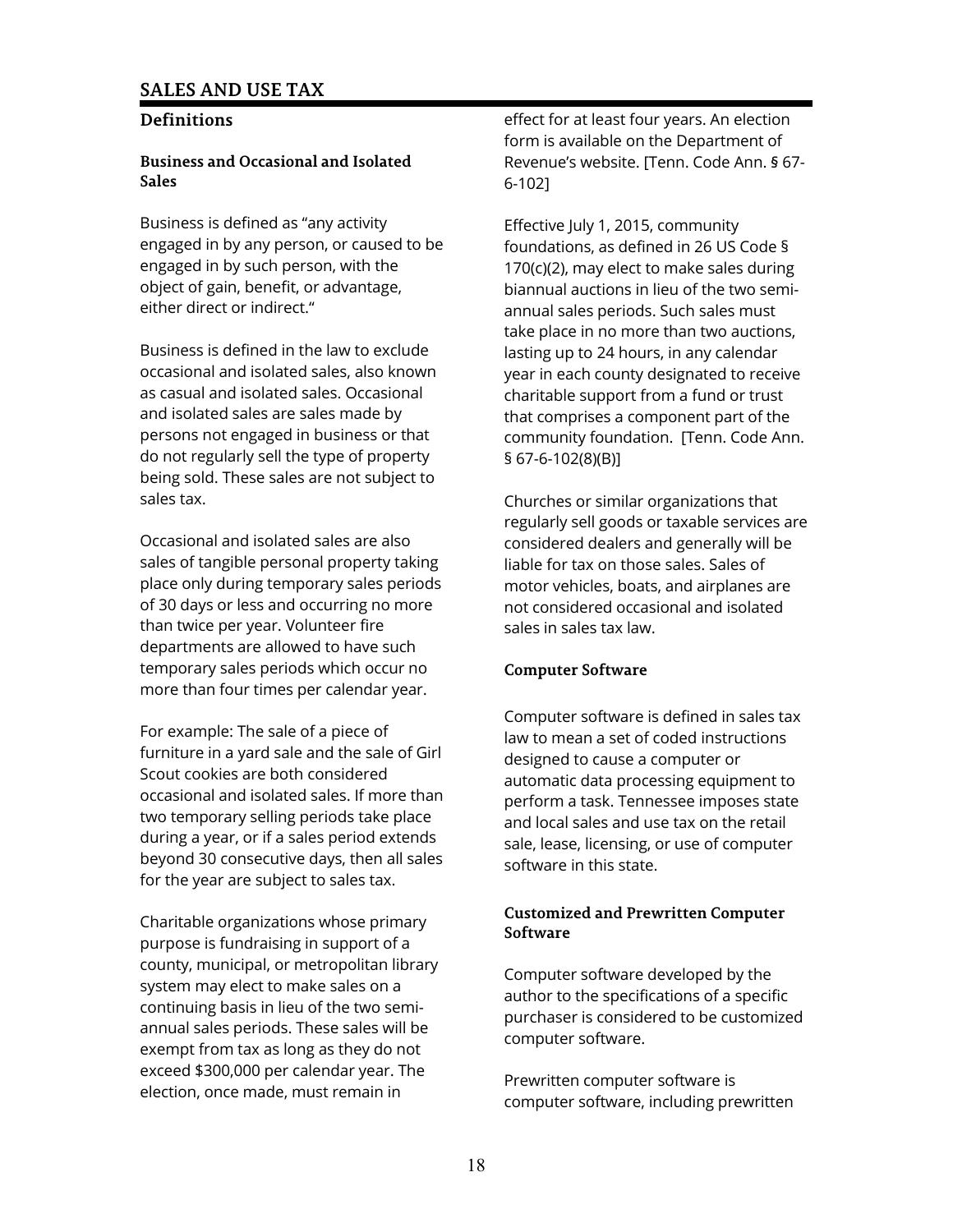# **Definitions** *(continued)*

upgrades, which is not designed and developed by the author or other creator to the specifications of a specific purchaser.

Prewritten computer software includes: the combination of two or more prewritten computer software programs or portions; subsequent sales of computer software initially sold as customized computer software; and prewritten upgrades designed to modify or enhance previously purchased prewritten computer software.

When a person who was not the original creator or author modifies or enhances a portion of prewritten computer software, that person is deemed the author of only those modifications and enhancements. Prewritten computer software that is modified or enhanced to the specifications of a specific purchaser remains "prewritten computer software." However, if a separately stated reasonable charge is made for the modification or enhancement, the modification or enhancement will be considered customized computer software, not "prewritten computer software."

#### **Computer Software Maintenance Contract**

A computer software maintenance contract is defined to mean a contract that obligates a person to provide a computer with future updates or upgrades to computer software, support services with respect to computer software, or both.

A computer software maintenance contract does not include telephone or other support services that are optional purchases by the customer, that are sold separately and invoiced separately, and that do not involve any transfer, repair, or maintenance of computer software on the part of the seller.

# **Utility Water, Electricity, Natural Gas, and Propane Sales**

Sales and use tax on sales of water by public utilities only applies to the following types of charges: customer's monthly bill for metered usage, monthly minimum bill, monthly customer charge, and monthly demand charge. This also applies to the sales and use tax on sales of natural gas, propane, and electricity sold directly to consumers for non-residential uses.

# **Single Article**

[Tenn. Code Ann. § 67-6-702(d)]

The term "single article" refers to any item that is considered, by common understanding, to be a separate unit, apart from any accessories, extra parts, etc., and capable of being sold as an independent item or as a common unit of measure. Independent units sold in sets, lots, suites, or such groupings, are not considered to be single articles. The local option tax rate cannot exceed 2.75% and may be assessed only on the first \$1,600 of the purchase price of any single item of tangible personal property.

Sales of taxable services, amusements, custom computer software, computer software maintenance contracts, and warranty or maintenance contracts are subject to the full local option tax.

Applications of "single article" taxation include: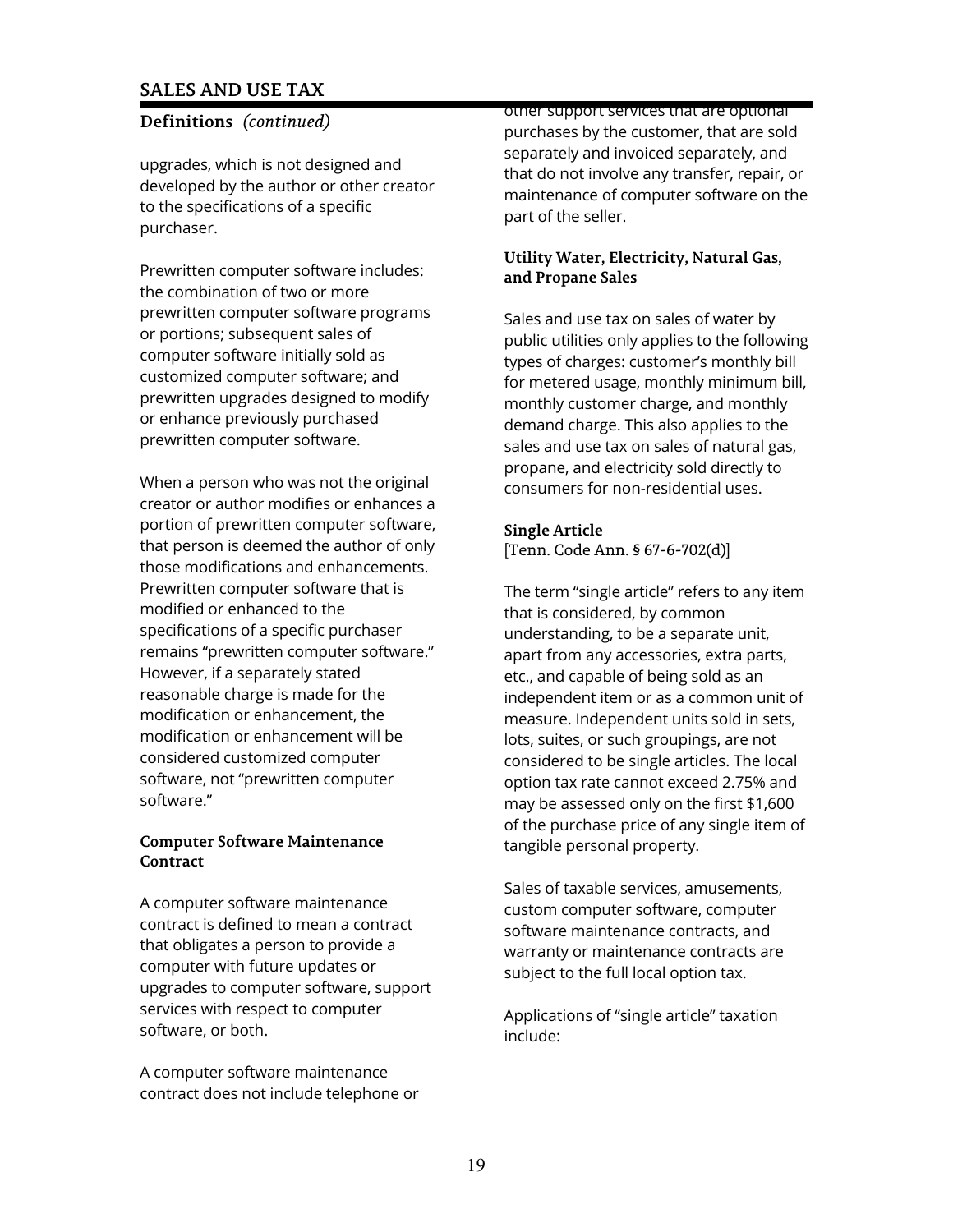# **Definitions** *(continued)*

# **Motor Vehicles**

Parts and accessories for motor vehicles installed at the factory and delivered as original equipment will be treated as part of the unit. Parts and accessories that are installed by the dealer or distributor prior to, or at the time of, sale and are included in the sale price are also considered as part of the unit. This also applies to parts or equipment required to be installed prior to the sale because of state or federal law.

# **Boats**

Boat motors and any dealer installed accessories that are installed prior to the sale*,* freight, and labor, excluding trailers, will be treated as part of the boat unit in the same manner as parts and accessories for motor vehicles are treated for purposes of the single article local tax limitation. Items such as skis, ski ropes, personal flotation devices, and similar items are not considered part of the single item. Boat trailers will be taxed as a separate single item. The state tax rate applies to the total bill of sale.

# **Manufactured Homes**

Parts, accessories, furniture, appliances, and other items that are part of a manufactured home at the time of sale are treated as parts of the single unit for purposes of the single article local tax liability. Also included as part of the single article price are delivery fees, installation fees, and other incidental items that are part of the sale. Installation includes charges made for setup, plumbing hookup, and electrical hookup.

#### **State Tax on Purchases of Single Articles**

Effective July 15, 2002, an additional state sales or use tax at the rate of 2.75% is levied on the portion of the sales price, from \$1,600.01 up to and including \$3,200, of any single article sold.

This is a state tax only. This portion of the single article sales price is not subject to local tax.

# **Computing Sales Tax Due on Single Articles**

Assume that the total sales price, including all associated charges, of a single article is \$20,000. Tax computation would be calculated as follows:

(a) The general state sales tax rate of 7% applies to the total \$20,000 sales price. \$20,000 x 7% = \$1,400.

(b) The local option sales tax applies to the first \$1,600 of the sales price. The local option sales tax rate in Davidson County is 2.25%. \$1,600 x 2.25% = \$36.

(c) The state single article sales tax applies to the sales price from \$1,600.01 up to and including \$3,200 (the second \$1,600 of the sales price). The state single article rate is 2.75%. \$1,600 x  $2.75% = $44.$ 

(d) In this example, the total sales tax is \$1,480.

If a single article with a total sales price of \$20,000 has \$5,000 in manufacturer's rebates applied, making the total amount the consumer pays only \$15,000, the consumer still owes sales and use tax on the full \$20,000 sales price before application of the rebates. The sales price of \$20,000 has not changed, even though the consumer received a payment break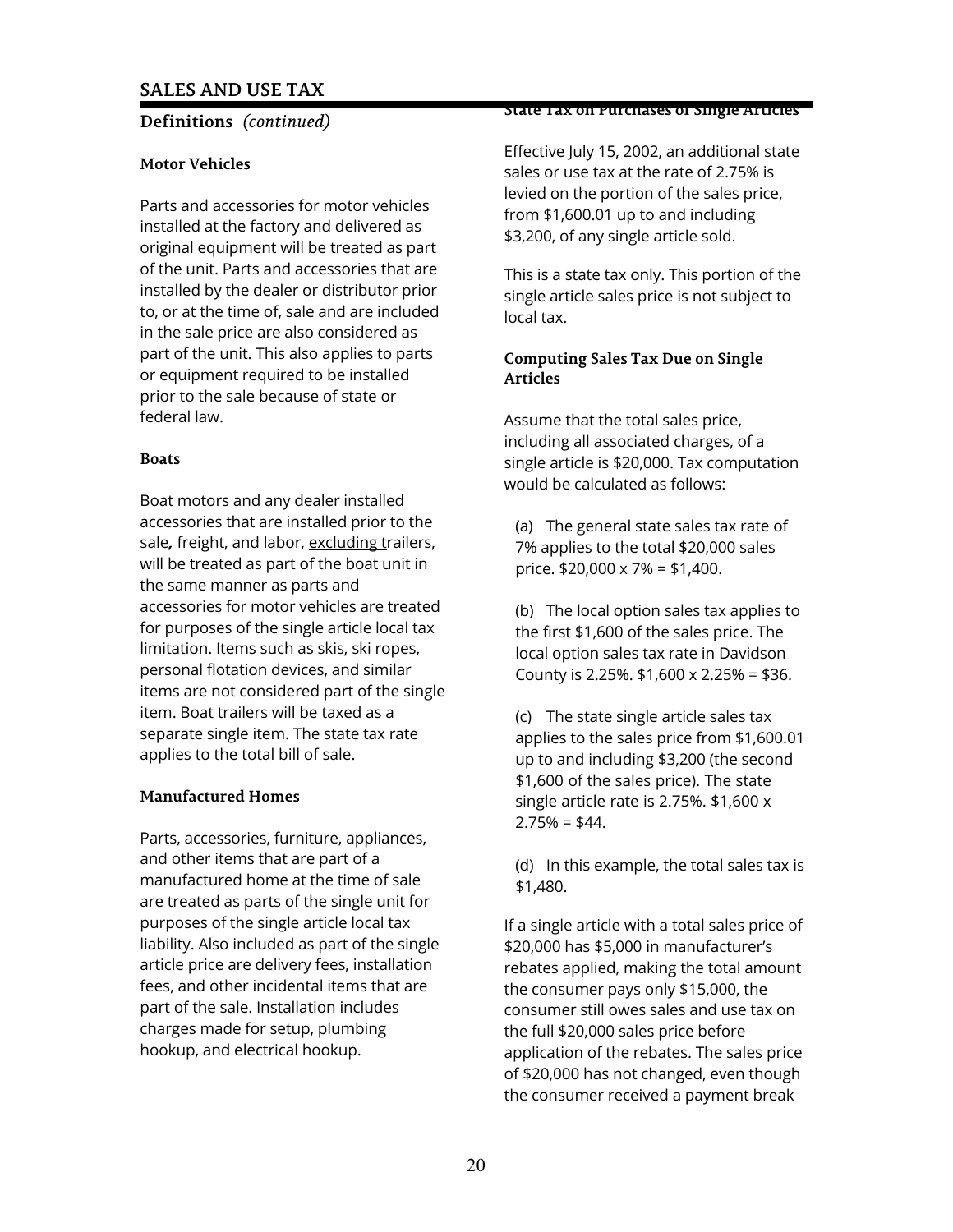# **Definitions** *(continued)*

because a portion of the sales price is rebated to the dealer by the manufacturer.

If a consumer purchases an extended warranty plan on a single article, the warranty plan is also taxable, and tax must be computed separately on the single article and the warranty. Failure to separately state the price and compute the tax may result in assessment of the full local tax from the consumer. And, because an extended warranty contract does not qualify as a single article of tangible personal property, the local option tax rate applies to the entire purchase price, even if it exceeds \$1,600. There would be no state single article tax application to the purchase price of the warranty contract.

# **Specified Digital Products**

Specified digital products are products that are electronically transferred to the purchaser or accessed electronically by the purchaser. Products that are defined as specified digital products include the following products:

# **Digital Audio-Visual Works**

A series of related images which, when shown in succession, impart an impression of motion, together with any accompanying sounds, that are transferred electronically. Examples include motion pictures, musical videos, entertainment and news programs, and live events.

Not included are video greeting cards sent by electronic mail, video or electronic games, and individual digital photographs

that do not impart an impression of motion when viewed successively.

# **Digital Audio Works**

Works that result from the fixation of a series of musical, spoken, or other sounds, that are transferred electronically, including prerecorded or live songs, music, readings of books or other written materials, speeches, ringtones, or other sound recordings.

Not included are audio greeting cards sent by electronic mail.

# **Digital Books**

Works generally recognized in the ordinary and usual sense as "books" that are transferred electronically, including works of fiction and nonfiction and short stories.

Not included are newspapers, magazines, periodicals, web blogs, and chat room discussions.

#### **Tangible Personal Property**

"Tangible personal property" means personal property that can be seen, weighed, measured, felt, or touched, or that is in any other manner perceptible to the senses, and includes electricity, steam, water, gas, and prewritten computer software.

Tangible personal property does not include stocks, bonds, notes, insurance, and other securities. It does not include signals broadcast over the airwaves.

Effective July 1, 2019, the definition of tangible personal property does not include fiber-optic cable after it has become attached to a utility pole, building,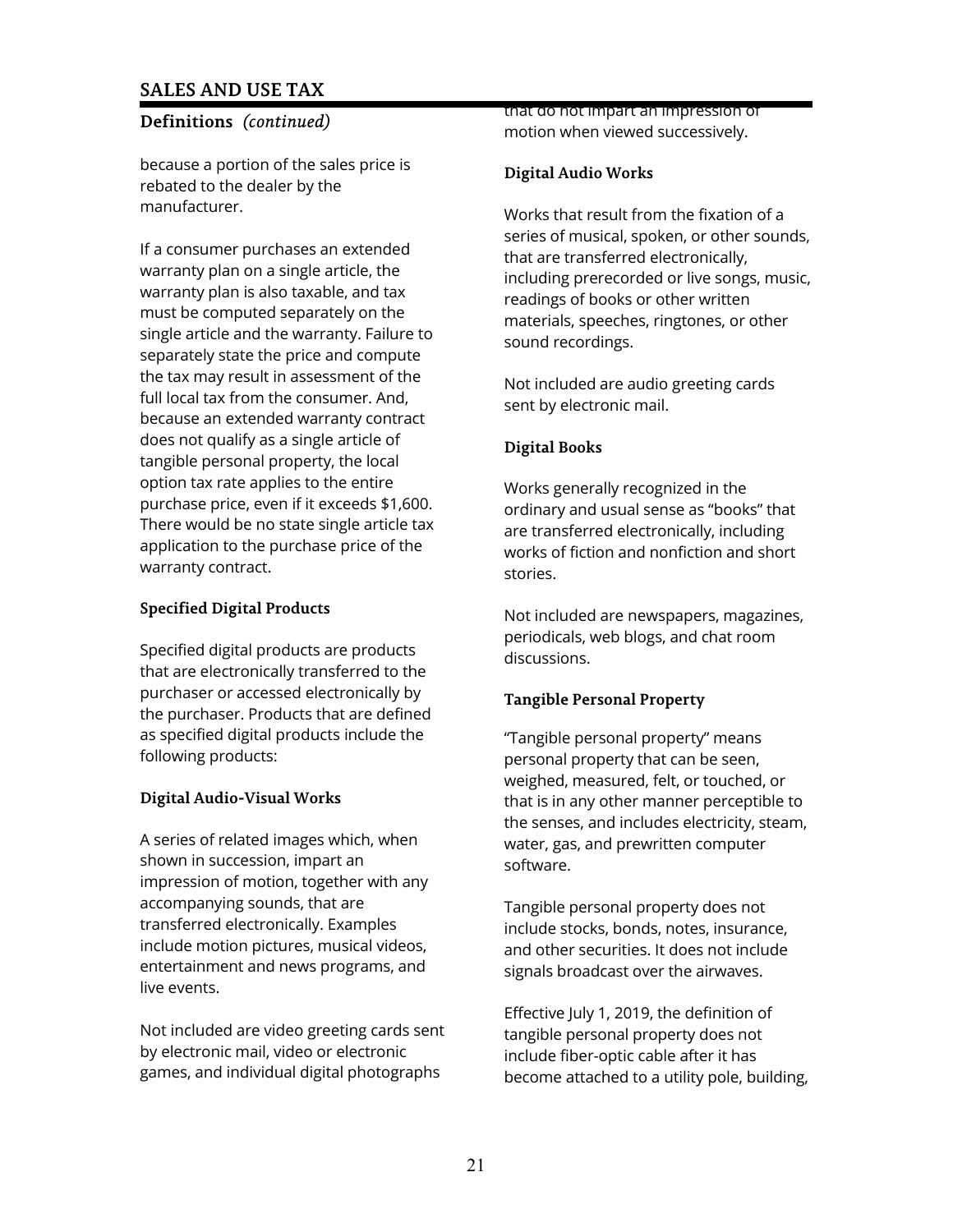## **Definitions** *(continued)*

or other structure or installed underground. Such fiber-optic cable will be deemed realty upon installation.

#### **Third Party Drop Shipments**

[Sales and Use Tax Rule 1320-05-01-.96]

Third party drop shipment transactions typically involve a dealer registered for Tennessee tax (Dealer A), selling to an outof-state dealer not registered for Tennessee tax (Dealer B). Dealer A drop ships the product to Customer C (Dealer B's customer) in Tennessee.

If Customer C is a dealer buying for resale, a nonprofit entity issued a Tennessee exemption certificate, or if the transaction is exempt from the Tennessee tax in any way, Dealer B may provide its home state resale certificate in conjunction with Customer C's Tennessee exemption and relieve Dealer A of the Tennessee sales tax obligation.

If the transaction is a transfer of taxable merchandise to a non-exempt consumer, the only relief for Dealer A is a Tennessee resale certificate with a Tennessee registration number issued to Dealer B. Neither Dealer B's home state resale certificate nor Customer C's declaration that it will pay use tax is of any value in exempting Dealer A. That Dealer B may not have a physical presence in Tennessee is not material in this situation.

Dealer B's home state resale certificate is not acceptable in this scenario because there is never a transfer of ownership or possession outside Tennessee. Because the shipment begins with a Tennesseeregistered dealer and ends with a Tennessee customer, the shipment is an

instate sale for purposes of determining sales tax liability.

**Video Game Digital Products** [Tenn. Code Ann. § 67-6-102]

A video game digital product is the permanent or temporary right to access and use computer software that facilitates human interaction with a user interface to generate visual feedback for amusement purposes. The video game software remains in the possession of the seller or a third party. In other words, a video game digital product cannot be loaded onto the user's own computer. However, the sale of video game software that is loaded onto or downloaded onto the purchaser's computer in Tennessee is subject to state and local sales and use tax as the sale of computer software.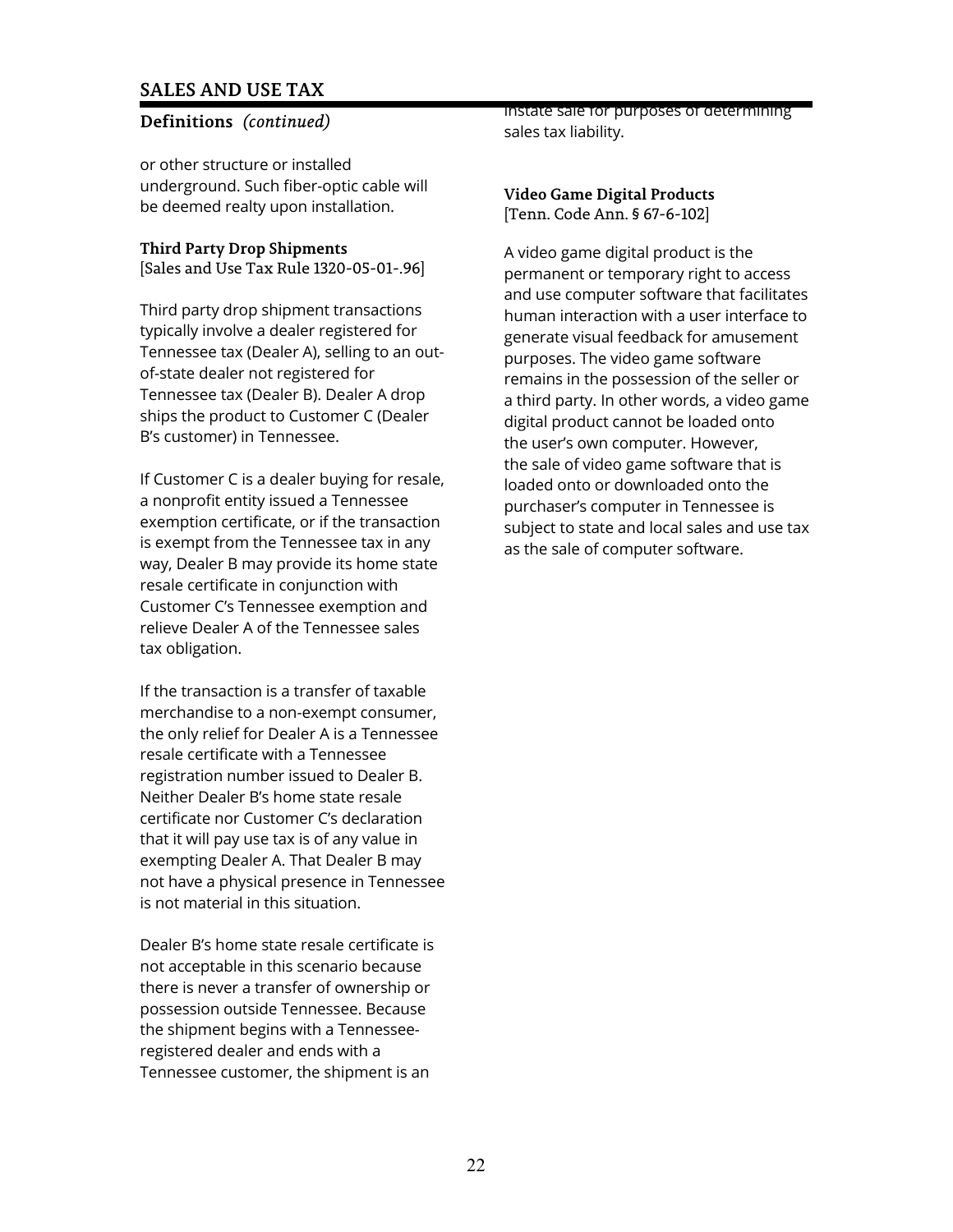# **Marketplace Facilitators and Marketplace Sellers** [Tenn. Code Ann. §§ 67-6-501; 67-6-102]

Effective October 1, 2020, Public Chapter 646 requires marketplace facilitators that make or facilitate more than \$500,000 in sales to Tennessee customers during the previous 12-month period to collect and remit Tennessee sales tax. This collection requirement applies to both sales a marketplace facilitator makes on its own behalf as well as sales it facilitates on behalf of its marketplace sellers.

*Public Chapter 759 decreased the threshold from \$500,000 to \$100,000 effective October 1, 2020.* 

Marketplace facilitators are required to collect and remit sales and use tax by the first day of the third calendar month following the month in which the threshold is met.

A marketplace facilitator may request a waiver from the requirement to collect and remit sales tax if substantially all the marketplace sellers on its marketplace are registered in Tennessee for sales tax purposes. If the Department grants the waiver, the marketplace sellers are required to collect and remit sales tax on their own sales as well as sales made on the marketplace.

Marketplace facilitators may also request a waiver from the requirement to collect and remit sales tax if the marketplace facilitator has a contractual agreement with a marketplace seller that the marketplace seller will collect and remit sales tax. To qualify, the marketplace seller must also:

**+** Have annual gross sales in the United States of over \$1 billion, including the gross sales of any related entities and

#### franchises;

**+** Provide evidence to the marketplace facilitator that it is registered in Tennessee for sales and use tax purposes; and

**+** Notify the Department that it will collect and remit sales and use tax on its sales through the marketplace facilitator and is liable for failure to collect or remit applicable taxes on its sales.

# **Drop Shipments by Marketplace Sellers**

A marketplace seller that is not located or registered in Tennessee may purchase tangible personal property tax-exempt from a Tennessee drop shipper to fulfill a Tennessee sale made through a marketplace facilitator.

The marketplace seller must issue a Streamlined Certificate of Exemption and note on the certificate that the sale is being facilitated by a marketplace facilitator. A Tennessee Certificate for Resale is not required.

# **Marketplace Seller Registration Requirements**

Beginning October 1, 2020, a marketplace seller is not required to be registered in Tennessee for sales and use tax purposes if all its taxable sales are facilitated by marketplace facilitators that are registered in Tennessee. The marketplace facilitator is the retailer for sales and use tax purposes on all sales made or facilitated through its marketplace.

If a marketplace seller makes any sales other than those facilitated by a marketplace facilitator, it may be required to register for sales and use tax if it otherwise has nexus in Tennessee.

If the marketplace facilitator does not meet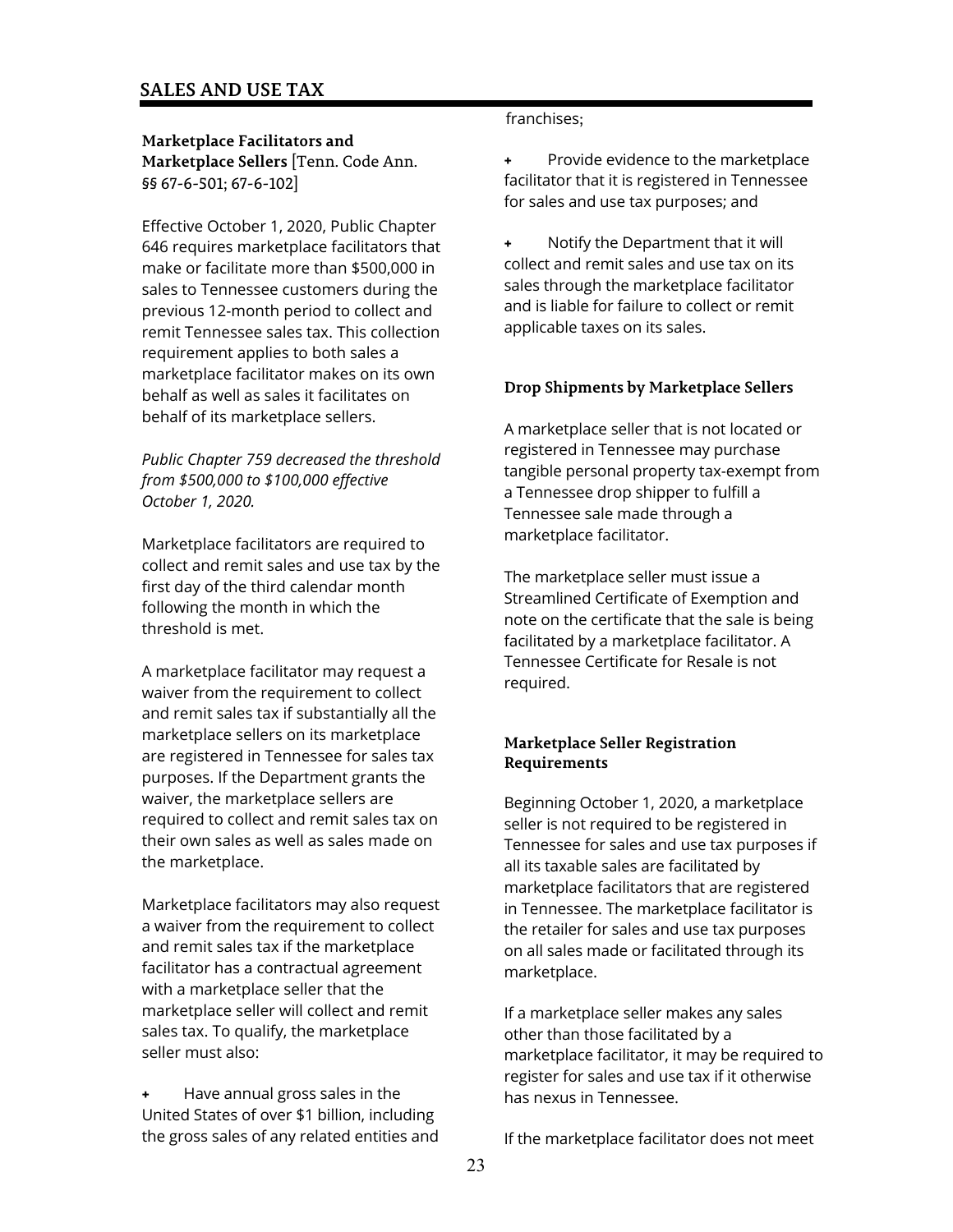the threshold and is not required to collect and remit sales and use tax, the marketplace seller is required to collect and remit sales and use tax if:

**+** The seller meets the threshold for all its own sales and sales made through different unregistered facilitators; or

**+** Has a physical presence in TN.

**Peer-to-Peer Car Sharing** [Tenn. Code Ann. §§ 67-6-102; 67-4-1901]

Public Chapter 796 provides that peer-topeer car sharing programs are marketplace facilitators for sales tax purposes and should begin collecting sales tax on behalf of their marketplace sellers beginning October 1, 2020.

Public Chapter 796 also states that the auto rental surcharge is not imposed on entities or individual vehicle owners engaged in peer-to-peer car sharing.

"Peer-to-peer car sharing" means the authorized use of a vehicle by an individual other than the vehicle's owner through a peer-to-peer car sharing program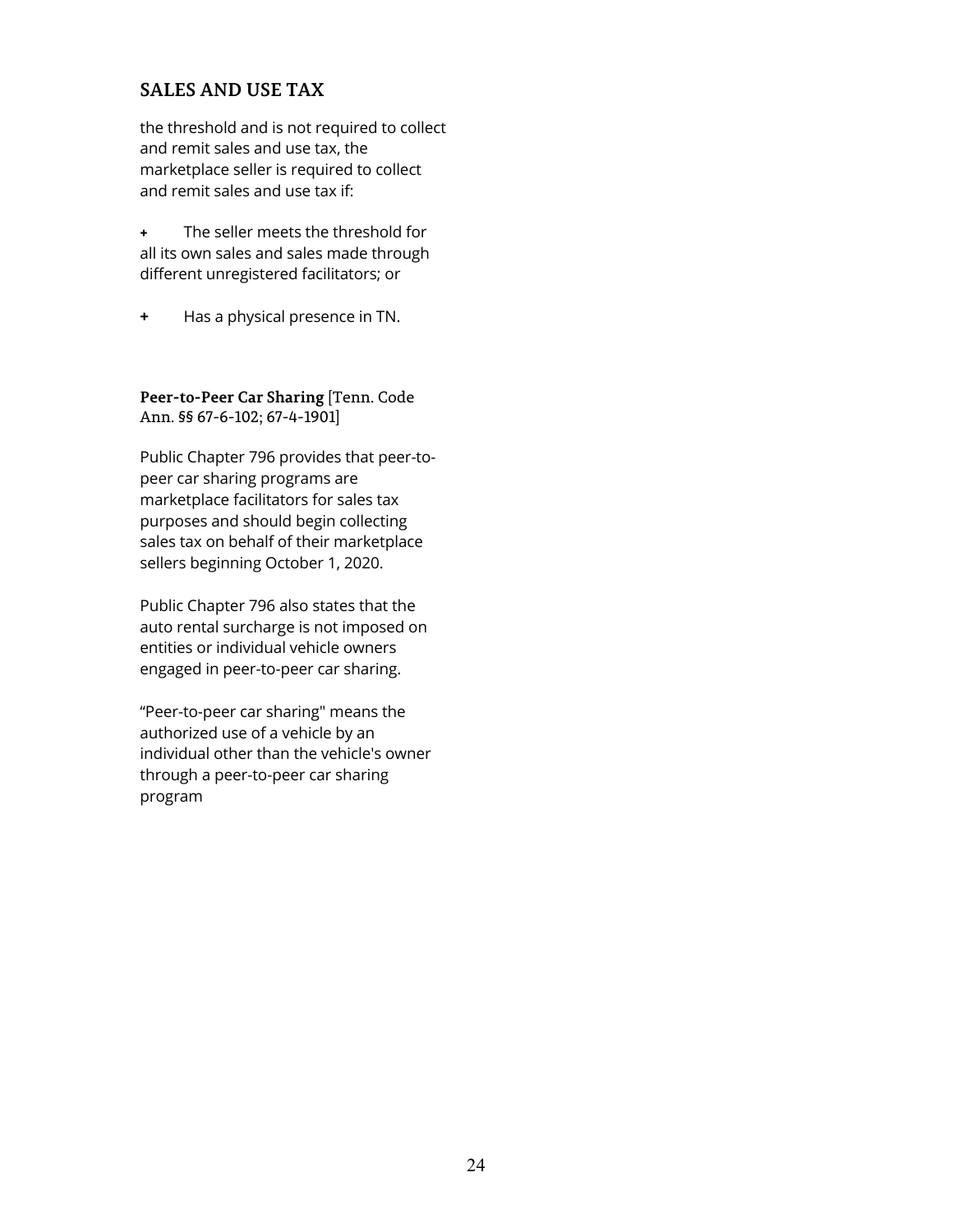# **Food and Food Ingredients**

[Tenn. Code Ann. §§ 67-6-102, 67-6-228]

Effective July 1, 2017, Tennessee sales or use tax law provides that sales of food and food ingredients are subject to a state rate of 4.00% plus the applicable local tax rate.

# **What Are "Food or Food Ingredients?"**

In specifying that food and food ingredients are taxed at the 4.00% state rate, the law defines "food and food ingredients" to mean "substances, whether in liquid, concentrated, solid, frozen, dried, or dehydrated form, that are sold for ingestion or chewing by humans and are consumed for their taste or nutritional value."

# **Examples of "Food or Food Ingredients"**

The following is a partial listing of items that meet the requirements to be considered food and food ingredients and are subject to the 4.00% state rate, if not prepared by the seller. This list is not allinclusive.

Baby food, baking powder, baking soda, beverage powders (other than dietary supplements), biscuit mix, bottled water (carbonated, flavored, sweetened, or unsweetened), bouillon cubes, bread, butter, cake mixes, cakes, canned foods, cereal, cheese, chip dip, chips (potato, corn, etc.), chocolate (unsweetened) and cocoa (powdered), coffee, condiments (ketchup, mustard, mayonnaise, etc.), cookies, cooking oil, dairy products, eggs, fish and meats, flavoring extracts, flour, food colorings, frostings, frozen meals, fruit (fresh or unsweetened dried), fruit juices, gelatin, granola and breakfast bars containing flour, gravies and sauces,

herbs and spices, honey, ice (e.g., cubes, crushed), ice cream, jams and jellies, luncheon meats, margarine, meat extracts, meat tenderizers, nuts (unsweetened or salted), olives, pasta, pastries, peanut butter, pepper, pickles, pies, popcorn, popsicles, poultry, pretzels, pumpkins, raisins, relishes, salad dressing and mixes, salad oil, salt (granular), seasonings, sherbet, shortening, soft drinks, sugar and sugar substitutes, sweeteners, tea (bags, leaves, bottled), trail mix, vegetable juices, vegetables (fresh, frozen, dried, etc.), vinegar, yeast, yogurt.

The following is a partial list of items that are not considered food or food ingredients and are taxed at the 7% rate. This list is not all-inclusive.

Alcoholic beverages, baking chips and baking bars (sweet and semi-sweet), beer, breath mints, breath sprays, breath strips, cake decorations, candy-coated items, cigarettes and other tobacco items, cough drops and lozenges, dried fruit with sweeteners, gum, herbal supplements, honey roasted or coated nuts, marshmallows, party trays, vitamins, and minerals.

# **Meal Substitutes**

Meal substitutes are taxable at the 4.00% state rate and applicable local rate. Meal substitutes are labeled with "Nutrition Facts" and include unsweetened breakfast bars or those containing flour; unsweetened dried fruit snacks; drinks such as Ensure or Boost; pop tarts; and soup mixes. This list is also not allinclusive.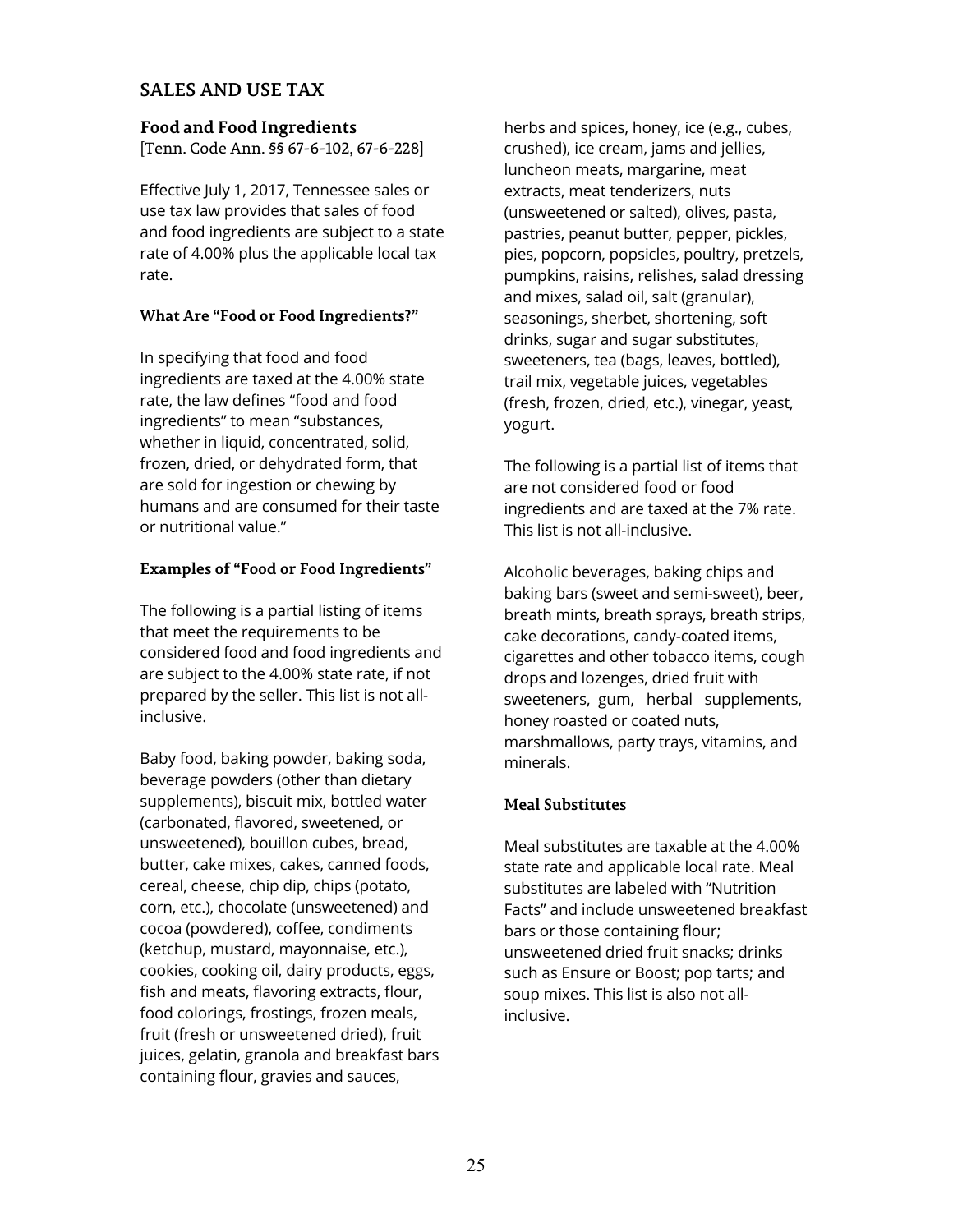# **Food and Food Ingredients** *(continued)*

#### **Items Not Taxable at the 4.00% Food Rate**

The law specifies that the 7.00% state rate and not the 4.00% rate applies to candy, dietary supplements, prepared food, alcoholic beverages, and tobacco products.

# **Candy**

"Candy" is defined as a preparation of sugar, honey, or other natural or artificial sweeteners in combination with chocolate, fruit, nuts, or other ingredients or flavorings in the form of bars, drops, or pieces. Candy does not include any preparation containing flour and must require no refrigeration. If an item requires refrigeration or has the word "flour" as an ingredient on the label, it is not candy.

Examples of items that are considered to be candy (the list is not all-inclusive) are baking bars (sweet or semi-sweet), beer nuts, breath mints, candy bars (no flour listed), candy-coated items, caramel or candy-coated apples, caramel or candycoated popcorn, cereal bars (no flour listed), chewing gum, chocolate chips and other sweet or semi-sweet baking chips, chocolate covered nuts or seeds, chocolate covered potato chips, chocolate or carob-covered raisins, dried fruit with sweeteners, fruit roll-ups with sweeteners, honey-roasted or sweetened nuts, marshmallows, peanut brittle, sugarless candy (no flour listed), yogurt-covered raisins or nuts.

# **Dietary Supplements**

In order to be considered a dietary supplement, a substance must meet all of the following criteria:

1. "Dietary supplements" contain one or more of the following dietary ingredients: a vitamin; a mineral; an herb or other botanical; an amino acid; a dietary substance for use by humans to supplement the diet by increasing the total dietary intake; or a concentrate, metabolite, constituent, extract, or combination of the ingredients listed.

2. Dietary supplements are also intended for ingestion as a tablet, capsule, powder, softgel, gelcap, or liquid form. Dietary supplements are not represented as conventional food and are not represented to be the sole item of a meal or diet.

3. Dietary supplements must be labeled as a dietary supplement, identifiable by the "Supplement Facts" box found on the label and required by federal regulations. Any item that is required to have a "Supplement Facts" label is taxable at the full 7% state rate plus the applicable local rate.

These items include amino acids; antioxidants; bee pollen; enzymes; garlic capsules; ginseng; herbal supplements; immune supports; lecithin; metabolic supplements; vitamins and minerals; and zinc lozenges. This list is not all-inclusive.

# **Prepared Food**

"Prepared food" means food that is sold in a heated state or that is heated by the seller; food where two more food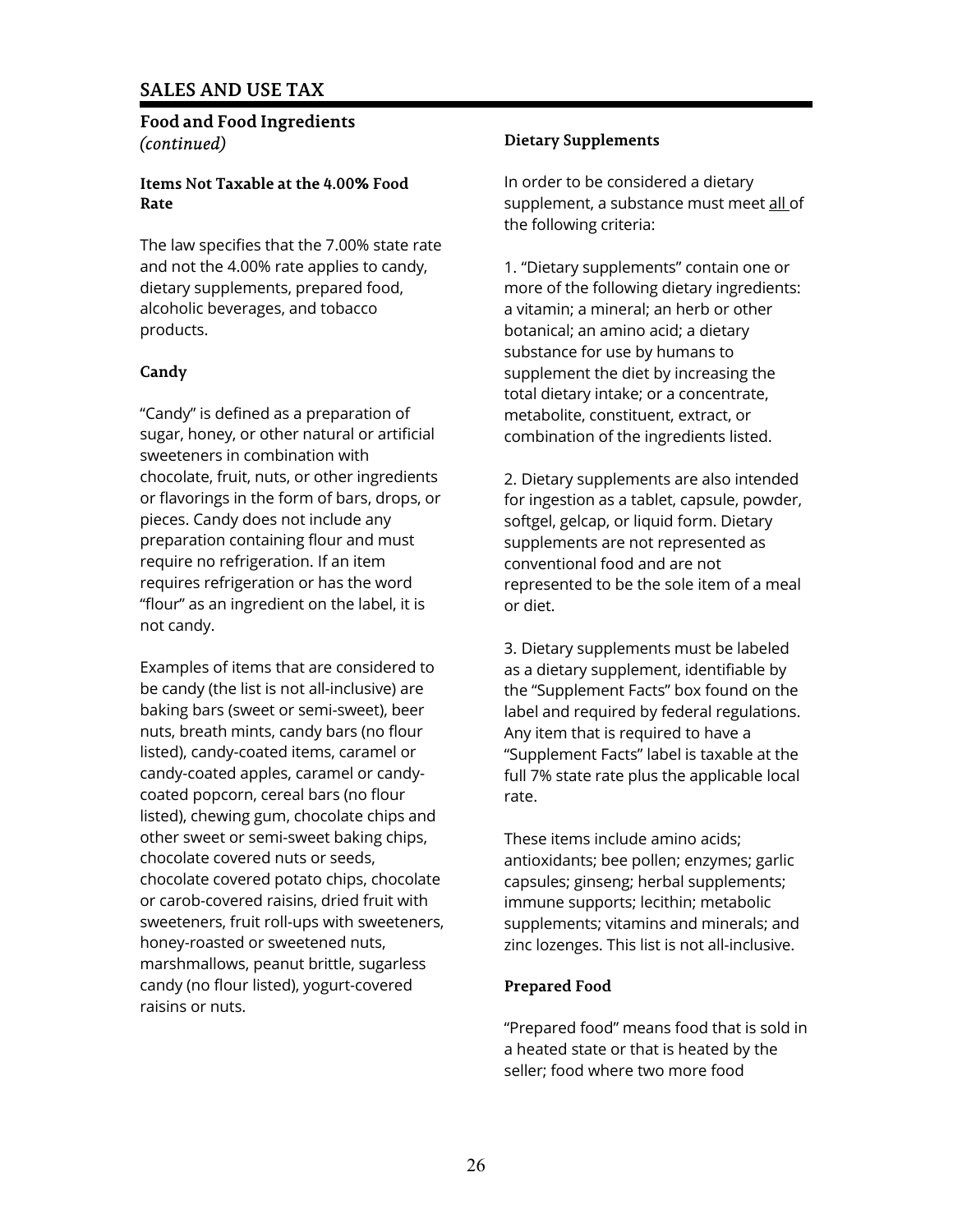# **Food and Food Ingredients** *(continued)*

ingredients are mixed or combined by the seller for sale as a single item; or food sold with eating utensils, provided by the seller, such as plates, knives, forks, spoons, glasses, cups, napkins, or straws.

The seller may prepare the item where the food is sold or at another location.

Food that is only repackaged, pasteurized, or sliced by the seller is not considered to be prepared food. Serving size or quantity does not affect the taxability of a food item.

On January 1, 2008, the definition of prepared food was amended to clarify: (1) tax application when utensils are provided by the seller, and (2) that food ingredients mixed or combined by the seller that contain raw animal foods (e.g., eggs, fish, meat, poultry) requiring cooking by the consumer are no longer defined as prepared food. Examples include: marinated raw meats, uncooked meatloaf, marinated raw seafood, combined raw meats, and cookie dough containing raw eggs.

The term "seller" means the legal entity that sells the product at retail. If the seller prepares and sells the food item, the item is taxed at the 7% state rate plus the local option rate. If the seller contracts with another legal entity to prepare the food, the food is not prepared by the seller and is taxed at the 4.00% state rate plus the local option rate, unless the legal entity preparing the food is an agent of the seller.

Examples of prepared food items taxable at the 7% state plus local rate if prepared by the seller are any food item sold in a

heated state, bakery goods made by the seller; cold or frozen meals and soups prepared by the seller that are ready to heat and eat; fruit trays, coffee or tea prepared by the seller; ice cream in cones, sundaes, or such preparations; party trays; ready to eat meats, poultry, or fish (cooked, smoked, or dried such as summer sausage, beef or venison sticks, and smoked fish); rotisserie chicken; salad greens mixed by the seller; salads and other deli dishes; sandwiches; soups, casseroles, or meals sold warm and ready to eat; or warmed nuts.

Food that is not prepared by the seller, but is sold with eating utensils provided by the seller, is prepared food and is taxable at the 7% state rate plus the applicable local rate. Eating utensils include, but are not limited to, plates, knives, forks, spoons, glasses, napkins, cups, and straws. A plate does not include a container or packaging used to transport the food. An example is a container or tray that is packaging for a frozen dinner and also serves as a plate.

Box lunches with straws, napkins, plastic forks, and other utensils are considered prepared food. If the manufacturer, rather than the seller, provides an eating utensil with the food, that food is not considered prepared food and is taxable at the 4.00% state rate plus the applicable local rate. For example, a box of crackers with cheese spread that comes with a plastic spreader is subject to the 4.00% state tax plus the applicable local tax because the spreader is not provided by the seller.

Eating utensils other than plates, bowls, glasses, or cups necessary for the purchaser to receive the product are "provided by the seller" if the seller's practice is to: (1) physically give or hand the utensils to the purchaser, or (2) make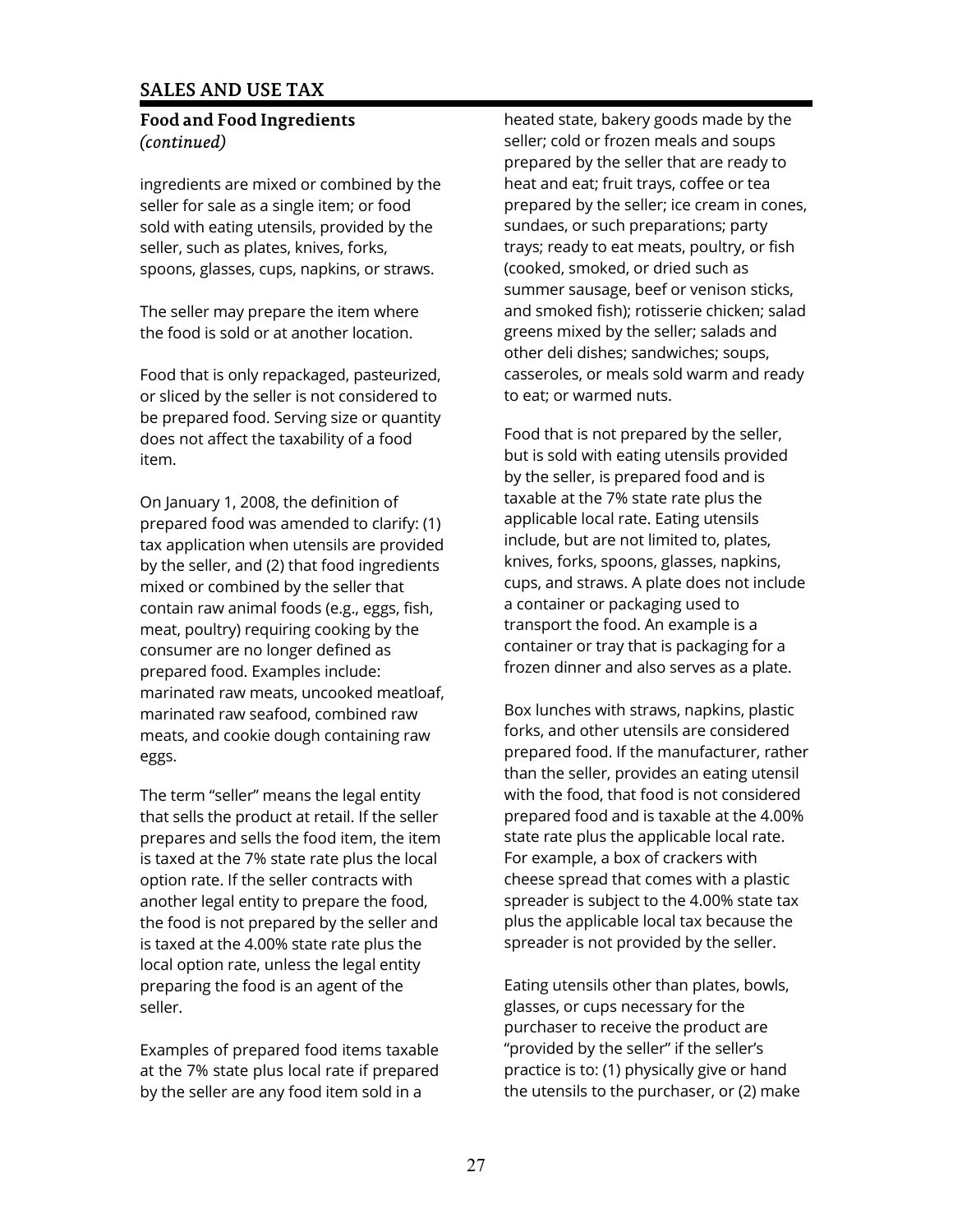# **Food and Food Ingredients** *(continued)*

the utensils, such as napkins or straws, available out on counters, and the seller's percentage of food that is otherwise considered prepared food is greater than 75% of all food sales.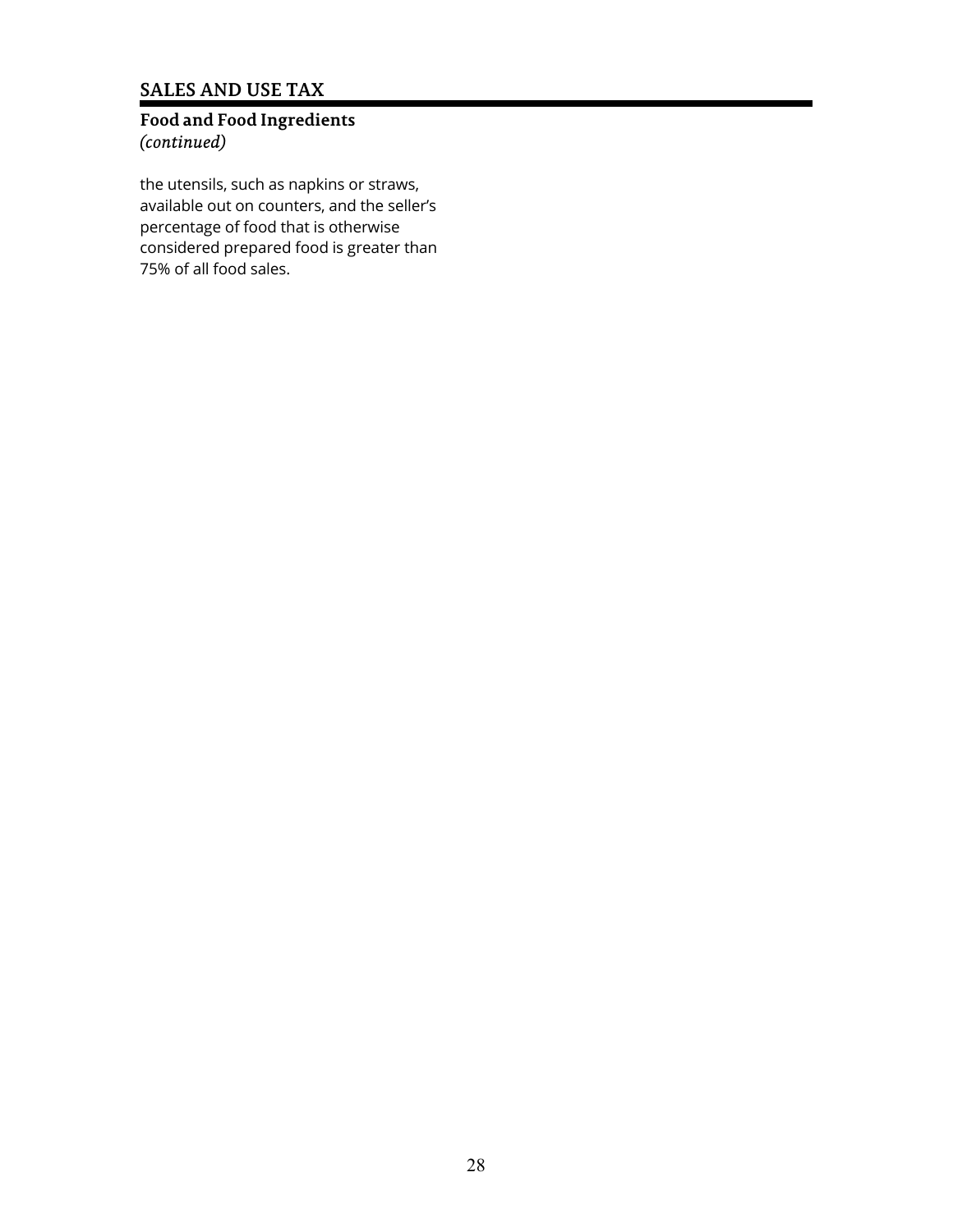# **Tax Credits**

**Returned Merchandise** [Tenn. Code Ann. § 67-6-507]

If a consumer voluntarily returns articles of property to a dealer after the sales or use tax has been collected and remitted, the dealer may deduct the sales price of that property from the taxable transactions shown for the current month's return. The dealer must maintain records clearly indicating that the price of the item plus the sales or use tax was refunded to the consumer.

#### **Repossession**

[Tenn. Code Ann. § 67-6-507]

A dealer who repossesses, or enforces a lien against, property the dealer has sold, on which there is an unpaid balance of greater than \$500, may deduct on the current report an amount equal to the unpaid balance minus \$500. The amount of unpaid balance does not include interest, carrying charges, or other similar charges. The dealer must document the credit by maintaining records on the parties and items involved, dates of the sale and the repossession, the original purchase price, and the amount of the unpaid balance.

#### **Pollution Control**

[Tenn. Code Ann. § 67-6-346]

An exemption, credit, or refund of sales or use tax is available for any system, method, improvement, structure, device, or appliance that is required and primarily used to bring the purchaser into compliance with federal, state, or local pollution control laws or regulations. The exemption also applies to repairs and

installation of the required pollution control equipment. The exemption is not available to entities that process, treat or control pollution created by others.

In addition, auto body paint shops may claim exemption or take a credit of 100% of the sales and use tax paid on purchases of equipment to comply with emission control standards. Dry cleaners may also claim exemption or take a credit of 50% the sales and use tax paid on replacement equipment purchased to comply with emissions control standards.

Application must be made to, and approval received from, the Department of Revenue for the pollution control exemption, credit, or refund. Those businesses taking either credit must provide documentation that the equipment was necessary for compliance with federal, state, or local laws and regulations.

# **Certified Green Energy Production Facility**

[Tenn. Code Ann. § 67-6-346]

An exemption, credit, or refund for sales and use tax paid on purchases of machinery and equipment used to produce electricity in a certified green energy production facility is available. The facility must be certified by the Tennessee Department of Environment and Conservation (TDEC) as producing electricity for use and consumption off the premises using clean energy technology.

A copy of the Certification issued by the TDEC must be furnished to the Department of Revenue along with a completed supplemental application for the green energy production facility sales and use tax exemption, credit, or refund.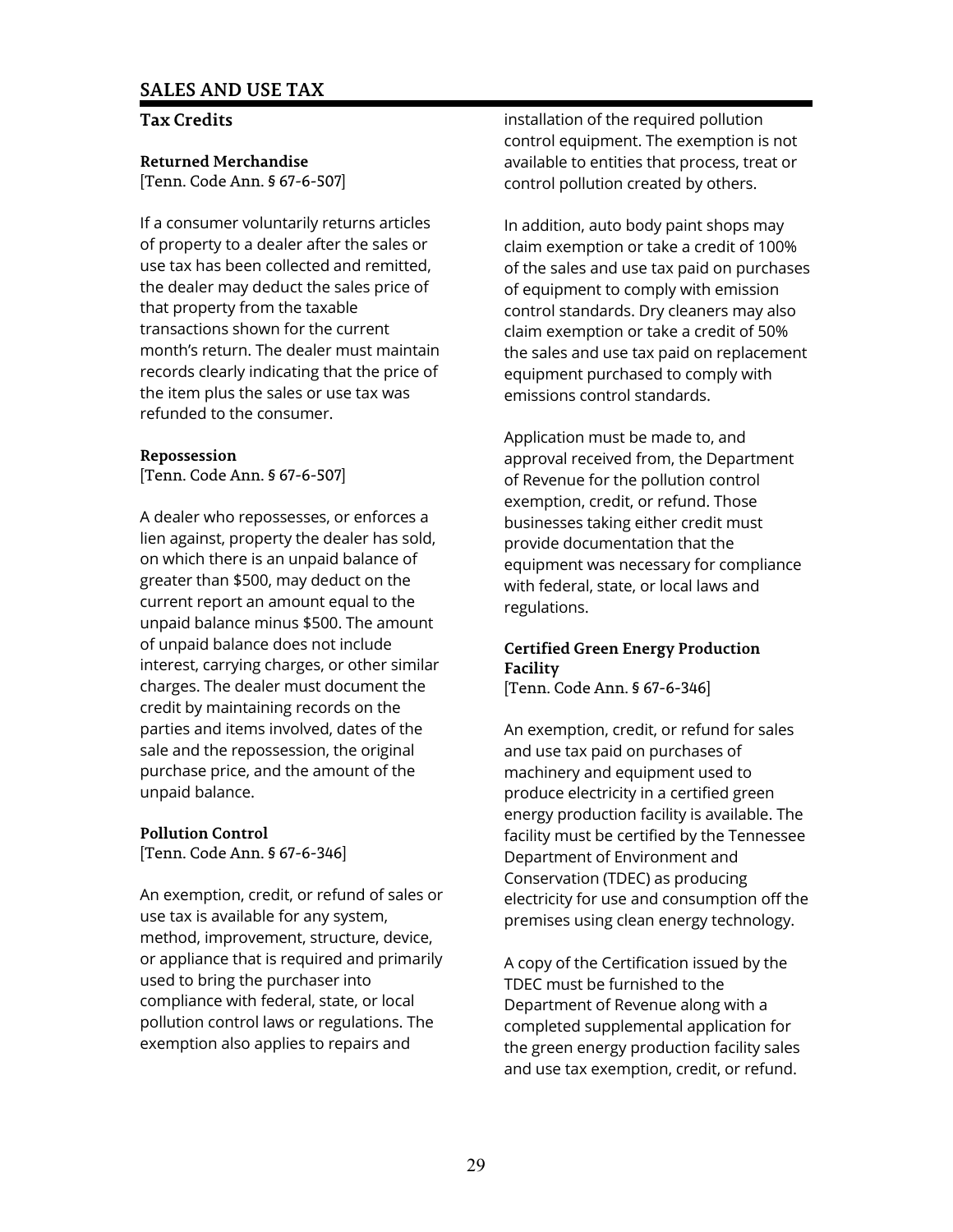#### **Tax Credits** *(continued)*

**Bad Debt**

[Tenn. Code Ann. § 67-6-507]

A dealer who has paid the sales or use tax on a sale to an account that later becomes a bad debt and the debt qualifies as a bad debt that may be charged off for federal income tax purposes may take that sale amount as a credit on the current return for the tax period the debt is written off as uncollectable and eligible to be deducted for federal purposes. If that account is then paid to the dealer, the dealer will report amounts paid in the next regular return and the tax amount due.

#### **Fire Protection Sprinkler Contractors** [Tenn. Code Ann. § 67-6-355]

There is a credit of the amount of any special contractor tax paid in another state for the sale of materials used by fire protection sprinkler contractors for fabrication of pipe and pipe fittings or use valves and pipe fittings in the performance of out-of-state contracts. The credit will be limited to the tax on the value of the materials.

## **Sales or Use Tax Paid in Another State** [Tenn. Code Ann. § 67-6-507]

Persons having paid a legally imposed sales or use tax to another state on tangible personal property, computer software, computer software maintenance contracts, warranty or maintenance contracts covering tangible personal property, and taxable digital products used or consumed in Tennessee may claim that payment as a credit against any use tax liability in this state. If the tax paid was less than what is due in Tennessee, the taxpayer will be liable for the difference.

Residents of other states who move to Tennessee and import their automobiles, personal effects, and household goods into the state are not liable for use tax on these goods purchased prior to the relocation. This does not apply to property imported for business purposes or to aircraft. However, effective July 1, 2014, for boats imported solely for personal use by persons moving to Tennessee, if the boat has a fair market value of \$10,000 or less and the boat was properly registered in the previous state, the boat is not subject to use tax. [Tenn. Code Ann. § 67-6-210]

# **Fuel or Petroleum Products Sold to Air Common Carriers**

[Tenn. Code Ann. § 67-6-349]

A dealer selling fuel or other petroleum products to air common carriers on which Tennessee sales tax was collected, and the product is subsequently used by the air common carrier in flights destined for or continuing from a location outside the United States under Tenn. Code Ann. § 67- 6-349(a), may, upon meeting certain criteria, take a credit equal to the amount of tax previously remitted to the Department.

The dealer must provide a credit/refund to the common carrier, obtain documentation sufficient to establish that the fuel was used in flights destined for or continuing from a location outside the United States, and must take the credit on a tax return filed within one year of the date the tax was initially remitted to the Department of Revenue.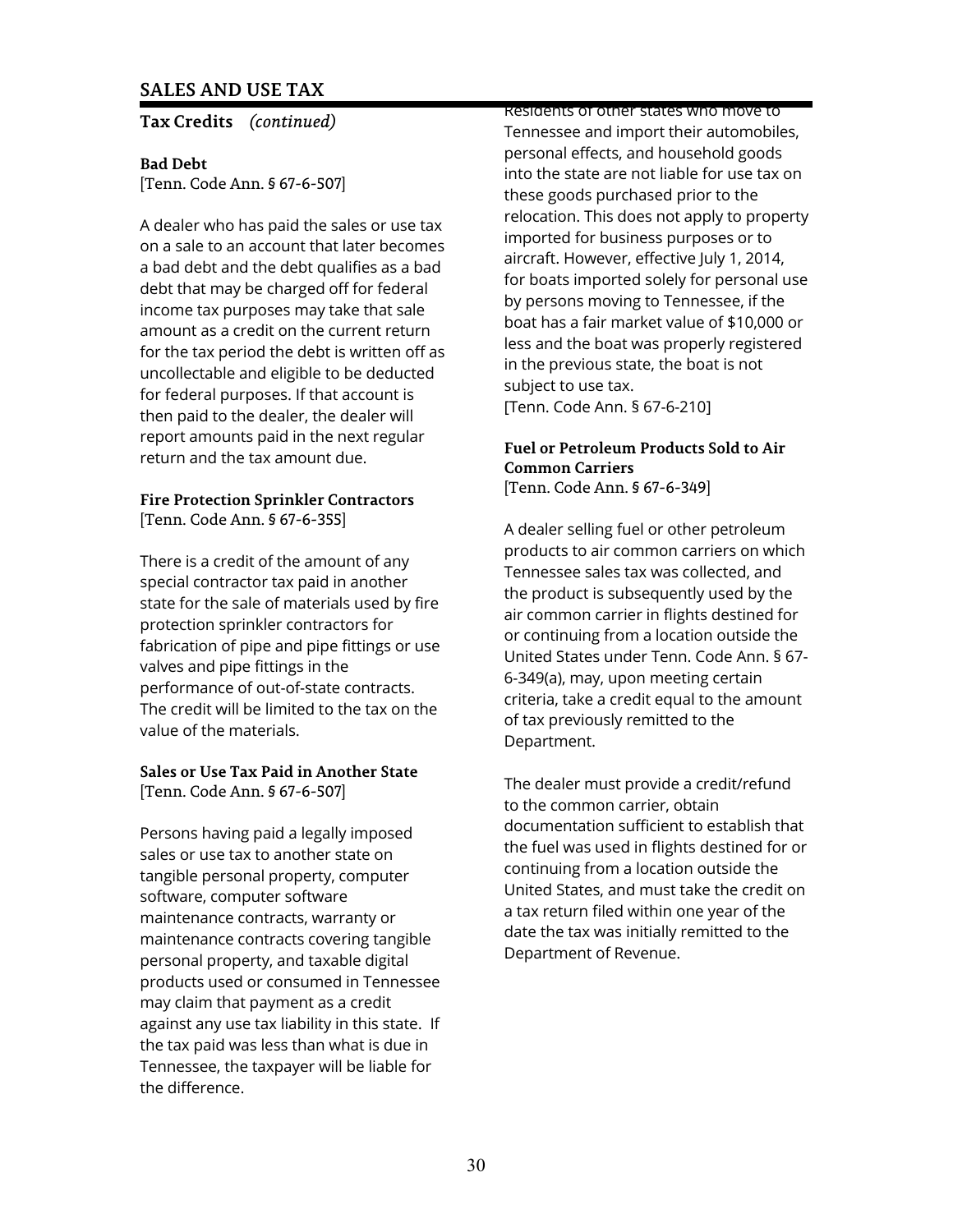# **Tax Credits** *(continued)*

# **Headquarters Facility Tax Credit**

Eligibility exists for a credit for all Tennessee state sales and use tax paid, except tax at the rate of .5% on qualified tangible personal property for construction of a new, expanded, or remodeled headquarters facility. To be eligible for this credit, the taxpayer and, if applicable, the lessor must submit an application with a business plan and receive an authorization letter from the Department of Revenue.

Taxpayers eligible for the headquarters sales and use tax credit are those taxpayers who are subject to the Tennessee franchise and excise taxes or insurance companies as defined in Tenn. Code Ann. § 56-1-102(2). [Tenn. Code Ann. § 67-6-224]

A headquarters facility is a facility in this state that houses the international or national headquarters of a taxpayer where headquarters executive, administrative, or professional workers perform administrative, planning, research and development, marketing, personnel, legal, computer, or telecommunications services.

Qualified tangible personal property includes: building materials, machinery and equipment, furniture and fixtures, and computer software used in the qualifying facility and such property must be directly related to the creation of qualifying new full-time employee jobs to qualify for exemption.

The taxpayer or lessor to the taxpayer must invest a minimum of \$10 million in a building or buildings, either newly constructed, expanded, or remodeled

along with the creation of not less than 100 new full-time employee jobs, created during the investment period with average wages or salaries equal to, or greater than, 150% of the state average occupational wage.

The minimum investment may include the purchase price of existing buildings, costs of building materials, labor, equipment, furniture, fixtures, computer software, parking facilities, and landscaping, but not land or inventory.

To receive the credit, the taxpayer must submit a claim for credit along with documentation as required. The Department will notify the taxpayer of the approved amount of the tax credit along with instructions for taking the credit.

A taxpayer that has qualified for the headquarters tax credit or an affiliate of such taxpayer can enjoy a sales tax exemption for "private communication services" used for communication with a computer or telecommunications center located in Tennessee. To make purchases of private communication services without the payment of sales tax, the taxpayer must provide sellers a copy of an exemption certificate issued by the Department of Revenue. [Tenn. Code Ann. § 67-6-389]

Taxpayers moving tangible personal property into Tennessee in conjunction with establishing a qualified headquarters are exempt from any sales and use tax that arises as a result of moving property into Tennessee as long as that property was previously used in the operation of the taxpayer's business. [Tenn. Code Ann. § 67-6-389(e)]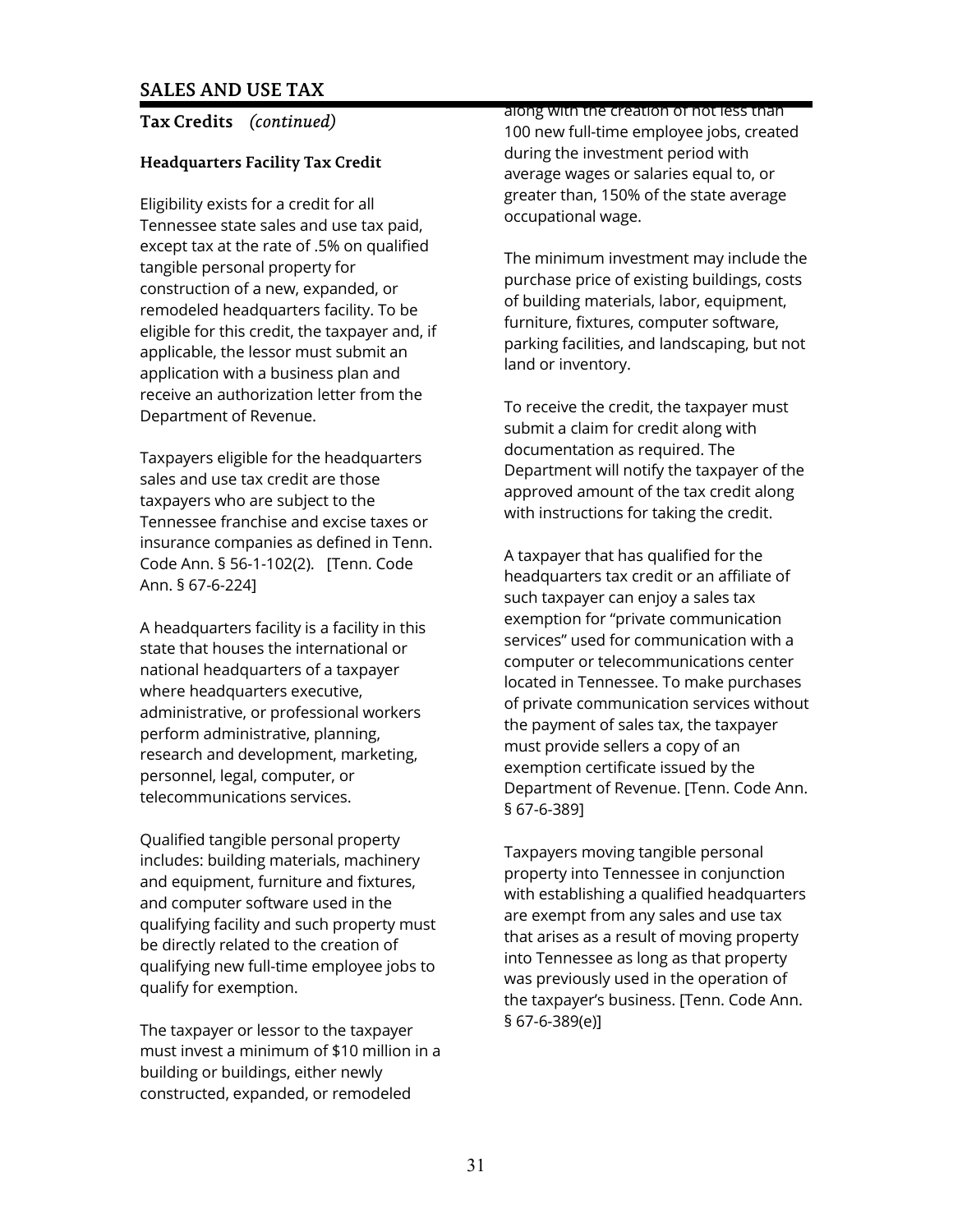# **Taxable and Non-Taxable Property and Services**

**Taxable Tangible Personal Property** [Tenn. Code Ann. §§ 67-6-102, 212]

The sale, lease, or rental of tangible personal property is taxable under Tennessee sales and use tax law. "Tangible personal property" means personal property that can be seen, weighed, measured, felt, or touched, or that is in any other manner perceptible to the senses, and includes electricity, steam, water, gas, and prewritten computer software. Examples are:

- + Items sold by grocers to consumers at retail.
- + Clothing and other items of personal apparel.
- + Motor vehicles and marine vessels including repair parts and accessories.
- + Watches, rings, and other items of jewelry.
- + Building materials sold at retail or to realty contractors.
- + Supplies sold to and used or consumed by physicians, dentists and veterinarians.
- + Furniture, appliances, and home furnishings.
- + Electronic equipment and supplies.
- + Computer hardware and peripherals.
- + Souvenirs, gifts, and novelty items.
- + Books, magazines, and other periodicals.
- + Cellular phones and pagers.
- + Prepared meals and beverages purchased from restaurants.
- + Water, gas, and electricity*.*

This list is not all-inclusive. Many other items of tangible personal property are subject to the sales or use tax.

Some items of tangible personal property are specifically exempted from sales or use tax either by Tennessee law or when purchased by specific entities or for specific purposes. These items and entities are discussed later in this publication.

# **Computer Software**

Computer software subject to tax includes both custom and prewritten computer software.

The sale, lease, license, or use of computer software is subject to tax when:

- + Provided to the customer in this state on tapes, discus, cards or other tangible materials;
- + Provided to the customer by loading and leaving on the customer's (or the customer's designee's) computer in Tennessee;
- + Provided to the customer by electronic delivery (e.g., download) to the customer's (or the customer's designee's) computer in Tennessee;
- + Provided to the customer by programming in the customer's (or the customer's designee's) computer in Tennessee; or
- + As of July 1, 2015, remotely accessed by the customer from a location(s) in Tennessee. [Tenn. Code Ann. § 67-6-231]

Computer software provided to a customer that is installed, downloaded or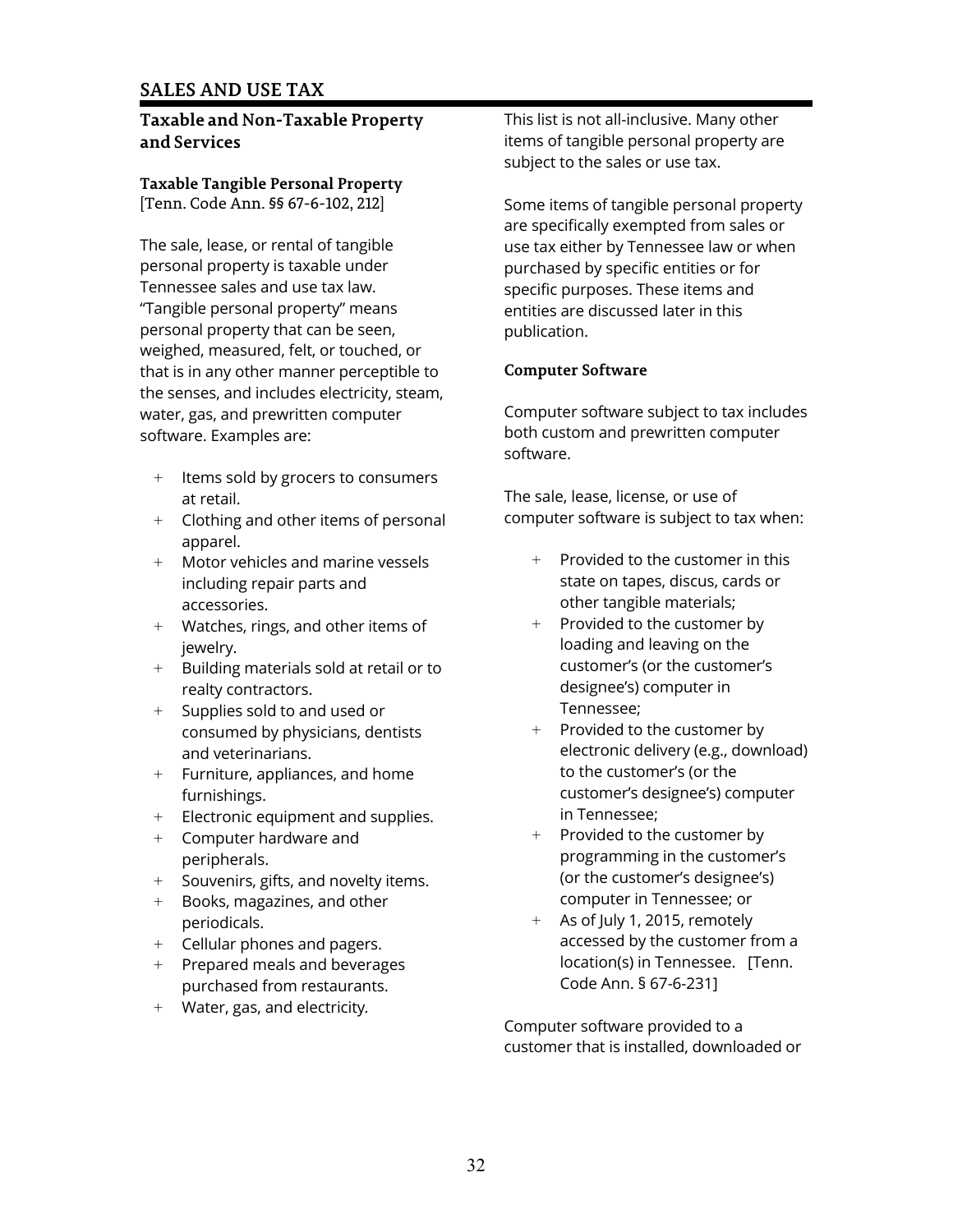# **Taxable and Non-Taxable Property and Services** *(continued)*

programmed into the customer's (or the customer's designee's) computer located outside Tennessee is not subject to Tennessee sales or use tax.

# **Modifications to Computer Software**

Modifications, enhancements, updates, upgrades and customizations of both customized and prewritten computer software are subject to sales and use tax. It is the sale of computer software.

Modifications, enhancements, updates, upgrades and customizations downloaded or programmed into the customer's (or the customer's designee's) computer located inside Tennessee are subject to tax. Software programmed, downloaded, or installed on computers outside Tennessee is not subject to Tennessee sales or use tax.

# **Services to Computer Software**

Services to computer software enumerated in the law that are subject to tax include installation, and repair/ maintenance of computer software.

Installing or loading computer software on a computer located in this state is subject to sales tax. When provided by the software seller, the installation is part of the sales price of the computer software, even if separately itemized or invoiced. In addition, stand-alone installation of computer software furnished by a third party to install or load computer software on a computer located in this state is also subject to sales tax.

[Tenn. Code Ann. § 67-6-205(c)(6)]

Maintenance and repair to computer software installed on computers located in this state is subject to sales tax. Repair or maintenance services performed on computer software installed on computers located outside Tennessee is not subject to sales tax. [Tenn. Code Ann. § 67-6-205(c)(4)]

Other services that are not enumerated in the law may be subject to tax where the charges for the services are considered a part of the sales price of computer software. The sales price of computer software includes labor and service costs and expenses of the seller as well as services necessary to complete the sale. [Tenn. Code Ann. § 67-6-102]

Reimbursable travel expenses (e.g., hotel, per diem) are costs or expenses of the seller and are a part of the sales price of the computer software, even if separately itemized or invoiced.

Consulting or professional services that include creating, designing, developing, fabricating, programming, altering, or modifying software furnished in conjunction with the sale of the computer software are part of the sales price of the computer software even if separately itemized or invoiced as consulting or professional services. If the computer software is subject to tax then these services are also subject to tax.

Activating features already coded within existing software to optimize its functionality, including setting pre-defined software toggles or switches or building tables that give direction within the standard delivered application software without development, modification, or creation of software code is not subject to sales tax when optional and sold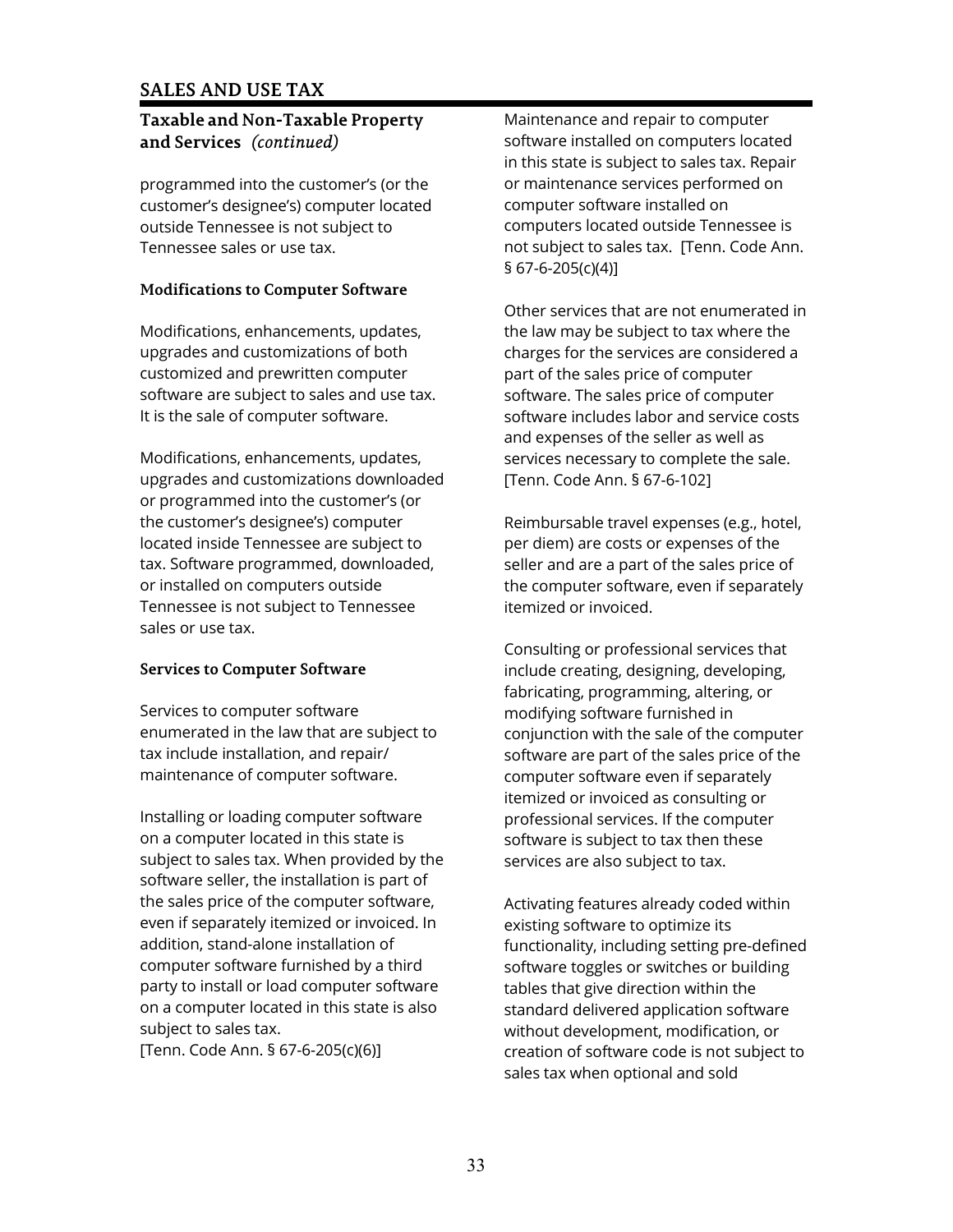# **Taxable and Non-Taxable Property and Services** *(continued)*

independently from sales of software (or customization of software) or sales of software installation or repair

However, if these services are sold as part of the sale of the software (i.e., are not optional), or are sold with software, installation, and/or repair for one lump price (i.e. not separately itemized), then they are subject to the sales tax as part of the sale price for the taxable software, installation and/or repair services.

Unlike installation or repair services which are enumerated in the law as taxable services; training services are not enumerated as a taxable service. Computer software training services included in the price and not separately itemized are subject to tax as part of the sales price of the computer software. Even if separately itemized from the price of the computer software, training services may be taxable as a part of the sales price of the software if the purchase of the training services is not optional and sold independently from the software.

#### **Remotely Accessed Computer Software** [Tenn. Code Ann. § 67-6-231]

The taxable use of computer software in Tennessee includes the access and use of software that remains in possession of the seller and is remotely accessed by a customer for use in this state. This provision ensures that software remains subject to sales and use tax regardless of a customer's method of use.

The seller must collect tax at the 7% state tax rate, plus the applicable local tax rate, on the sales price for the use of remotely

accessed software during billing periods that begin on or after July 1, 2015. For example: A license of remotely accessed software requires payment of an annual license fee due each April 1st. Tax must be paid on the fee for the license period beginning April 1, 2016.

The tax applies to access and use of the software from a location in Tennessee, and it applies whether the charge for the software is on a per use, per user, per license, subscription, or any other basis. The software is accessed from a location in Tennessee if a customer's residential or primary business address is in this state.

If the seller does not have nexus in Tennessee or otherwise does not collect the tax, purchasers in this state who remotely access and use software must report and pay use tax to the Department on the purchase price for the use in this state of the remotely accessed software.

If the purchaser pays for access to software that will be used by individuals who are located in this state, and other individuals who are located outside this state (for example, the purchaser's employees), then the price paid by the purchaser may be allocated based on the percentage of users located in Tennessee to determine the amount subject to Tennessee tax. This may be done using one of the following ways.

If the purchaser is not registered for Tennessee sales or use tax, the seller must obtain a fully completed Streamlined certificate (available on the Department's website) from the purchaser to document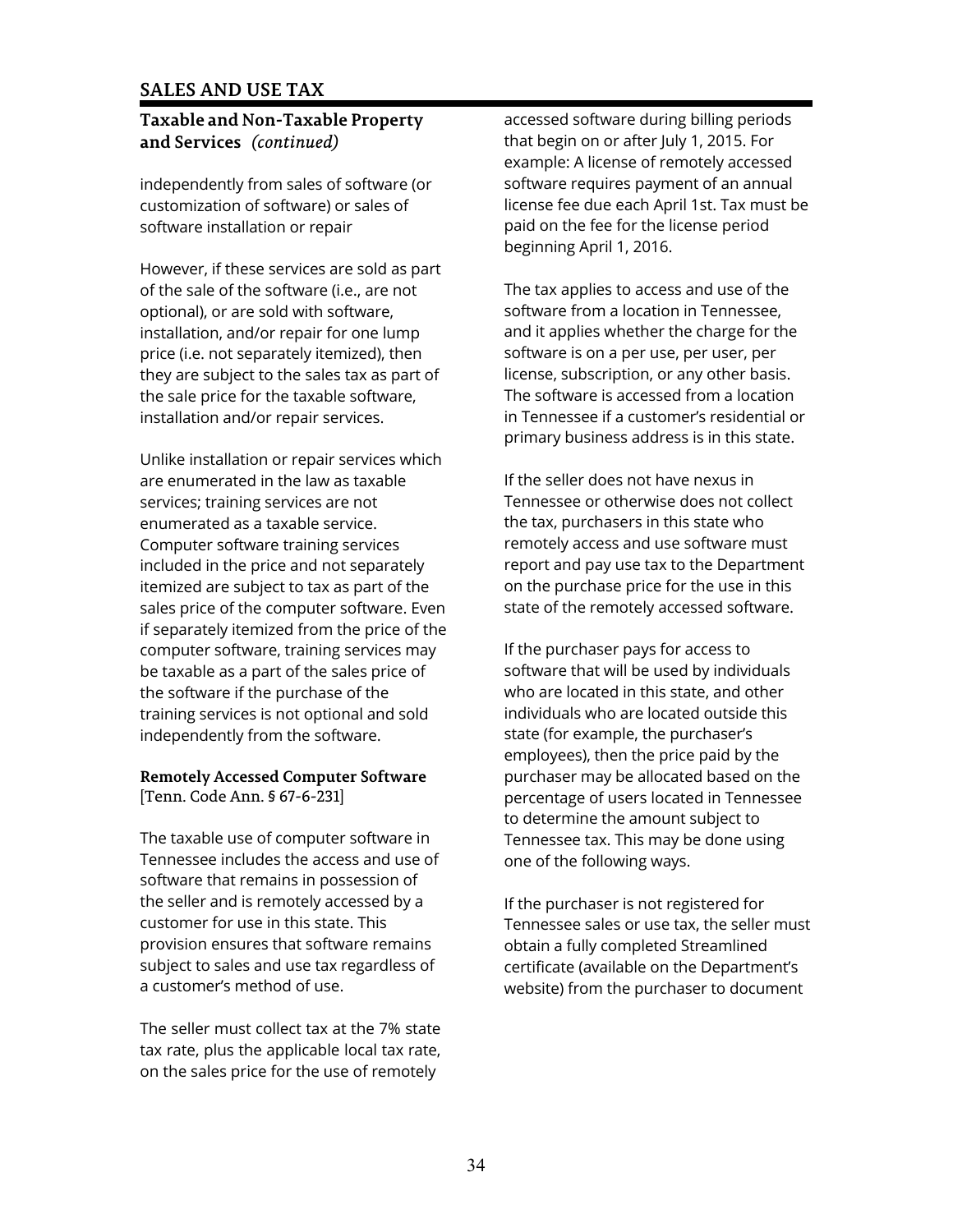# **Taxable and Non-Taxable Property and Services** *(continued)*

the exemption claimed for the portion of the price that corresponds to the percentage of users located outside Tennessee. The seller must collect tax from the Tennessee customer on the percentage of the price that is allocated to Tennessee.

The Streamlined certificate must include the nonregistered customer's Federal Employer's Identification Number (FEIN). In addition, on Line 5, "Reason for Exemption," the customer should circle "Other" with an explanation such as, "remotely accessed software used by employees located in multiple states" and specify the percentage of users located outside of Tennessee.

If the purchaser is registered for Tennessee sales and use tax, then the purchaser may: 1) use the Streamlined certificate to claim exemption for the portion of the price that corresponds to users located outside Tennessee, or 2) use the Remotely Accessed Software Direct Pay Permit form (available on the Department's website) to purchase the remotely accessed software without paying tax to the seller.

The purchaser then must directly pay the tax to the Department on the portion of the price that corresponds to the percentage of users located in Tennessee. The form must include the purchaser's Tennessee sales and use tax registration number.

A dealer that purchases software exclusively for the purpose of providing remote access and use of that software to its customers may purchase the software without tax using a resale certificate.

Remote access and use of software by the purchaser exclusively for fabricating other software that is owned and used only by that person is exempt from sales and use tax. [Tenn. Code Ann. § 67-6-387(b)]

Services that are not subject to tax under state law but may be remotely accessed and utilized or received by a purchaser are not considered remotely accessed software and continue to be nontaxable services. Some examples include but are not limited to:

- + Information services or data processing services (including the capability of the customer to analyze such information or data provided by the dealer);
- + Payment or transaction processing services;
- + Payroll processing services;
- + Billing and collection services;
- + Internet access;
- + Storage of data, digital codes, or software; or
- + The service of converting, managing, and distributing digital products.

# **Video Game Digital Products**

Effective July 1, 2015, sales and use tax also applies to charges for remotely accessed software that is for the permanent or temporary right to access video game digital products, whether the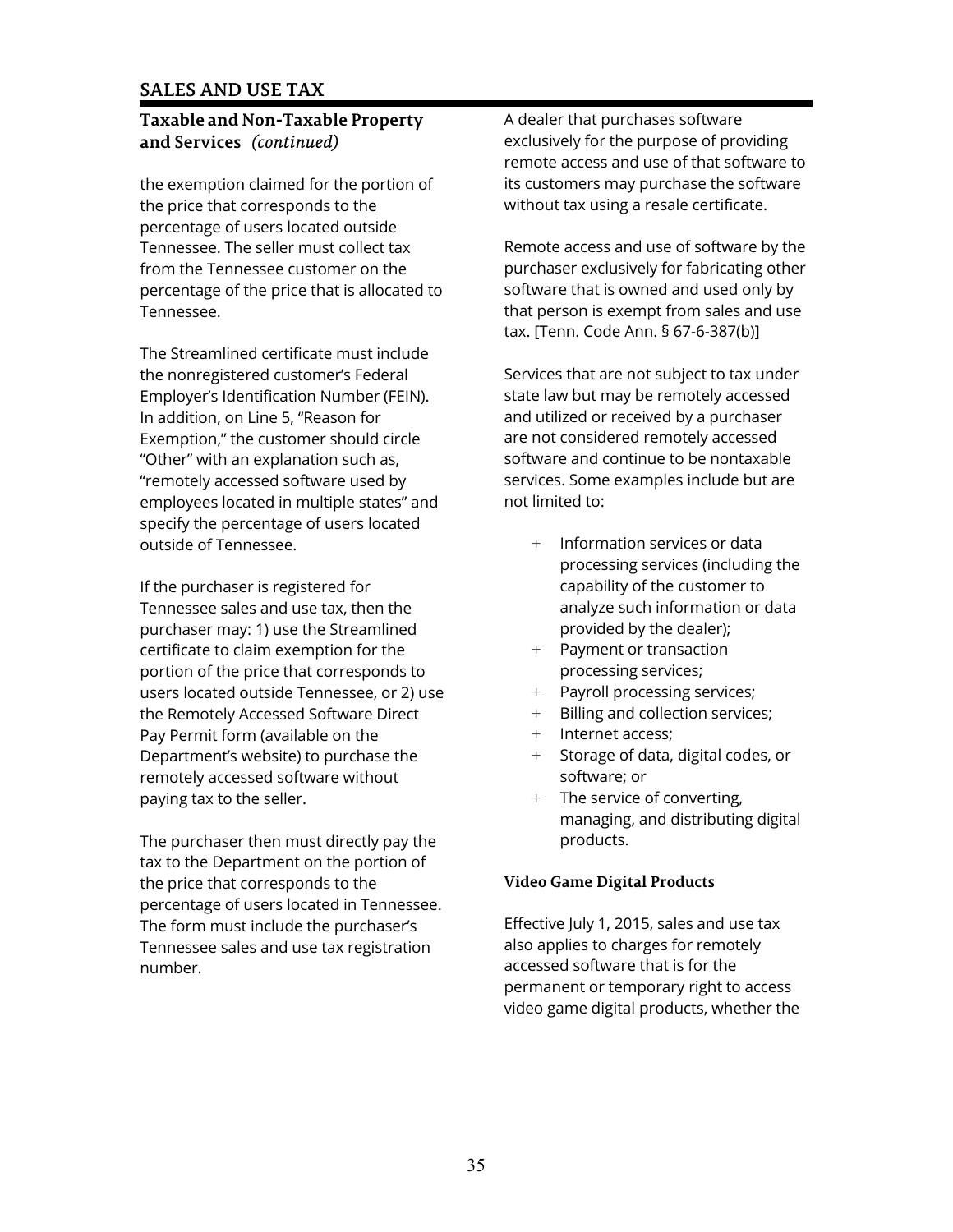# **Taxable and Non-Taxable Property and Services** *(continued)*

charge is on a per use, per user, per license, subscription, or any other basis.

The right to access a video game digital product may be through use of a digital code. Sales of digital codes to obtain access to video game digital products are subject to tax at the time of the sale of the digital code, and no additional tax is due when the purchaser or subscriber enters the code and accesses the video game digital product.

The state rate of 7% plus the applicable local tax rate (up to 2.75%) applies to sales of digital video game products.

The sales or use of video game digital products is taxable in Tennessee if the residential or primary business address of the purchaser who accesses the digital video game product is in Tennessee.

# **Application of Single Article Taxation to Software**

The single article tax laws do apply to prewritten computer software. A separate prewritten computer software application or module that is sold without any other software applications or modules bundled with it for one price will qualify as a single article of prewritten computer software. This applies regardless of how the software is delivered, whether downloaded or remotely accessed.

Single articles of prewritten computer software are taxed on the first \$1,600 of the sales price for each single article and are subject to the 2.75% additional state tax from \$1,600.01 up to and including \$3,200 of the sales price of each single

article. Beyond \$3,200, no local tax or additional state single article tax is due on a single article of prewritten computer software.

Single article taxation does not apply to custom computer software or separate itemized charges for customization of prewritten computer software. Customized computer software does not qualify as a "single article" as defined in Tenn. Code Ann. § 67-6-702 and the full sales price is subject to the local sales tax, but not the 2.75% additional state tax on a single article.

# **Websites and Computer Software**

Additionally, a web site is considered computer software, so the sale of web site development and design is taxable under state law. If a web site is created in Tennessee for hosting outside of Tennessee, the sale is in interstate commerce and not subject to sales tax.

However, if a web site is hosted in Tennessee, the sale of the computer software that is the web site is subject to sales tax. A dealer is liable for sales or use tax on any type of tangible personal property or computer software used in the conduct of business. Therefore, if a Tennessee seller creates a web site for an out-of-state customer and hosts the web site in Tennessee, the out-of-state customer is liable for tax if title to the computer software transfers to the out-ofstate customer. Generally, a charge for merely hosting a web site is not taxable.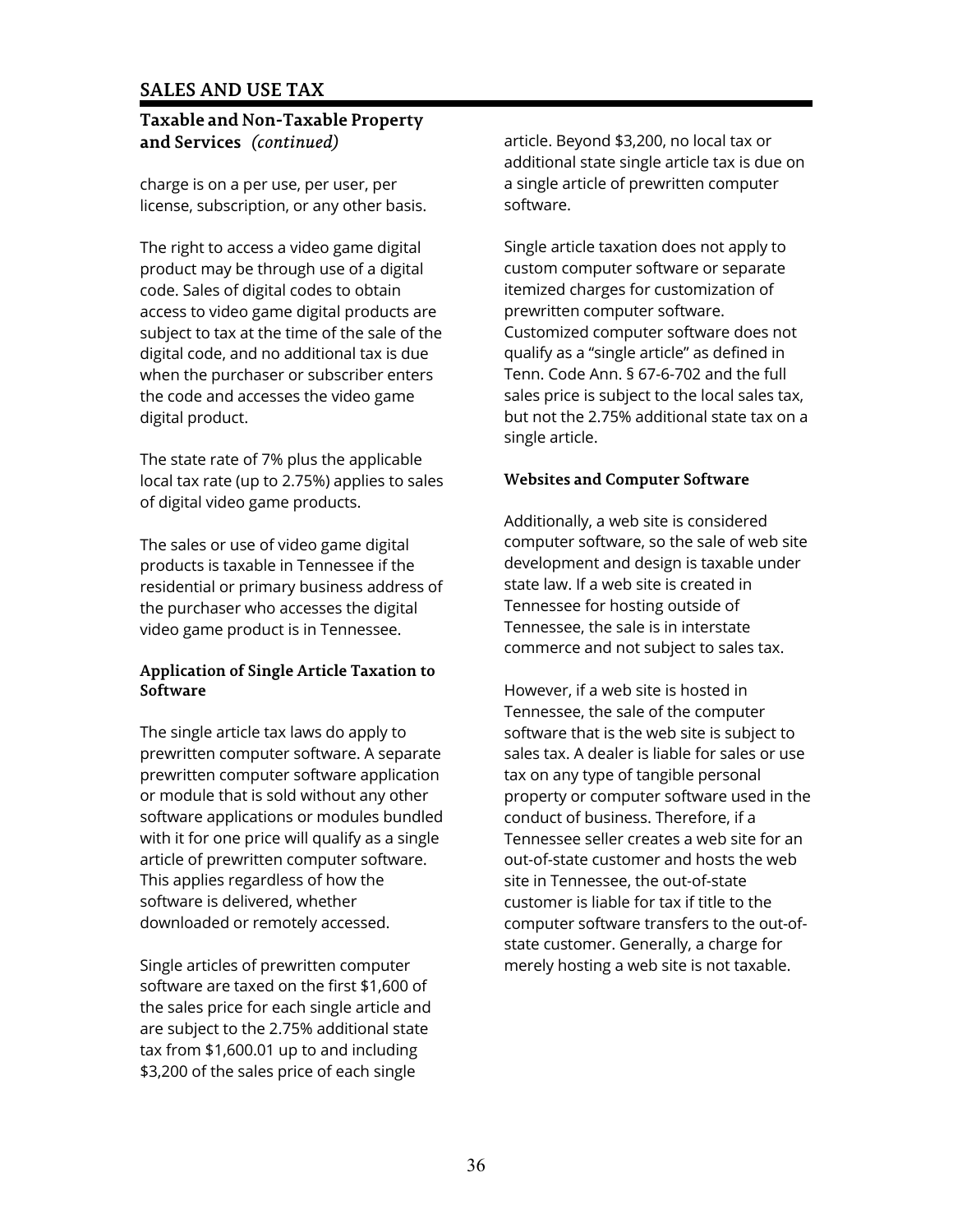## **Taxable and Non-Taxable Property and Services** *(continued)*

## **In-House Computer Software**

When a seller does not collect tax on the sale of computer software, Tennessee purchasers must report and pay use tax to the Department on the purchase price of the software. A use tax exemption is available for computer software fabricated by a person or its direct employees (W-2 employees) for such person's own use, referred to as in-house computer software. The use tax exemption does not apply to computer software fabricated or programmed by independent contracts or employees of an entity that is not the user and consumer of the computer software.

## **Affiliate Computer Software**

Tenn. Code Ann. § 67-6-395 exempts, from the sales and use tax, the use of computer software that is developed and fabricated by an affiliated company, or the repair of computer software if the repair is performed by an affiliated company. This exemption applies regardless of whether such software is remotely accessed and used or delivered by other means. For these purposes the term affiliated company requires 100% ownership between the two companies or a 100% ownership by a common parent.

#### **Computer Software Maintenance Contract**

Sales of, use of, or subscription to computer software maintenance contracts are subject to sales and use tax at the time of the sale. If tax is paid on the computer software maintenance contract, then no additional tax will be owed on any updates or upgrades to the software covered by the software maintenance contract. The total sales price of the software maintenance contract is subject to the state and local tax rate. The local single article tax limitation and the additional state single article tax do not apply to computer software maintenance contracts.

Computer software maintenance contracts are subject to Tennessee sales and use tax if:

- + The computer software maintenance contract is sold as part of or in connection with the sale of computer software that is subject to Tennessee sales or use tax;
- + The computer software maintenance contract applies to computer software installed on computers located within Tennessee; or
- + The location of the computer software covered by the computer software maintenance contract is not known to the seller but the purchaser's residential street address or primary business address is located in Tennessee.

If a computer software maintenance contract applies to computer software installed on computers both in Tennessee and located outside Tennessee, sellers or users may allocate to Tennessee a percentage of the sales price or purchase price of the contract that equals the percentage of computer software installed on computers located in Tennessee.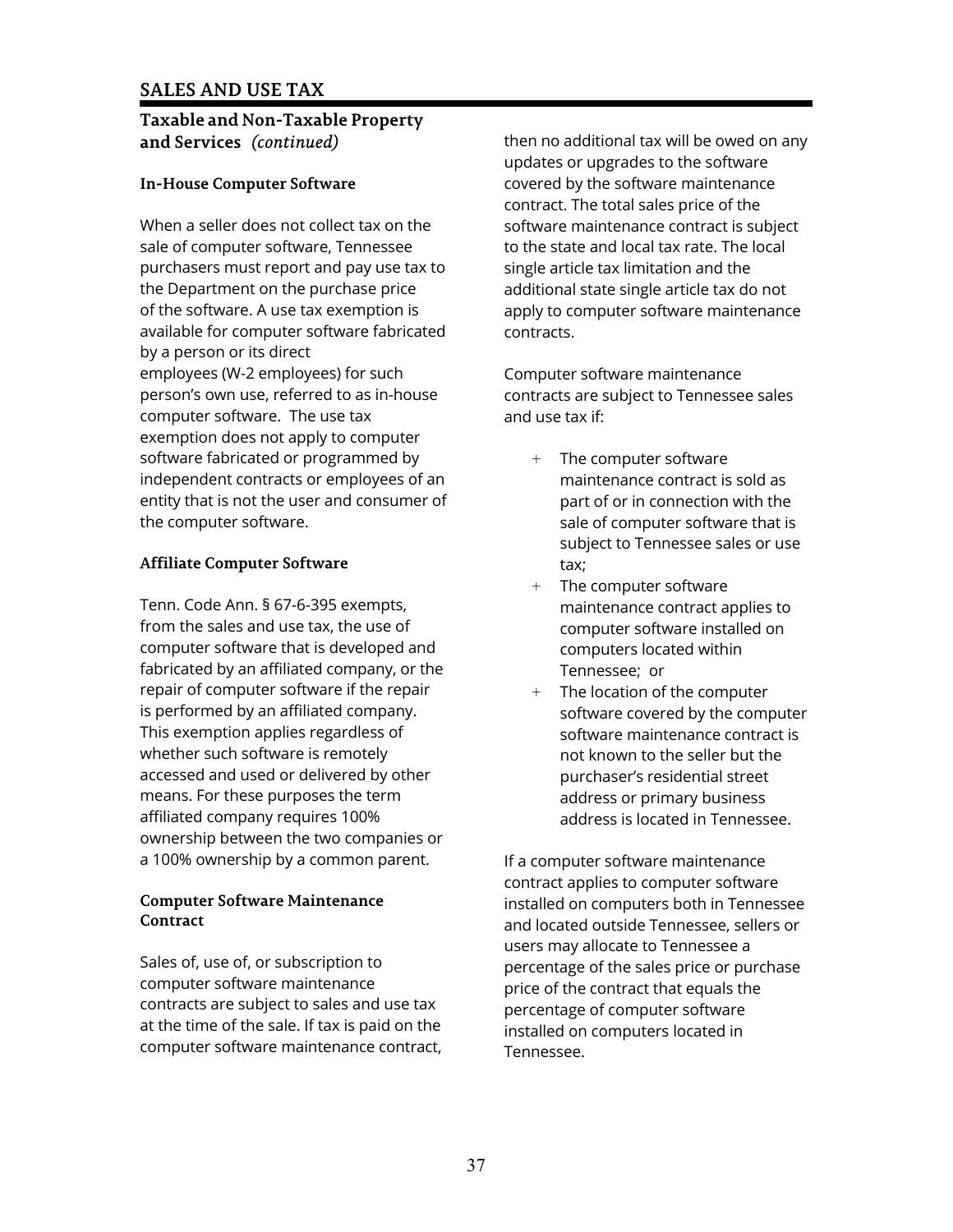## **Taxable and Non-Taxable Property and Services** *(continued)*

## **Support Services to Software**

In general, support services agreements provide help desk and customer service support, basic usability of the software and Q&A assistance with software functionality. Sales of support service agreements that meet all three of the following conditions would not be taxable as part of the software maintenance contract.

- + The support services are sold separately from the sale of the computer software maintenance contract;
- + The purchaser is not required to purchase the support services in order to purchase software or the software maintenance contract;
- + The support services do not include transfer of, installation of, or repair or maintenance of computer software.

## **Specified Digital Products**

The retail sale, licensing, lease, or use of specified digital products to purchasers with a residential or business address in Tennessee are subject to sales and use tax. The combined state and local sales and use tax rate for specified digital products is 9.50% (7% state plus 2.50% local) state-wide.

Specified digital products are electronically transferred (e.g., downloaded or accessed on-line) to purchasers or subscribers and are not provided on tangible storage media such as tapes, CDs, or DVDs. Specified digital

products include digital audio-visual works (e.g., movie and music videos), digital audio works (e.g., music, ringtones), and digital books, as defined in the law.

Taxable retail sales of specified digital products include:

- + Obtaining the specified digital products by download or access online;
- + Subscription fees (monthly, yearly, etc.) for access to or downloads of specified digital products;
- + Sales in which the seller limited the time a purchaser has access to or can download the specified digital products; and
- + Sales of digital codes that are to be used by the purchaser to download or access specified digital products.

Digital codes may be obtained in a tangible form such as a card or through an e-mail. By entering the code, the purchaser can download or access the specified digital products.

## **Services**

Most services are not subject to the sales tax. However, some services are specifically named in the law as being subject to the tax. The following examples are services that are taxable under Tennessee law. While not necessarily allinclusive, this list may assist you in determining if your type of service is taxable. Please contact the Department of Revenue if you have questions about any specific service.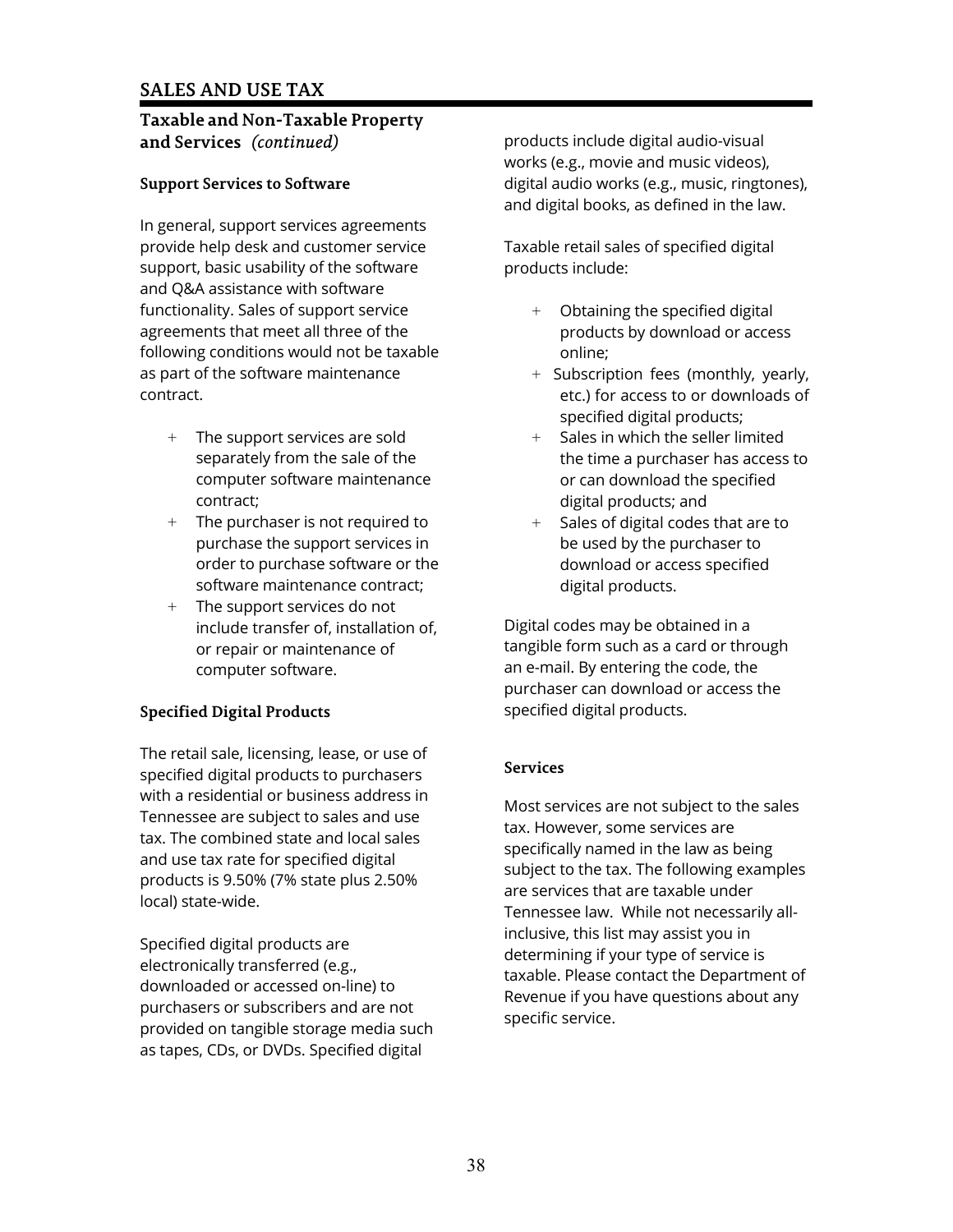#### **Taxable and Non-Taxable Property and Services** *(continued)*

#### **Taxable Services**

[Tenn. Code Ann. §§ 67-6-205, 67-6-212, 67-6-226, 67-6-227]

Charges for the use of rooms or accommodations furnished for periods of less than 90 days by hotels, motels, inns, or other tourist lodgings are subject to tax. The tax does not apply to accommodations or rooms furnished to the same person for 90 or more continuous days.

Charges for short term rental of vacation lodging by owners and property management companies including cabins, cottages, chalets, condominiums, houses or individual rooms for overnight lodging between one and 89 days are subject to Sales Tax.

Charges for the use of or the value of any time-share estate and any charges for the use of or the value of the use of a perpetual interest in specified entities whose substantial purpose is the ownership and control of real property are not subject to the sales and use tax.

Amounts paid as a standard fee for the service of facilitating the exchange of one timeshare interval for another or for the service of making a reservation for a time share interval via a reservation system are not subject to sales and use tax. For this purpose, a "time-share estate" is an ownership or leasehold estate in property devoted to a time-share fee, tenants in common, time span ownership, interval ownership, and time-share lease.

Charges for services rendered in the operation of parking or vehicle storage facilities are subject to tax. The tax does not apply for parking in state and local government facilities or on the street where the fees are collected by state or local government parking meters. The storage of property other than motor vehicles is not a taxable service.

Charges for repair services, both parts and labor, of tangible personal property such as automobiles, business machines, and appliances, and charges for repairs to computer software are subject to tax.

Charges for installation of items of tangible personal property that remain tangible personal property after installation and installation of computer software are subject to tax. An example is the charge made by a retailer to set up computer hardware in the buyer's home.

Charges for laundry and dry-cleaning of tangible personal property except for coin-operated facilities are subject to tax.

Charges for bathing animals are taxable. If both bathing and pet grooming are sold together for a single charge, sales tax is due on the total sales price. Bathing charges billed separately are 100% taxable. There is no tax applied to bathing performed for a medical purpose by a licensed veterinarian as a part of the practice of veterinary medicine. If a veterinarian provides non-medical animal bathing and pet grooming that are each separately itemized, sales tax is only due on the charge for bathing. There is no tax on pet grooming services billed. separately.

Furnishing intrastate, interstate, or international telecommunications services or ancillary services for a consideration are subject to tax.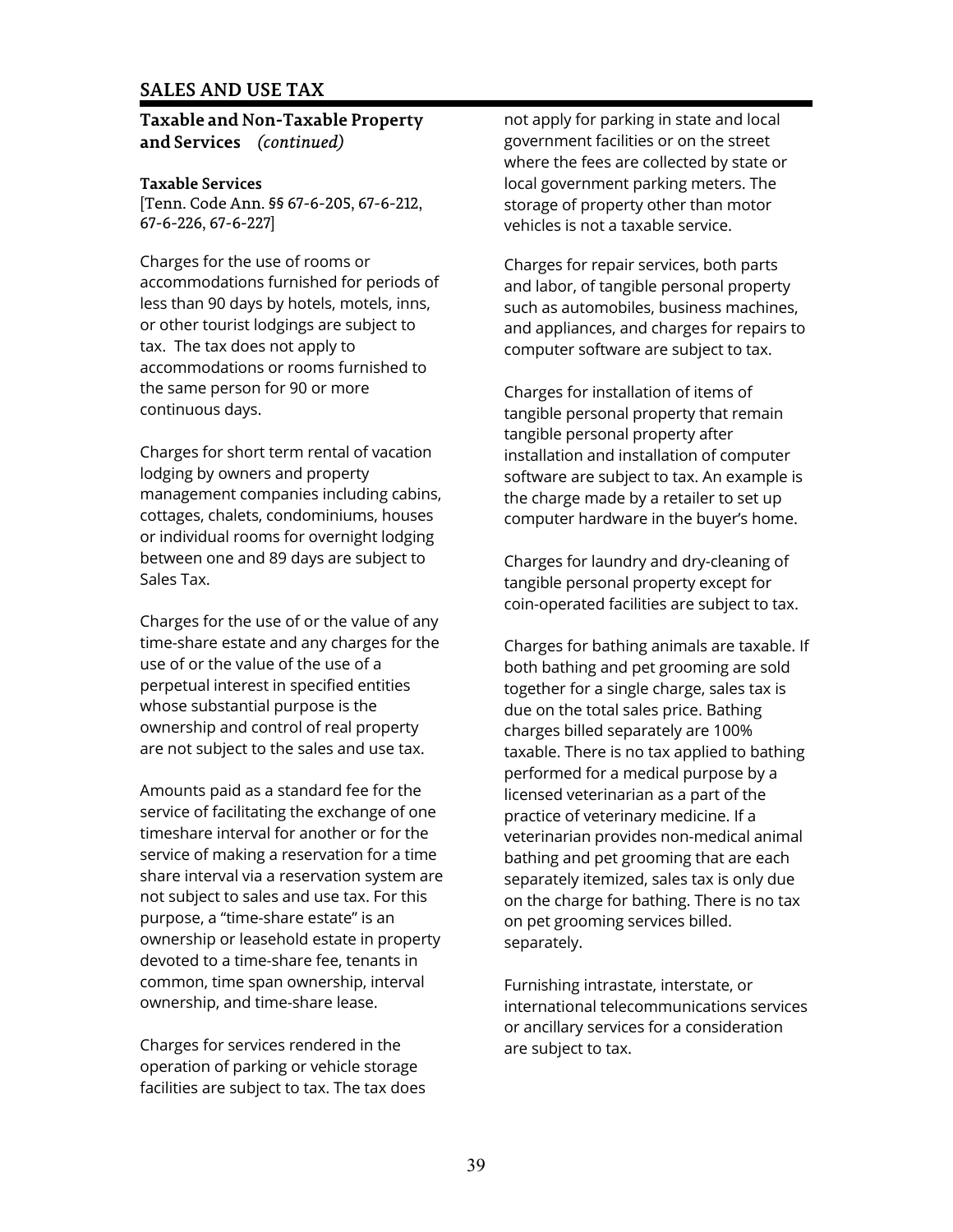## **Taxable and Non-Taxable Property and Services** *(continued)*

The sale of a prepaid calling service and prepaid wireless calling service is subject to the state and local tax at the time of the sale or the recharging of the calling card or authorization code to use the calling card. No additional tax is due when the telecommunications service is accessed or received by the user of the calling card or authorization code. [Tenn. Code Ann. § 67- 6-230(a)]

Enriching uranium materials, compounds, or products performed on a cost-plus or "toll enrichment fee" basis.

Charges for renting space to a dealer with no permanent location in Tennessee or to a dealer registered for sales in another part of Tennessee but making sales at this location on a temporary basis. This does not include space rental at flea markets, craft fairs, or antique malls. This does not include gun shows or book fairs sponsored by nonprofit organizations. This also does not include conventions, trade shows, or expositions that do not allow the general public to make sales in the exhibit area.

Charges or subscriptions for access to or use of television programming that is provided by a video programming services provider; and charges or subscriptions to access or use direct-to-home satellite services are subject to tax.

## **Taxable Amusements**

Also taxable under Tenn. Code Ann. § 67- 6-212 are charges for a variety of amusement, recreation, and entertainment activities such as:

- + Charges for country clubs, tennis clubs, golf courses, and other substantially similar recreational facilities.
- Admissions to sporting events, musical and theatrical performances, and other amusements except as exempted by law.
- + Charges for entering or engaging in any kind of recreational activity.
- + Charges for using tangible personal property for amusements, sports, entertainment, or recreational activities such as golf carts, tennis courts, or bowling shoes.

#### **Warranty or Service Contracts** [Tenn. Code Ann. § 67-6-208]

Charges for warranty or service contracts, warranting the repair or maintenance of tangible personal property are subject to Tennessee sales tax when:

- The warranty or service contract is sold as part of, or in connection with, the sale of tangible personal property that is subject to sales tax, or
- + The warranty or service contract applies to tangible personal property located in Tennessee.
- + The warranty or service contract is for tangible personal property where the location of the property is unknown and the purchaser has a Tennessee address.

If the warranty or service contract applies to tangible personal property located both inside and outside Tennessee, dealers or users may allocate to Tennessee a percentage of the sales price or purchase price of the warranty or service contract that equals the percentage of tangible personal property located inside the state.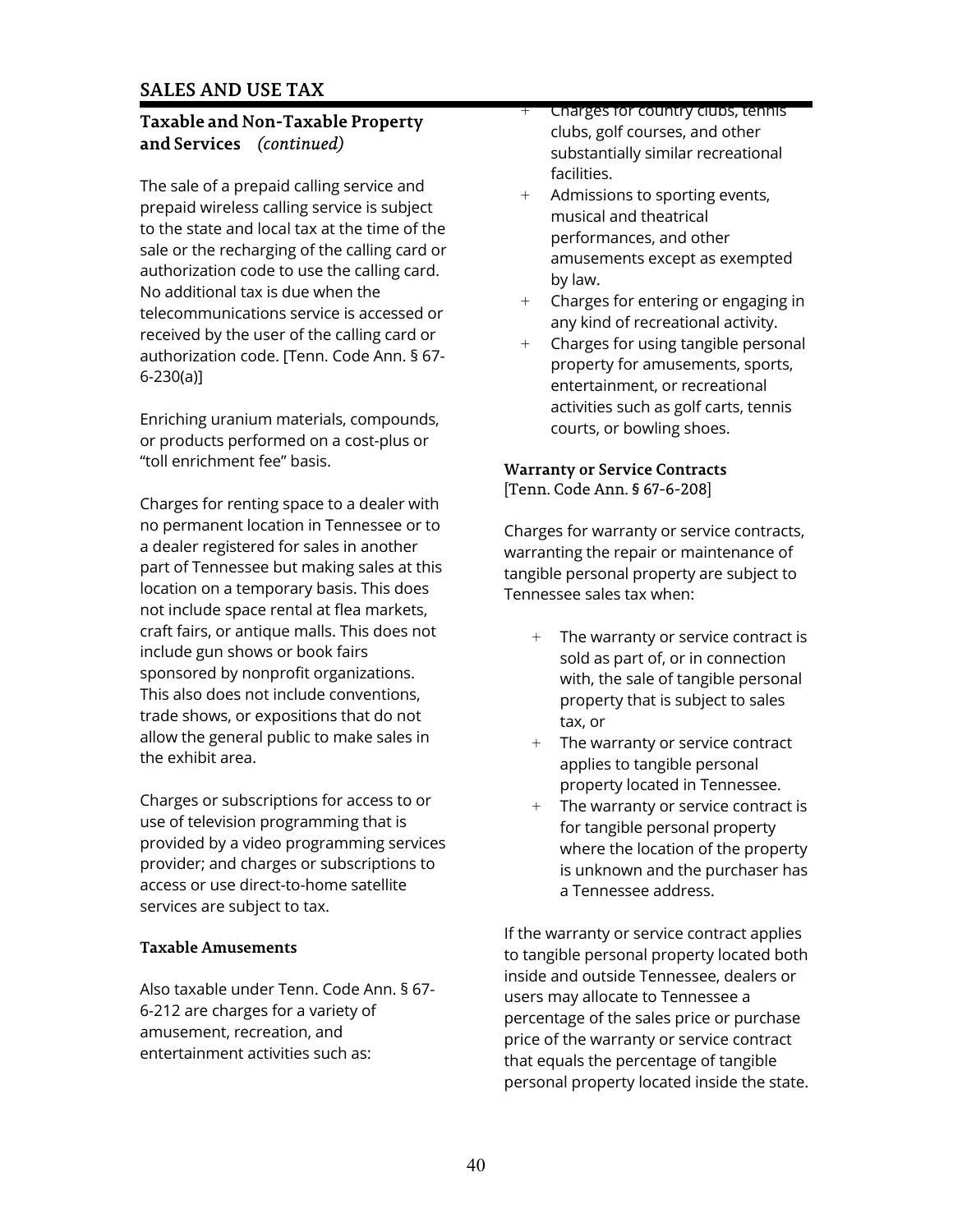## **Taxable and Non-Taxable Property and Services** *(continued)*

Repairs performed under such contracts are not also subject to tax.

#### **Nontaxable Services**

Examples of non-taxable services are:

- + Furniture moving.
- + Barber and beauty shop services.
- + Hospital, physician, and dental services.
- + Carpet cleaning and window washing.
- + Taxidermy services.
- + Use of recording studios and television studios.
- + Furnishing of equipment when the owner provides a person, or crew, to operate it. Continuous supervision and control are required.
- + Carpentry, painting, and carpet installing.
- + Lawn mowing.

Sales of goods or property to these providers that are consumed or used in the performance of their services are subject to the sales or use tax. Any items of tangible personal property sold by these providers, separately from their services are also subject to the sales or use tax.

These property and services listings are not necessarily all inclusive. Tennessee laws are also amended from time to time. Any questions concerning the taxability of tangible personal property or services should be directed to the Taxpayer Services Division.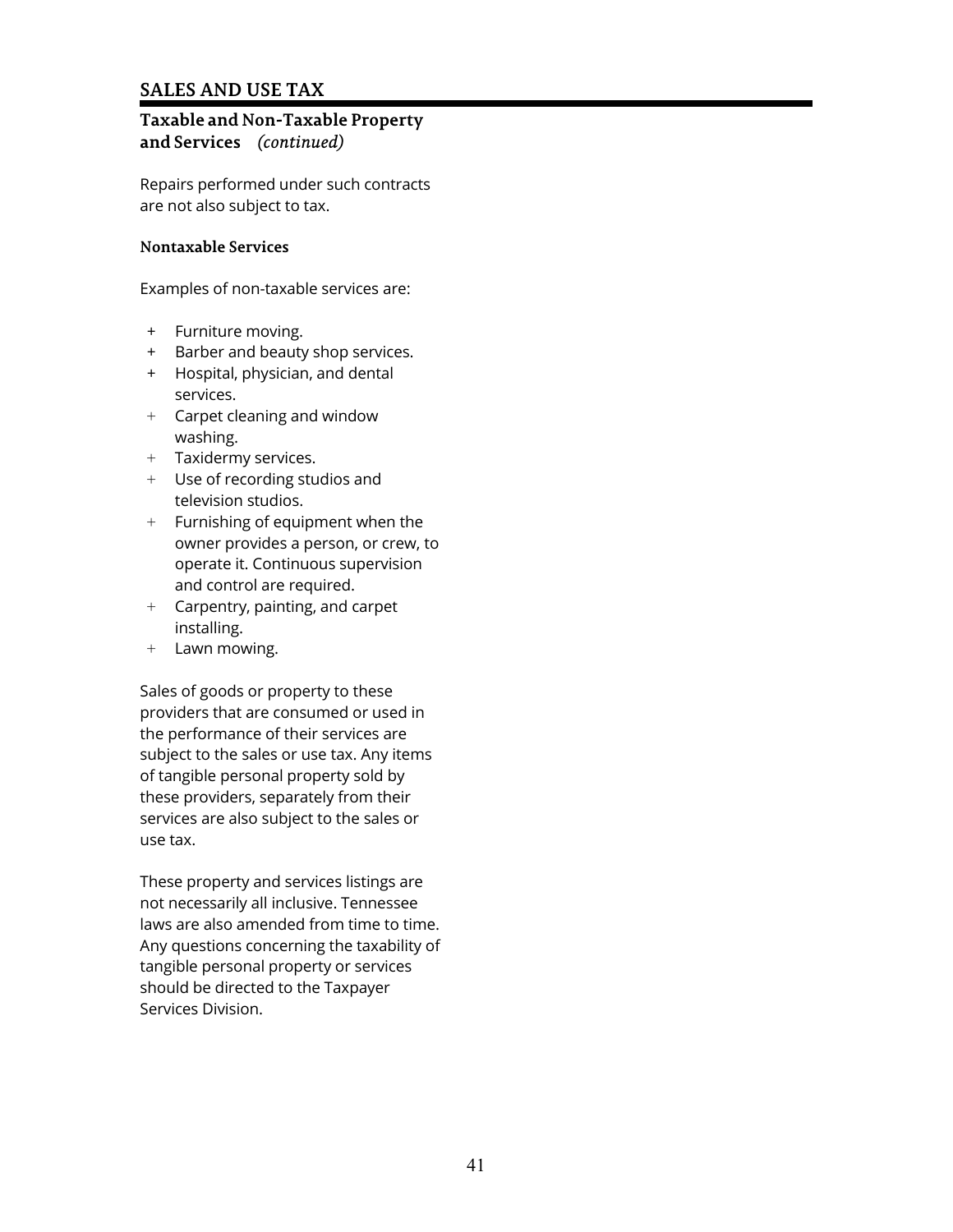# **Exemptions Requiring Certificates**

Three general types of exemptions are provided in Tennessee sales or use tax law. These are exempt entities, exempt items, and exempt transactions. Many exempt transactions and sales to exempt entities require that the purchaser claiming the exemption provide specific documentation to the dealer. The dealer is required to keep the exemption documentation on file to support the exempt sales for audit purposes.

#### **Documenting Exemptions**

Certificates are used to document authorization for purchasing tangible personal property and taxable services free of tax. These certificates are issued directly to the specific taxpayer upon application to and verification by the Department of Revenue. A copy of the certificate is then given to the seller by the taxpayer wishing to purchase free of tax.

In lieu of obtaining copies of certificates, sellers may obtain a fully completed Streamlined Sales Tax Certificate of Exemption form which must include the exemption number appearing on the certificate issued to the purchaser by the Tennessee Department of Revenue. Sellers may obtain the certificates claiming exemptions in an electronic format or medium. Sellers are liable for tax on sales where the seller failed to obtain and keep exemption certificates authorizing the tax-free sales.

#### **Blanket Certificate of Resale**

[Tenn. Code Ann. §§ 67-6-102, 602; Sales and Use Tax Rule 1320-05-01-.68]

Sellers shall require certificates of resale for all tangible personal property sold, or services rendered in this state, for the

purpose of resale. These certificates must be available for audit. A person duly registered under the provisions of the sales tax law, and continually engaged in the business of selling tangible personal property or taxable services at retail shall not be required to execute additional certificates of resale for individual purchases as long as there is no change in the character of the business operation and the purchases are of tangible personal property or taxable services of the kind usually purchased by the purchaser for resale. This certificate remains valid until revoked in writing by the issuer.

Except in the case of a third party drop shipment to a consumer located in this state, an out-of-state dealer that makes purchases in this state that are for resale to consumers may provide its Tennessee suppliers with a resale certificate from its home state to document that the out-ofstate dealer is entitled to make such purchases for resale. See section on third party drop shipment.

A "sale for resale" does not include a sale of tangible personal property or computer software to a dealer for use in the business of selling services. Property used in the business of selling services includes, but is not limited to, property that is regularly furnished to purchasers of the service without separate charge. A dealer that sells services will be considered the end user and consumer of property used in the selling, performing, or furnishing of the services sold.

"Sale for resale" does include:

+ Repair parts or other property sold to a dealer if the property is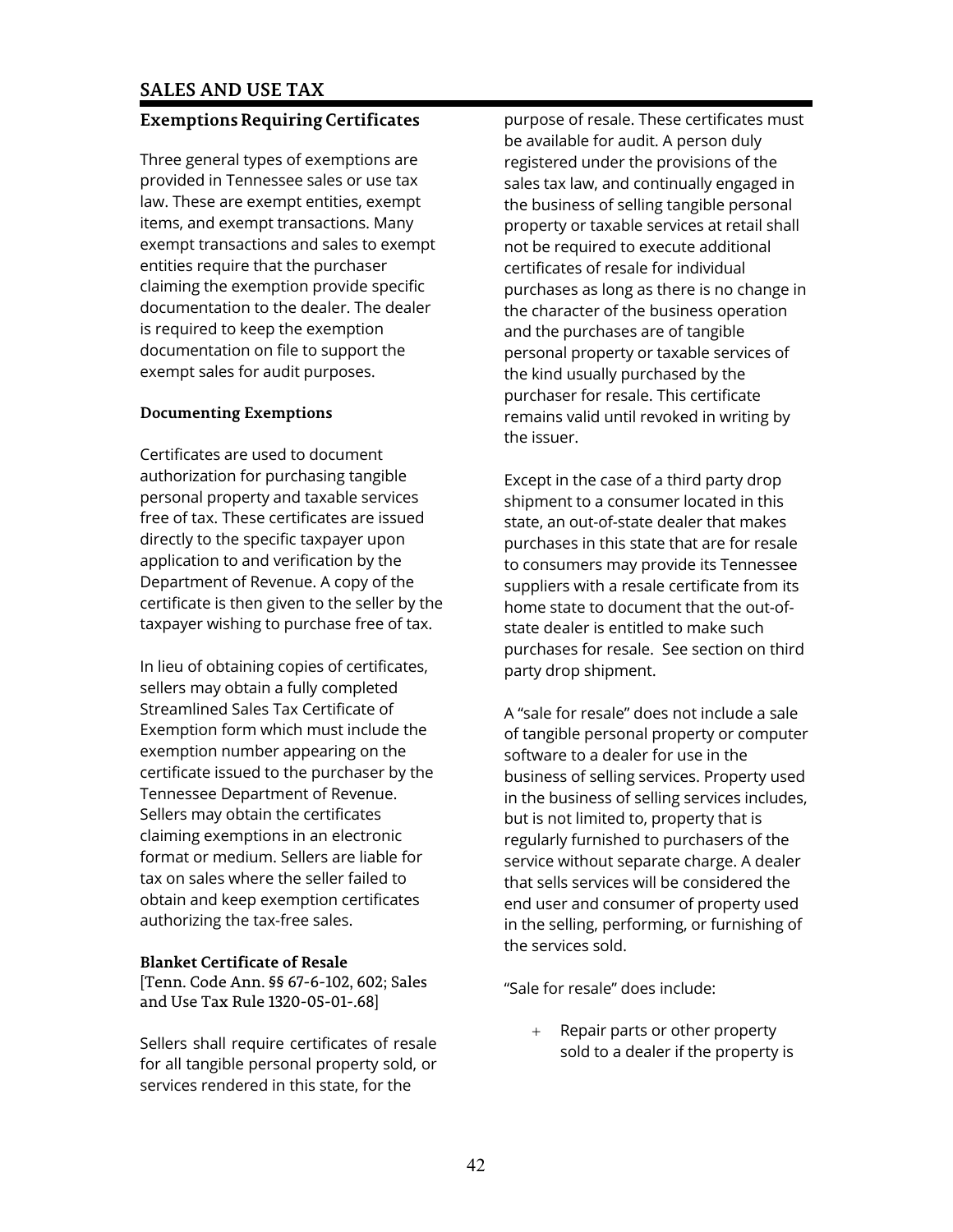# **Exemptions Requiring Certificates** *(continued)*

subsequently transferred to the customer in conjunction with the dealer's performance of repair services.

- + Installation parts or other property sold to a dealer if the property is subsequently transferred to the customer in conjunction with the installation of property that remains tangible property after installation.
- Mobile telephones and similar devices sold to a dealer if the property is subsequently transferred to the customer in conjunction with the sale of commercial mobile radio services.
- $+$  Food or beverages sold to a hotel, motel, inn, or other provider of lodging accommodations if such food and beverages are subsequently transferred to the customer in conjunction with the sale of lodging accommodations to the customer.

Whether or not the dealer makes a separately stated charge for the property is not material.

"Sale for resale" also does not include a sale of services to a dealer for use in the business of selling, leasing, or renting tangible personal property or computer software. Services used in the business of selling, leasing, or renting tangible personal property include, but are not limited to, services such as cleaning, maintaining, or repairing property that is held as inventory for sale, lease, or rental.

A dealer that sells, leases, or rents tangible personal property or computer

software is considered the end user and consumer of the services used in conducting such business. [Tenn. Code Ann. § 67-6-102]

All sales for resale that are not supported by resale certificates or a fully completed Streamlined Sales Tax Certificate of Exemption indicating the purchases are for resale shall be deemed retail sales; the seller will be held liable for the tax.

Certificates of resale may not be used to obtain tangible personal property or taxable services that would be used by the purchaser, not resold.

Such use will be grounds for the Commissioner to revoke the registration certificate of the purchaser wrongfully making use of the certificate of resale. In addition to this penalty, it is a misdemeanor to misuse the certificate of registration and resale certificate for the purpose of obtaining tangible personal property or taxable services without the payment of the sales or use tax when due.

Purchasers providing sellers with certificates of resale for property or services that are used and not resold will be held liable for the tax. Sellers that fraudulently fail to collect tax or that solicit a purchaser to participate in the unlawful claim of an exemption will be held liable for the tax.

For example, it would be proper use of a resale certificate for a candy wholesaler to accept a resale certificate for candy purchased by a grocery store. It is reasonable for the wholesaler to believe the candy will be resold by the grocery store; the sales or use tax will be collected on the final sale to the customers.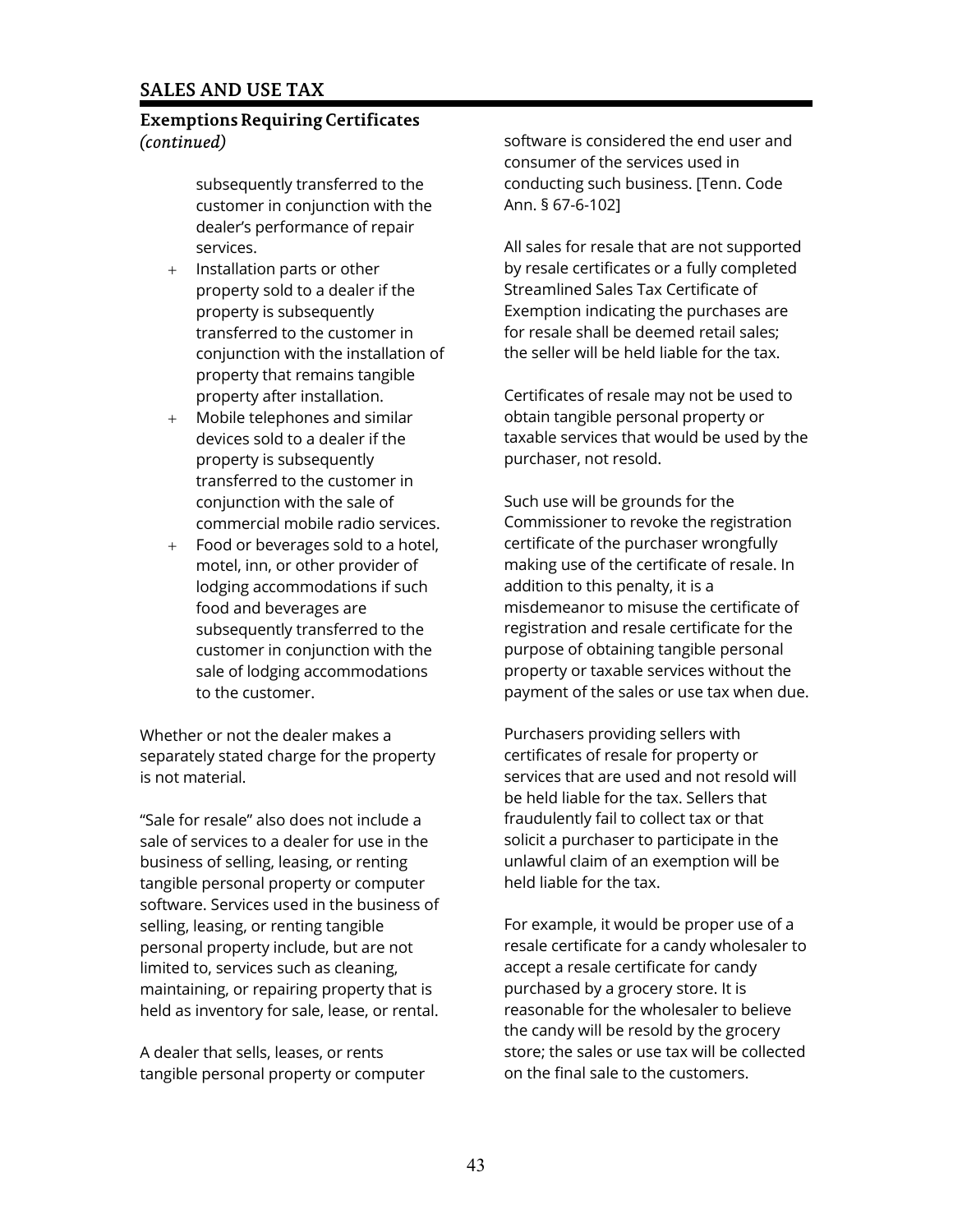## **Exemptions Requiring Certificates** *(continued)*

However, it would be improper for an automobile dealer to issue a resale certificate for its purchase of office furniture from a furniture dealer. The automobile dealer will be held liable for the tax not paid as a result of issuing a resale certificate for the furniture purchased for use and not resold. If it is determined that the furniture dealer unlawfully solicited the automobile dealer to issue the resale certificate to purchase the furniture tax free, the furniture dealer will be held liable for the tax.

If a buyer purchases for resale and later uses the product rather than reselling it, the buyer is responsible for reporting and paying sales or use tax on the items used. This must be done on the sales or use tax return for the period in which the goods were used.

#### **Direct Pay Permits**

[Tenn. Code Ann. § 67-6-102; Sales and Use Tax Rule 1320-05-01-.68(4)]

A direct pay permit is special written permission granted to a registered taxpayer by the Commissioner to make all purchases free of tax. The taxpayer must then report all sales or use taxes due directly to the Department of Revenue. Tennessee will not accept direct pay permits issued by other states. A direct pay permit may be issued only under exceptional circumstances or hardship to the taxpayer. A copy of the direct pay permit issued by the Department of Revenue shall be filed with the wholesalers or retailers. This direct pay permit to remit the sales or use tax shall in no way alter or affect the criteria for

determining whether a transaction is taxable in Tennessee.

In lieu of obtaining a copy of the direct pay permit, sellers may obtain a copy of a fully completed Streamlined Sales Tax Certificate of Exemption form, which must include the exemption number appearing on the direct pay permit issued to the purchaser by the Department of Revenue.

#### **Government Certificate of Exemption** [Tenn. Code Ann. §§ 67-6-308, 329]

This exemption is valid for sales directly to entities of the United States government, the state of Tennessee, and counties and municipalities in Tennessee. Sales to other state governments or to cities and counties outside this state are not exempt from tax. This exemption form is generic in nature and is not issued to a specifically named government entity. The government entity must enter its name in the block provided on the exemption form. The completed form is valid for purchases made by the governing entity. Employees traveling on paid expense accounts or paying with personal funds (checks or credit cards) cannot use the government exemption for purchases. The government exemption certificate form has no expiration date.

In lieu of obtaining a government exemption form, sellers may obtain a fully completed Streamlined Sales Tax Certificate of Exemption form. On Line 4 of the Streamlined form, the purchaser should circle Item 18 for government organizations and on Line 5, circle Item B, and include the name of the government entity claiming the government exemption.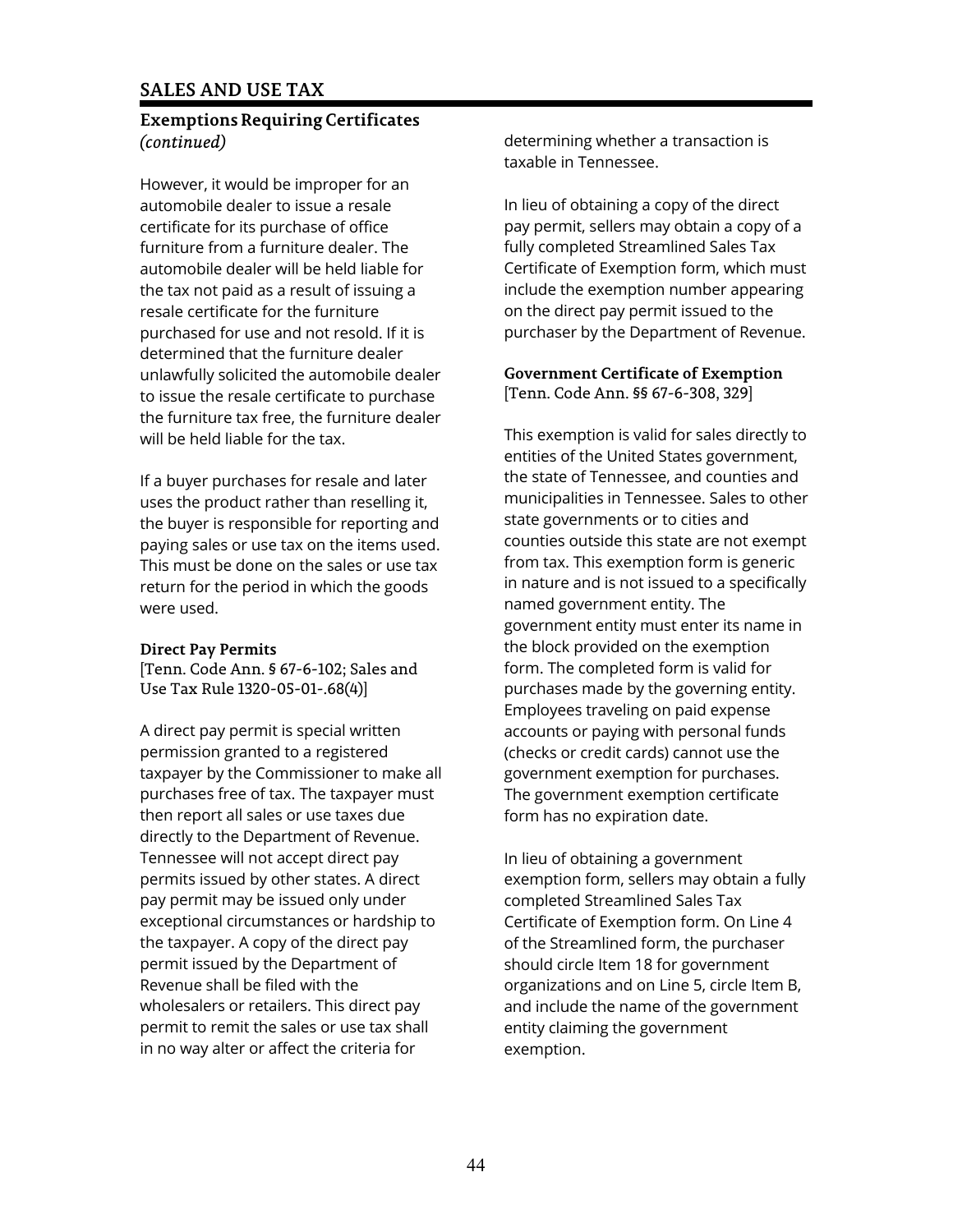## **Exemptions Requiring Certificates** *(continued)*

**Nonprofit Organizations and Institutions**  [Tenn. Code Ann. §§ 67-6-322 and 56-25- 504]

This certificate is used by nongovernmental organizations, that have been issued a certificate of exemption by the Commissioner of Revenue to purchase free of tax goods and taxable services that the organization will use, consume, or give away. The certificate will contain an exemption number that is unique to the organization receiving the letter.

The seller making a sale to one of these organizations must maintain a copy of the exemption certificate in the entity's files for audit purposes.

In lieu of obtaining a nonprofit organization exemption certificate, sellers may obtain a fully completed Streamlined Sales Tax Certificate of Exemption form. On Line 4 of the Streamlined form, the purchaser should circle either item 16 for education or health care services or item 17 for religious or educational organizations. On Line 5, the purchaser should circle either item E for charitable organizations or item F for religious or educational organizations. The Streamlined form must include the exemption number appearing on the nonprofit exemption certificate issued to the organization by the Department of Revenue.

When accepting an exemption, the seller must ensure that the purchase is billed to the exempt organization and is paid for with checks or credit cards of the organization. Members and employees of the organization may not use the exempt organization's exemption certificate to make tax-free purchases that will be reimbursed by the exempt organization or that is for the member or employee's own use.

Sellers that have obtained a copy of the nonprofit exemption certificate or a fully completed Streamlined exemption form at the time of the sale and ensured billing to and payment by the exempt organization are not liable for the tax if the purchaser improperly claimed the exemption for the purchases. The purchaser will be liable for the tax.

These organizations include churches, temples, synagogues, mosques, boys' and girls' clubs, universities, colleges, schools, orphanages, foster home institutions, homes for the aged, hospitals, community health councils, volunteer fire Departments, organ banks, organizations primarily for the spiritual and recreational environment of the armed forces, stateowned historical properties, nonprofit community blood banks, senior citizen centers, certain nonprofit talent and beauty contest corporations*,* and 26 USC § 501(c)(3) organizations, (c)(5) labor organizations, (c)(8) fraternal benefit organizations (exempt pursuant to Tenn. Code Ann. § 56-25-504), (c)(13) nonprofit cemeteries, and (c)(19) wartime veterans' organizations.

Out-of-state organizations that hold a federal tax exemption under 26 USC § 501(c)(3) may submit a copy of their federal exemption letter in lieu of a certificate of exemption from the Commissioner of Revenue. Instate § 501(c)(3) entities require a certificate of exemption issued by the Commissioner of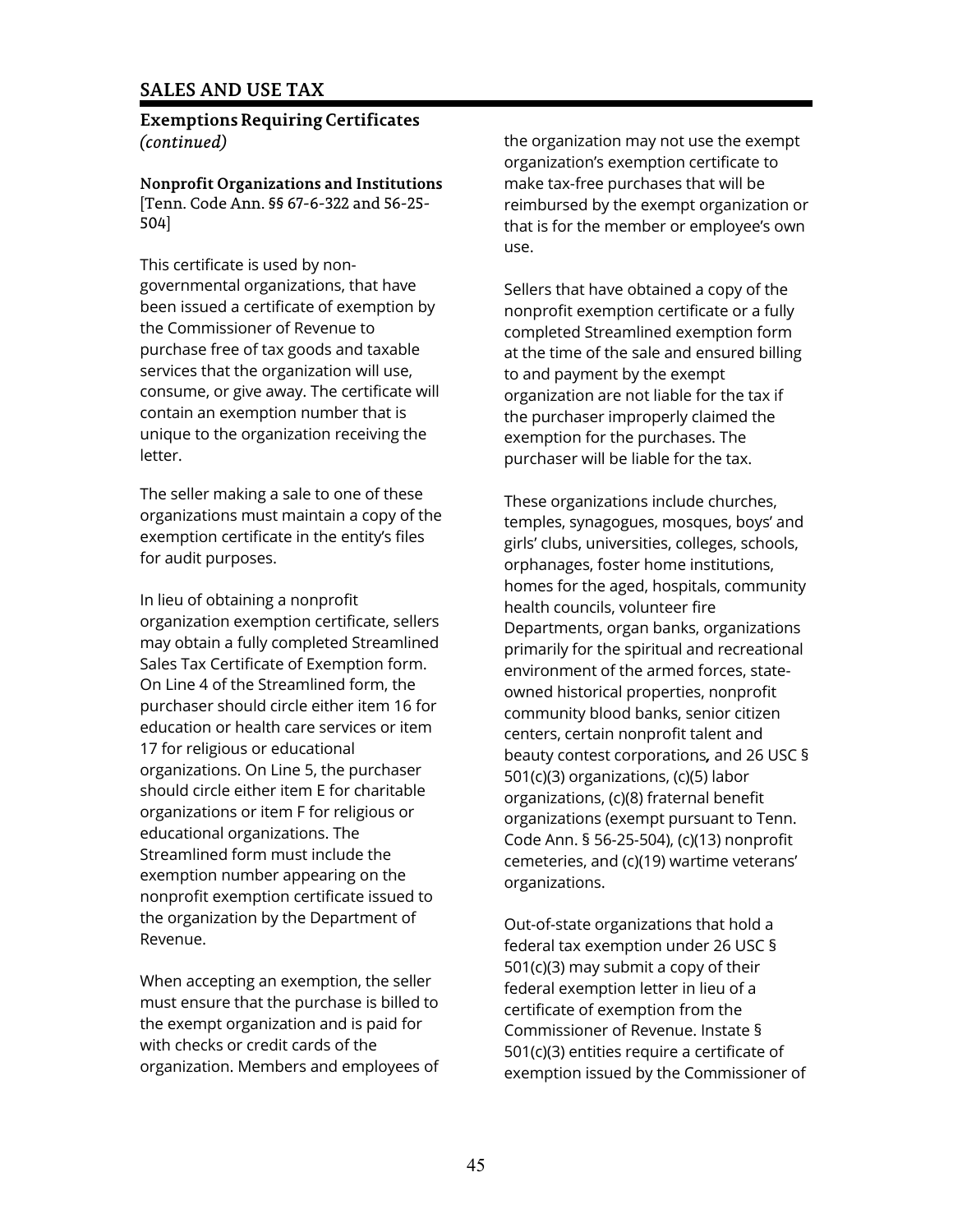## **Exemptions Requiring Certificates** *(continued)*

Revenue or a properly completed Streamlined Sales Tax Certificate of Exemption. A properly completed Streamlined Sales Tax Certificate of Exemption must include the nonprofit tax number issued to the entity by the Department of Revenue.

Other than out-of-state 501(c)(3) letters, Tennessee does not accept nonprofit or charitable exemption documents issued by other states.

#### **Qualified Call Center Exemptions** [Tenn. Code Ann. § 67-6-356]

Sales of interstate telecommunications services to businesses for operation of one or more call centers are exempt upon presentation of an appropriate exemption certificate. Call centers are single locations having at least 250 employee jobs and utilizing telecommunications services in one or more of the following activities:

- + Customer services.
- + Soliciting sales.
- + Reactivating dormant accounts.
- + Fund raising.
- + Conducting surveys or research.
- + Collection of receivables.
- + Receiving or taking orders.
- + Receiving reservations.

#### **Dyed Diesel Tax Payments for Commercial Carriers** [Tenn. Code Ann. § 67-3-1401]

Commercial carriers are required to report and pay the Tennessee diesel tax quarterly on each gallon of dyed diesel fuel it uses to produce power for a means of transportation in Tennessee, as defined in the Transportation Fuel Equity Act.

Such commercial carriers are granted authority by the Department of Revenue to make purchases of dyed diesel fuel without payment of sales or use tax or diesel tax to suppliers at the time of purchase. A commercial carrier is responsible for payment of the sales or use tax on purchases of dyed diesel that is not used to produce power for a means of transportation in this state.

Commercial carriers must apply for and receive a certificate to present to their suppliers at time of purchase.

#### **Common Carrier Permit to Pay Reduced Sales Tax Rates**

Tenn. Code Ann. §§ 676-219 and 67-6- 702(e) grant common carriers the authority to pay sales tax at a reduced state rate of 3.75% and a reduced local rate of 1.5% on purchases of tangible personal property made in the State of Tennessee but that will be used outside the State of Tennessee.

Common carriers must apply for and receive the permit from the Department of Revenue that can be presented to Tennessee suppliers when making such purchases. The permit will allow common carriers to make qualifying purchases without payment of the sales tax to the supplier at time of purchase.

Common carriers will be responsible for payment of the Tennessee state and local sales tax on qualifying purchases directly to the Tennessee Department of Revenue.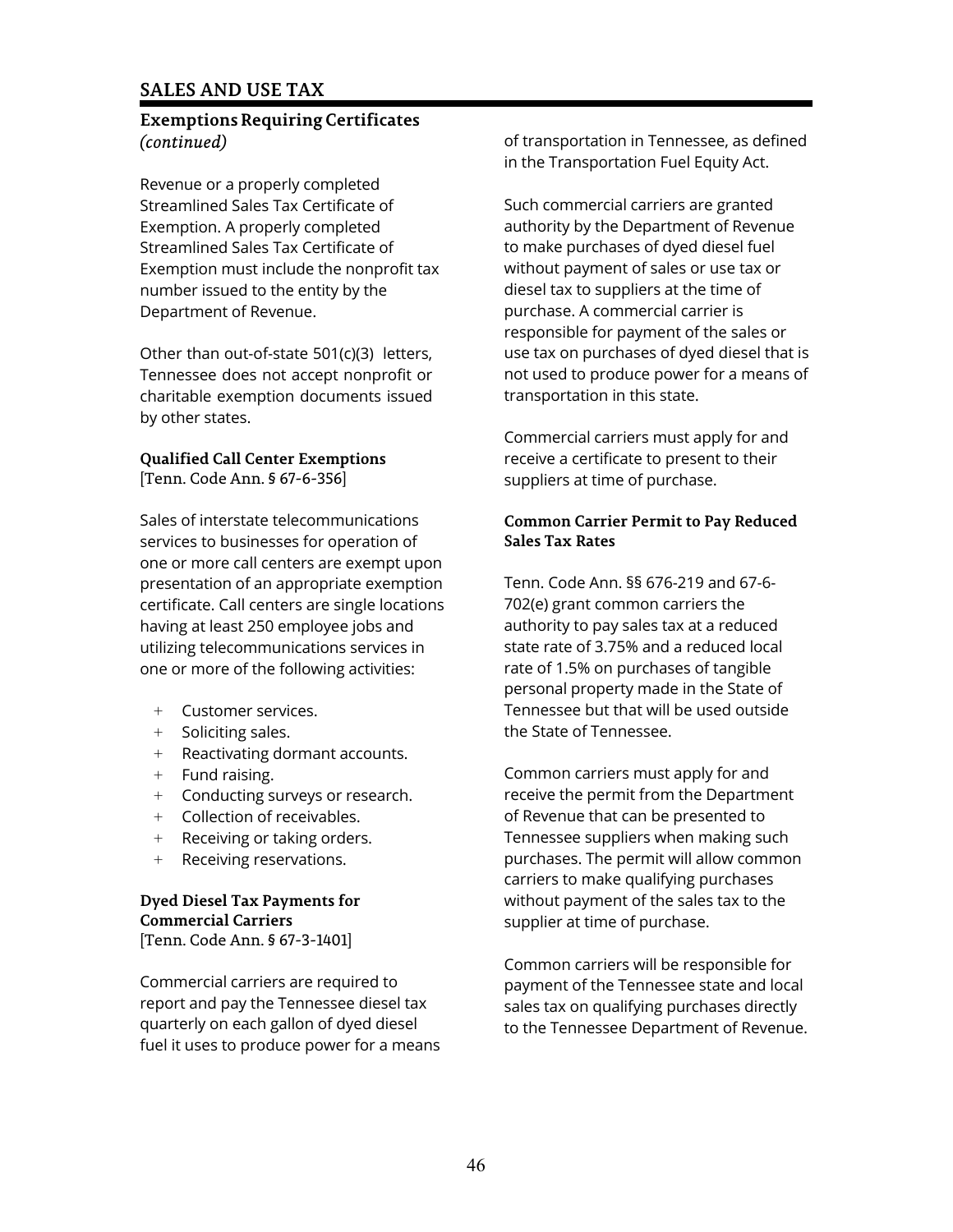# **Exemptions Requiring Certificates** *(continued)*

This authorization to pay a reduced rate of sales tax does not apply to purchases of food or fuel.

If a common carrier pays the reduced rate of state and local sales tax on qualifying purchases of property but subsequently uses the property inside Tennessee, the common carrier will be liable for Tennessee state and local sales tax at the full rates provided by statute. A common carrier will also be required to pay the full rates of state and local taxes if the common carrier fails to maintain records to document that the purchases were not used inside the State of Tennessee but was removed from and used outside of Tennessee.

## **Agricultural Exemption Certificate**

[Tenn. Code Ann. § 67-6-207]

A discussion of this certificate is found later in this Sales and Use Tax Guide.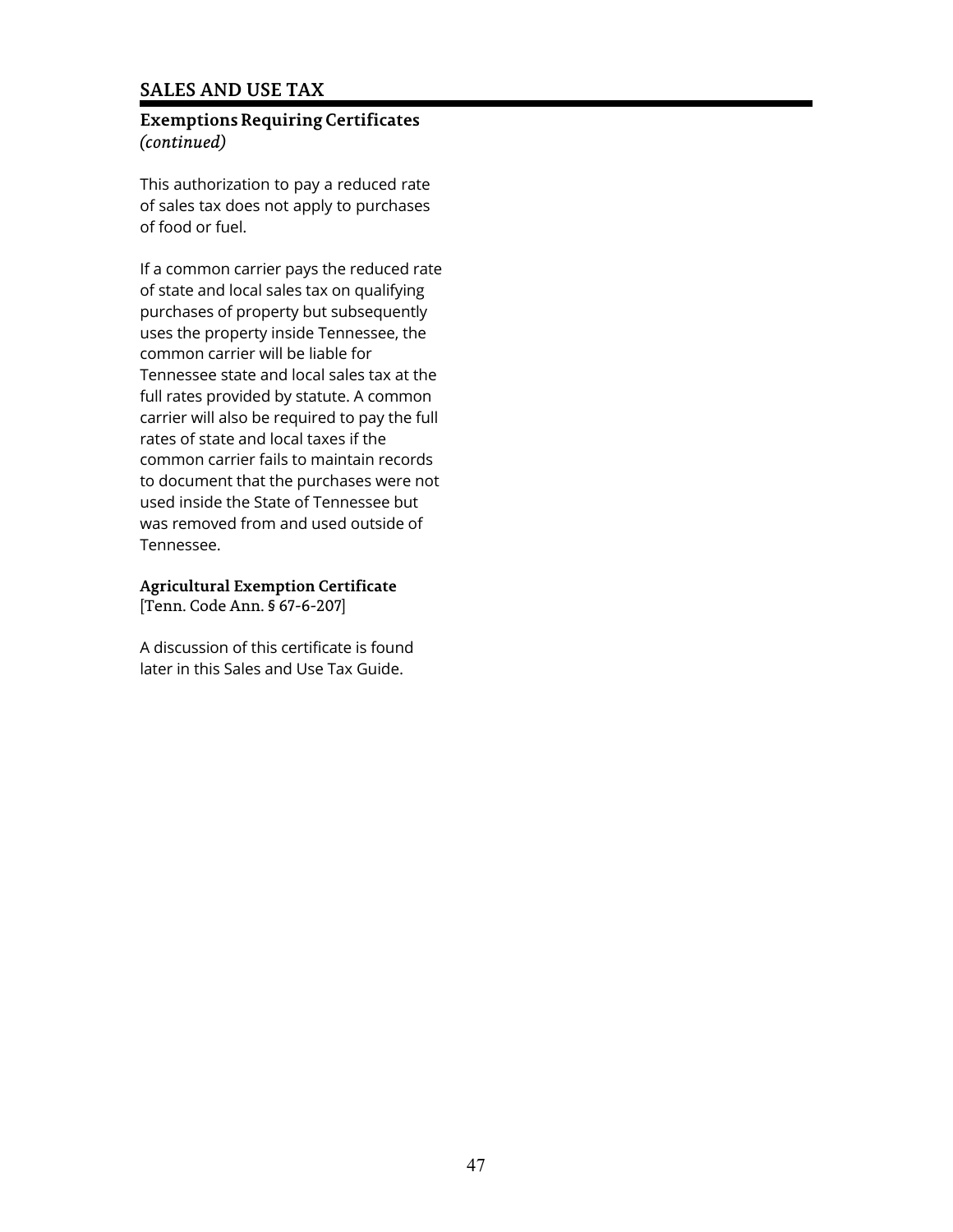## **Exemptions Requiring Documentation**

Under sales or use tax law, some sales are tax-exempt without the necessity of a certificate issued by the Department but do require documentation between the seller and buyer. Examples of the many exemptions that fall under this category are shown below, but this list is not allinclusive. Dealers should contact the Department for more information on the types of exemptions available.

## **Removal from Tennessee by Buyer**

[Tenn. Code Ann. §§ 67-6-313, 343, 345]

Tennessee law allows a buyer to purchase a motor vehicle in Tennessee and have up to three days to remove the motor vehicle to another state without having to pay sales or use tax on the purchase. This exemption applies to all motor vehicles that would be subject to registration and titling in Tennessee were the vehicle to remain in state. This also includes all offhighway motor vehicles as defined in Tenn. Code Ann. § 55-3-101(c)(2).

There is also a provision under Tennessee law that exempts, from the sales or use tax, the retail sale of boats, motorboats, and other vessels that are subject to registration in this state that are removed from Tennessee to another state within three days after purchase.

When purchasing these items under this privilege, the buyer presents the seller with the Seller/Purchaser Affidavit of Exemption for Motor Vehicles, Trailers, and Boats Sold For Removal from Tennessee within Three Days indicating the city and state to which the item will be delivered. This form is available on the website.

#### **Exemption for Railroad Track Materials and Locomotive Radiators**

This exemption is for railroads seeking to purchase railroad track materials and locomotive radiators for use outside the state of Tennessee as provided in Tenn. Code Ann. § 67-6-340. If the railroad fails to keep records sufficient to prove these materials were used out-of-state and not within Tennessee, then the railroad will be liable for the sales or use tax on these items. [Tenn. Code Ann. § 67-6-529]

**Exemption for Rural Electric Cooperatives, Community Service Cooperatives, and Governmental Utility Districts** – for entities organized under Tenn. Code Ann. §§ 65-25-201, et seq., and Tenn. Code Ann. §§ 7-82-101, et seq.

**Exemption for Electric Generating and Distribution Systems, Resource Recovery Facilities, or Coal Gasification Plants** – for entities created by the federal, state, or local governments under the Electric Membership Corporation or the Electric Cooperative Laws.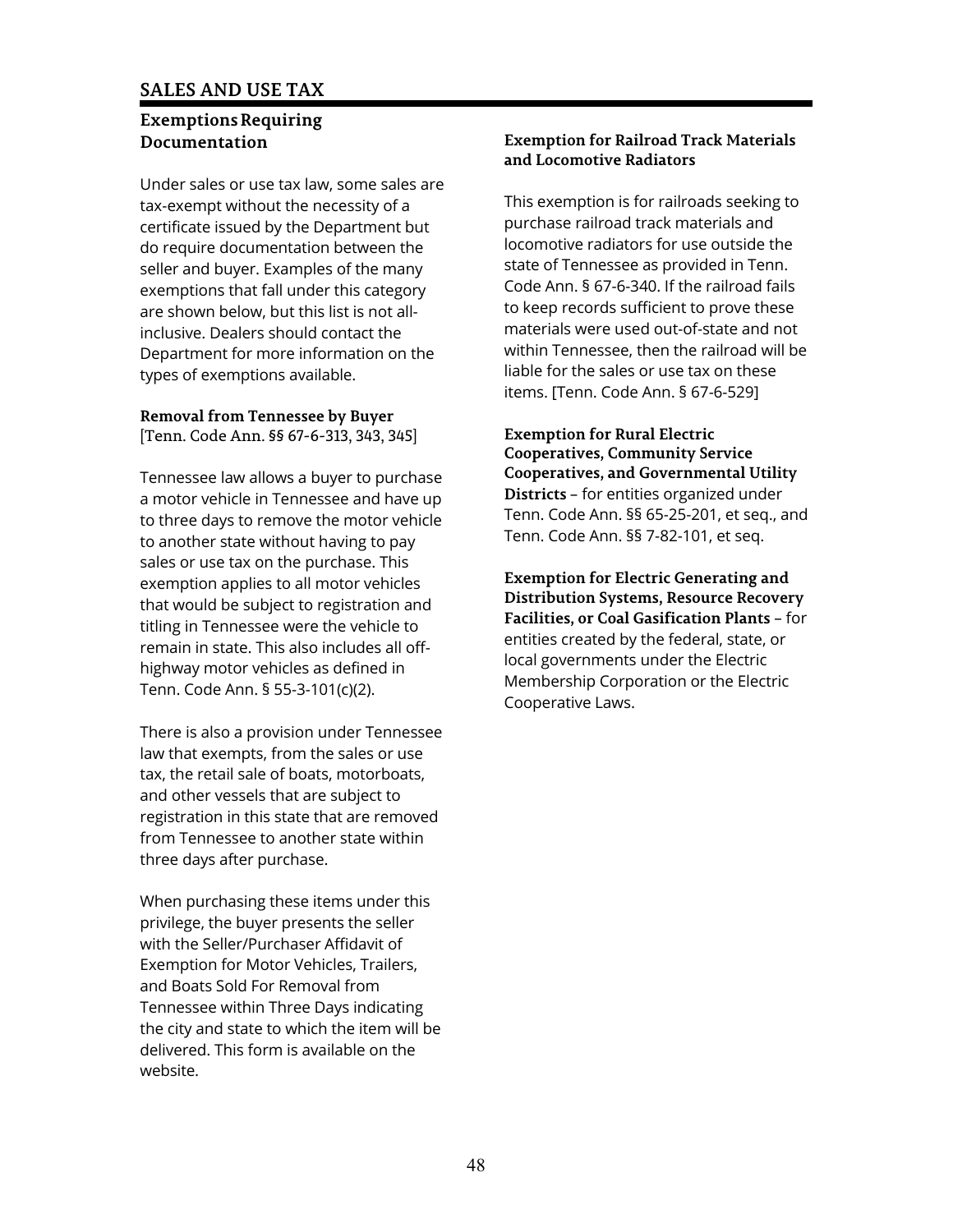## **Agricultural Exemptions**

#### **Agricultural Exemption Certificate** [Tenn. Code Ann. § 67-6-207]

Farmers, timber harvesters, and nursery operators must qualify for and receive an Agricultural Sales and Use Tax Certificate of Exemption from the Department of Revenue to make agricultural purchases exempt from tax. A qualified farmer, logger, or nursery operator must present a copy of the agricultural exemption certificate issued by the Commissioner of Revenue to the seller. The copy of the certificate is the seller's documentation of tax-exempt sales of goods and services to qualified farmers, loggers, and nursery operators.

Also, in lieu of providing the seller with a copy of the agricultural exemption certificate, qualified persons making exempt agricultural purchases can also provide a fully completed Streamlined Sales Tax Certificate of Exemption which must include the exemption number included on the agricultural exemption certificate issued by the Commissioner.

The buyer is obligated to ensure that all goods and services purchased under this certificate are actually purchased for the production of agricultural or nursery products. The buyer is also liable if he or she allows others to use his or her exemption certificate or number to make tax-exempt purchases. Sellers may refuse acceptance of the agricultural certificate to make tax-free sales of items that obviously do not qualify for agricultural exemption. Sellers remain liable for the tax if they do not maintain copies of the agricultural certificate or card in their records or if the invoice or bill does not contain the name and address of the

buyer and a description of the products sold.

**Agricultural Exemptions** [Tenn. Code Ann. §§ 67-6-207 and 301]

The retail sale, lease, rental, use, consumption, distribution, repair, or storage for use or consumption of the following items may be purchased taxexempt when sold to a qualified farmer, logger, or nursery that provides the seller with a copy of the agricultural exemption certificate or card. Exempt items include:

- + Farm equipment or machinery including all-terrain vehicles and agricultural unmanned aircraft systems used directly and principally for producing agricultural and nursery products for sale.
- + Hay wagons, silage wagons, and trailers used directly and principally in producing agricultural and nursery products for sale.
- + Grain bins and attachments thereto.
- + Aircraft designed and used for crop dusting.
- + Equipment used solely for harvesting timber.
- + Trailers used for transporting livestock, farm products, nursery stock, or equipment, supplies, or products used in agriculture, or for other agricultural purposes relating to the operation and maintenance of a farm.
- + Self-propelled fertilizer or chemical spreading equipment used to spread fertilizer or chemicals to aid in production of food and fiber for human consumption.
- + Tender beds and spreader beds, even if mounted on a truck.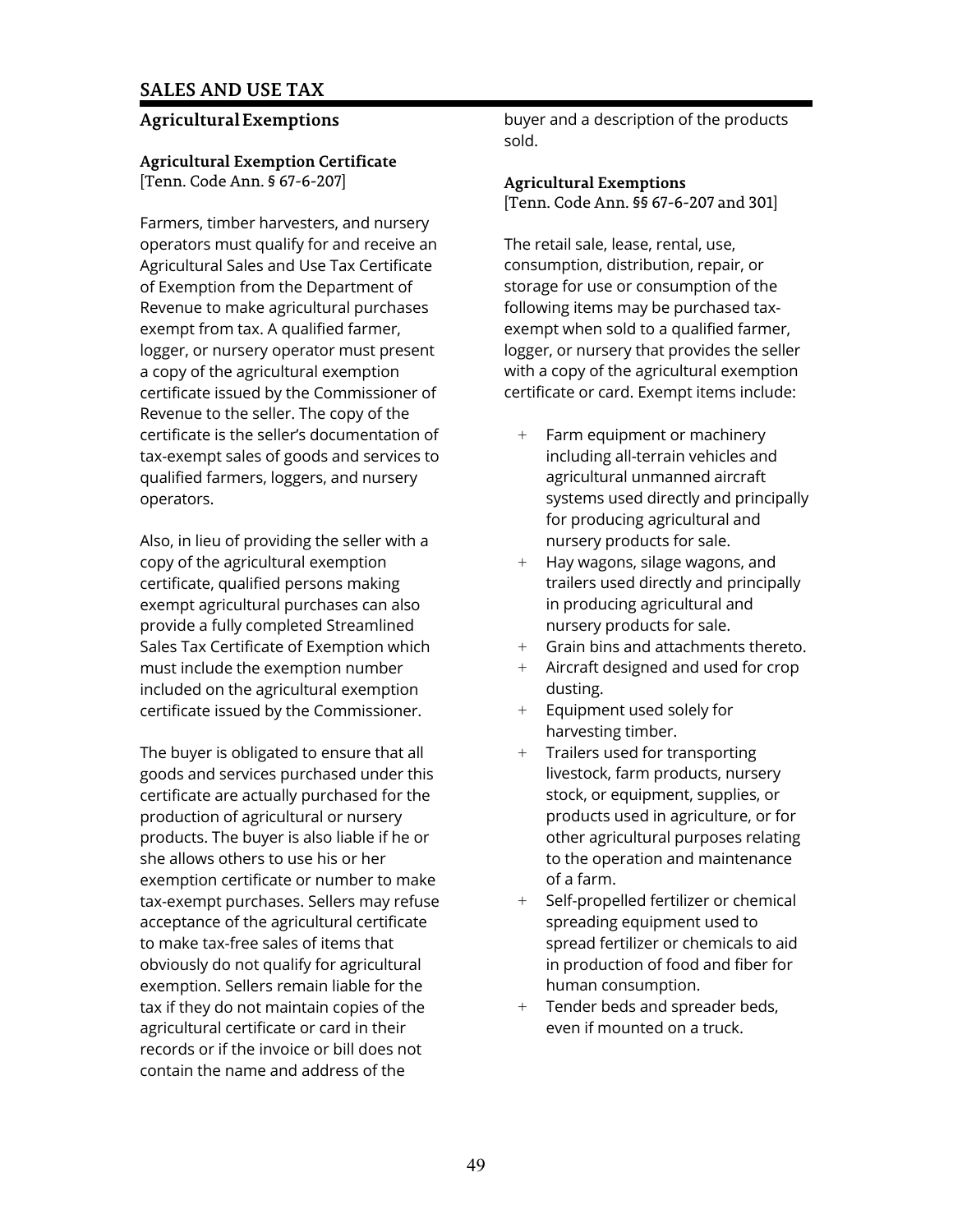## **Agricultural Exemptions** *(continued)*

- + Systems for poultry environmental control, feeding and watering, and conveying eggs.
- Parts and labor used in the repair of exempt farm machinery.
- + Gasoline or diesel fuel used for "agriculture purposes" as defined in Tenn. Code Ann. § 67-6-102, including dyed diesel fuel used in cutting and harvesting trees by qualified timber harvesters.
- + Containers for farm products or plastic and canvas used in the care of plants or as a protective covering for agricultural products.
- + Livestock and poultry feeds, drugs used for livestock, and instruments used for the administration of such drugs.
- + Seeds, seedlings, and cuttings that will produce food, fiber, or tobacco.
- + Fertilizer and pesticides used to aid the growth and development of seeds, seedlings, or plants. Also included are solutions specifically for mixture with pesticides or for use as a soil conditioner.
- + Any substance used in the reproduction of livestock, including embryos and semen.
- + Agri-sawdust sawdust, wood shavings, chips, and slabs.
- $+$  Electricity, natural and liquefied gas, including propane and butane, used directly for producing food or fiber for human or animal consumption or to aid in growing horticultural products for sale.
- + Coal, wood, wood products, or wood by-products or fuel oil used as energy fuel to produce food or fiber
- + Water used directly in growing or nursery or greenhouse crops. and producing of food or fiber for human or animal consumption, as

well as nursery and green house crops for sale. The water must be separately metered.

These items are only exempt when purchased by persons that have qualified for and have received the Agricultural Certificate of Exemption issued by the Department of Revenue. While not an allinclusive list, items that do not qualify for the agricultural exemption include but are not limited to:

- Clothing items
- + Automobiles and trucks and repair parts and repair services for automobiles and trucks.
- Water for any use or purpose.
- Materials that become real property when installed, including gravel, concrete, building materials (excluding temporary fencing such as corral panels and gates).
- Trucks, flat-bed trailers, and semitrailers that are used to transport farm products over the road to market, to transport machinery over the road between farms, or to pick up and carry supplies over the road to the farm.
- Lawn mowers designed for residential use that is used 50% or more of the time for nonagricultural purposes such as mowing lawns and landscaped areas.

Straw purchased from a supplier other than the agricultural producer does not qualify for exemption when presenting the certificate. Straw is not one of the items specified in the statute as taxexempt even when purchased by a farmer, logger, or nursery operator.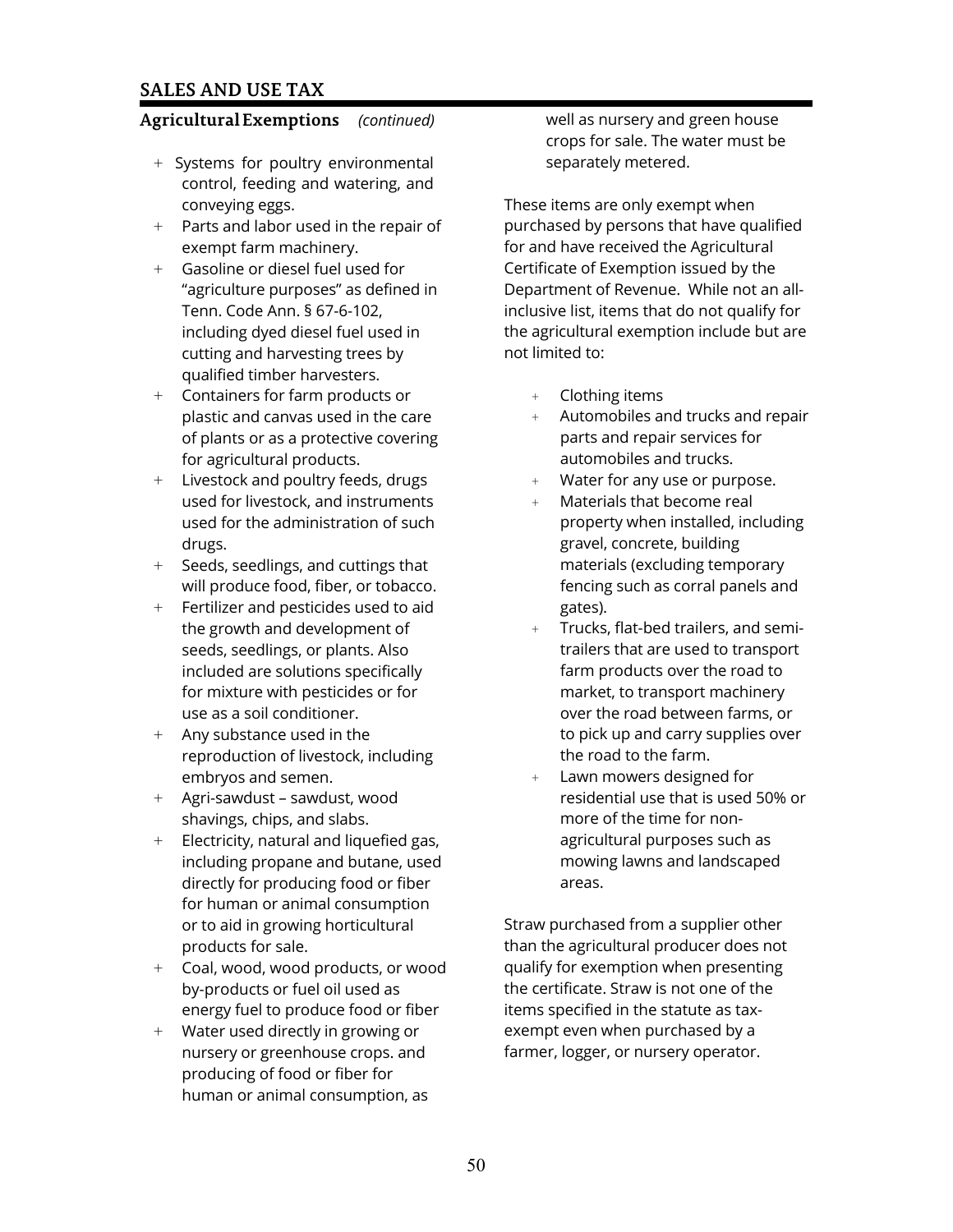# **Agricultural Exemptions** *(continued)*

A farmer, logger, or nursery operator is qualified for issuance of the exemption certificate if one or more of the following criteria are met.

- + Is the owner or lessee of agricultural land from which one thousand dollars or more of agricultural products were produced and sold during the year, including payments from government sources;
- + Provides for-hire custom agricultural services of plowing, planting, harvesting, growing, raising, or processing agricultural products or the maintenance of agricultural land;
- $+$  Is the owner of land that qualifies for taxation under the provisions of the Agricultural Forest and Open Space Land Act of 1976;
- The person's federal income tax return contains one or more of the following: (a) Business activity on IRS Schedule F (Profit or Loss From Farming); or (b) Farm rental activity on IRS form 4835 (Farm Rental Income and Expenses) or Schedule E (Supplemental Income and Loss);
- The person otherwise establishes to the satisfaction of the Commissioner that the person is actively engaged in the business of raising, harvesting or otherwise producing agricultural commodities as defined in Tenn. Code Ann. § 67-6-301(c)(2).

Persons qualifying as manufacturers cannot also qualify for the agricultural exemption certificate. [Tenn. Code Ann. § 67-6-207(f)]

To receive an agricultural certificate of exemption, persons who qualify for the exemption must apply to the Department of Revenue using the farmer, logger, and nursery operator's application for exemption. The exemption application form is available on the Department's web site. If the Commissioner of Revenue determines that the applicant is entitled to be a qualified farmer, logger, or nursery operator, the Commissioner will issue a certificate granting the exemption for a period of four years. The exemption must be renewed by the farmer, logger, or nursery operator by submitting a renewal application every four years.

#### **Sales by Farmers and Nursery Operators** [Tenn. Code Ann. § 67-6-301]

Proceeds from the sale of livestock, poultry, nursery stock, or other farm products by the farmer or nursery operator are exempt from the tax. A person does not have to qualify for the agricultural exemption certificate to make tax-exempt sales of agricultural products grown or produced by that person. If the farmer or nursery operator produced at least 50% of the agricultural products sold, then 100% of the proceeds from agricultural or horticultural products are tax-exempt. If the farmer or nursery operator produced less than 50%, then the proceeds from products produced by them are tax-exempt. The 50% test is applied per calendar year.

Sales made directly by a farmer to a consumer though an online nonprofit farmers' market are exempt from sales or use tax providing that:

+ An amount equal to the consumer's full purchase price is transmitted by the consumer or the online farmers' market to the farmer; and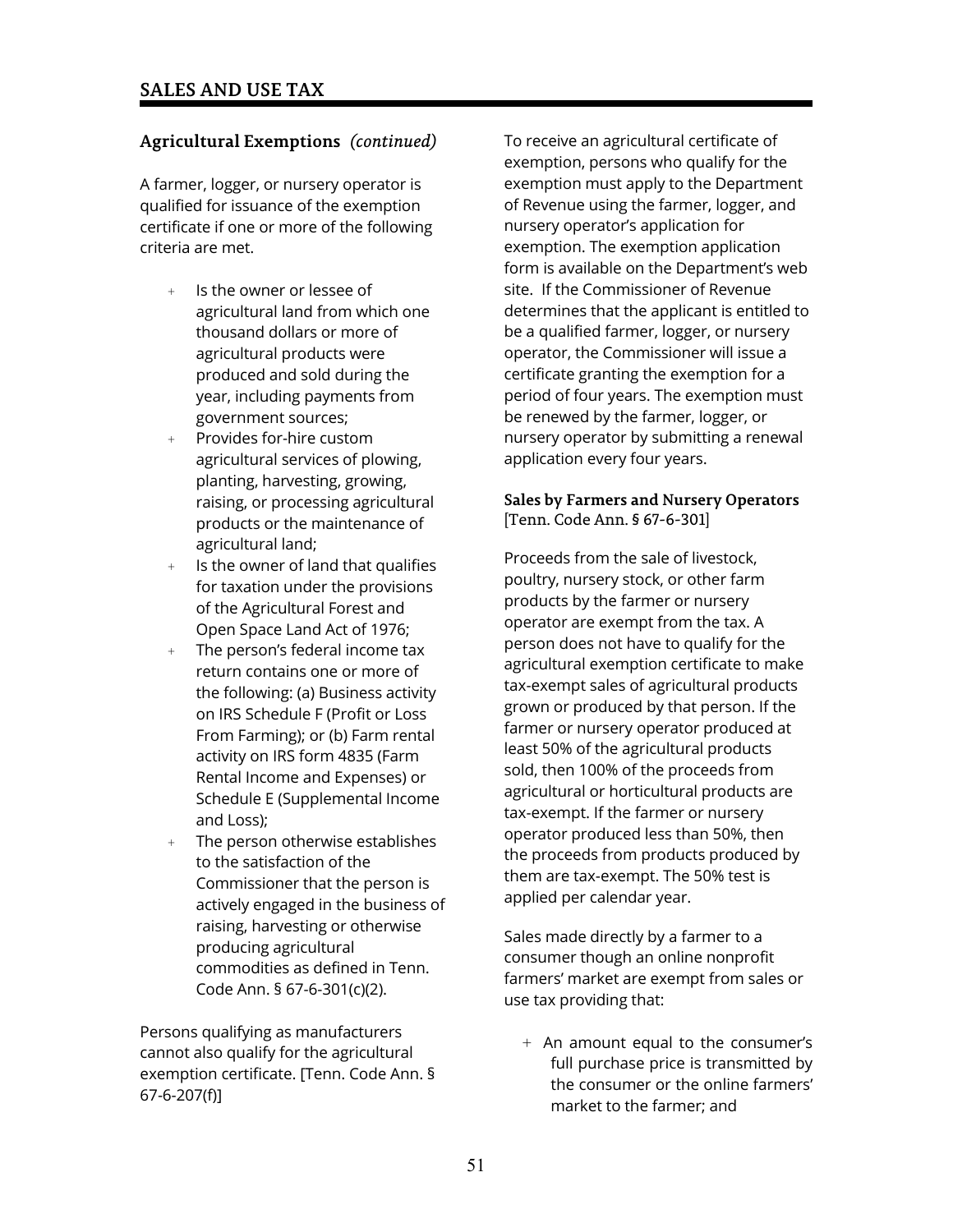# **Agricultural Exemptions** (*continued)*

+ The cooperative or other organizing body of the online farmers' market charges no fee or other charge for facilitating the sales other than "virtual booth" rental fees assessed to participating farmers to cover actual costs incurred in operating the online farmers' market. [Tenn. Code Ann. § 67-6-301(a)]

#### **Purchase of Livestock Drugs by Veterinarians**

Veterinarians are the users and consumers of all drugs purchased for use in their veterinary practice. Veterinarians may not purchase drugs without tax using a resale certificate. Veterinarians who wish to make tax-exempt purchases of livestock drugs and instruments to administer livestock drugs must present a completed Streamlined Sales Tax Certificate of Exemption to the drug supplier.

The Streamlined Certificate of Exemption is a multi-purpose exemption form and is found on the Department's website.

On Line 4 of the Streamlined Exemption form, the veterinarian should circle "Other" with the explanation "veterinarian." On Line 5 of the form, the veterinarian should circle "Other" with the explanation "purchasing livestock drugs and/or administration instruments."

Veterinarian services are not subject to sales tax.

Veterinarians who are not registered for sales and use tax purposes because they do not make taxable sales do not need to register with the Department of Revenue

to receive sales and use tax account numbers.

If the veterinarian is not registered for sales and use, he or she can include some other identification number, such as a Federal Employers Identification Number (FEIN), and/or some other state identifying account number, such as a driver's license number on the Streamlined exemption form to claim exemption for purchase of livestock drugs and instruments for the administration of livestock drugs.

## **Community Gardens**

The sale of products that are grown or produced in a community garden in any calendar year are exempt from sales tax when sold by a representative of the community garden.

A "community garden" is defined in Tenn. Code Ann. § 43-24-102 as a piece of real property, either on vacant public land or private land, cultivated by residents of a neighborhood or community, or members of a homeowners or condominium owners association, for purposes of providing vegetables, nuts, herbs, fruit, or flowers, whether by meals of cultivating annual, biennial, or perennial plants or trees, for use of the residents of the neighborhood or community or members of the homeowners or condominium owners association.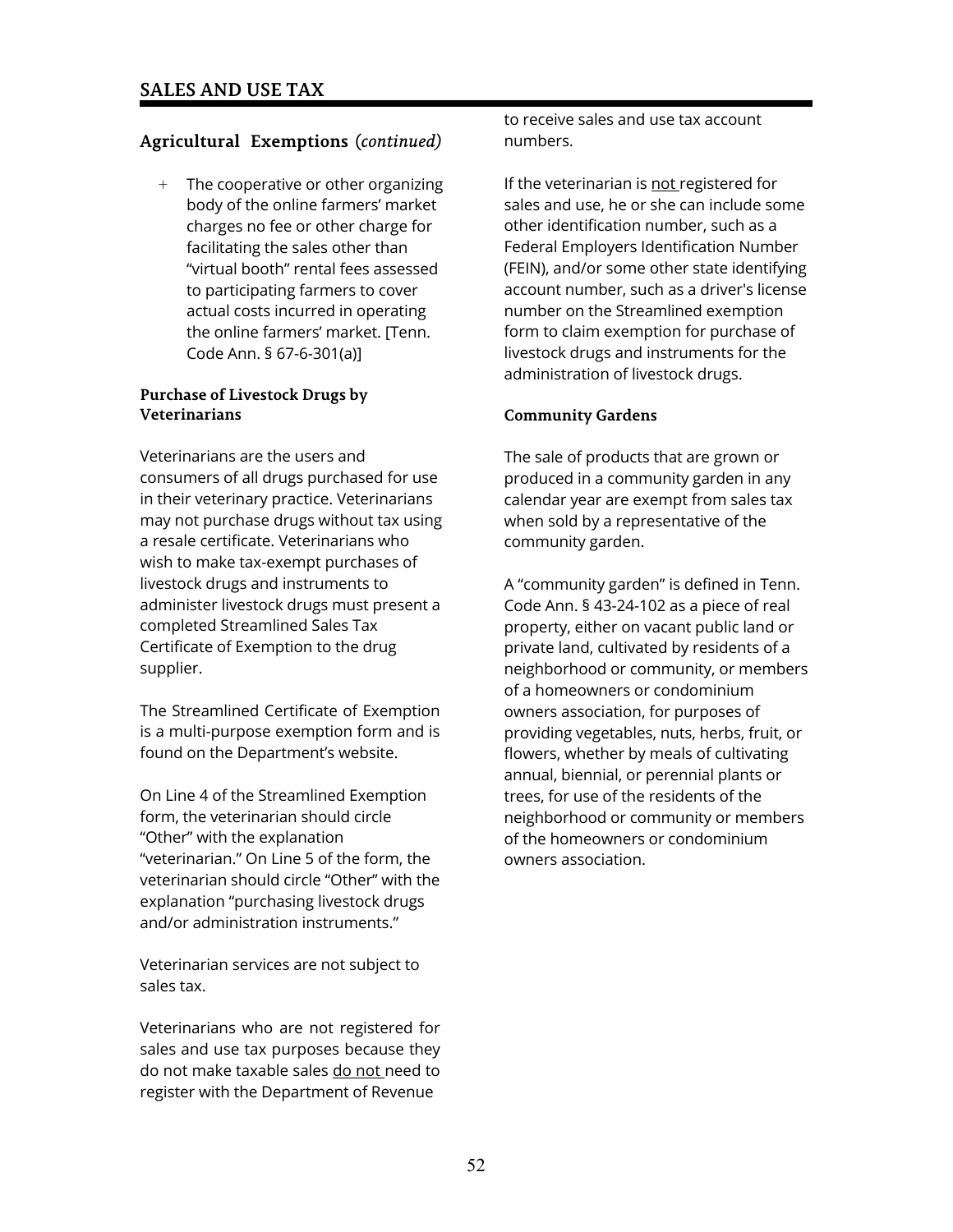#### **Industrial Machinery Exemptions and Reduced Rates** [Tenn. Code Ann. § 67-6-206]

A manufacturer is a business whose principal activity (more than 50%) at a specific location is fabricating and processing tangible personal property for resale and consumption off the premises. A qualified manufacturer enjoys substantial tax benefits. Before receiving eligibility for these exemptions, a manufacturer must file an application with the Department of Revenue and receive an authorization letter with a unique Industrial Machinery Number assigned to each specific manufacturing location.

Fabricating or processing tangible personal property for resale includes providing fabrication and repair services of aircraft for unrelated commercial or governmental entities provided the dealer engaged in such business qualifies for the jobs tax credit in Tenn. Code Ann. § 67-4- 2109(b). Dealers meeting these requirements may qualify for sales and use tax manufacturing exemptions. [Tenn. Code Ann. § 67-6-102]

The term "manufacturer" does not include any entity whose principal business is the preparation of food for immediate retail sale.

#### **Industrial Machinery**

[Tenn. Code Ann. §§ 67-6-102, 67-6-206]

Industrial machinery is machinery necessary to, and primarily for, fabricating or processing tangible personal property for resale and consumption off the premises. The purchase, lease, or rental of qualified machinery and accessories and

attachments, and repair and replacement parts, are exempt from the sales or use tax. The oils and lubricants used in the machinery are also tax exempt.

Exempt qualified machinery generally includes the machines that transfer raw materials from inventory and begin the processing cycle, process the product through the various phases of manufacture, and transfer the finished product from the final processing step to inventory.

Machinery used to package manufactured items that is used at the qualified manufacturing facility may qualify as taxexempt industrial machinery.

Any computer, including software, which is primarily used to control the manufacturing process or perform quality control or testing of the product during the manufacturing process may qualify as tax-exempt industrial machinery.

The definition of industrial machinery also includes machinery and equipment necessary to and primarily for conversion of tangible personal property into taxable specified digital products for resale and consumption off the premises. The exemption does not include machinery and equipment used primarily for the storage or distribution of specified digital products after conversion.

## **Pollution Control Facilities**

Pollution control facilities used by a qualified manufacturer that are needed to control or eliminate air and water pollutants resulting from manufacturing are considered industrial machinery. As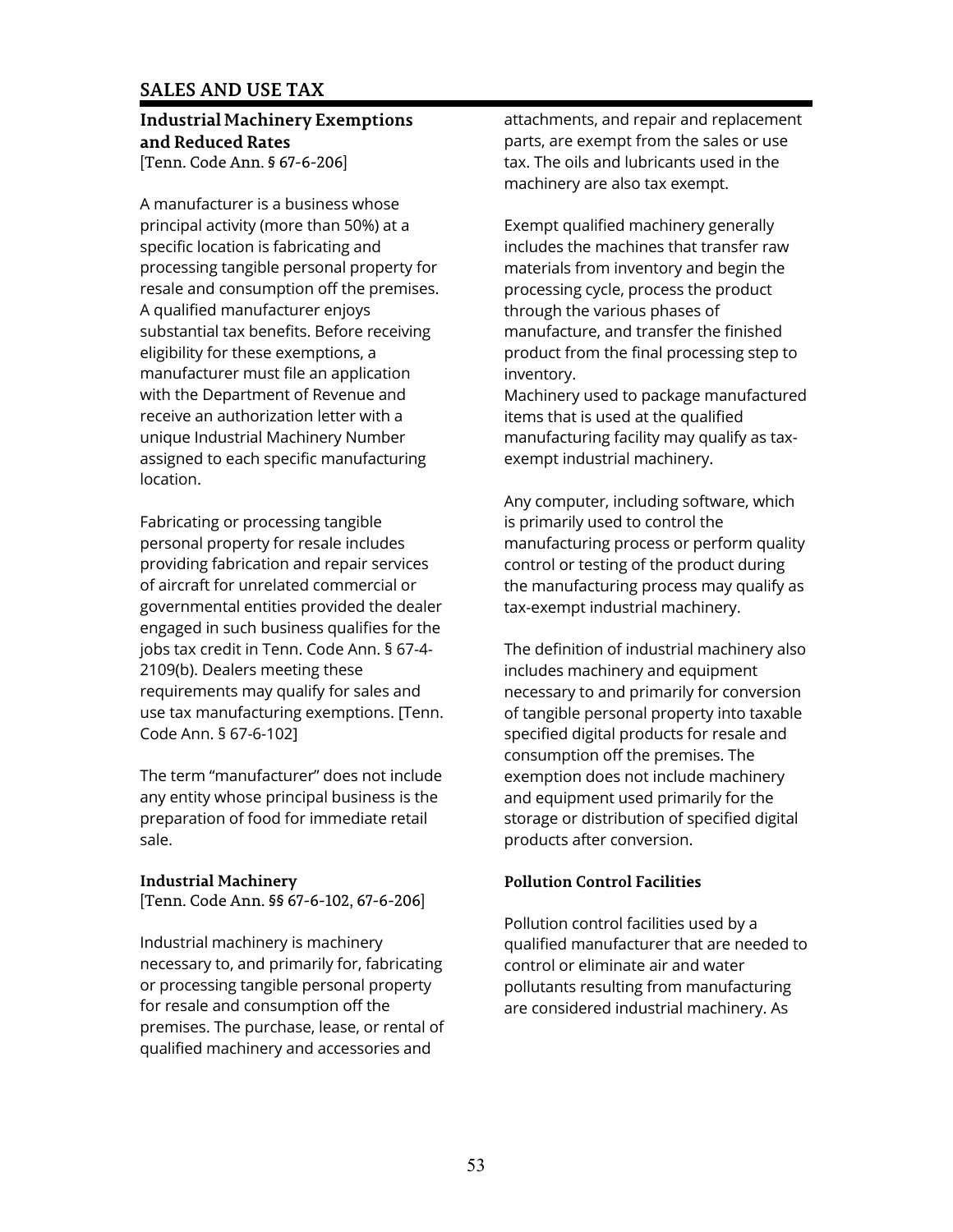## **Industrial Machinery Exemptions and Reduced Rates** *(continued)*

such, they are tax-exempt to the qualified manufacturer.

#### **Industrial Machinery Authorization** [Tenn. Code Ann. § 67-6-206(b)]

To be eligible for this exemption, a manufacturer must file an application with the Department of Revenue and receive an authorization letter with a unique industrial machinery number.

Once the Department approves this authorization, the manufacturer may be entitled to tax-exempt purchases and service of qualified industrial machinery as well as reduced tax rates or tax-exempt purchases of electricity and water as provided under the law.

A fully-completed Streamlined Sales Tax Certificate of Exemption can be accepted for industrial machinery and material exemption purchases provided the certificate contains the manufacturer's exemption authorization number issued by the Commissioner.

#### **Industrial Energy Fuel and Water** [Tenn. Code Ann. §§ 67-6-206, 67-6-702]

Qualified manufacturers are authorized to make purchases at a reduced 1.5% state tax rate on all forms of energy used in any manner on the manufacturing site. This includes electricity, natural gas, coal, firewood, fuel oil, and propane and butane gases. These energy sources are not subject to a local option tax. Any energy fuel that comes into direct contact with the product during manufacturing, is

expended in the course of the contact, and is metered separately is tax-exempt.

There is also available a tax exemption for the natural gas used to generate heat for the production of aluminum sheet foil.

There is also a tax exemption for electricity used to generate radiant heat for production of heat-treated glass.

Manufacturers are also entitled to a reduced state tax rate of 1% and a local tax rate of 0.33% to 0.5% on water used within the manufacturing site. Water wetting the product during the manufacturing process that is separately metered is tax-exempt.

#### **Industrial Materials**

[Tenn. Code Ann. § 67-6-206(b)(3), Sales and Use Tax Rule 1320-05-01-.40(2)]

Chemicals, solvents, greases, and similar items coming into direct contact with the product, becoming a part of the finished product, or being rapidly used in production of the finished product are tax-exempt. Once removed from inventory, these items must be totally used or consumed within 25 days to qualify for exemption.

Also exempt are industrial materials and explosives for future processing, manufacturing, or conversion into articles of tangible personal property for resale where such industrial materials or explosives become a component part of the finished product or are used directly in fabricating, dislodging, or sizing. [Tenn. Code Ann. § 67-6-329(12)]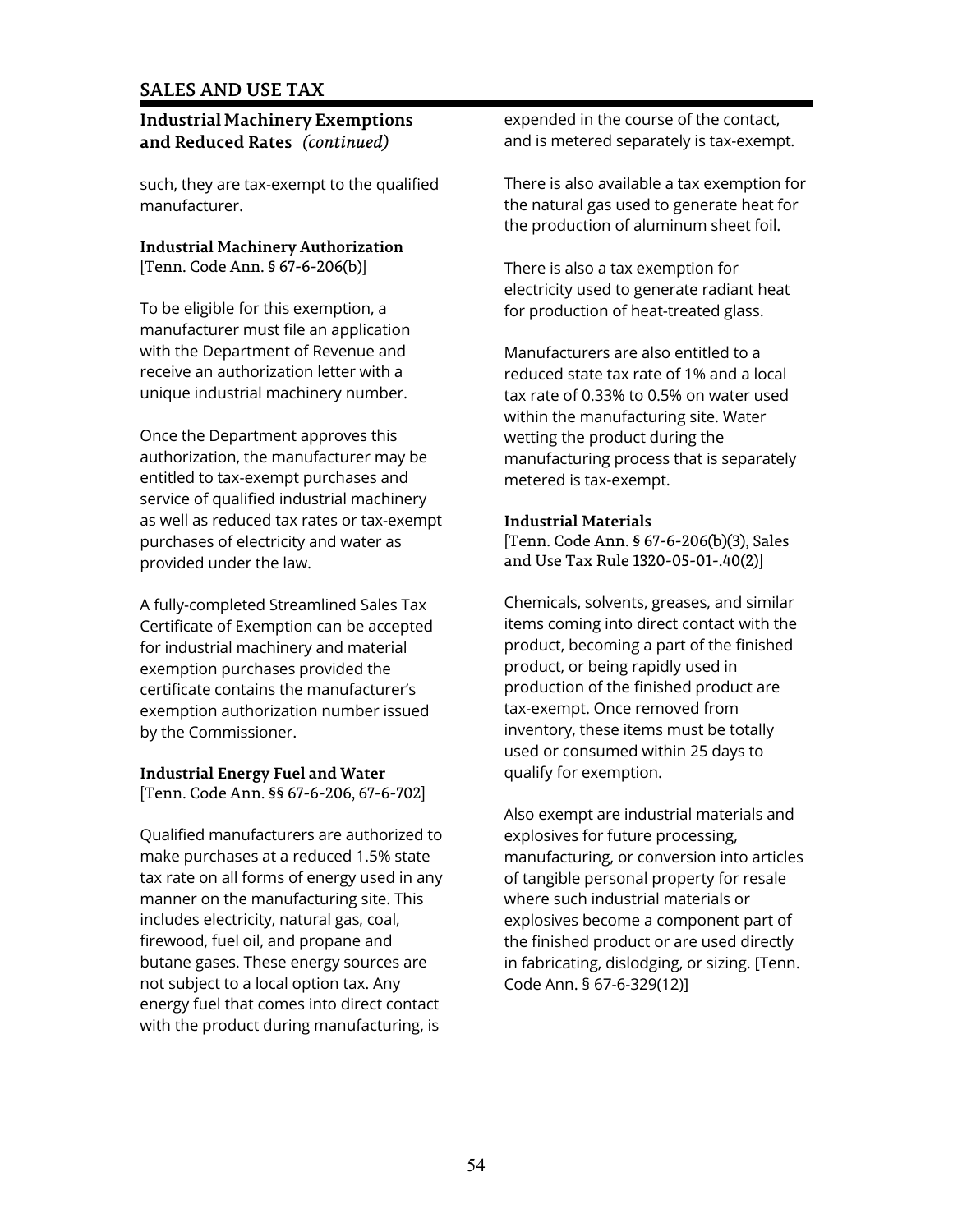## **Industrial Machinery Exemptions and Reduced Rates** *(continued)*

## **Qualified Data Center**

[Tenn. Code Ann. §§ 67-6-206(a)(c), 67-6- 102]

A qualified data center is defined as a data center that has made a required capital investment in excess of \$100 million and that creates at least 15 net new full-time employee jobs paying at 150% of the state's average occupational wage as defined in Tenn. Code Ann. § 67-4-2004 during an investment period of three years.

Taxpayers must apply to the Department to receive the Qualified Data Center Sales and Use Tax Exemption Certificate to make qualifying purchases for use in the operation of a qualified data center exempt from sales and use tax. An application for the exemption certificate is available on the Department's website.

Any qualified data center that applies for franchise and excise job tax credits must certify on its business plan that it has not, in the last 12 months, been in violation of the WARN Act, FLSA, or federal immigration law. [Tenn. Code Ann. § 67-6- 102]

Any computer, computer network, computer software, or computer system, as defined in Tenn. Code Ann. § 39-14- 601, and any peripheral devices including

hardware such as printers, plotters, external disc drives, modems, and telephone units, including repair parts, warranty or service contracts, computer software maintenance contracts, and any necessary repair or taxable installation labor, when the equipment is used in the operation of a qualified data center is tax exempt.

There is also an exemption from sales or use tax for backup power infrastructure (i.e., backup power generation, battery systems, and related infrastructure) and cooling equipment (i.e., cooling systems, cooling towers, and other temperature control infrastructure) used primarily for and necessary to the operation of the qualified data center.

Electricity sold to and used by a qualified data center is subject to a reduced state tax rate of 1.50%.

## **Warehouse and Distribution Facility** [Tenn. Code Ann. Section 67-6-102]

Material handling and racking systems equipment used directly and primarily for the storage or handling and movement of finished tangible personal property in a qualified warehouse or distribution facility, purchased beginning one year prior to the start of, and ending one year after the substantial completion of, the construction or expansion of the facility, not to exceed three years, qualifies for tax exemption.

Such qualifying facility must be used for the storage or distribution of finished tangible personal property and shall not include a building where tangible personal property is fabricated, processed, or assembled. An investment of more than \$10 million is required. A taxpayer must submit an application with a business plan describing the investment to be made, to the Department of Revenue. If approved, the taxpayer will receive a Warehouse and Distribution Facility Material Handling and Racking System Sales and Use Tax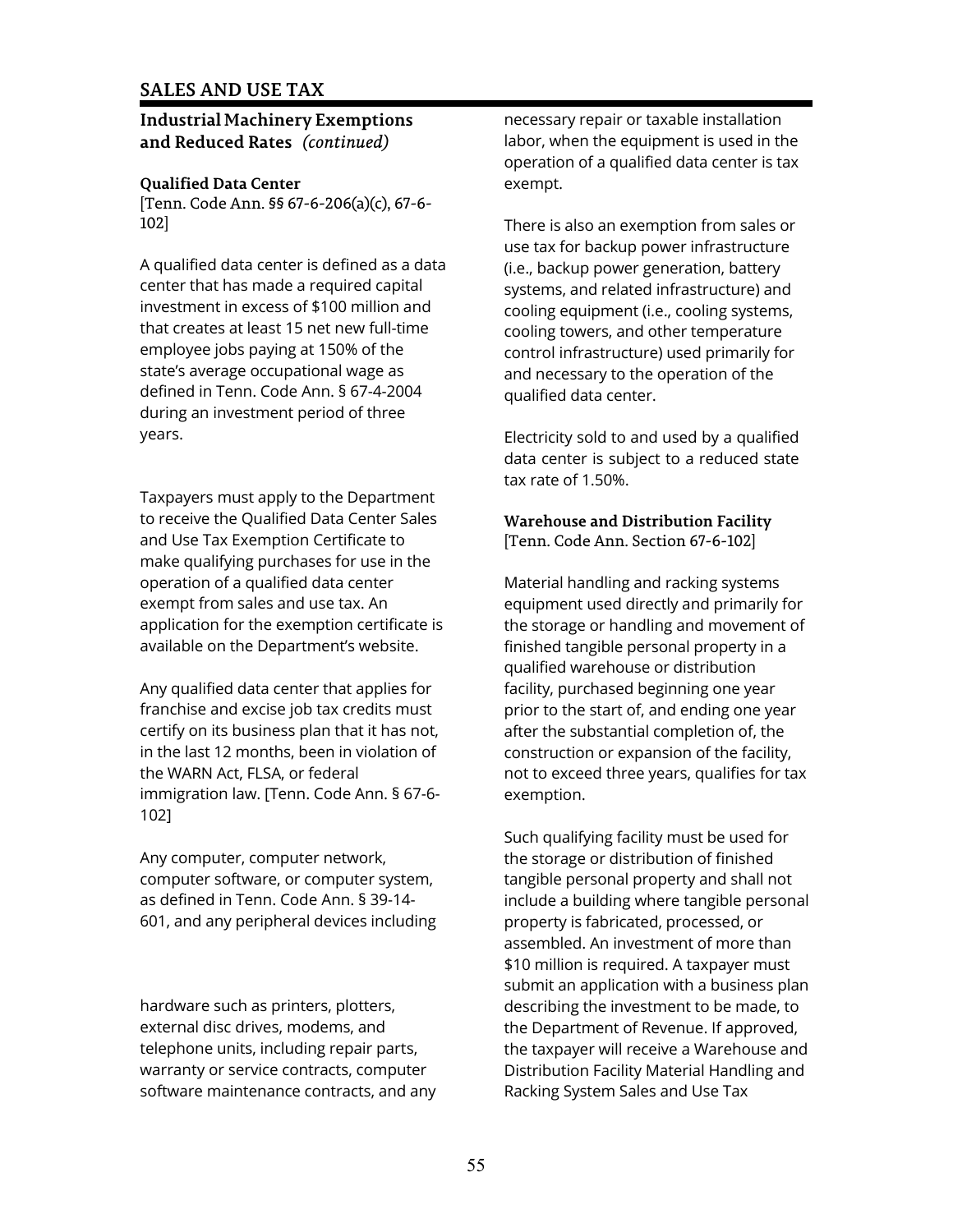## **Industrial Machinery Exemptions and Reduced Rates** *(continued)*

Exemption Certificate, which includes an exemption number and expiration date for the exemption.

## **County or Municipality Water Pollution Control and Sewage Systems**

Machinery used by counties or municipalities or their contractors for water pollution control or sewage systems is exempt from sales and use tax. The exemption also applies to use of such machinery by a water or wastewater treatment authority created by private act or pursuant to the Water and Wastewater Treatment Authority Act.

#### **Research and Development Machinery** [Tenn. Code Ann. § 67-6-102]

A sales and use tax exemption is available for machinery and equipment, all associated parts and appurtenances to the machinery and equipment, and repair parts and labor and installation labor for the machinery and equipment that is necessary to and primarily for research and development.

Sales and Use Tax Rule 1320-05-01-.128 defines research and development. In order to qualify as research and development, the taxpayer's activities

must have one of the following as its ultimate goal:

- + Basic research in a scientific field of endeavor,
- + Advancing knowledge or technology in a scientific or technical field of endeavor,
- + Development of a new product,
- + Improvement of an existing product,
- + Development of new uses of an existing product, or
- + Design and development of prototypes.

Taxpayers are not required to be engaged in any business of fabricating or processing tangible personal property for resale to qualify for the research and development machinery and equipment tax exemption. Taxpayers that have received an industrial machinery authorization will be required submit a separate application for authorization to make tax-exempt purchases for research and development machinery and equipment.

A taxpayer must apply to the Department to receive the Research and Development Sales and Use Tax Exemption Certificate to make qualifying purchases that are necessary to and primarily for research and development exempt from sales and use tax. An application for the exemption certificate is available on the Department's website.

## **Spallation Neutron Source Facilities** [Tenn. Code Ann. § 67-6-384]

Any entity qualifying for the sales and use tax exemption for spallation neutron source facilities is not eligible for an exemption for industrial machinery used in the operation of a qualified data center or for industrial machinery used primarily for research and development. This does not apply to a U.S. government funded leadership computing facility located at a national laboratory.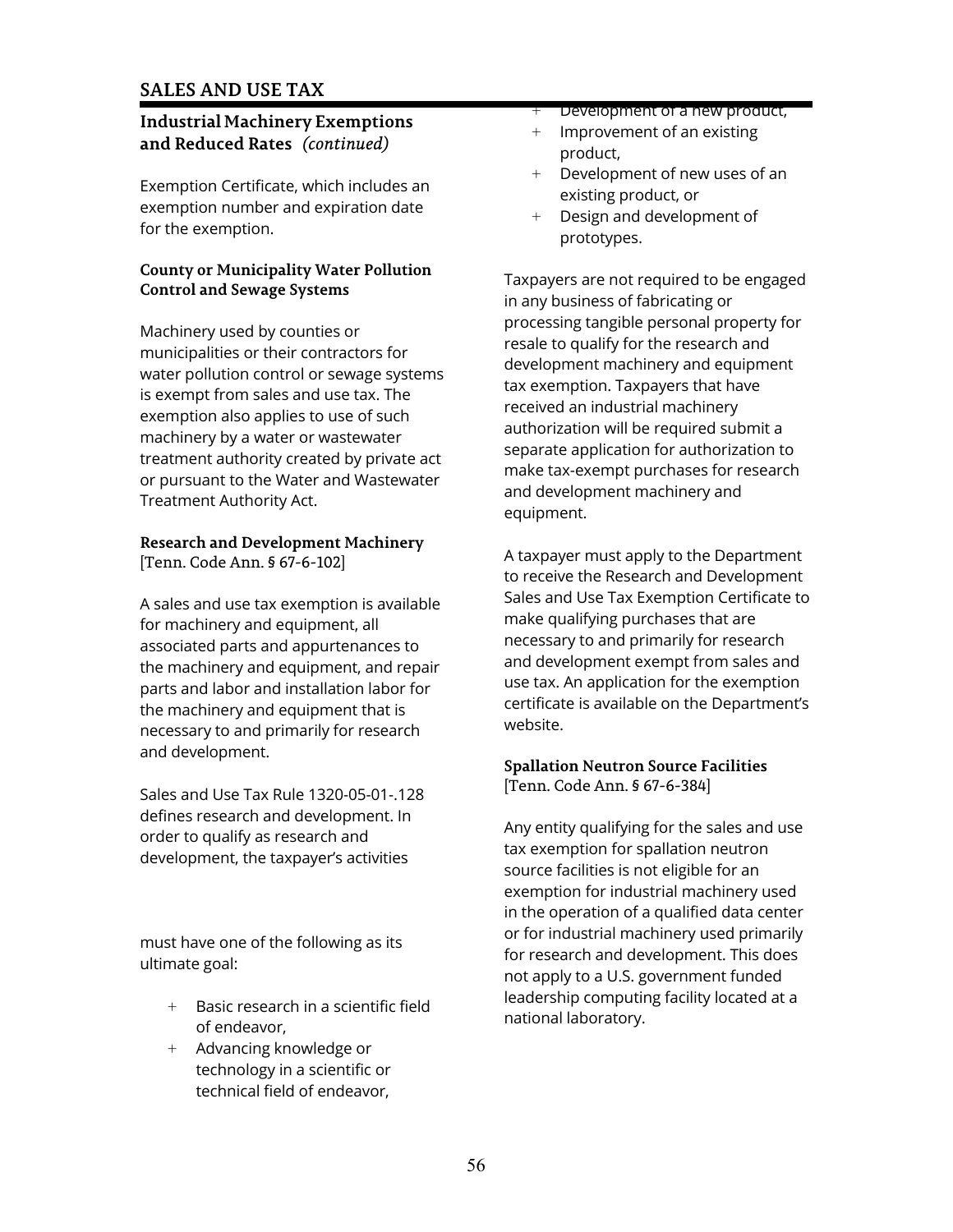## **Exempt Products and Services**

Many products and services are identified as exempt in the sales or use tax law. The sale of these items or services requires no special documentation between the seller and buyer. A number of them are identified below. If you have questions about specific exemptions, please contact the Taxpayer Services Division.

## **Authorized Large Aircraft Service Facility**

[Tenn. Code Ann. § 67-6-302]

The sale, use, storage, or consumption of parts, components, software, systems, accessories, materials, equipment and supplies that are sold to or sold by an authorized large aircraft service facility or affiliate. Also exempted are certain repair and refurbishment service labor performed by an authorized large aircraft service facility. These exemptions do not apply to fuel and other petroleum products or to shop equipment and tools.

An "authorized large aircraft service facility" means a repair station located in Tennessee that is engaged in repair and refurbishment services of large aircraft mainframes, large aircraft engine equipment, and large aircraft accessories under a valid air agency certificate issued by the Federal Aviation Administration in

accordance with 14 CFR Part 145 of the federal aviation regulations, with an authorized class rating of Air Frame Class IV, and organization designation authority, or similar, or successor certificate, rating, and authority as the Federal Aviation Administration may provide for from time to time.

#### **Aircraft, Parts, and Supplies** [Tenn. Code Ann. §§ 67-6-302, 329]

- + Charges for the sale, use, or storage of aircraft owned or leased by commercial air carriers primarily for use in interstate or international commerce and parts and supplies for servicing them. This does not apply to fuel, petroleum products, or shop tools. Dealers should maintain documentation of buyer's eligibility.
- Payments on leases or rental of property, owned by airport authorities, to businesses primarily engaged in the repair of aircraft owned or leased by commercial air carriers.
- + Aircraft used for and owned by a person providing flight training.

## **Amusements**

[Tenn. Code Ann. § 67-6-330]

- + Events held for, or sponsored by, schools in grades K-12 or athletic events for participants 18 years old or younger sponsored by civic or nonprofit organizations.
- Admissions to county fairs and participation in fair activities such as rides, shows, or grandstand events.
- Admission to museums, historical sites, and historical societies operated by nonprofit entities.
- Fees resulting from the production of film, television, radio, or theatrical presentations. Charges for admission to these presentations are not exempted by this provision.
- + Receipts from coin-operated amusement devices.
- Admissions to recreational or amusement facilities operated and controlled by city or county governments.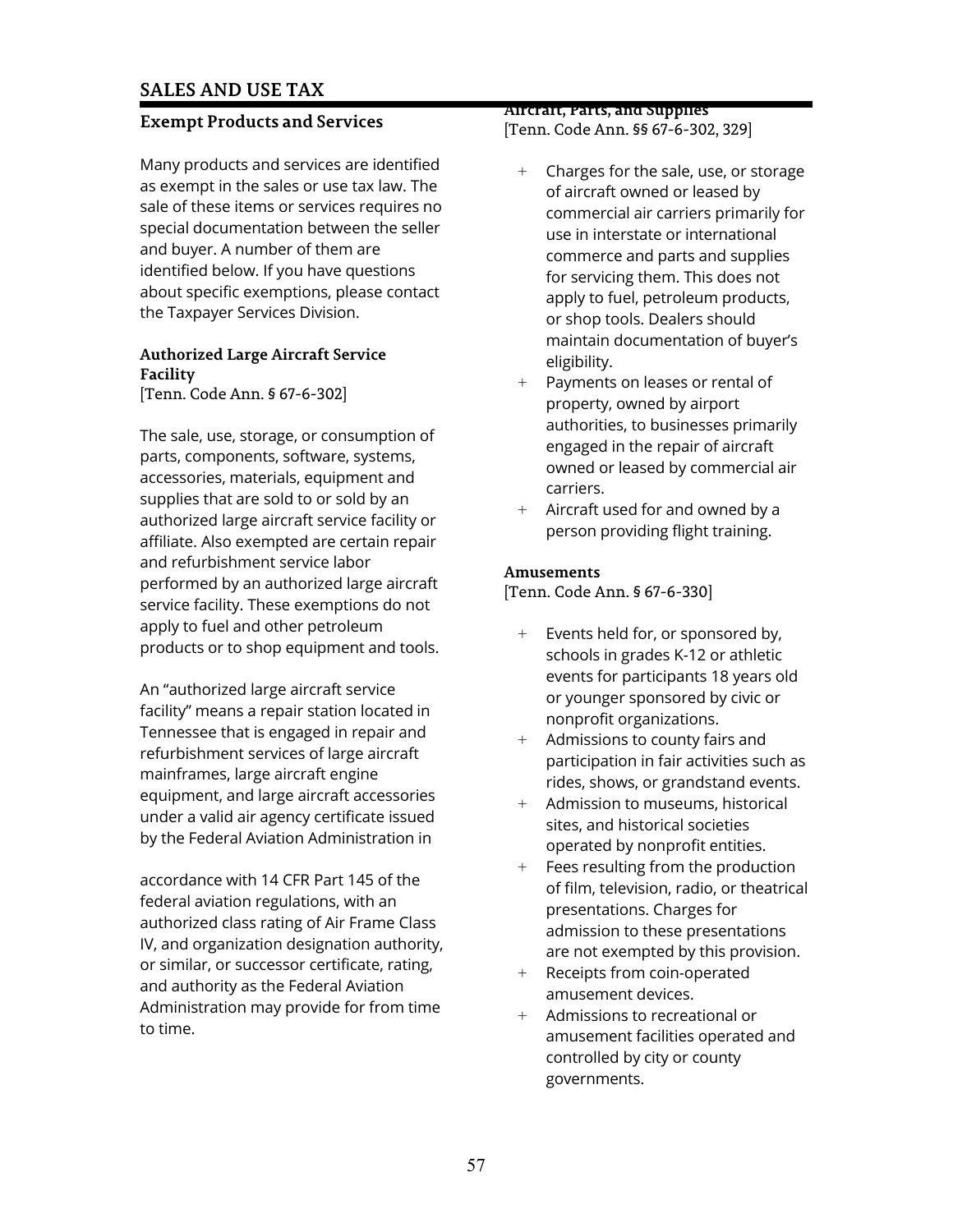## **Exempt Products and Services** *(continued)*

- + Member assessments made for capital improvements by recreation, community, or country clubs.
- + Proceeds from and entry fees to rodeos and beauty pageants, conducted by nonprofit organizations, which have been held in the same city for 30 years or longer.
- + Admissions to musical concerts conducted solely by nonprofit community group organizations.
- + Events held entirely by employers and solely for the benefit of their employees.
- + Entry fees for any contest, tournament, or charity horse show. Fishing tournament registration fees.
- + Admission, dues, fees, or other charges paid to any person principally engaged in offering services or facilities for the development or preservation of physical fitness through exercise or other active physical fitness conditioning. This exemption applies to services and facilities such as gyms, fitness centers, fitness studios, high intensity interval training, cross training, ballet barre, pilates, yoga, spin classes, aerobics classes, and other substantially similar services and facilities that principally provide for exercise or other active physical fitness conditioning.

#### **Automobiles**

+ Motor vehicles registered in Tennessee to active full-time duty members of the armed forces stationed anywhere in Tennessee or

at Ft. Campbell military installation. [Tenn. Code Ann. § 67-6-303]

- + Transfer of automobiles between spouses as the result of a divorce. [Tenn. Code Ann. § 67-6-306]
- + Motor vehicles sold in Tennessee but removed from the state within 3 days and registered outside the state. [Tenn. Code Ann. § 67-6-343]
- + Equipment used to adapt motor vehicles for use by honorably discharged disabled veterans of the armed services of the United States. [Tenn. Code Ann. § 67-6-353]
- + Sales of motor vehicles to members of the Tennessee National Guard and reserve component units who are called into active military service and who are stationed outside the United States during hostilities in which such person is actually engaged in combat. The exemption from sales tax begins on the effective date of the orders assigning the member to the combat zone and expires ninety days after the effective date the individual receives military orders releasing him or her from the combat zone. A copy of the military orders must be provided to the dealer or county clerk. [Tenn. Code Ann. § 67-6-303]
- + Purchases of motor vehicles made by members of the Tennessee National Guard on Active Guard and Reserve (AGR) tour and stationed in Tennessee or at Ft. Campbell military installations. [Tenn. Code Ann. § 67-6-303]

New or used vehicles sold, given or donated to a disabled veteran or active-duty service member who is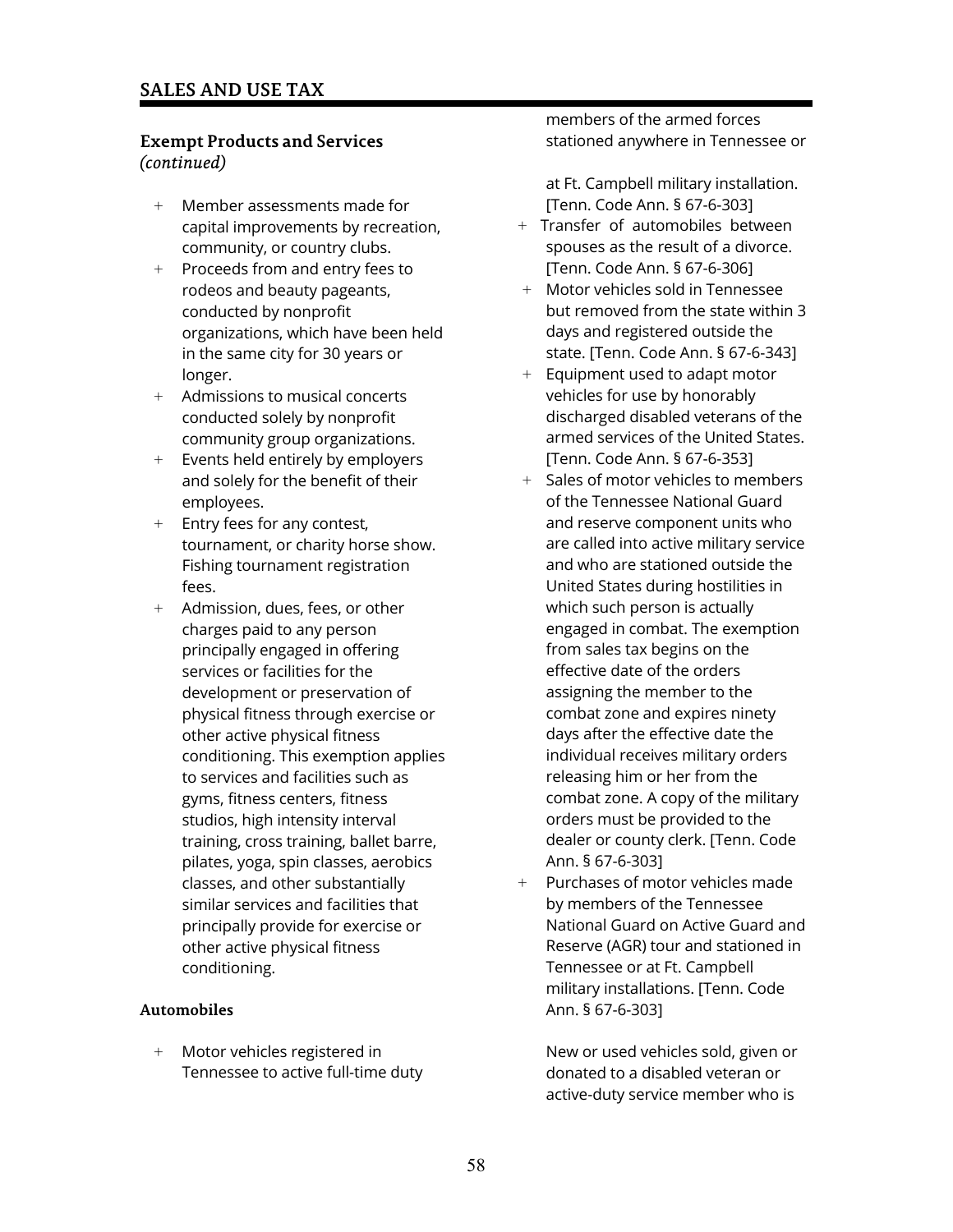## **Exempt Products and Services** *(continued)*

- $+$  eligible for a grant from the U.S. Department of Veterans Affairs, are exempt from sales tax, local motor vehicle privilege tax and the registration fee. The sales tax exemption is limited to the portion of the purchase price that is in excess of the amount of the grant.
- + Any services rendered by a car wash facility, coin-operated or otherwise, where the customer remains in custody of the vehicle and the preponderance of the vehicle's wash is completed by the customer or automated equipment. [Tenn. Code Ann. § 67-6-205]

## **Design Professionals**

- + Concept sketches, drawings, and models made by architects, engineers, landscape architects, and interior designers used to develop a prototype for production. [Tenn. Code Ann. § 67-6-354]
- + The transfer of preliminary artwork by an advertising agency to its client and the use of preliminary artwork created by the advertising agency to provide advertising services. Preliminary artwork means tangible personal property and digital equivalents that are produced by an advertising agency in the course of providing advertising services solely for the purpose of conveying concepts or ideas or demonstrating an idea or message to a client. This includes, but is not limited to, concept sketches, illustrations, drawings, paintings, models, photographs, storyboards, and similar materials. [Tenn. Code Ann. §§ 67-6-102 and 67-6-312]

## **Display Property**

Inventory items used by a dealer for display or demonstration that are returned to inventory within 120 days. Items consumed in display or demonstration or remaining out of inventory for more than 120 days are subject to the use tax. The dealer will pay use tax on the amount that the cost to the dealer exceeds the sales price of the article at the time it is sold. [Tenn. Code Ann. § 67-6-305]

## **Energy**

- + Money paid by customers of city and county utilities, electric cooperatives, and electric membership cooperatives, directed to capital construction. [Tenn. Code Ann. § 67-6-332]
- + Charges for gas, electricity, or other energy fuels sold directly to consumers for residential use. [Tenn. Code Ann. § 67-6-334]
- + Sales of propane in cylinders of 100 pounds or more made over the counter by the seller for residential use. Other over-the-counter sales of energy fuel, including propane in containers of less than 100 pounds, are subject to tax. [Tenn. Code Ann. § 67-6-334]
- Retail sales of kerosene through dispensers designed and constructed to prevent delivery directly from the dispenser into a vehicle fuel supply tank. [Tenn. Code Ann. § 67-6-334(b)(4)]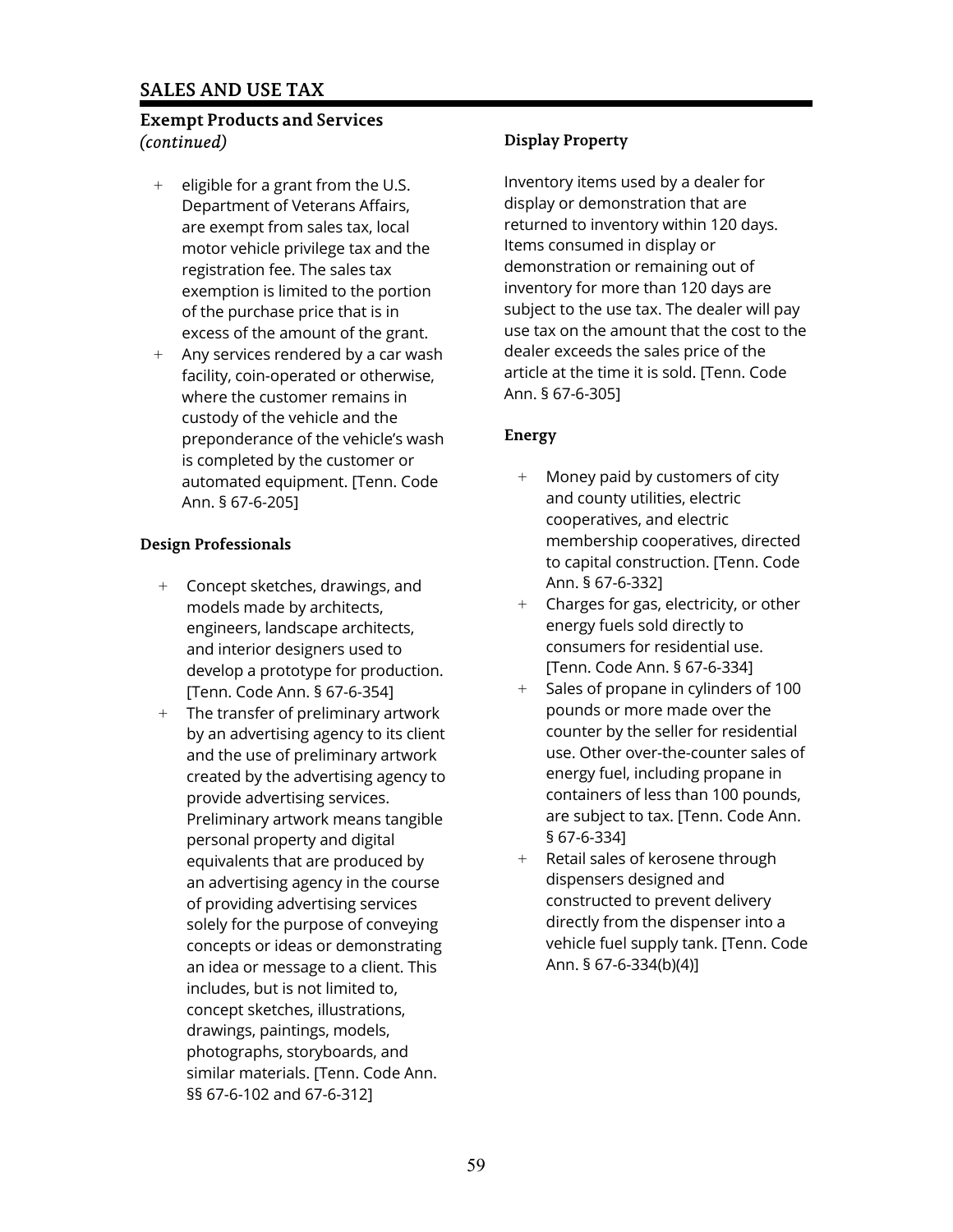## **Exempt Products and Services** *(continued)*

## **Exemptions for Tennessee Sales for Outof-State Consumer Use**

- + Sale or use of materials for jobs. [Tenn. Code Ann. § 67-6-339]
- $+$ Sale of boats or other marine<br>vessels moved to another state within three days of purchase.
- + Sales to non-residents of helicopters removed from Tennessee within 30 Ann. § 67-6-313] days of purchase. [Tenn. Code Ann.  $\qquad \qquad +$  Sales of property for use by

Tennessee to purchasers who are in waterways that are part of the not Tennessee residents are exempt geographical boundaries of Tennessee after the sale solely for  $326$ ]<br>purposes of repair or refurbishment  $\qquad +$  Repa such repair or refurbishment. Repair services are initiated and/or modifications, conversions, and repaired property is delivered or installations. This exemption works shipped out of state. The in conjunction with existing exemption applies to repairs to of helicopters that are removed resource extraction equipment; from the state within 30 days. The state of the state within 30 days. [Tenn. Code Ann. § 67-6-313(h)]

 $+$ Repair and refurbishment services airplane components and parts, example 20 and the containers or truck trailers from "supplemental type certificate" [Tenn. Code Ann. § 67-6-313(b)] issued to the repairer by the FAA, to  $+$  Repair service labor on aircraft aircraft qualifying as "Transport engine equipment and aircraft Category Aircraft," or performed by mainframes, when the repair

the airplane is sitused outside of Tennessee and is removed from Tennessee within 30 days from the completion of the repair. [Tenn. Code Ann. § 67-6-313]

- + Sales of fuel and petroleum products to air common carriers for fabrication of structural metal flights destined for, or continuing products for use on out-of-state from, outside the United States. [Tenn. Code Ann. § 67-6-349]
- Sales of computer media exchange services or other storage media when that media is to be shipped out of Tennessee or to a and airplanes that will have a situs<br>
out of Tennessee and will be<br>
pusiness in Tennessee Tenn, Code business in Tennessee. [Tenn. Code
- § 67-6-313] commercial marine vessels when The sale of helicopters within the deliveries are made mid-stream when those helicopters remain in Tennessee. [Tenn. Code Ann. § 67-6-
- $+$  Repair services, including parts and and are removed from Tennessee labor, performed on certain tangible within 30 days of the completion of personal property, when the repair and refurbishment includes completed in Tennessee, where the exemptions for the sale and repair many mining, logging, and other natural clearing, excavation, and construction equipment; and within Tennessee on airplanes and equipment for loading or unloading performed pursuant to a railcars, ships, barges, or aircraft.
- a facility designated to perform such services are initiated, performed, or services to aircraft qualifying as completed in Tennessee. "Aircraft" "Transport Category Aircraft," where engine equipment" and "aircraft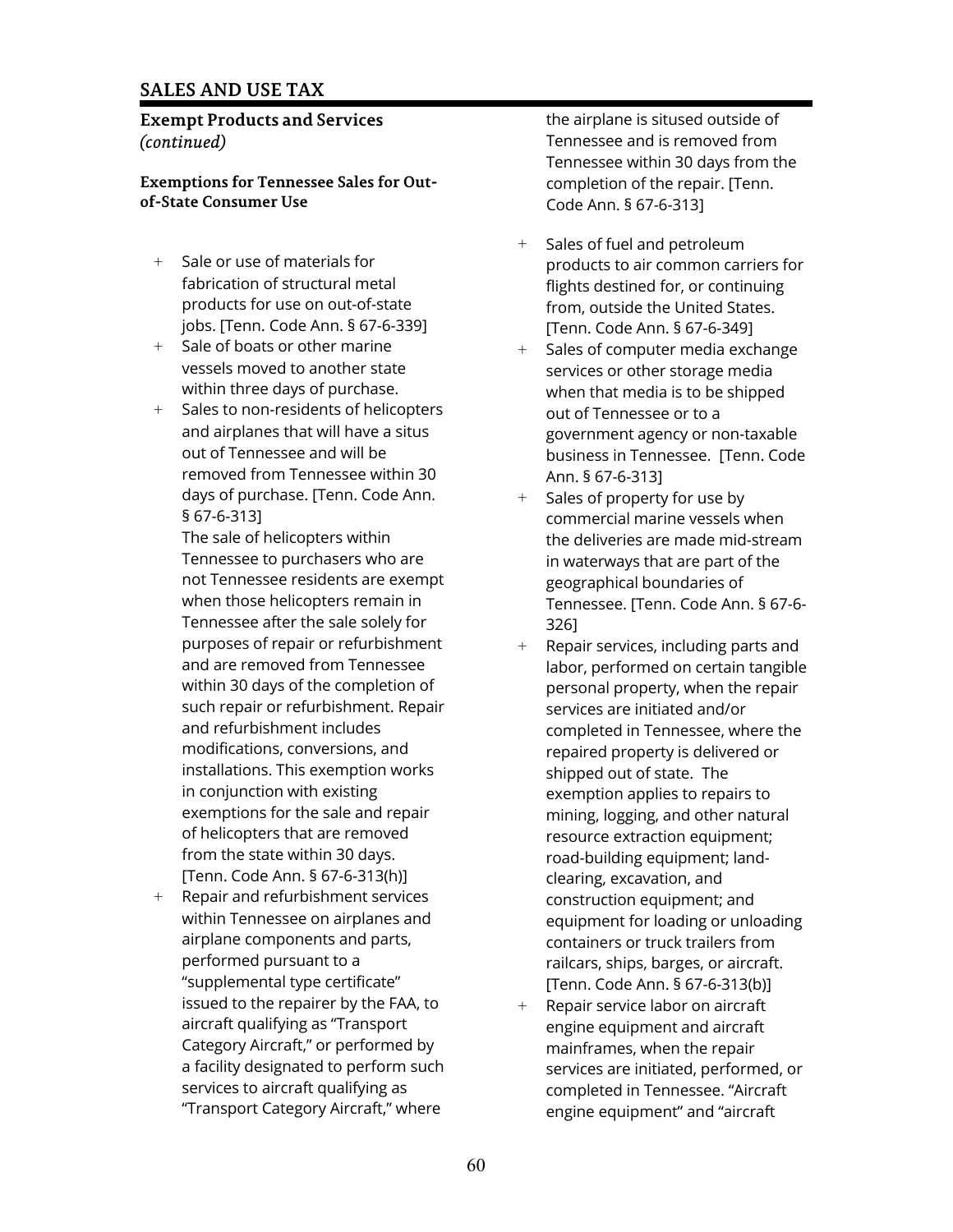## **Exempt Products and Services** *(continued)*

mainframes" are defined by statute and limited to aircraft used by a commercial interstate or international air carrier. [Tenn. Code Ann. § 67-6-313(c)]

- + Repair services, including parts and labor, performed out of state on equipment used primarily in interstate commerce, when the original purchase of the equipment was exempt from sales and use tax. [Tenn. Code Ann. § 67-6-313(d)]
- + Repair parts and labor for firefighting equipment owned by an out-of-state fire Department. [Tenn. Code Ann. § 67-6-313(e)]
- + Repair service labor on railroad rolling stock, when the repair services are initiated, performed, or completed in Tennessee. [Tenn. Code Ann. § 67-6-313(g)]
- + Parts and accessories, materials and supplies used in servicing and/or maintaining railroad rolling stock used, or intended to be used, in interstate commerce. [Tenn. Code Ann. § 67-6-321(a)]
- + The transfers of railroad rolling stock and vessels or barges of 50 tons or more displacement that are used in interstate commerce or outside Tennessee. [Tenn. Code Ann. § 67-6-321]
- + Repair services, including renovations and improvements, performed on barges and vessels of 50 tons and over displacement, used in interstate commerce, and the parts, accessories, material, and supplies used in such repairs if the parts, accessories, material, and supplies become a part of the barge. [Tenn. Code Ann. §§ 67-6-321, 327]

# **Films**

[Tenn. Code Ann. § 67-6-309]

- + Rental fees of films to theaters that charge tax on admission prices to view the films.
- + Rental prices for films, recordings, or transcriptions charged to radio and television stations operating under license by the Federal Communications Commission.

## **Food**

[Tenn. Code Ann. §§ 67-6-337, 67-6-338]

Food paid for by Supplemental Nutrition Assistance Program (SNAP) benefits, also referred to as food stamps, and food coupons, or approved electronic benefits transfer systems from special supplemental food programs for women, infants, and children as required by federal law, or any other means approved by the Department of Human Services and issued by the Department or the federal government.

# **Fuel**

[Tenn. Code Ann. § 67-6-329]

- Motor vehicle fuels, including compressed natural gas, taxed per gallon under the petroleum products statutes of Tennessee law. [Amended by Public Chapter 1070, Acts of 2016]
- + Gasoline on which a privilege tax is paid, not including premixed twocycle engine fuel containing gasoline and oil sold in containers of one gallon or less.
- + Liquefied gas taxed under Tenn. Code Ann. Title 67, Chapter 3.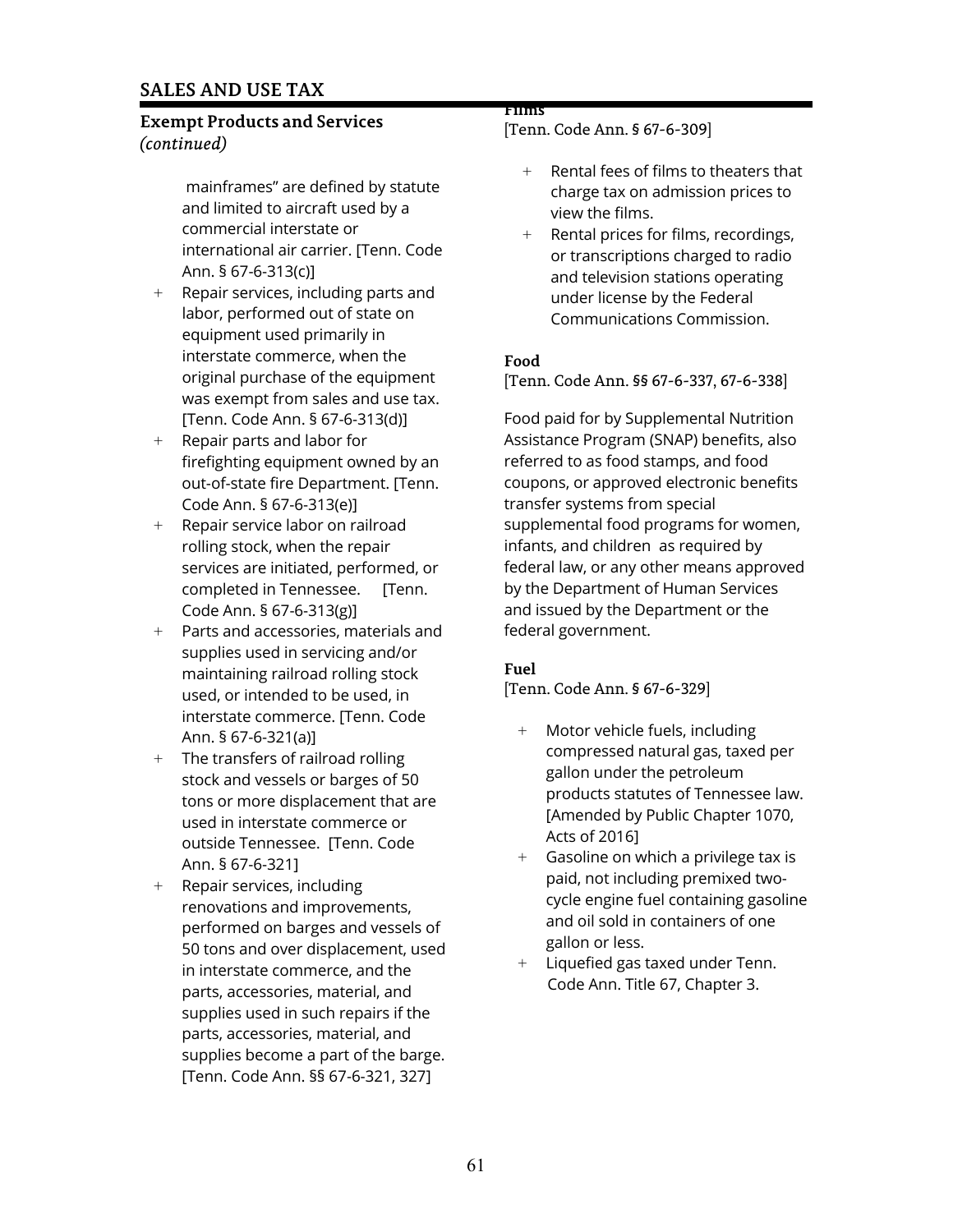#### **Exempt Products and Services** *(continued)*

Insurance proceeds paid to the owner of a repair and replacement parts, and leased vehicle pursuant to a damage repair services for such equipment. settlement are exempt. The exemption  $+$  Oxygen prescribed for medical applies when the vehicle has sustained treatment of humans and damage that renders it a salvage vehicle, a equipment for administering non-repairable vehicle, or a flood vehicle, medical oxygen; repair and and the owner transfers title of the leased replacement parts and repair vehicle to the insurance company. Services for such equipment;

#### **Medical Equipment and Supplies**

[Tenn. Code Ann. §§ 67-6-314, 67-6-320] equipment.

- + Prosthetic devices for human use, to administer or deliver medical repair and replacement parts, and oxygen.
- + Durable medical equipment for dispense insulin for human use. home use sold with a prescription  $+$  Disposable medical supplies, such for human use. Items generally<br>understood and intended to be example syringes dispensed by a licenunderstood and intended to be syringes dispensed by a licensed<br>used in the patient's home are sure synthesis in a prescription by a exemption. Parts, components, or ambulatory surgical treatment attachments that are for single<br>patient use are not exempt.  $\begin{array}{cccc} + & 0 & + \\ + & 0 & - \end{array}$
- + Kidney dialysis equipment for<br>treatment of humans, repair parts designed for the treatment of treatment of humans, repair parts<br>and repair services for such<br>and repair services for such<br>and repair people with learning disabilities and repair services for such people with learning disabilities.<br>  $\begin{array}{ccc} \epsilon \end{array}$  equipment, and attachments,  $\begin{array}{ccc} \epsilon \end{array}$  ales or use of disposable nonequipment, and attachments,  $\begin{array}{ccc} + & \text{Sales or use of disposeable non-}\ \text{components, and parts that are for} & \text{first order} & \text{first order} & \text{first order} \end{array}$ single patient use with such by persons who have had<br>equipment.
- + Enteral feeding systems for urostomies. treatment of humans, repair parts

and repair services for such equipment, and attachments, components, and parts for single **Leased Vehicles** patient use with such equipment.

- [Tenn. Code Ann. § 67-6-388]  $+$  Mobility enhancing equipment sold with a prescription for human use,
	- attachments and components that are for single patient use with such
	- Disposable medical supplies needed
	- repair services for such items. .  $\begin{array}{ccc}\n & + & \text{Insulin and any syringe used to}\n\end{array}$
	- used in the patient's home are end on the pharmacist on a prescription by a<br>exempt. Durable medical equipment end on the practitioner of the healing arts for practitioner of the healing arts for sold to or for use by a facility such<br>as a for-profit hospital, nursing<br>any prescription drug and which any prescription drug and which home, clinic, or dental office is not<br>for home use and is subject to sales<br>drug or medicine. This exemption for home use and is subject to sales drug or medicine. This exemption<br>tax. Repair and replacement parts and annual panolies only to such items used to tax. Repair and replacement parts<br>applies only to such items used to<br>treat a patient outside of a bospita and repair services are exempt only treat a patient outside of a hospital,<br>if the equipment qualified for the same skilled pursing facility or skilled nursing facility, or
		- Computer software, prescribed by a
		- prosthetic ostomy products for use colostomies, ileostomies, or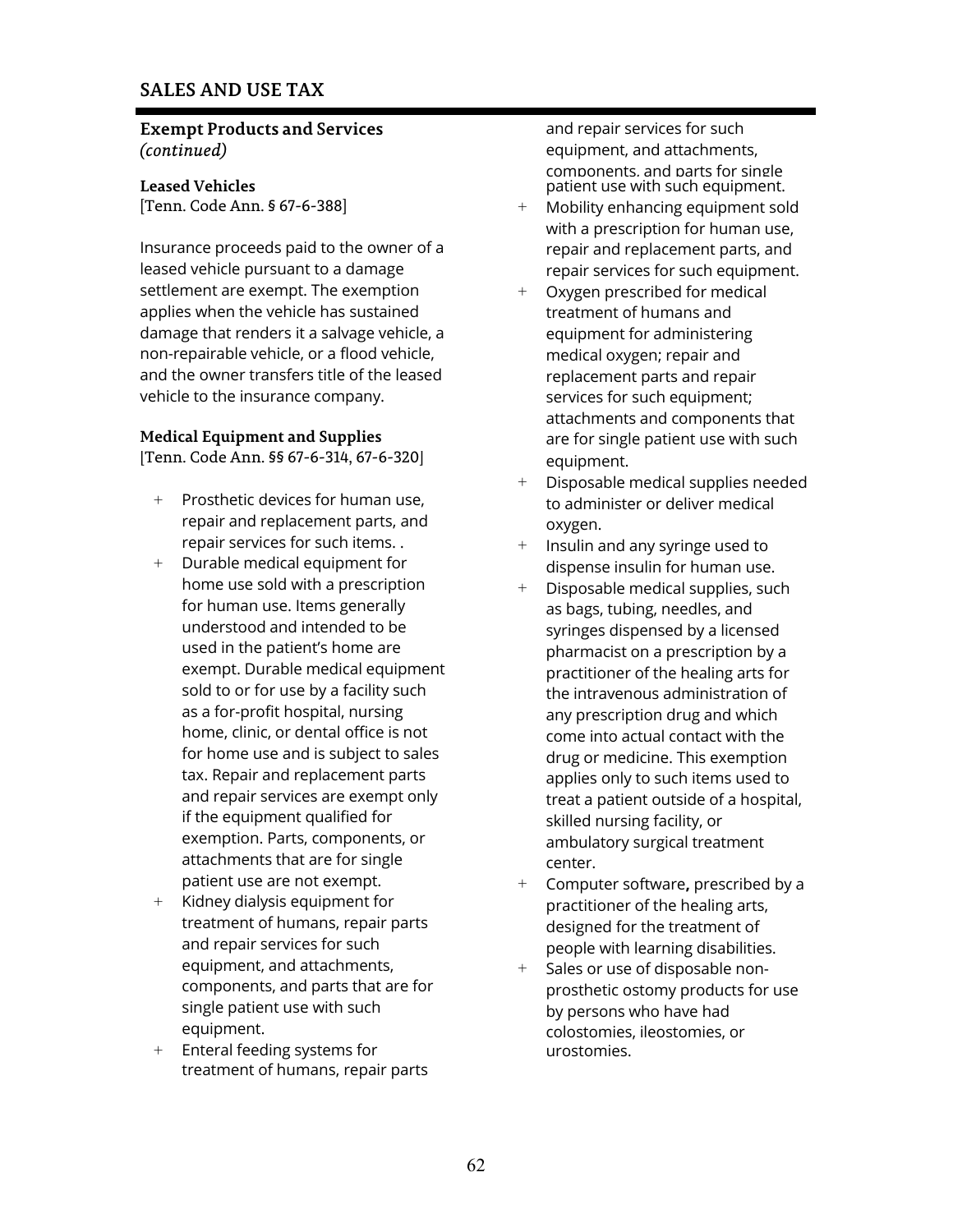## **Exempt Products and Services** *(continued)* **Miscellaneous Nonprofit Sales**

- helicopters and aircraft used by nonprofit organization of gun 67-6-347] Ann. § 67-6-310]
- + Prescription drugs distributed at no  $+$  Sales of school textbooks and Code Ann. § 67-6-319] accessed or transmitted digital
- + Drugs or medicines, including over-<br>
textbooks and digital workbooks. the-counter drugs, for human use [Tenn. Code Ann. § 67-6-329] [Tenn. Code Ann. § 67-6-320] [Tenn. Code Ann. § 67-6-329]
- + Veterinarian purchases of drugs,  $+$  Sales of parking privileges sold by including wormers, used to treat colleges, universities, technical on the veterinarian's purchase price. 329]
- + Drugs, including over-the-counter flags by nonprofit organizations. drugs, sold to healthcare service [Tenn. Code Ann. § 67-6-329] facilities, physicians, and dentists or school support groups. Such
- supplies, including lancets, test goods or services purchased for strips for blood glucose monitors, resale to others but are not strips. [Tenn. Code Ann. § 67-6- when the goods or services are 314(7)] resold. [Tenn. Code Ann. § 67-6-

Durable medical equipment and mobility enhancing equipment purchased and used by pharmacies and home health care providers in rendering outpatient health care services in the home is not eligible for the exemption for durable medical equipment for home use or mobility enhancing equipment. Exceptions are oxygen delivery equipment, kidney dialysis equipment, and enteral feeding systems. [Tenn. Code Ann. § 67-6-352(b)]

- + Repair parts and services for  $+$  Sales at gun shows conducted by a government organizations and **collectors.** Sales by dealers who nonprofit hospitals and medical regularly conduct gun sales, and facilities for medical evacuation or make sales of guns for later delivery transportation. [Tenn. Code Ann. § are not tax exempt. [Tenn. Code
	- charge by the manufacturer. [Tenn. workbooks, including electronically
	- dispensed on a prescription.  $\qquad \qquad +$  Sales of school meals in grades K-12.
	- livestock. Other purchases of drugs institutes, or technology centers to by veterinarians are taxable based students. [Tenn. Code Ann. § 67-6-
	- [Tenn. Code Ann. § 67-6-351] + Sales of United States or Tennessee
- providers such as hospitals, nursing  $+$  Sales made by schools (grades K-12) that will be prescribed for treatment schools or school support groups of humans. are required to pay Tennessee sales Effective July 1, 2015, diabetic testing tax on the purchase price of the visual read test strips, and urine test subsequently required to collect tax 229]

The requirement for schools or school support groups to pay tax to the supplier at time of purchase does not apply to purchases of textbooks and workbooks to be sold to students or purchases of food to be sold as meals for public or private school students in grades K – 12.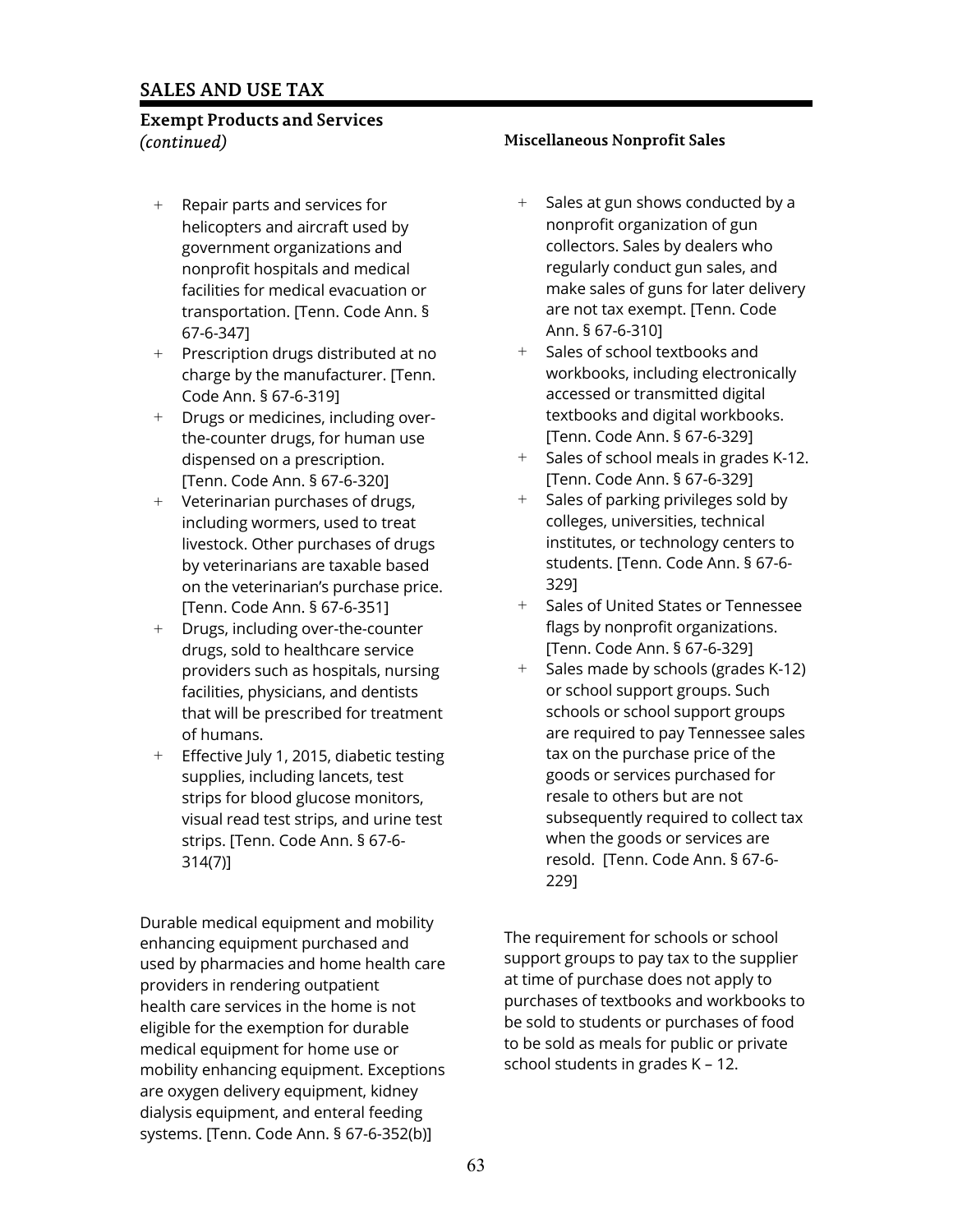**Exempt Products and Services** *(continued)*

# **Motor Vehicles Used by Common Carriers**

[Tenn. Code Ann. § 67-6-331]

The transfer, by any dealer in personal property, of motor vehicles with a Gross Vehicle Weight Rating of Class 3 (maximum gross weight of vehicle and load of 16,000 pounds) [Tenn. Code Ann. § 55-4-113] and above, and trailers, semitrailers, and pole-trailers [Tenn. Code Ann. §§ 55-1-105, 55-4-113] which will be used in the transport of passengers or cargo, principally in interstate or foreign commerce, by a common carrier or contract carrier under authority granted by the federal government or other state regulatory agency, shall be exempt from the sales or use tax. The term "principally" means more than 50% use*.* This exemption is available regardless whether or not the carrier sells its services for a fee, provided that all requirements of Tenn. Code Ann. § 67-6-331 are met.

A motor vehicle is used in the transport of cargo or passengers in interstate or foreign commerce if it transports passengers or cargo from:

- + A point of origin in another state or foreign country to a point within this state.
- + A point of origin within this state to a point in another state or foreign country.
- + A point of origin in another state or foreign country, moving through Tennessee, to a point in a different state or foreign country**.**

#### **Natural Disasters**

Refunds of state and local sales tax paid to retailers are available as a result of purchases of major appliances, residential furniture, or residential building supplies used in the claimant's primary residence to replace, repair, or restore such items that were damaged or destroyed in a federally-declared natural disaster in Tennessee. To qualify, the claimant must receive natural disaster assistance through the Federal Emergency Management Agency (FEMA) as a result of the natural disaster.

The sales price of the appliance or piece of residential furniture cannot exceed \$3,200 per item. The sales price of an item of residential building supplies cannot exceed \$500. The total amount of refund connected to any one residence cannot exceed \$2,500. To receive a refund, a claimant must file one natural disaster claim for refund within one year from the date shown on the FEMA decision letter received by the claimant. Claimants must retain records of purchases for which the refund is claimed for three years from December 31 in the year in which the natural disaster claim for refund was filed. Persons knowingly filing a false or fraudulent refund claim are subject to a civil penalty of up to \$25,000.

For individuals whose primary or secondary residence was damaged or destroyed because of the Sevier County wildfires November 28 through December 9, 2016,the maximum amount of Tennessee sales tax that can be refunded from \$2,500 to \$3,500. The refund is for sales tax paid on eligible items purchased to replace or repair items used in the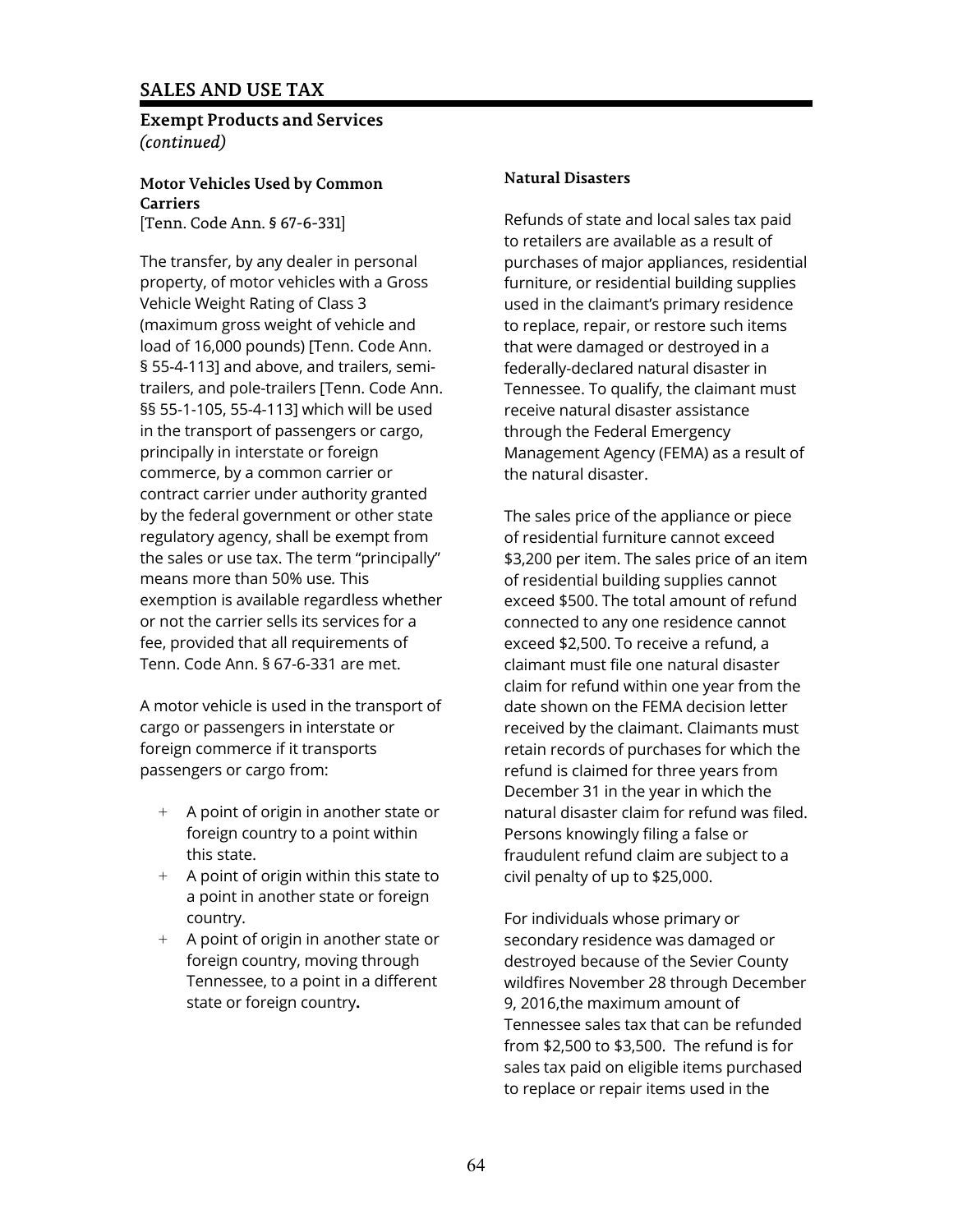## **Exempt Products and Services** *(continued)*

individual's primary and/or secondary residence that was damaged or destroyed by the wildfires. The claim for a primary residence must be filed within one year of the FEMA decision letter and the claim for a secondary residence must be filed on or before April 1, 2018.

# **Packaging**

Containers and packaging materials actually accompanying products sold, without which their delivery would be impracticable on account of their character, and for which there is no separate charge.

## **Pollution Control**

[Tenn. Code Ann. § 67-6-329]

Sales of chemicals and supplies used in air and water pollution control.

# **Preservation of Historic Property**

[Tenn. Code Ann. § 67-6-322]

+ Tangible personal property or taxable services sold, given, or donated to an entity that is directly or indirectly owned and controlled by a nonprofit entity, is organized for the purpose of preserving or rehabilitating a historic property listed on the National Register of Historic Places, and the controlling nonprofit entity has received approval of its historic certification application by the U.S. Department of the Interior National Park Service.

## **Publications**

+ Magazines and books distributed to consumers via the United States

Postal Service or common carriers by sellers or distributors whose only Tennessee activities involve the printing, storing, labeling, or delivering of these items to the postal service or common carrier*,*  maintenance of stock or newsgathering activities. [Tenn. Code Ann. § 67-6-329]

- + Periodicals printed entirely on newsprint or bond paper, and advertising supplements or other printed matter distributed with the periodicals, which are distributed no less frequently than monthly. [Tenn. Code Ann. § 67-6-329]
- + Direct mail advertising, in the form of discount coupons or advertising leaflets for more than one business, distributed in Tennessee from out of state by a person engaged solely and exclusively in the business of cooperative direct mail advertising. [Tenn. Code Ann. § 67-6-344]
- + Direct mail delivery charges, including postage and mailing services, for direct mailing to a mass audience printed materials, such as advertising, are exempt if the delivery charges are separately itemized on the invoice. [Tenn. Code Ann. § 67-6-102]
- + Hospital records, as defined in Tenn. Code Ann. § 68-11-302, provided to an attorney, agent, or other authorized representative acting in a lawsuit on behalf of an exempt nonprofit hospital. [Tenn. Code Ann. § 67-6-329(a)]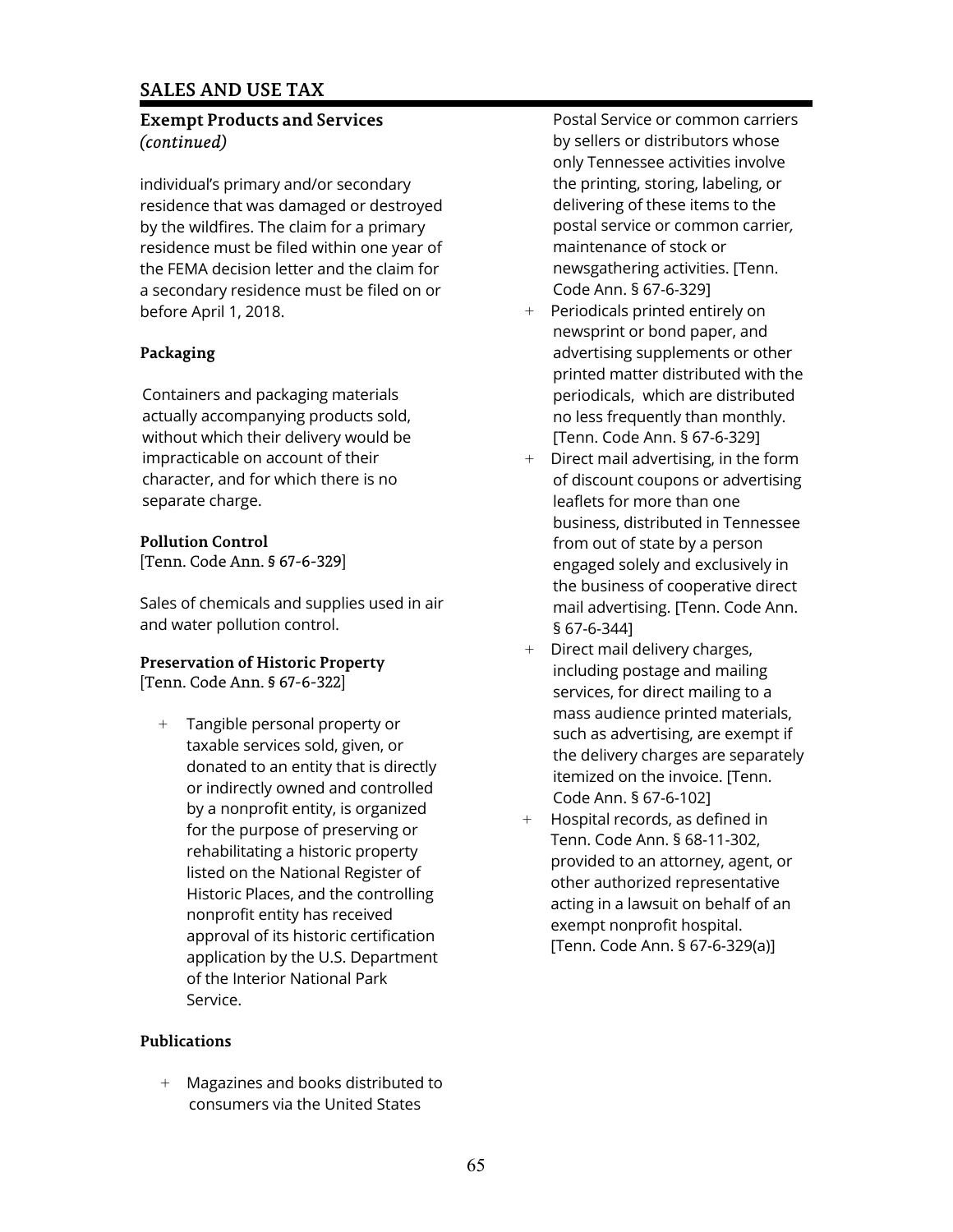**Exempt Products and Services** *(continued)*

**Public Safety & Public Works-Related Goods** [Tenn. Code Ann. § 67-6-317]

A sales and use tax exemption is available for the sale of public safety and publicworks related goods to certain large nonprofit property owners associations.

#### **Railroad Tank Cars**

[Tenn. Code Ann. § 67-6-329]

Materials used for the lining or protective coating of railroad tank cars and charges made for installing or repairing such linings or protective coatings.

#### **Sales in Interstate Commerce**

When title and possession of property passes from seller to buyer outside Tennessee, the sale is considered to be in interstate commerce and exempt from state and local sales or use tax in the state where the seller is located.

#### **Sales Tax Holiday**

Effective April 28, 2016, Tennessee holds an annual sales tax holiday from 12:01 a.m. on the last Friday of July through 11:59 p.m. on the following Sunday. During the holiday, these items are exempt from sales and use tax:

- + Clothing with a price of \$100 or less per item.
- + School supplies with a price of \$100 or less per item.
- + School art supplies with a price of \$100 or less per item.
- + Computers with a price of \$1,500 or less per item.

Articles normally sold together as a single unit, cannot be priced and sold separately to obtain the exemption. For shipping charges, if all items in a shipment qualify individually for exemption, the shipping charge is also exempt. If both exempt and taxable items are shipped, the percentage of the shipping charge determined to be allocated to the taxable items is also part of the tax base.

Items specifically excluded from the holiday exemption include computer software, clothing accessories, protective equipment, sports and recreation equipment, school instructional material, and school computer supplies. The exemption also does not apply to items used in a trade or business or to items that are rented. [Tenn. Code Ann. § 67-6- 393]

#### **Specified Digital Products**

- + Sales of specified digital products are exempt from tax when the same product in tangible form is exempt from tax. [Tenn. Code Ann. § 67-6-329]
- + Specified digital products provided to the customer without charge on a trial basis. [Tenn. Code Ann. § 67-6-329]

#### **Telephone Cooperatives**

[Tenn. Code Ann. § 67-6-325]

Sales of tangible personal property to telephone cooperatives organized under Tennessee law, for their own use or consumption.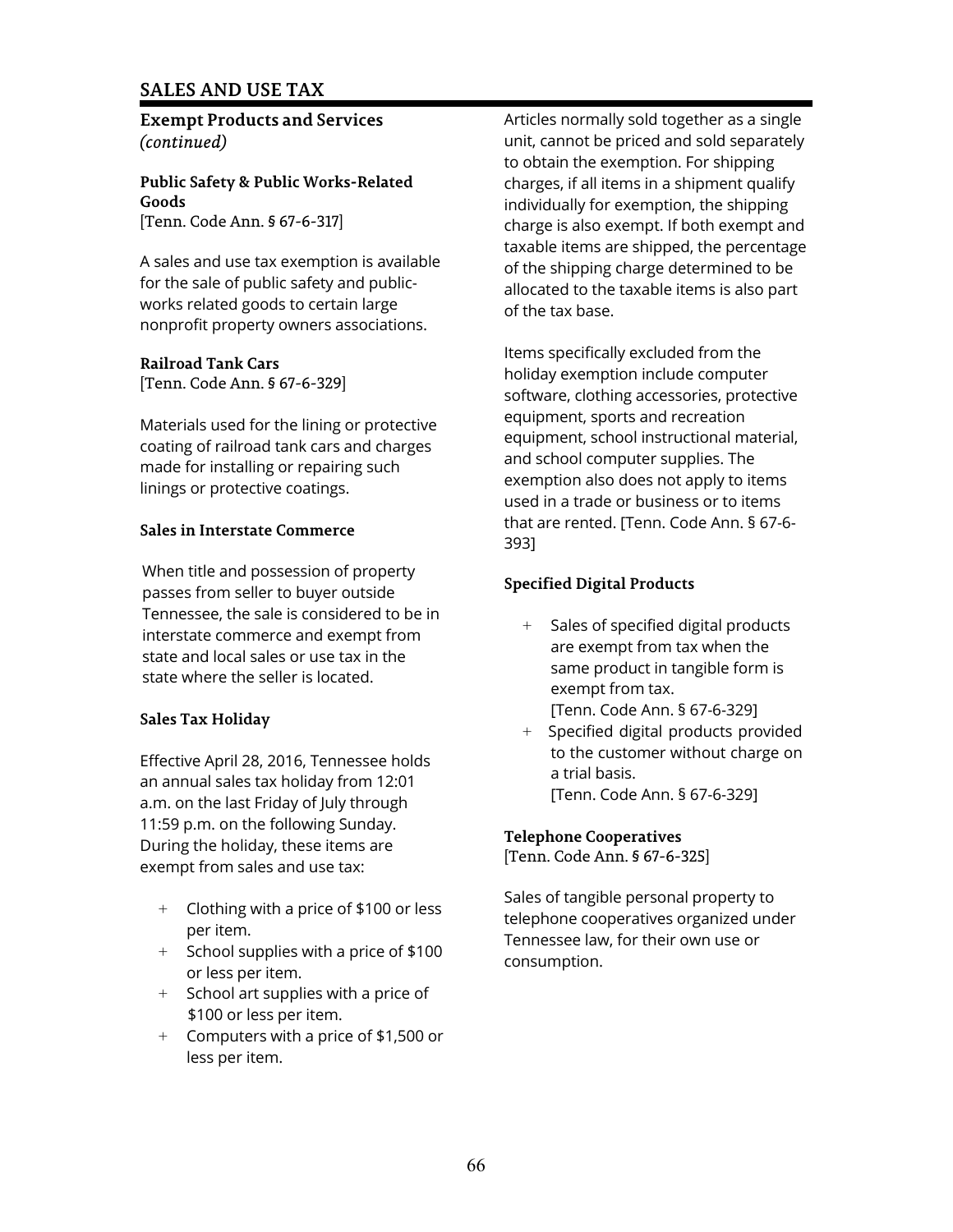## **Exempt Products and Services** *(continued)*

## **Telecommunications**

- + Charges made by local telephone exchanges to long-distance resellers and cellular telephone companies for local access and use of intercompany facilities. [Tenn. Code Ann. § 67-6-342]
- + Charges for internet access or information services are exempt from sales and use tax. [Tenn. Code Ann. § 67-6-102]

#### **Transactions between Parent Companies and Wholly Owned Subsidiaries**

- + The sale, transfer, or lease of construction machinery between parent companies and wholly owned subsidiaries is not taxable provided the Tennessee sales or use tax was paid on the property at its initial purchase. [Tenn. Code Ann. § 67-6-311]
- + Services, which would otherwise be taxable, are not subject to the sales tax if the corporations involved meet certain ownership and control requirements. The services must not be performed for profit. [Tenn. Code Ann. § 67-6-395(b)]

# **Time-Share Accommodations**

[Tenn. Code Ann. § 67-6-102]

+ Charges for the use of, or the value of any time-share estate and charges for the use of or the value of the use of a perpetual interest in specified entities whose substantial purpose is the ownership or control of real property, are not included in the definition of "retail sale," "sale at retail," and "retail sales price." A

definition of "time-share estate" was added to Tenn. Code Ann. § 67- 6-102 and is consistent with the Tennessee Time Share Act of 1981.

# **Used Property**

- + Sales of used factory-manufactured structures to the extent the Tennessee sales or use tax was paid on the initial purchase of the structure in Tennessee. [Tenn. Code Ann. § 67-6-336]
- + Retail sales of used clothing by 501(c)(3) nonprofit organizations that have been issued an exemption certificate by the Commissioner of Revenue. [Tenn. Code Ann. § 67-6-348]

## **Utility Poles**

[Tenn. Code Ann. § 67-6-329]

Utility poles, anchors, guys, and conduits are exempt from sales or use tax.

## **Vending Items**

[Tenn. Code Ann. § 67-4-506]

The proceeds of vending machines operated for the benefit of a charitable nonprofit organization by which merchandise of the market value of not more than 25 cents is sold or delivered to customers are subject to a gross receipts tax of 1.5% rather than the sales or use tax.

**Warranty Parts and Services** [Tenn. Code Ann. § 67-6-324]

Parts supplied to consumers for replacement, under warranty, of faulty parts are not taxable if the sales or use tax was originally paid on the item under warranty.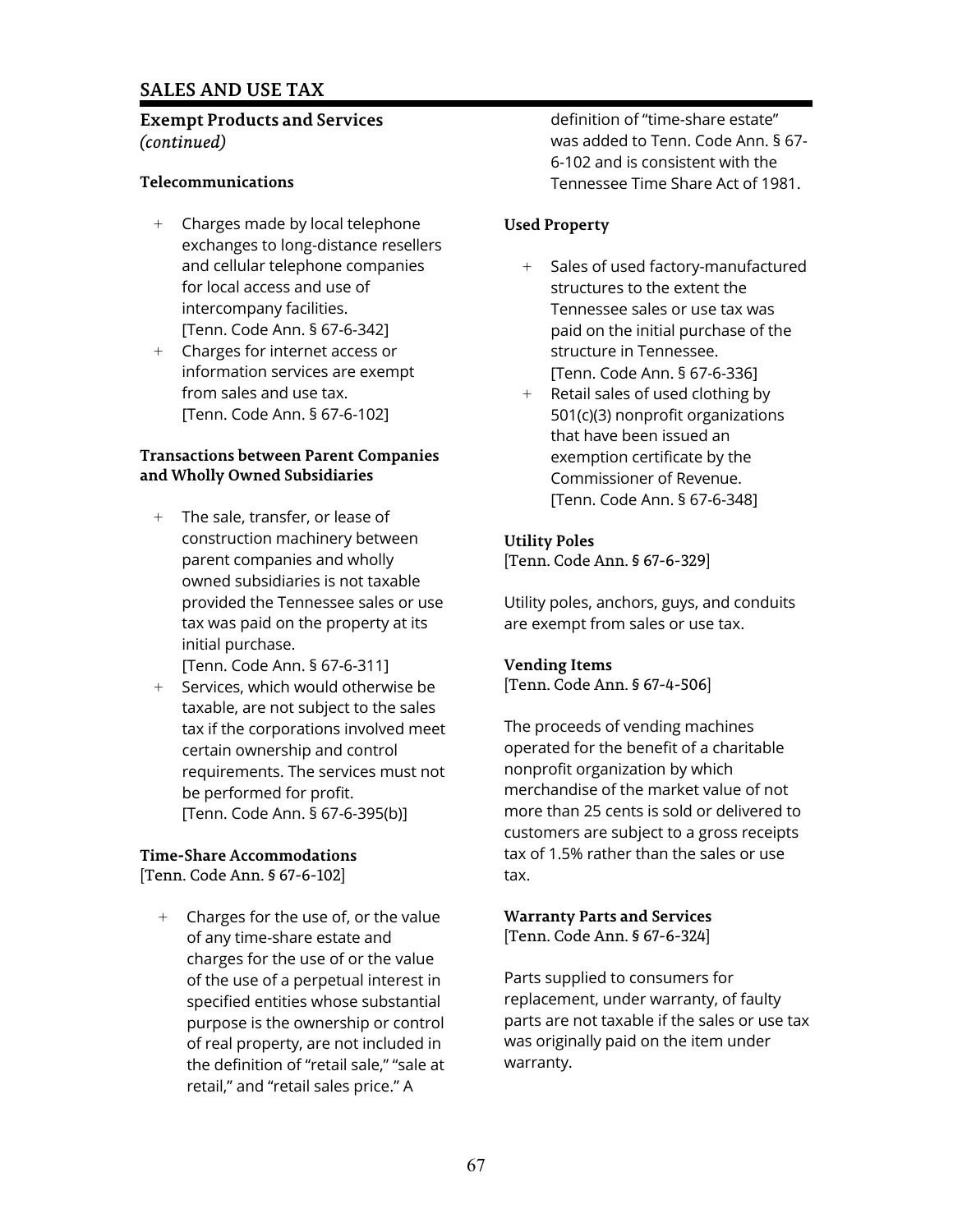#### **Exempt Products and Services** *(continued)*

## **Waste Removal** [Tenn. Code Ann. §§ 67-6-102]

The provision of dumpsters or other containers for waste or debris removal for a fixed or indeterminate period of time, including the delivery and pickup of the dumpster, is exempt from sales tax so long as the provider of the dumpster is exclusively responsible for delivery and pickup of the dumpster.

## **Watershed Districts**

[Tenn. Code Ann. § 67-6-328]

Sales of tangible personal property for use by watershed districts.

## **Flea Markets**

#### **Flea Market Registration** [Tenn. Code Ann. §§ 67-6-102, 220]

Dealers who sell at flea markets will register and pay an annual registration fee of \$45. This registration fee shall be credited against that person's actual annual sales tax liability. This registration shall be valid at any location in the state during the period for which it is issued.

#### **Sales on Less than Permanent Basis**

Dealers engaging in retail sales at flea markets on less than a permanent basis may register, at their option, as follows:

(A) On a quarterly basis for a fee of \$15. This registration fee is to be paid per location at which retail sales are made. A person may register a maximum of three times per year at each location. A dealer, needing to register more than three times per year at any one location, must purchase an annual registration

certificate. No refund is payable from the registration fee. This registration fee shall, however, be credited against any such person's actual sales tax liability.

(B) On a monthly basis for a fee of \$5. This registration fee is to be paid per location at which retail sales are made. A person may register a maximum of three times per year at each location. A person needing to register in excess of three times must purchase either a quarterly or an annual registration certificate. No refund is payable from the registration fee. This registration fee shall, however, be credited against any such person's actual sales tax liability.

The flea market operator is responsible for ensuring that all dealers operating at the flea market are properly registered with the Department. The flea market operator is empowered to accept applications for registration with all required fees. The operator will supply the dealer with a copy of the application for registration, together with evidence of the amount of fee submitted. This copy shall be displayed by the dealer and shall serve as evidence of proper registration.

The provisions of this section do not apply to dealers who sell prepared foods at flea markets for consumption.

**Submission of Flea Market Returns** [Tenn. Code Ann. §§ 67-6-102, 220]

## **Dealers Registering Annually**

If the annual sales tax liability is less than \$45 for a dealer registering annually, that person is not required to file an annual sales tax return. In no case will any person receive a refund of any portion of the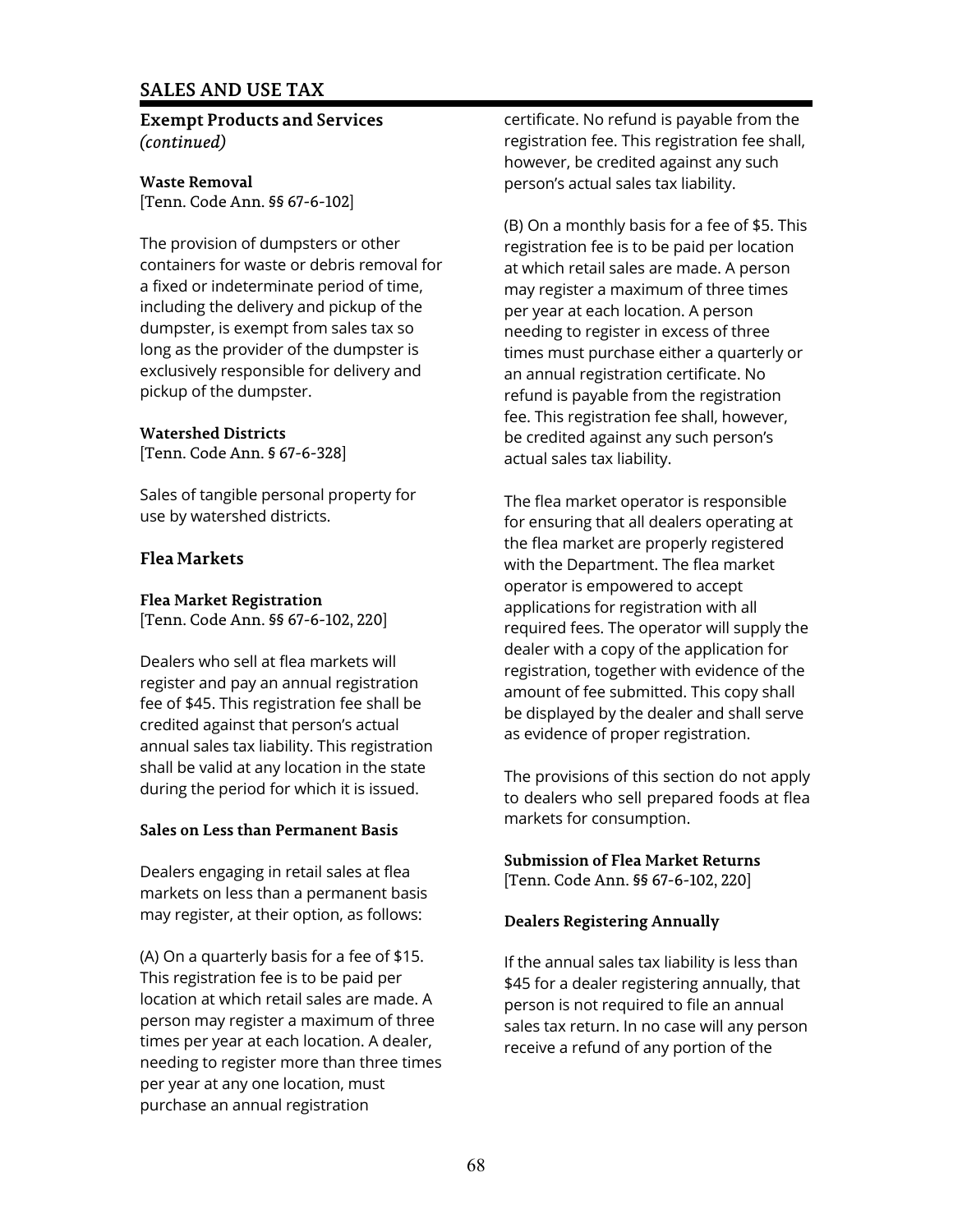# **Flea Markets** *(continued)*

registration fee. Should any dealer's tax liability exceed \$45, then that dealer will file an annual return. The return will be due by January 20 and reflect the gross sales during the preceding calendar year. A dealer beginning business after January 1 will be responsible for transmitting an annual return on or before January 20 of the subsequent calendar year for all months in which the dealer made taxable sales or purchases through December 31 of the preceding year.

#### **Dealers Registering Quarterly or Monthly**

Dealers registering on a quarterly or monthly basis shall file quarterly returns if their tax liability exceeds the amount of the registration fees paid during that quarter. The quarterly returns will be due by the 20th day of the month next following the end of each quarter and will show the gross sales from all taxable sales or purchases during the preceding quarter.

At the time of transmitting any of the returns, the dealer shall remit the amount of tax due. Failure to remit the tax or to file the return will make the tax delinquent. Failure to remit the tax or to file the return will subject the dealer to penalties and interest and the possibility of further actions.

# **Penalty for Late Filing**

The flea market operator will submit the registration fees collected on the operator's monthly return to the Commissioner, together with the registration applications received by the operator. Failure to comply will subject the flea market operator to the penalty

provided by law for delinquent tax payments.

The penalty to the dealer will be \$10 per booth per day for violations of tax remittance requirements. The Department may also impose a penalty upon the flea market operator of \$10 per booth per day, up to a maximum fine of \$100 per day at any location where it is determined by the Commissioner that the flea market operator has been negligent in allowing dealers to operate at the flea market without proper registration.

The term "negligent" includes, but is not limited to, any failure of the flea market operator to make a reasonable attempt to ensure that every dealer renting space from the operator is properly registered for tax purposes. A determination by the Commissioner that a flea market operator has been negligent shall be deemed presumptively correct. Such determination may be rebutted only if the flea market operator makes a showing of due care. As used, "due care" means that the flea market operator has made every reasonable effort to ensure that every dealer renting space from the operator is properly registered for tax purposes.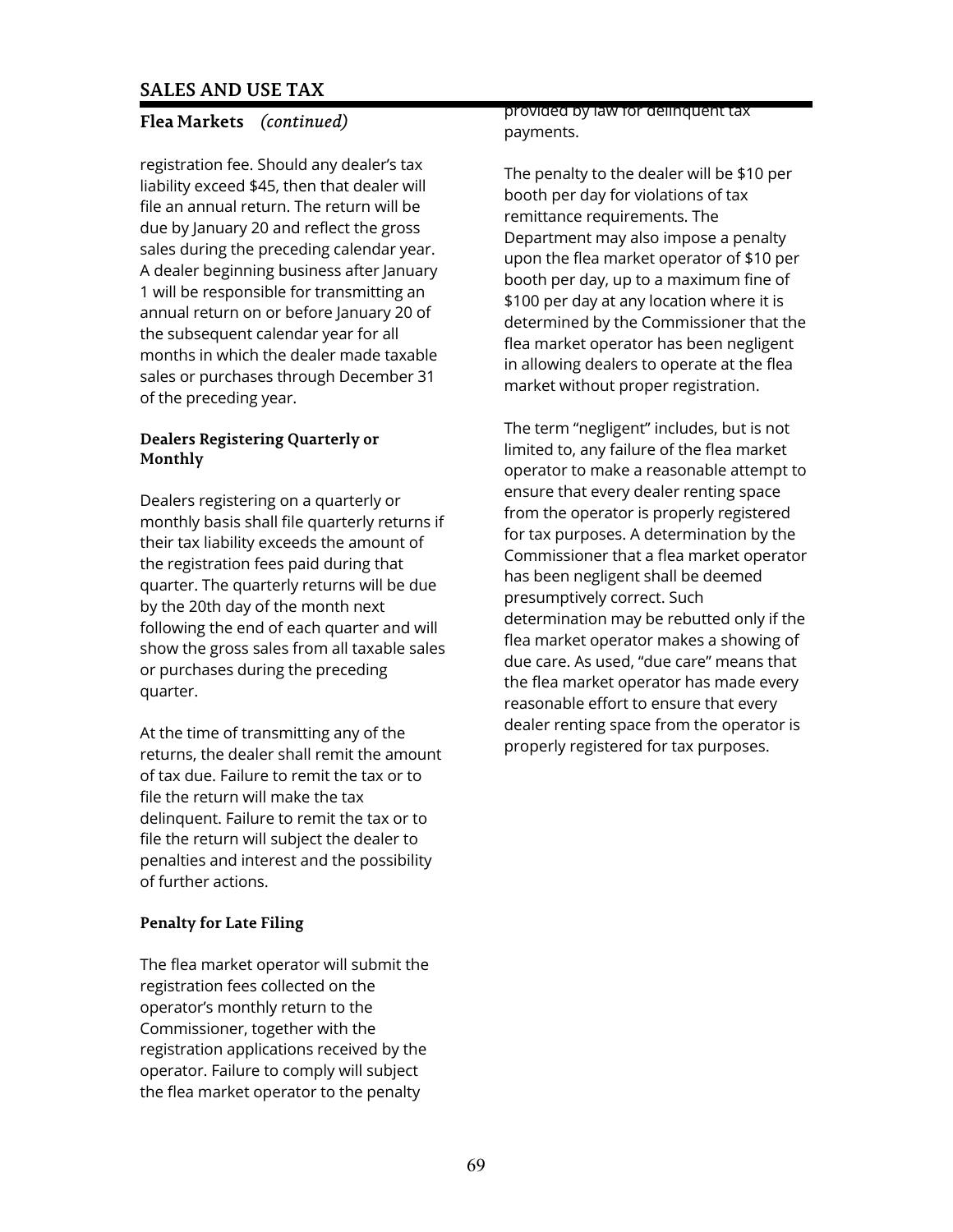#### **Contractors**

Generally, contractors are persons who perform installations of personal property as an improvement to realty. Contractors may include persons performing management services. The term "contractor" also includes subcontractors.

#### **Contractors as Consumers**

[Tenn. Code Ann. § 67-6-209]

Contractors and subcontractors who improve realty, or otherwise use personal property in the performance of a contract, are considered the users and consumers of the materials that are used or installed as part of the real property. If sales tax is not paid when the materials are purchased, the contractor or subcontractor owes use tax on the cost of their materials. The labor costs of installation or erection and markup on materials are not taxable. The sales or use tax cannot be itemized separately and collected from the contractee.

# **Liability for the Sales or Use Tax**

Generally speaking, the contractor or subcontractor remains liable for the sales or use tax on materials used in providing the contracted service even when the contractee is an otherwise exempt entity, such as federal, state, county, or city governments, and most exempt organizations. This is true even when the tax-exempt entity buys the materials and turns them over to the contractor or subcontractor for use.

A contractor-dealer is one who improves realty and is also engaged in selling building materials and supplies to other

contractors, consumers, or users. Materials that may be sold at retail to other users can be purchased on a resale certificate; sales tax will be collected and remitted on the retail sales.

Contractor-dealers who cannot separate the portions of their materials and supplies that they will consume in fulfillment of their contracts and those they will resell to other consumers may give a resale certificate to the seller of such materials and supplies. The contractor-dealer will then collect and report sales tax on the materials resold and use tax on the materials used in fulfillment of their contracts.

Suppliers making sales to contractordealers and delivering the materials to a job site for use, or tagging particular supplies for a particular job performed by the contractor-dealer, must collect the applicable sales tax on those sales, even if the contractor-dealer presents a certificate for resale. [Sales and Use Tax Rule 1320-05-01-.08]

## **Exemptions**

[Tenn. Code Ann. §§ 67-6-102, 209, 384]

Under specific circumstances outlined in the law, contractors or subcontractors are not liable for the sales or use tax on construction materials. These specific exemptions are:

- + If materials are purchased by a church and are used in church construction, the materials are exempt from both state and local sales or use tax. Similarly, carpet installed by a contractor for church construction is exempt.
- + If materials are purchased by a private, nonprofit college or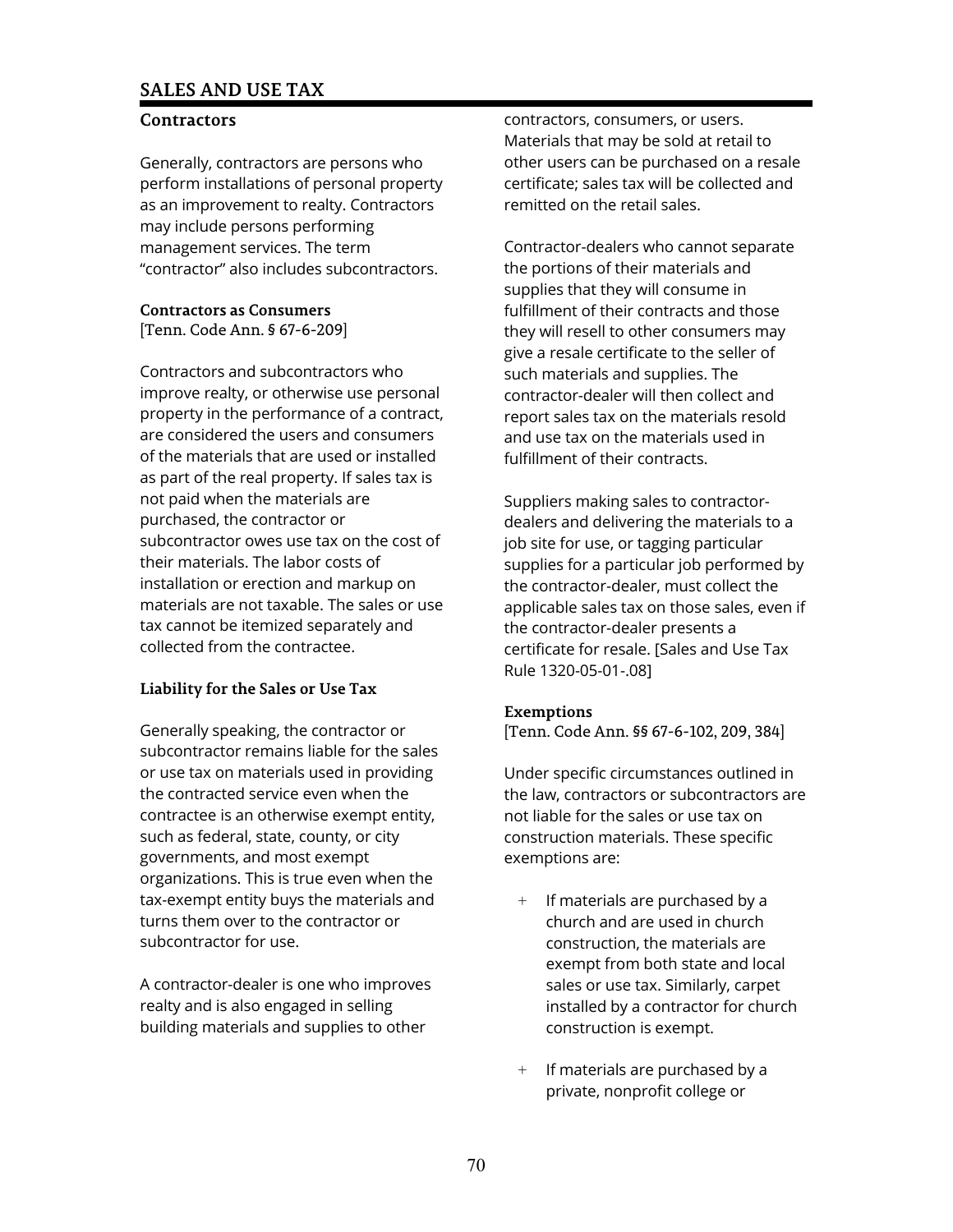university and are used in college or university construction, they are exempt from the state sales or use tax but not from the local tax.

Exemptions from sales or use tax are available to contractors for specific types of contracts. Examples are:

- + Electrical generating facilities and distribution systems owned by a government entity.
- + Wastewater and sewage systems and sanitary sewer pipes owned by a county or city.
- + Coal gasification plants and distribution systems owned by government entities.
- + A neutron spallation facility funded by the federal government or an instrumentality thereof.

#### **Tax on Fabricated Materials**

Contractors fabricating raw materials for use in building construction are liable for the sales or use tax on the cost of the raw materials. On the other hand, contractors fabricating materials for use in nonbuilding projects, such as bridge steel, are liable for tax on the fabricated value of the materials.

## **Asphalt Fabricators**

Asphalt fabricators must remit use tax based on the fair market value of asphalt they use in fulfilling their contracts. The tax amount must be computed on the amount the fabricator would charge for the asphalt if it were sold and delivered in an arm's length transaction. The Department of Revenue will accept as fair market value \$5 per ton plus the cost of materials as the tax base.

Asphalt fabricators that sell asphalt to other contractors or customers without performing installation and who also install asphalt may purchase their materials on a certificate of resale. The asphalt contractor must collect sales tax on the total sales price of the asphalt fabricated and sold to other contractors. If the asphalt fabricator uses the asphalt rather than sells it, the asphalt fabricator will owe the use tax as previously indicated.

Use of asphalt by an asphalt fabricator or installer in a contract with a government or other tax-exempt entity subjects the fabricator or installer to payment of the use tax. Use tax is due even if the asphalt is provided by the government or taxexempt entity. However, if asphalt is sold directly to the exempt entity with no installation or use by the seller, the purchase is tax-exempt. [Tenn. Code Ann. § 67-6-209 and Sales and Use Tax Rule 1320-05-01-1.03(1)(a)]

## **Installation of Industrial Machinery**

Contractors installing qualified tax-exempt industrial machinery for qualified manufactures must apply to the Department of Revenue for their own industrial machinery authorization number for each project.

#### **Lump Sum or Unit Price Construction Contracts on Realty in Effect on July 15, 2002**

All construction contractors and subcontractors will pay to their vendors the increased state tax of 7% on materials purchased on or after July 15, 2002. Vendors of materials who have a lump sum or fixed price contract to provide materials are required to collect and remit the new rate of tax.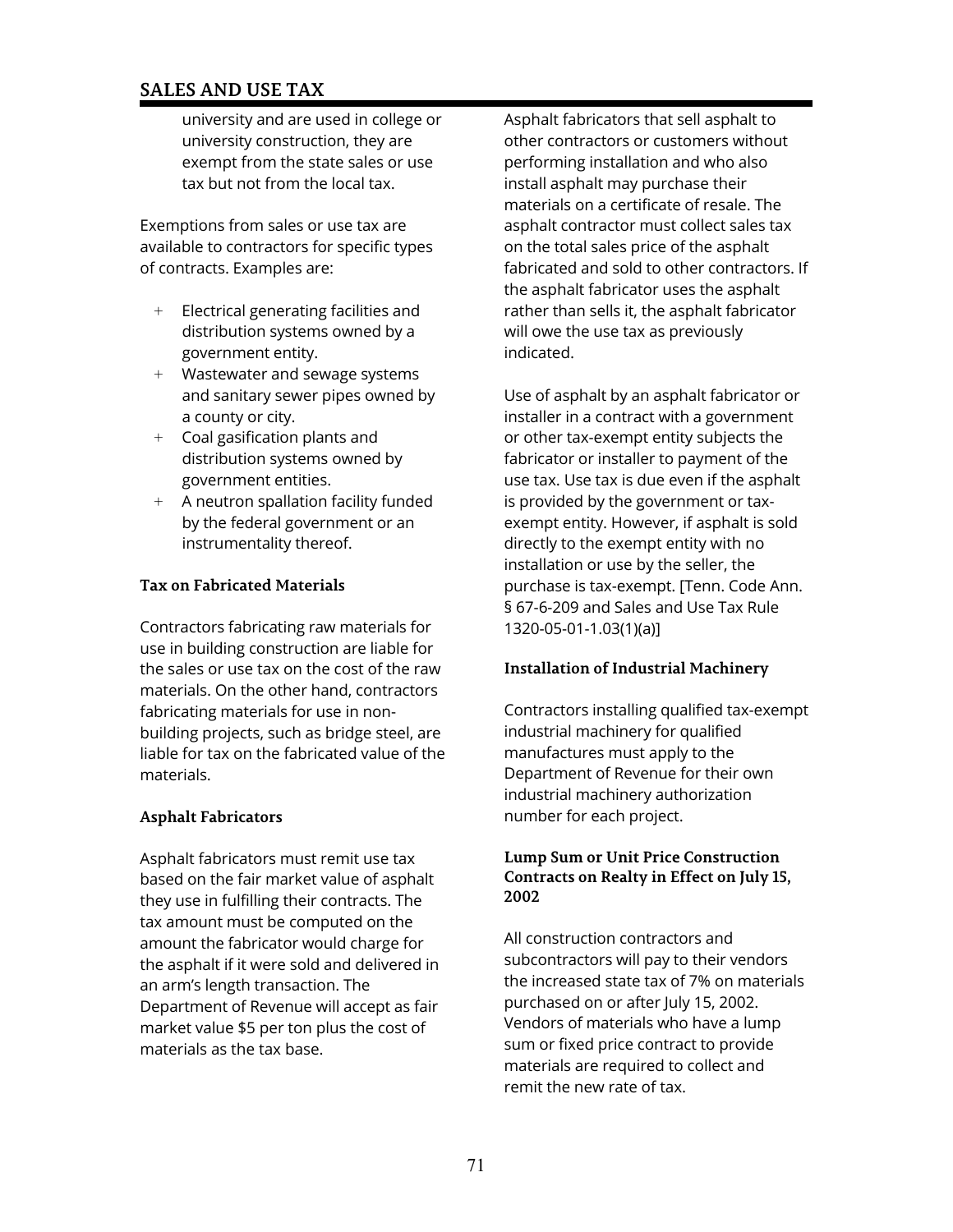## **Contractors** *(continued)*

General or prime construction contractors making improvements to real property under a lump sum or unit price construction contract entered into prior to July 15, 2002, or contracts awarded by the state or a political subdivision pursuant to a bid opening which occurred prior to July 15, 2002, if the provisions of such provide that the amount payable remains fixed without regard to costs, may file a claim for refund with the Department of Revenue for tax paid to any of the contractor's vendors at a rate in excess of the 6% state rate and the applicable local option sales tax in effect July 1, 2002. A claim for refund must be supported by a copy of the contract that was signed prior to July 15, 2002, and documentation in the form of schedules and invoices to support the payment of sales tax in excess of the 6% state rate. A separate claim form will be required for each contract.

Subcontractors entering into lump sum or unit price contracts to make improvements to realty prior to September 1, 2002, with general or prime contractors that have entered into contracts described in the preceding paragraph prior to July 15, 2002, may file a claim for refund with the Department of Revenue for tax paid in excess of the 6% state rate and the applicable local option sales tax in effect July 1, 2002. A claim for refund must be supported by a copy of the subcontractor's contract that was signed prior to September 1, 2002, a copy of the contractor's contract entered into prior to July 15, 2002, and documentation in the form of schedules and invoices to support the payment of sales tax in excess of the 6% state rate. A separate claim form will be required for each contract.

Contractors and subcontractors who have made purchases without the payment of tax on tangible personal property that will be used in the performance of qualifying lump sum or unit price construction contracts that became binding prior to July 15, 2002, should report and remit the use tax at the 6% state rate and the applicable local option tax rate. Dealers are required to keep records to demonstrate the tangible personal property was subject to the 6% state rate. Such records include a copy of the contract with the dates that the contract was entered into, records indicating the materials used in the performance of the qualifying lump sum contract, and records demonstrating that the state rate of 6% and the applicable local tax rate was reported and paid to the Department

"Lump sum or unit price construction contract" is defined as a written contract for the construction of, or improvements to, real property under which the amount payable to the contractor, subcontractor, or material vendor is fixed without regard to costs incurred in the performance of the contract and applies to equipment or other property used to conduct the test. [Tenn. Code Ann. §§ 67-6-209; 67-6-541]

#### **Property Owned by the United States Government**

An exemption from contractor's use tax is available for any tangible personal property that is owned by the United States and is provided to a contractor on a temporary basis to be tested, provided that the exemption applies only to contracts awarded under the Small Business Innovation Research Program, and does not apply to equipment or other property used to conduct the test. [Tenn. Code Ann. § 67-6-209]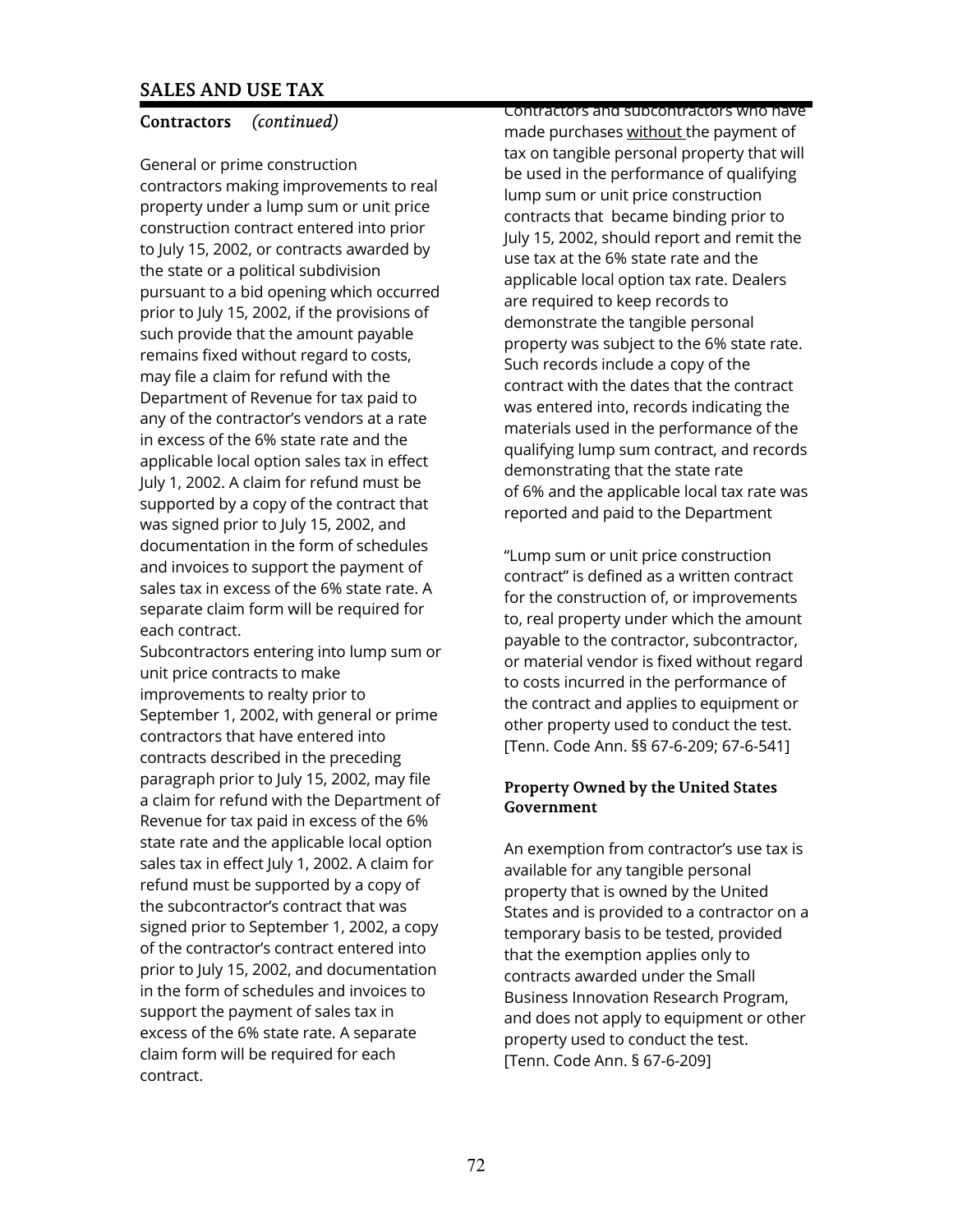## **Contractors** *(continued)*

There is also an exemption from contractor's use tax for tangible personal property that is provided to a contractor on a temporary basis to be tested, provided that the testing facility is owned by the United States or any agency thereof. The exemption does not apply to property consumed or destroyed during the test.

"Testing" is limited to diagnostic, analytical, and/or scientific testing in a controlled environment dedicated to such testing for the purpose of providing information and findings supportive of the aerodynamic, hypersonic, aero propulsion, space, missile, aircraft, and aerospace technologies and/or industries. [Tenn. Code Ann. § 67-6 209]

## **Qualified Disaster Restoration**

[Tenn. Code Ann. Section 67-6-235]

An entity that engages in a qualified disaster restoration project in Tennessee is eligible for a credit of all Tennessee state sales or use tax except for one-half percent on the sale or use of qualified tangible personal property used in the project.

A "qualified disaster restoration project" is a project undertaken in connection with the restoration of real or tangible personal property located within a declared federal disaster area that suffered damages as a result of the disaster. The project must involve a minimum of \$50 million or more in the restoration of the property.

The investment may include, but is not limited to, the cost of constructing or refurbishing a building and the cost of building materials, labor, equipment,

furniture, fixtures, computer software, and other tangible personal property within the building. The investment may not include land or inventory.

"Qualified tangible personal property" means building materials, machinery, equipment, computer software, furniture, and fixtures used exclusively to replace or restore real or tangible personal property that suffered damages as a result of the disaster and purchased or leased prior to substantial completion of the qualified disaster restoration project.

"Qualified tangible personal property" does not include payments with respect to leases of qualifying tangible personal property that extend beyond substantial completion of the disaster restoration project.

No other sales or use tax credits, exemptions, or reduced rates that may be available may be taken as a result of the same purchases or minimum investment.

Persons seeking the credit must submit an application to the Commissioner of Revenue to qualify the project as a qualified disaster restoration project, together with a plan describing the investment to be made. In the case of a leased building, the lessor must also submit an application and plan if any taxes paid by the lessor are to be claimed as part of the credit.

Upon approval of the application and plan, the Commissioner will issue a letter to the applicant stating that the applicant has tentatively met the requirements for the credit.

To receive the credit, the taxpayer must submit a claim for the credit and documentation showing that Tennessee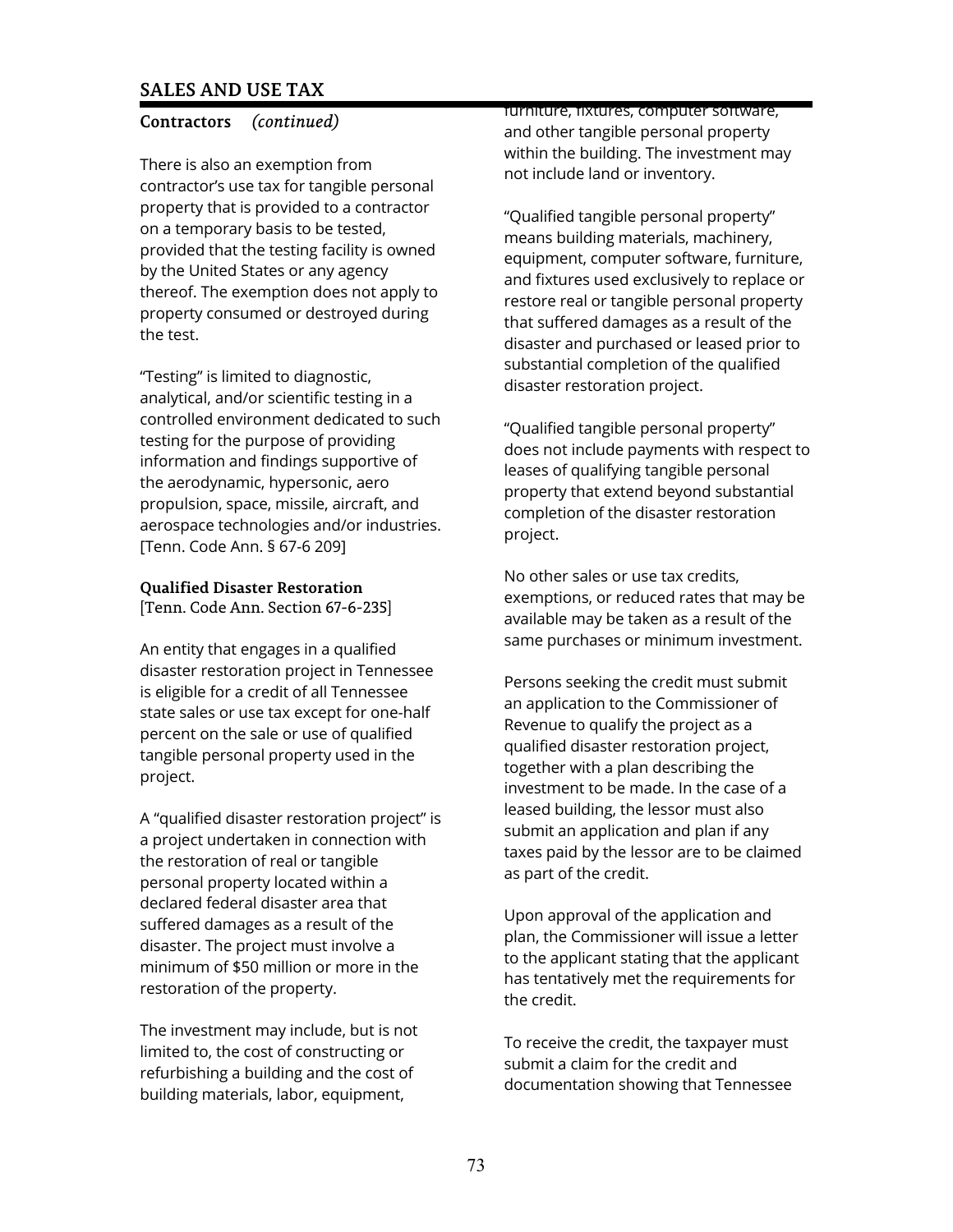## **Contractors** *(continued)*

sales or use taxes have been paid to the state on qualified tangible personal property. The claim may include taxes paid by the taxpayer, the lessor in the case of a leased building, contractors, and subcontractors.

Documentation verifying that the minimum investment requirements have been met can include employment records, invoices, bills of lading, lease agreements, contracts, and all other pertinent records and schedules required by the Commissioner.

The Commissioner will review the claim for credit and notify the taxpayer of the approved credit amount and directions for taking the credit. Such notification must be given before the taxpayer can take the credit.

If any of the qualifying requirements for this claim are not met, the taxpayer will be subject to an assessment of any sales or use tax, penalty, and interest that would have been due and for which credit was taken.

The taxpayer does not have to establish its commercial domicile in Tennessee to be eligible for the credit.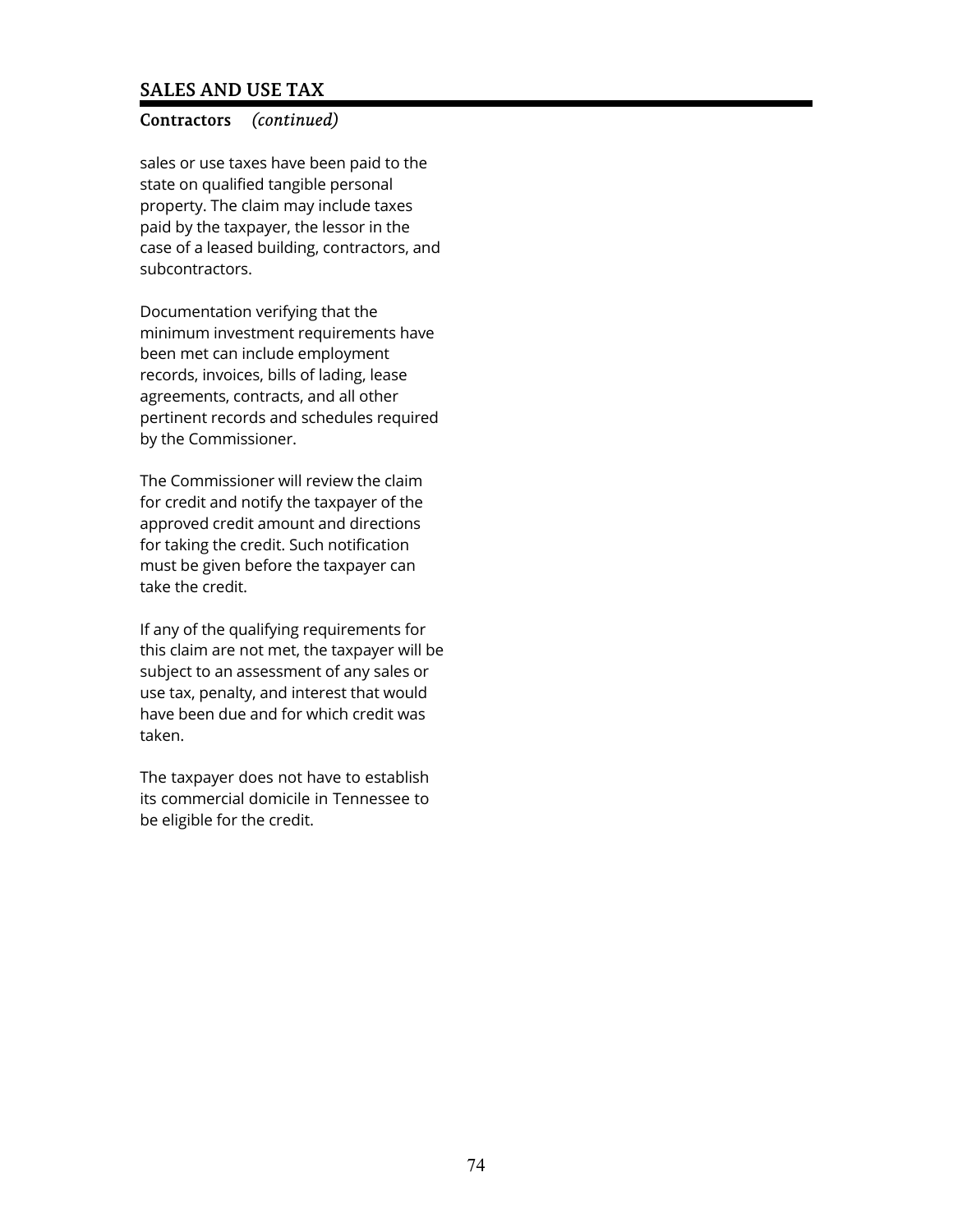## **Returns and Payments**

#### **Returns and Payments**

[Tenn. Code Ann. §§ 67-6-504, 505, and 506]

All sales and use taxpayers are required to file returns and remit the associated tax payments electronically. If this requirement creates a hardship on any taxpayer subject to this requirement, the taxpayer can request permission to continue to file using paper return forms. The Commissioner can require that any paper return be accompanied by a manual handling fee of \$25 to account for the additional cost of preparing, printing, receiving, reviewing, and processing the paper return. [Tenn. Code Ann. § 67-1- 115(a)]

After completing the registration process, you will receive reporting information. You must file a timely return, beginning with the date entered in Item 8 of the application, even if no sales were made and no tax is due.

Sales or use taxes are due on the 20<sup>th</sup> day of the month for the preceding month. The last day for electronic returns to be timely filed with the Department of Revenue is the  $20<sup>th</sup>$  of each month. The amount of tax due will be paid with the return. Failure to do so will make the return delinquent.

The Commissioner may decide, when it is in the best interest of the state, that specific taxpayers may file returns on other than a monthly basis.

The Commissioner may also, under emergency or extraordinary reasons, extend a taxpayer's time for filing a return for up to 30 days. In the latter case, any

interest payment will be added to the amount of payment due.

The Commissioner can require aviation fuel dealers to file sales reports monthly rather than quarterly for purposes of distributing revenue to the transportation equity trust fund and impose a \$500 penalty if such report is not filed as required. [Tenn. Code Ann. § 67-6-407]

If a taxpayer has paid a legally imposed sales or use tax to another state for property imported into this state, that payment may be claimed as a credit against the tax on the Tennessee return. The taxpayer must be able to furnish the name of the vendor from whom the property or service was purchased and an affidavit or bill of sale showing the tax has been paid. [Tenn. Code Ann. § 67- 6-507]

If a taxpayer fails to report and pay the sales or use tax as required or files a grossly incorrect or fraudulent report, the Commissioner will estimate the amount of tax due plus interest and penalties, if applicable, and the taxpayer will be assessed accordingly. [Tenn. Code Ann. § 67-6-517]

## **Electronic Filing**

Tennessee sales or use tax taxpayers are required to make their tax payments by Electronic Funds Transfer and are required to file their returns electronically. Taxpayers who file electronically must pay electronically.

## **Online Filing through TNTAP**

Taxpayers can submit their returns through the Tennessee Taxpayer Access Point (TNTAP). Online filers can file all periodic returns and make payments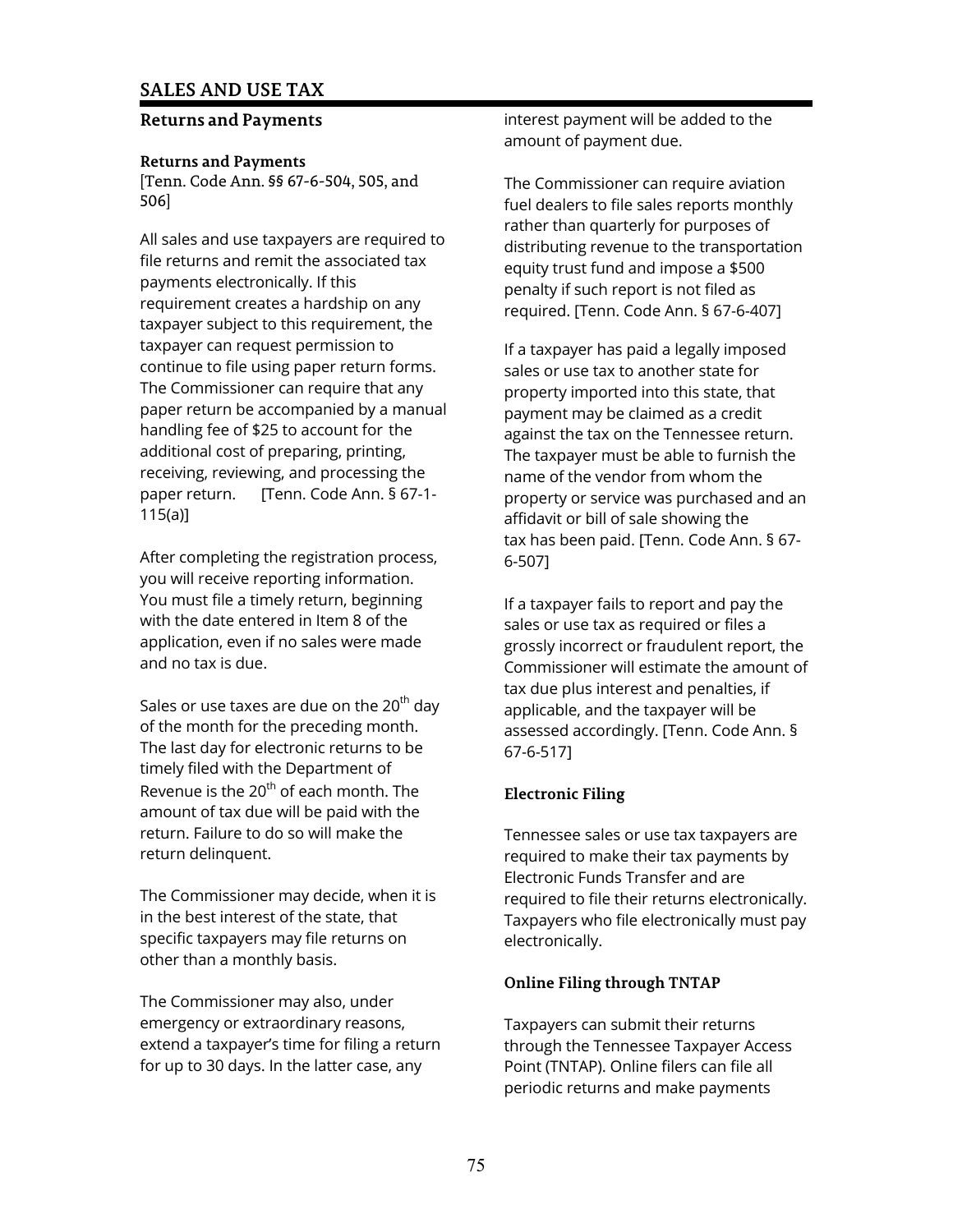## **Returns and Payments** *(continued)*

directly from checking accounts or credit cards. They can update business information, such as location and mailing addresses. They can also file past due and amended returns. Returns can be filed right up to 11:59 pm on the return due date to ensure timely filing. Online filing will also calculate the return and provide an immediate confirmation of receipt by the Department of Revenue.

Online filing is free without purchasing additional software. Information about initiating online filing is available on the Department's website.

### **Online Filing through Software Vendor**

The Electronic Data Interchange program is a method of filing tax returns electronically from one computer to another. An EDI software vendor can be selected from the list on the Department's website. Software vendors usually offer both "Filing Only" and "Filing and Payment" options. If the "Filing Only" option is selected, the software will only initiate a transaction for filing the return. The associated EFT payment will need to be initiated via the Department's EFT program, ACH Credit, or TNTAP.

To avoid late delivery of the return and payment, taxpayers using software must transmit to the Department's filing service by 4:15 p.m. Eastern Time on the business day prior to the due date for "Filing and Payment" transactions, and by 11: 59 p.m. Eastern Time on the due date for "Filing Only" transactions.

## **Electronic Funds Transfer (EFT)**

The Tennessee General Assembly has authorized the Commissioner of Revenue to require certain tax payments to be made by funds readily available to the state. Electronic Funds Transfer is a method approved by the Commissioner for accomplishing this. Rules for the administration of this legislation went into effect on January 1, 1992.

Two payment options are available that use the Automated Clearing House (ACH) system to electronically transfer tax payments. The ACH system is a nationwide network designed for this purpose and is the preferred transaction method for many financial institutions and corporations.

Penalty and interest charges may be incurred if the taxpayer fails to remit electronically. If the ACH Credit method is selected, the taxpayer must complete the Electronic Funds Transfer Agreement with the Department of Revenue.

The Consolidated Sales Tax System allows a taxpayer to file one return for multiple locations and make one payment. Each location is required to report their numbers on the consolidated return. [Tenn. Code Ann. § 67-6-504(f)] The Department of Revenue offers payment warehousing for sales and use tax payments. Taxpayers are able to file a return upon its completion and delay the accompanying payment until it is due.

Additional information on EDI and EFT, and the required forms, may be obtained by contacting the Department of Revenue's Electronic Commerce Unit at (866) 368-6374.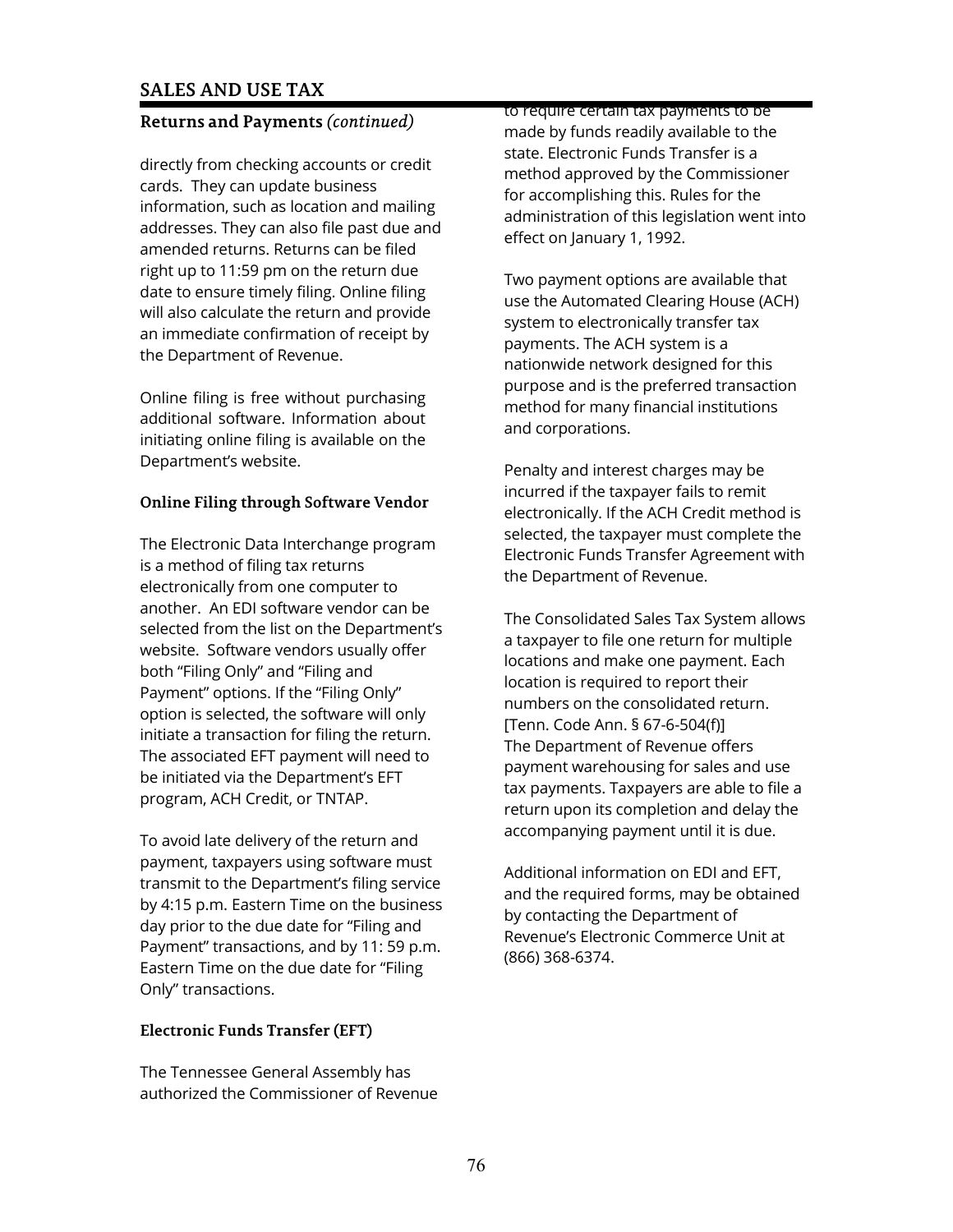#### **Returns and Payments** *(continued)*

**Filing Date** [Tenn. Code Ann. § 67-1-107]

If the due date for a return falls on Saturday, Sunday, or a holiday, the due date is automatically extended until the next business day.

#### **Penalty and Interest** [Tenn. Code Ann. § 67-1-804]

A penalty is imposed for the late filing of a tax return and for late payment of taxes owed the state. The penalty is computed at a rate of 5% per month, or any portion of a month, from the due date until the date the taxes are paid. The maximum penalty is 25% of the tax amount due; the minimum penalty is \$15.

Interest is imposed on any taxes not paid by the date required by law even though a filing date extension has been granted. The interest rate on deficient tax payments is established each year on the first day of July.

When a taxpayer fails to submit a timely return and penalties and/or interest are applied, the penalties and interest become a part of the tax due. The Department of Revenue has no discretion to refund or waive any interest charges.

#### **Audits and Assessments** [Tenn. Code Ann. § 67-1-1301]

All tax returns filed with the Department of Revenue undergo some type of audit or examination to ensure that the correct tax has been paid. This may be a computer math audit, a manual examination by a trained auditor, or both. The taxpayer will be contacted if additional information is needed to complete the audit. The

taxpayer will receive written notification of any adjustments made to the return.

Taxpayers selected for field audits will be contacted by the Department to set up a convenient time for the audit. Taxpayers will receive advance notice of which records will be needed for the audit. A field audit generally involves examination of documentation and records used to file returns for three previous years.

At the completion of the audit, the auditor will leave the taxpayer a written report for review. Once the auditor has made any necessary changes to the report, the notice of assessment for any underpaid taxes will be issued.

#### **Taxpayer's Right to an Informal Conference** [Tenn. Code Ann. § 67-1-1801]

Taxpayers are entitled to an informal conference to discuss an assessment. If this request is made in writing within 30 days from the date of the Notice of Proposed Assessment, the conference will be granted. If made after 30 days, the conference may be granted at the Commissioner's discretion.

If the taxpayer timely requests an informal conference, the proposed assessment will become final after the informal conference process concludes.

Taxpayers wishing to contest a final assessment without making payment have 90 days to file suit in chancery court, as provided by statute. Interest will continue to accrue at the prevailing rate until payment is received. A lien may be filed against the taxpayer's property during this 90-day period.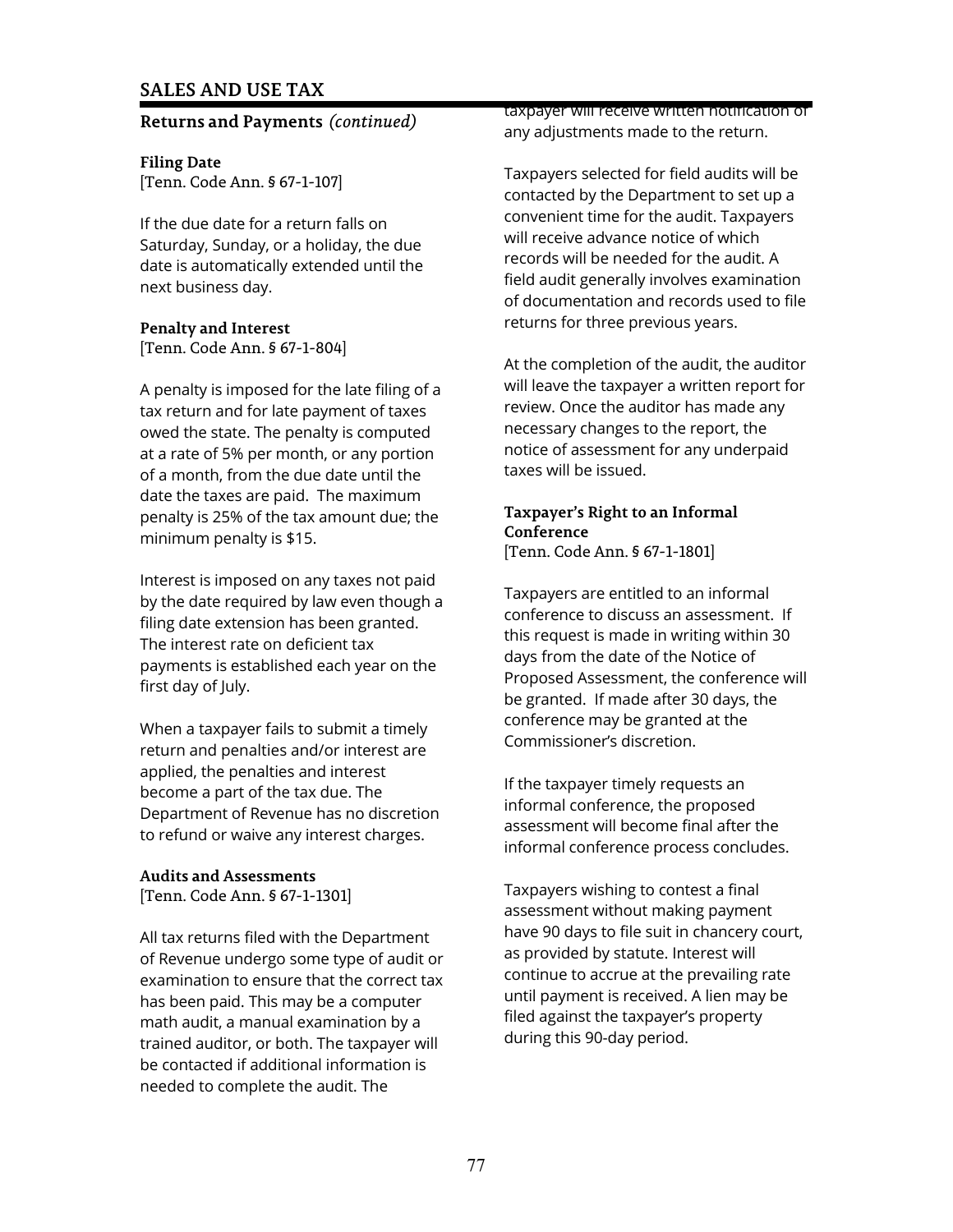## **Returns and Payments** *(continued)*

If the taxpayer does not file suit within the 90 days of the proposed assessment becoming final, the taxpayer may pay the final assessment, request a refund, and then file suit in chancery court if the refund is not paid following the procedures set forth in the law (Tenn. Code Ann. § 67-1-1802). You are not required to request an informal conference before contesting a final assessment in court.

## **Keeping Records**

[Tenn. Code Ann. §§ 67-6-523, 67-1-113]

Taxpayers are required to establish and maintain records that are adequate for auditors to use in determining the correct amount of a business's tax liability This responsibility includes not only those liable for sales tax but also businesses or individuals subject to use tax – persons importing untaxed tangible personal property for storage, use, or other consumption in the state. Records of business transactions must be kept for a minimum of three years from December 31 of the year in which the associated sales and use tax return was filed and must include:

- + A daily record of all cash and credit sales including those under a finance or installment plan.
- + A record of the amount of all merchandise purchased including bills of lading, invoices, and purchase orders.
- + A record of all deductions and exemptions allowed or claimed including exemption and resale certificates.
- + A record of all property used or consumed in the conduct of the business.

A true and complete yearly inventory of the value of stock on hand.

All such records shall be open for inspection, at all reasonable hours, to the Commissioner of Revenue or authorized representatives of the Commissioner. [Tenn. Code Ann. § 67-6-523]

If the taxpayer maintains any such records in an electronic format, the taxpayer shall comply with reasonable requests by the Commissioner, or the Commissioner's authorized agents, to provide those electronic records in a standard record format.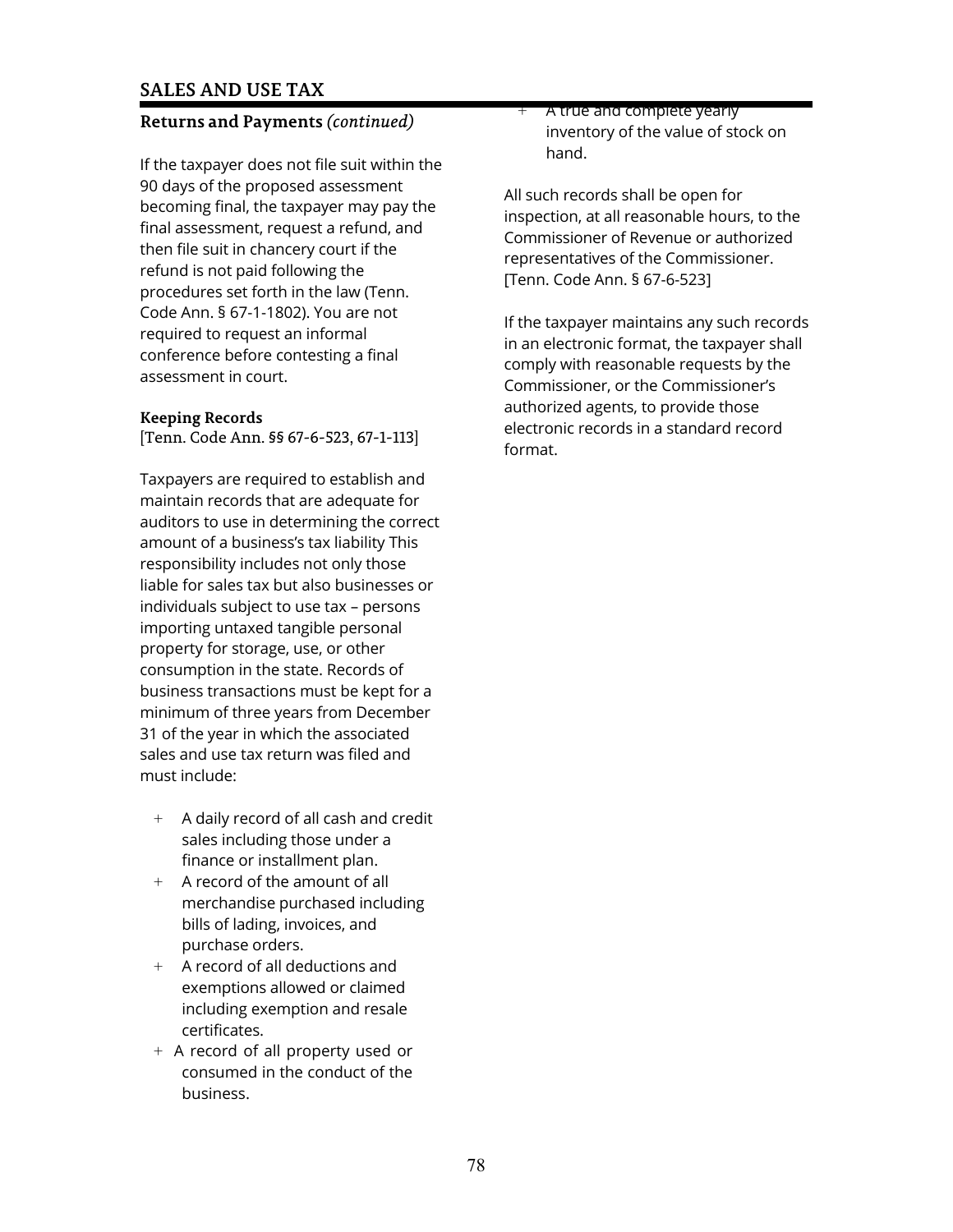## **TAXPAYER BILL OF RIGHTS**

You, as a taxpayer, have certain rights that are protected by state law.

**TAXPAYER RIGHTS** [Tenn. Code Ann. § 67-1-110]

### **Tennessee guarantees that you, the taxpayer, have the right to:**

- Receive fair and courteous treatment from all Department of Revenue employees;
- Receive tax forms and information written in plain language;
- Receive prompt and accurate responses to all questions and requests for tax assistance;
- Request public records;
- Be assured that the Department will keep confidential the financial information you give it;
- Know the Department's policies with respect to use and retention of personally identifiable information;
- Receive tax notices that provide an explanation of the amount being billed;
- Receive a clear set of rules and procedures to resolve tax problems that arise from the interpretation and administration of Tennessee's tax laws;
- Dispute any proposed assessment by filing a timely request for an information conference;
- Know that the Department's employees are not paid or promoted as a result of money billed to or collected from taxpayers;
- Suggest ideas about how the Department of Revenue can better serve you;
- Prompt notification by the Department of any refund to which you are entitled;
- Attend annual meetings held by the Department of Revenue in convenient locations to voice your suggestions;
- A 10-day notice before a levy on assets is enforced;
- A 30-day notice before seized assets are liquidated;
- A speedy, informal, and inexpensive review of a proposed assessment in an informal conference with an impartial representative of the Department and to be represented by an attorney, certified public accountant, or other representative; and
- Any other rights the Commissioner of Revenue deems necessary and appropriate.

## **TAXPAYER'S RIGHT TO AN INFORMAL CONFERENCE** [Tenn. Code Ann. § 67-1-1801]

Taxpayers are entitled to an informal conference to discuss a proposed assessment. If this request is made in writing within 30 days from the date of the Notice of Proposed Assessment, the conference will be granted. If it is made beyond the 30 days, the conference may be granted within the discretion of the Commissioner.

Requests for conferences may be sent to:

Administrative Hearing Office Tennessee Department of Revenue 500 Deaderick Street, Suite 11.451 Nashville, TN 37242 Phone (615) 741-3810 Fax (615) 741-6463 DORconference.request@tn.gov